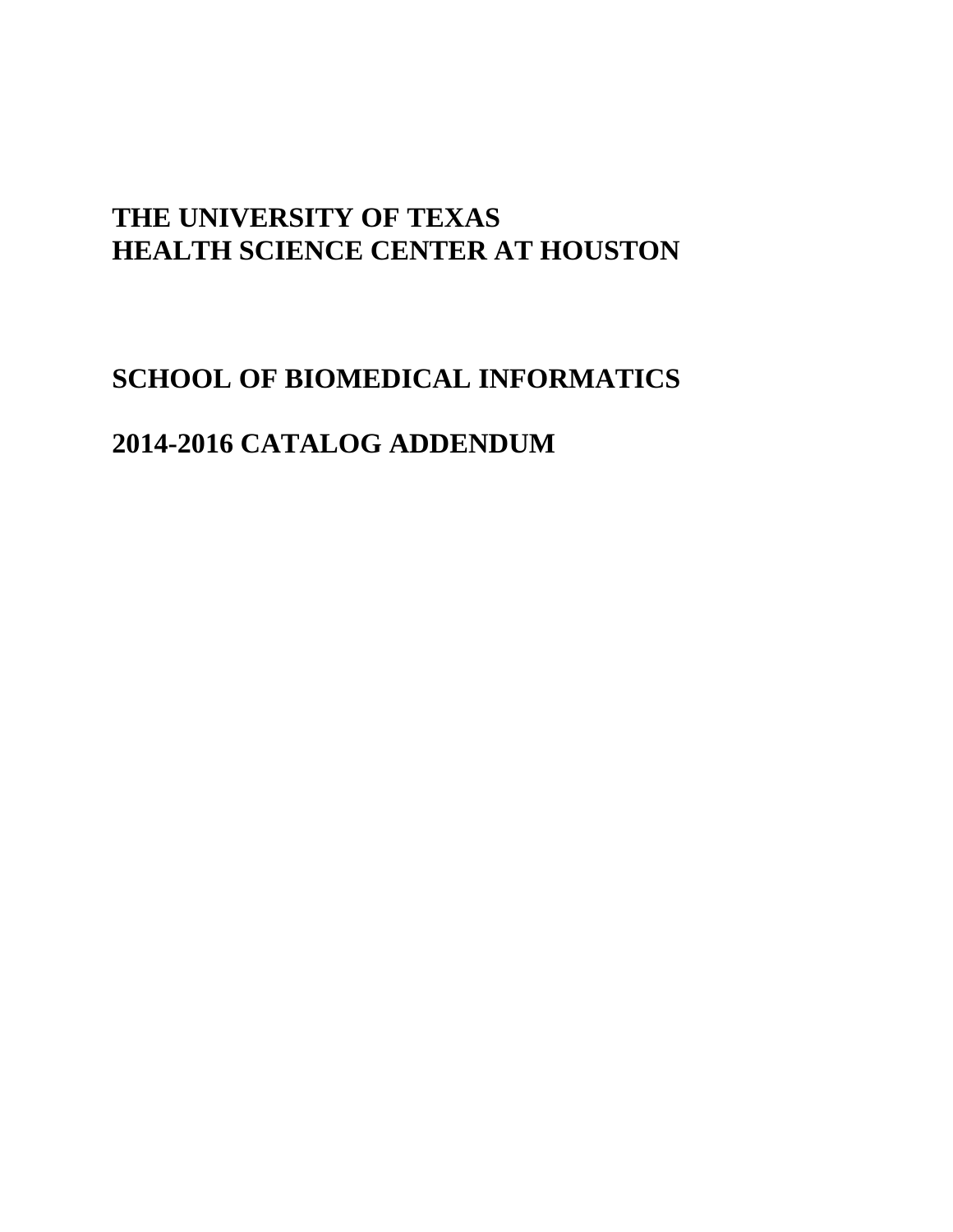# **SCHOOL OF BIOMEDICAL INFORMATICS 2014-2016 ADDENDUM BOOKLET INDEX OF CHANGES**

I. Alternative Instruction Delivery Fee for Web Courses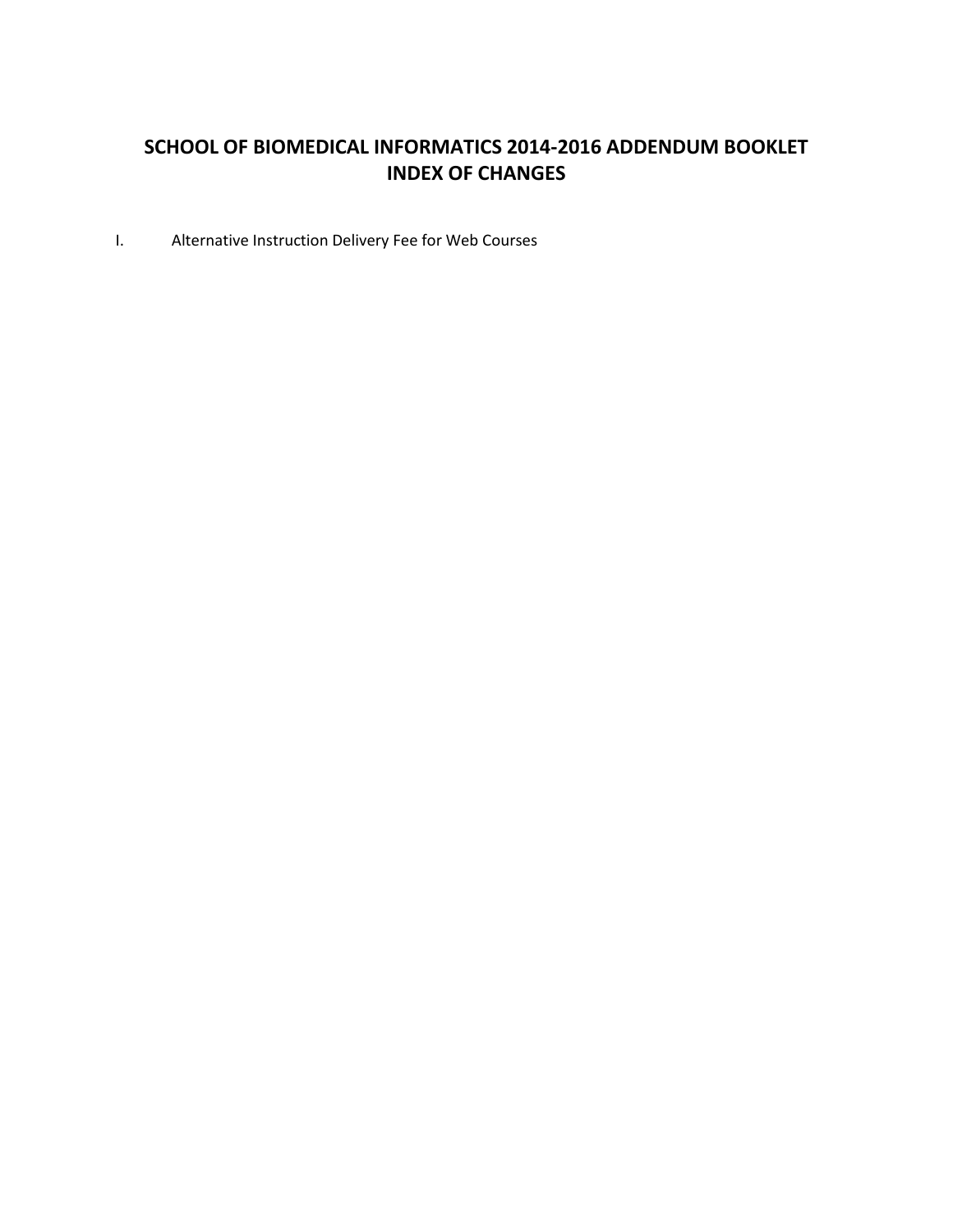# **I. Alternative Instruction Delivery Fee for Web Courses**

CURRENT: (PAGE 15, under Fees and Charges)

The UT Board of Regent's approved the request of SBMI to transition from charging out-of-state students a flat fee of \$750/semester credit for Alternative Instruction for Web Courses to charging currently approved non-resident tuition rates. This eliminates the alternative instruction delivery fee for web courses to non-resident students.

# **CURRENT TEXT:**

Alternative Instruction Delivery Fee for Web Courses per hour delivered within Texas \$100/semester credit per hour delivered outside of Texas \$750/semester credit

# **CHANGE TO:**

Alternative Instruction Delivery Fee for Web Courses per hour delivered \$100/semester credit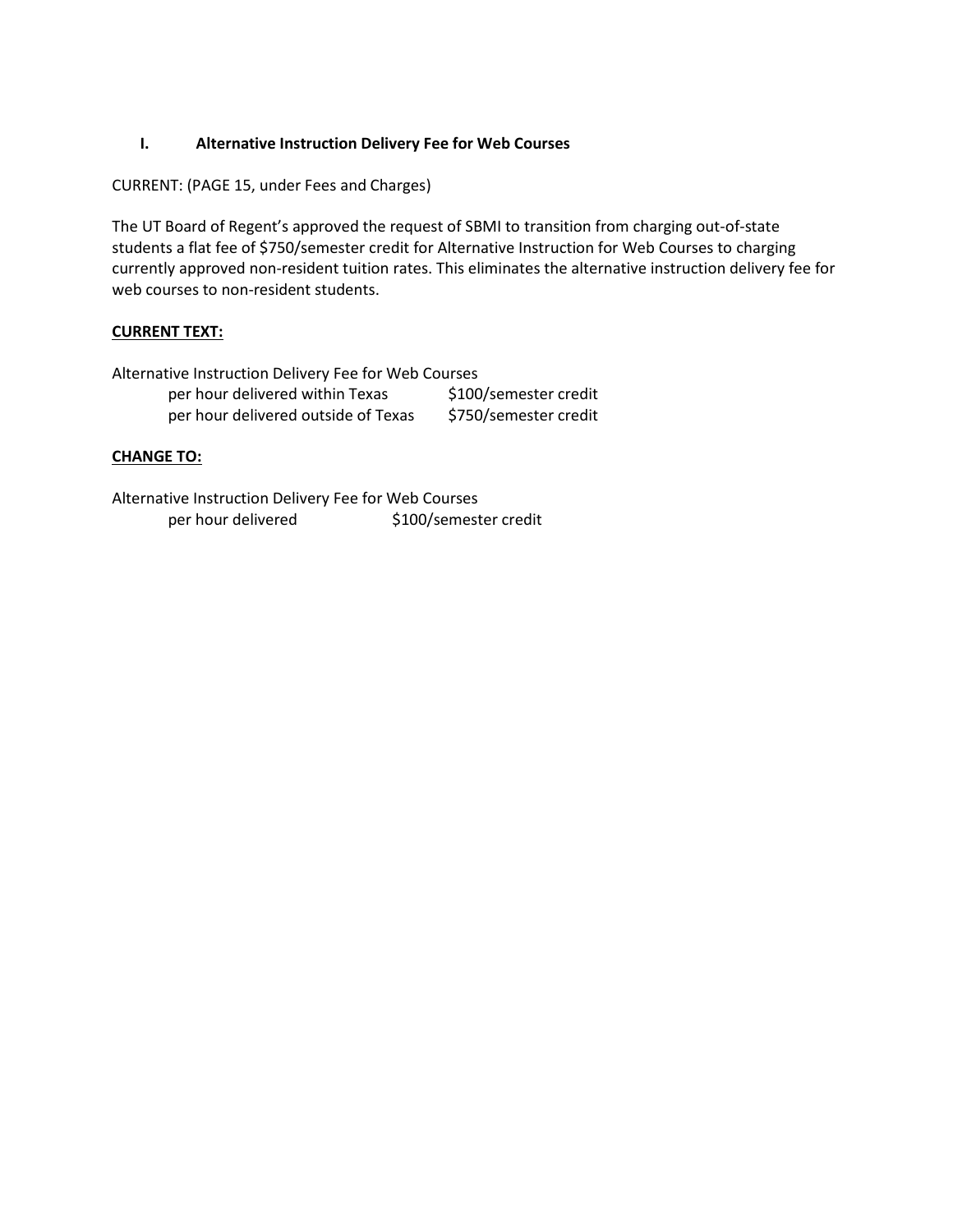# THE UNIVERSITY OF TEXAS SCHOOL OF BIOMEDICAL INFORMATICS AT HOUSTON

# 2014‐2016 CATALOG



The University of Texas Health Science Center at Houston is accredited by the Southern Association of Colleges and Schools Commission on Colleges to award certificate, baccalaureate, master's, doctorate and special professional degrees. Contact the Commission on Colleges at 1866 Southern Lane, Decatur, Georgia 30033‐4097 or call 404‐679‐4500 for questions about the accreditation of The University of Texas Health Science Center at Houston.

This catalog is a general information publication only. It is not intended to nor does it contain all regulations that relate to students. Applicants, students, and faculty are referred to The University of Texas Health Science Center at Houston General Catalog. The provisions of this catalog and/or the General Catalog do not constitute a contract, express or implied, between any applicant, student or faculty member and The University of Texas School of Biomedical Informatics at Houston or The University of Texas System. The University of Texas School of Biomedical Informatics at Houston reserves the right to withdraw courses at any time, to change fees or tuition, calendar, curriculum, degree requirements, graduation procedures, and any other requirements affecting students. Changes will become effective whenever the proper authorities so determine and will apply to both prospective students and those already enrolled.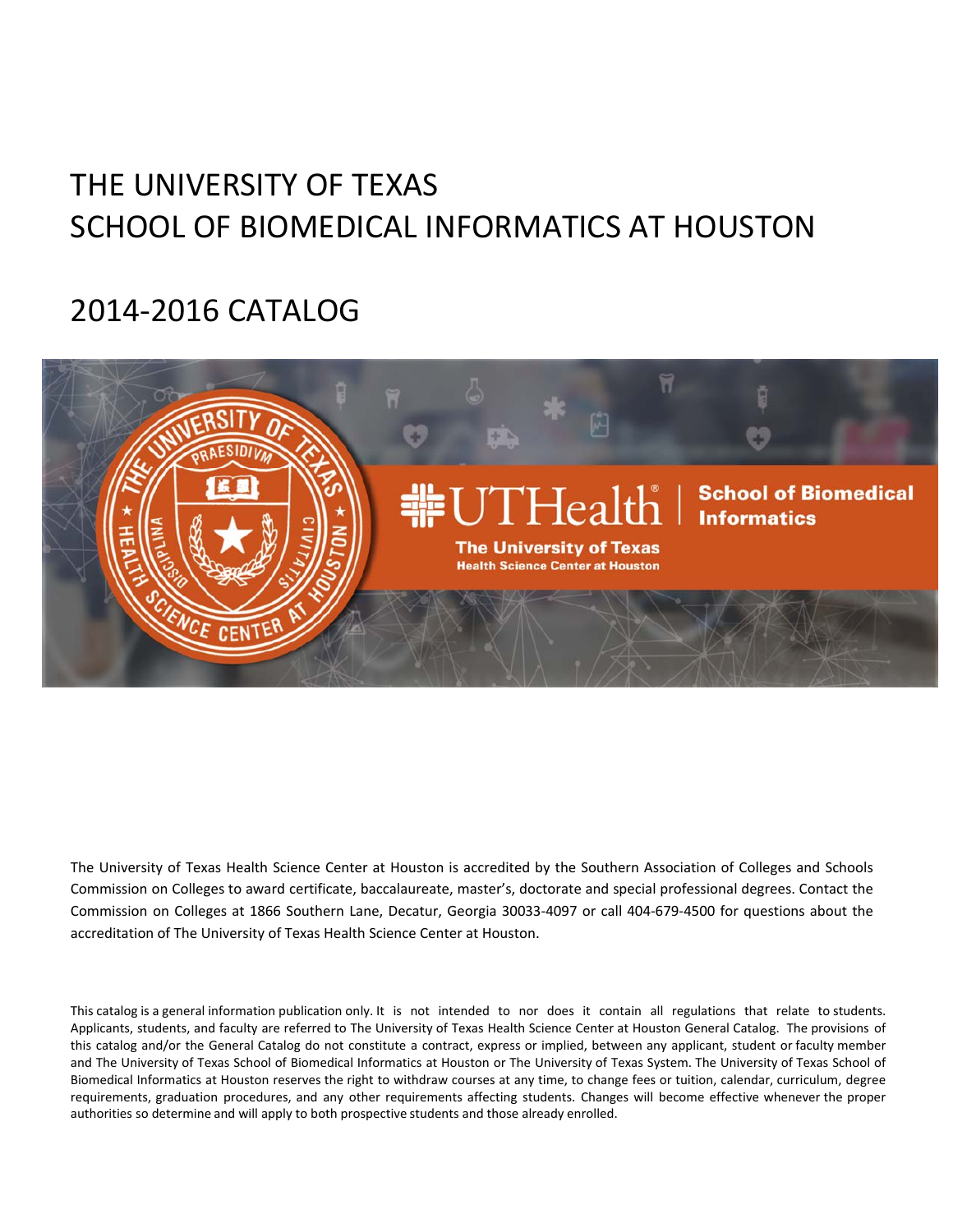# **School of Biomedical Informatics Table of Contents**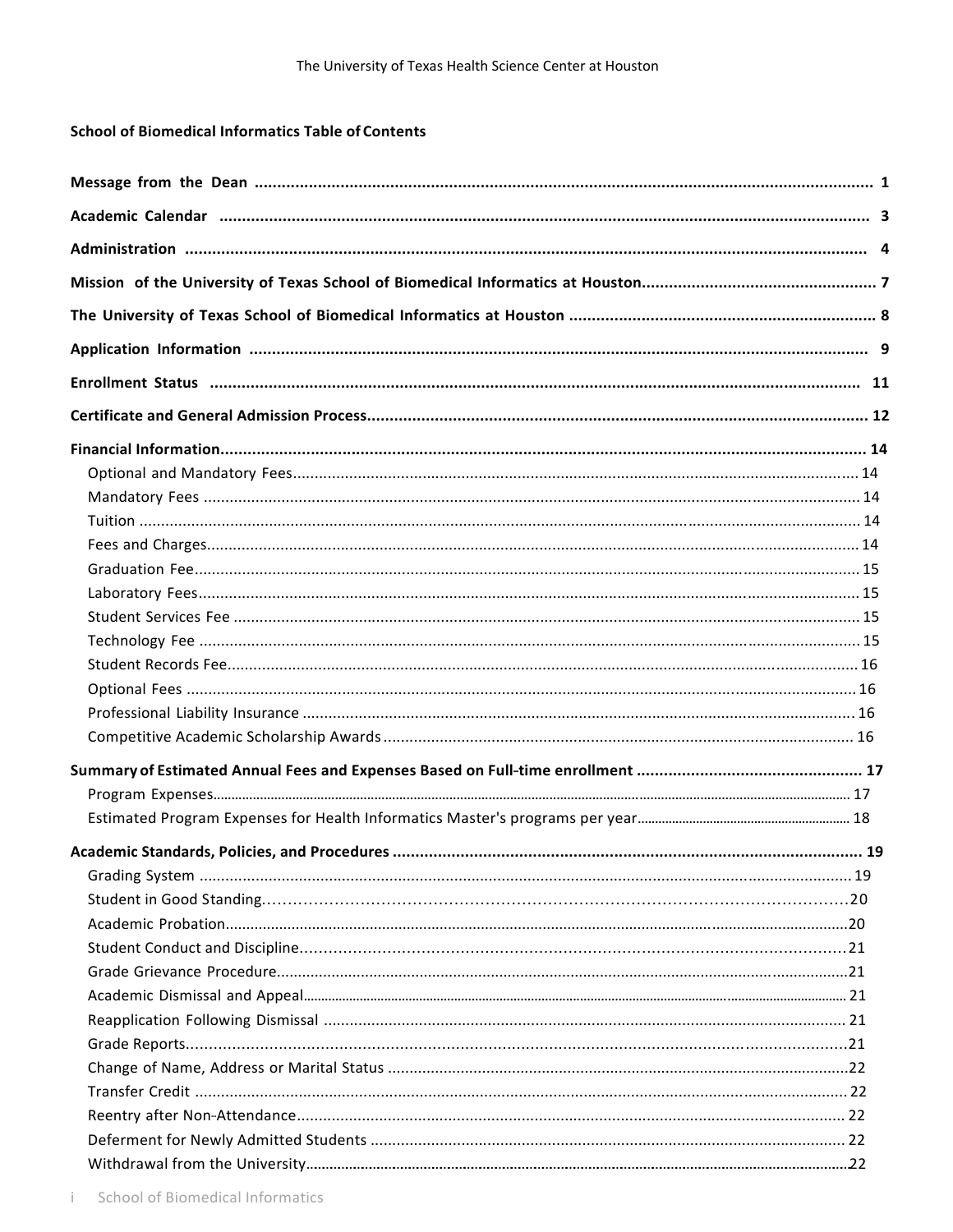ii School of Biomedical Informatics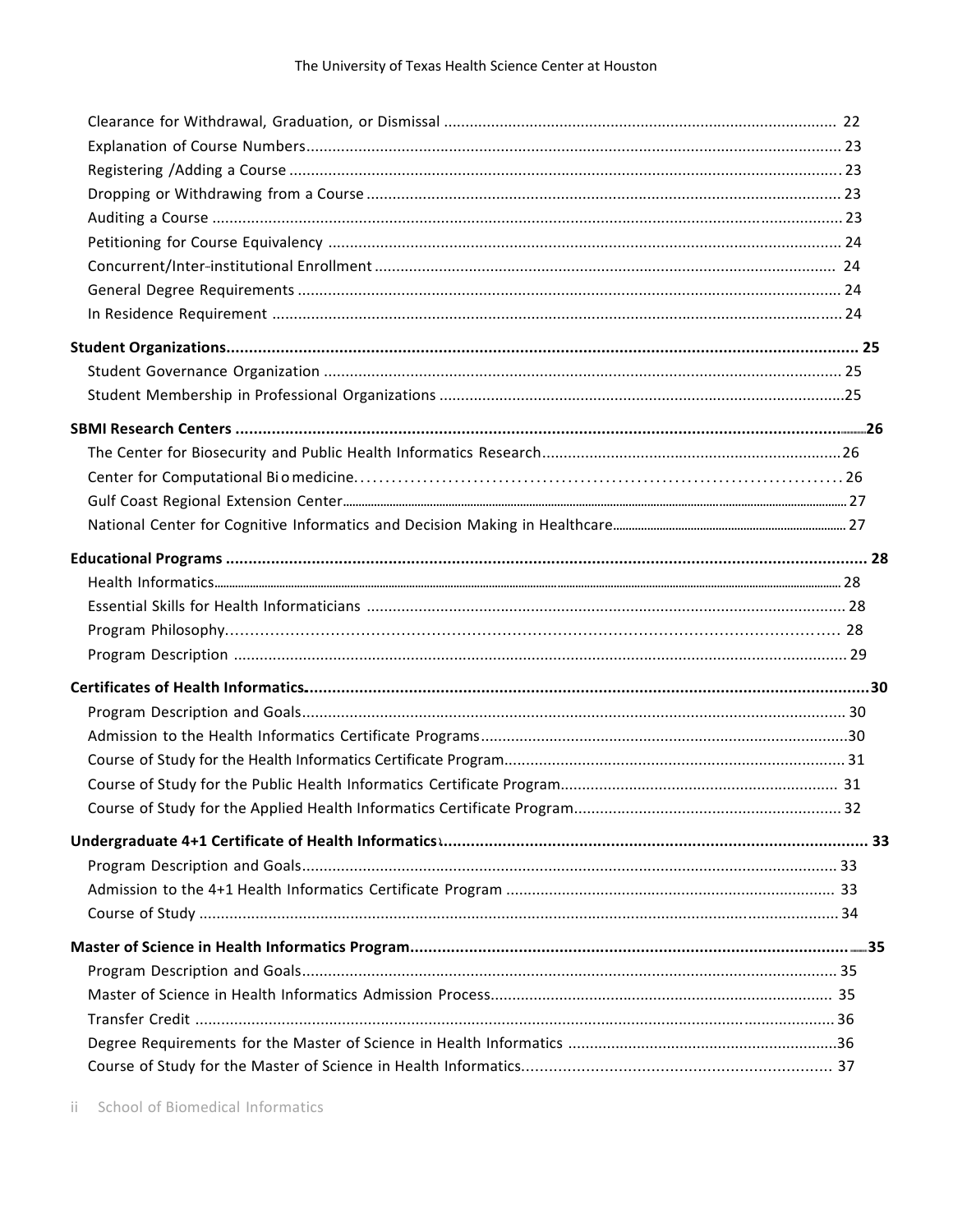| Master of Public Health and Doctor of Philosophy in Health Informatics Dual Degree Program48 |  |
|----------------------------------------------------------------------------------------------|--|
|                                                                                              |  |
|                                                                                              |  |
|                                                                                              |  |
|                                                                                              |  |
|                                                                                              |  |
|                                                                                              |  |
|                                                                                              |  |
|                                                                                              |  |
|                                                                                              |  |
|                                                                                              |  |
|                                                                                              |  |
|                                                                                              |  |
|                                                                                              |  |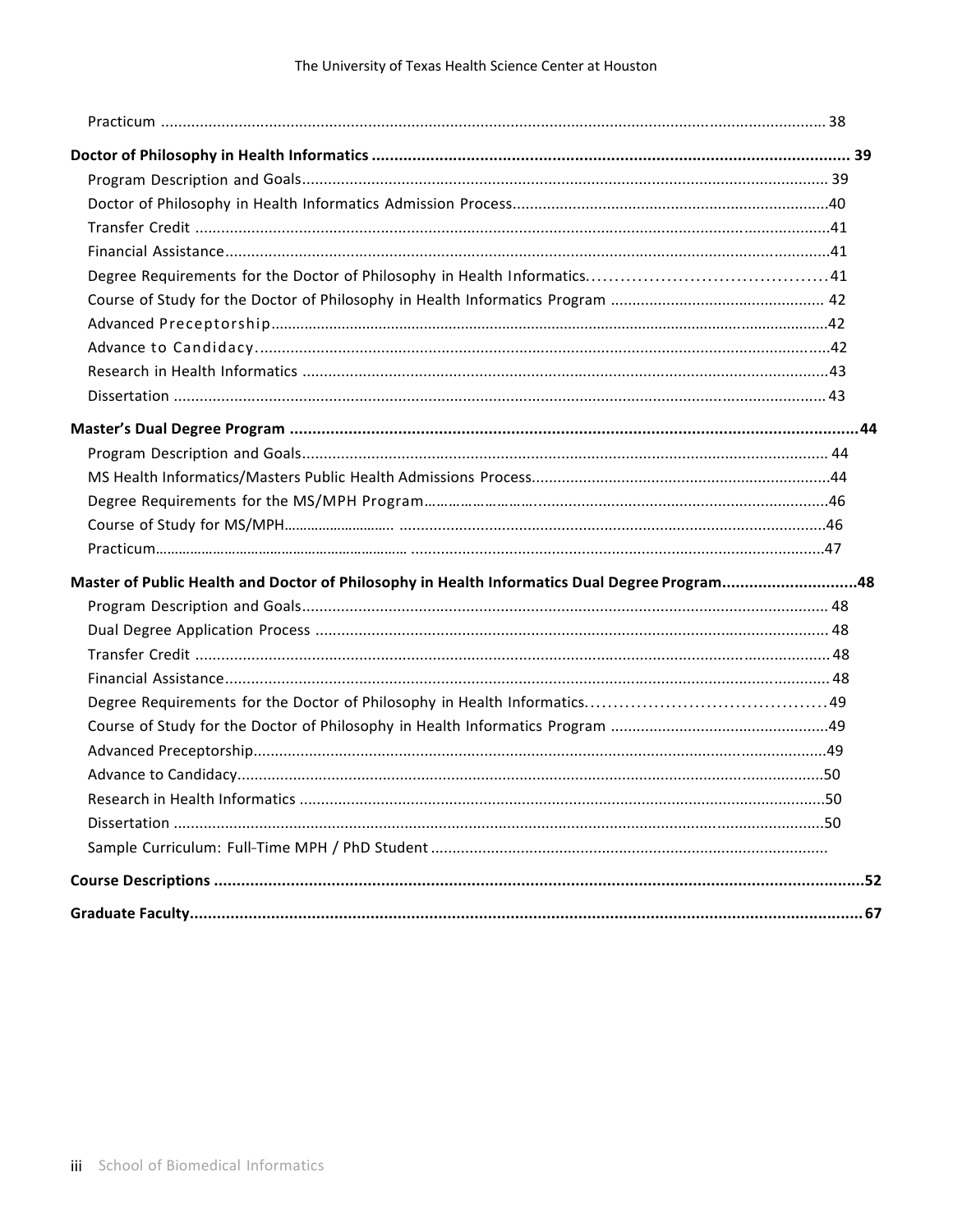# **The School of Biomedical Informatics at Houston 2015‐2017 Catalog**

# **Message from the Dean**

The School of Biomedical Informatics at Houston (SBMI), an academic component of The University of Texas Health Science Center at Houston (UTHealth) is the only academic program of biomedical informatics in the State of Texas and the only free‐standing school of biomedical informatics in the nation. The mission of SBMI is to educate and train future scientists and professionals in biomedical informatics and health information technology, to conduct informatics research to improve healthcare and advance biomedical discovery, and to develop and use advanced informatics tools to solve practical problems in healthcare. The health informatics field has many job openings and continues to expand with careers ranging from electronic health record implementation to information governance to data analytics and more. The average salary for SBMI alumni is \$88,000, with 20% making more than \$150,000.

The School's vision is to become a biomedical informatics innovator serving Texas, leading the nation, and impacting the world. The varied and talented faculty represent expertise both in the theory and practice of informatics applied to biomedical science and health care, and the pursuit of cutting edge research with a focus on translational informatics moving research from the lab to the bedside, to the community, and to the market. Students find the School's performance-based, highly interdisciplinary, team-oriented education and research programs stimulating, challenging and career enhancing.

Both the Master's and Doctoral degree programs are offered in the unique environment of the Texas Medical Center, the most concentrated area of biomedical and healthcare expertise, knowledge and skills in the world. There are outstanding opportunities for students to be involved in informatics applied to health care and biomedical research in the many UTHealth clinical and research components and the more than fifty other healthcare related entities in the surrounding Texas Medical Center. Students interact with highly qualified and experienced faculty active in research and developing solutions for a wide array of biomedical informatics problems. Through research consortia and centers, such as the National Center for Cognitive Informatics and Decision‐Making in Healthcare, Gulf Coast Regional Extension Center for Health IT, Gulf Coast Consortia for Quantitative Biomedical Sciences, Center for Computational Biomedicine, Center for Clinical and Translational Sciences, the Institute for Molecular Medicine for the Prevention of Human Diseases, and NASA/Johnson Space Center, students will interact with the best and brightest on the frontiers of human experience. As a Master's degree student, the student will learn to apply the most advanced understanding of biomedical informatics and health information technology to improve biomedical discovery and the delivery of healthcare. Doctoral students will work with leading researchers in a broad array of biomedical informatics areas to create new knowledge, advance the discipline, and open up new areas such as translational informatics and big health data analytics for future generations.

Students and faculty in our programs come from numerous health professions, basic sciences, biomedical sciences, computer science, engineering, biomedical engineering, healthcare management, cognitive science, and social sciences. The "transdisciplinary" nature of the School's educational and research programs makes them unique and rewarding, and results in breakthrough discoveries. School faculty and students are involved in making groundbreaking contributions to healthcare delivery and biomedical discovery. This includes inventing and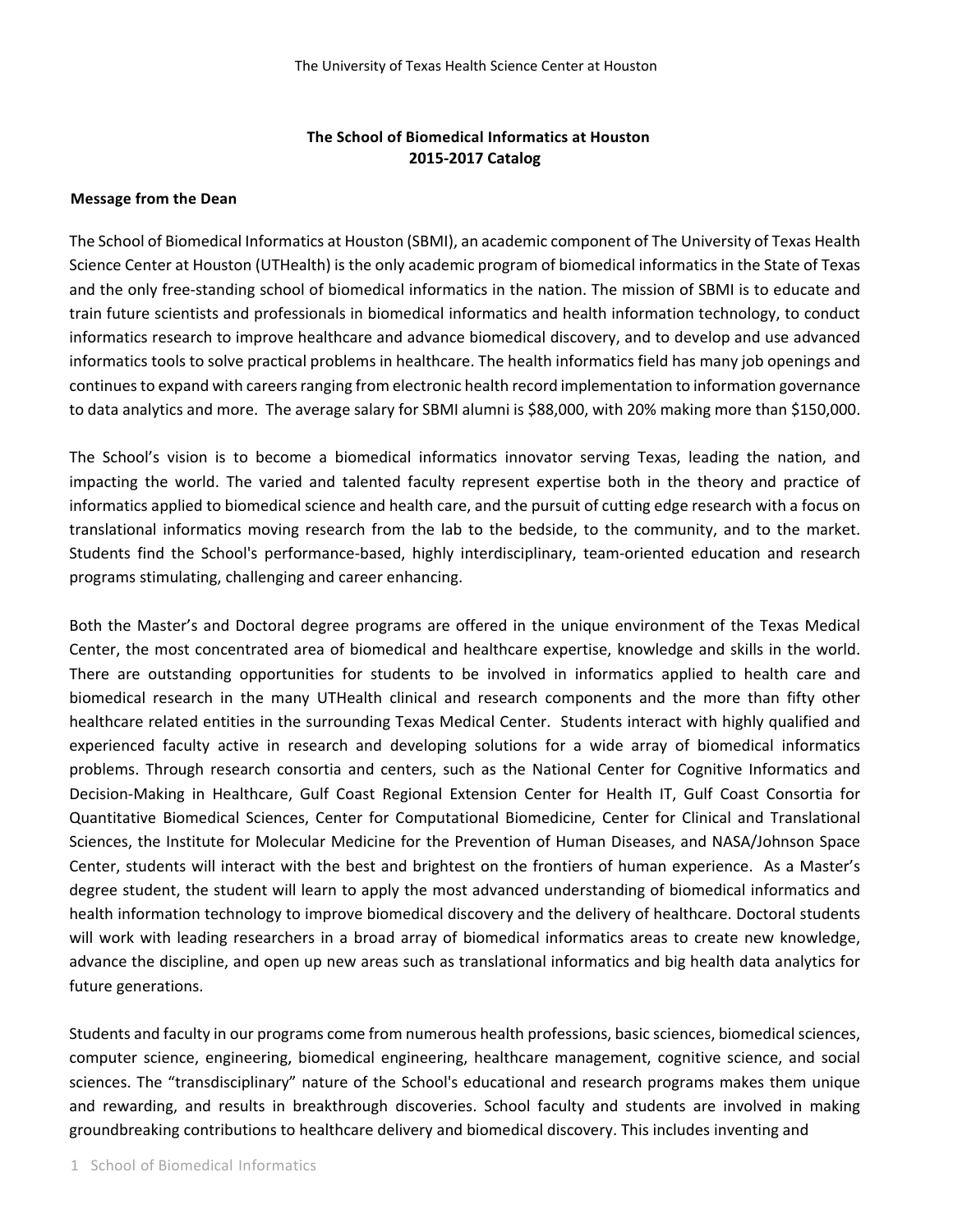evaluating new ways to capture, store, integrate, access, display, utilize, and evaluate healthcare and biomedical data, information, and knowledge. SBMI is exploring the relationships between genomics and clinical practice, developing big health data analytics for healthcare quality and safety, developing futuristic functions and modules for electronic health records systems, discovering new functions of existing drugs and monitoring and detecting adverse events of new drugs through data mining of electronic health records and medical literature, using health data to improve healthcare management, developing mobile platforms to deliver health information to remote areas, inventing new methods and tools of social interaction to promote health prevention and public health, and. SBMI is also innovative in the use of educational research and technology, revolutionizing how to design and implement online educational and learning environments for both biomedical scientists and healthcare professionals.

If this is the kind of challenge and learning environment you are looking for, then join us and become part of the informatics leaders of tomorrow. Help us invent the future of health care and biomedical discovery.

Jiajie Zhang, PhD **Dean**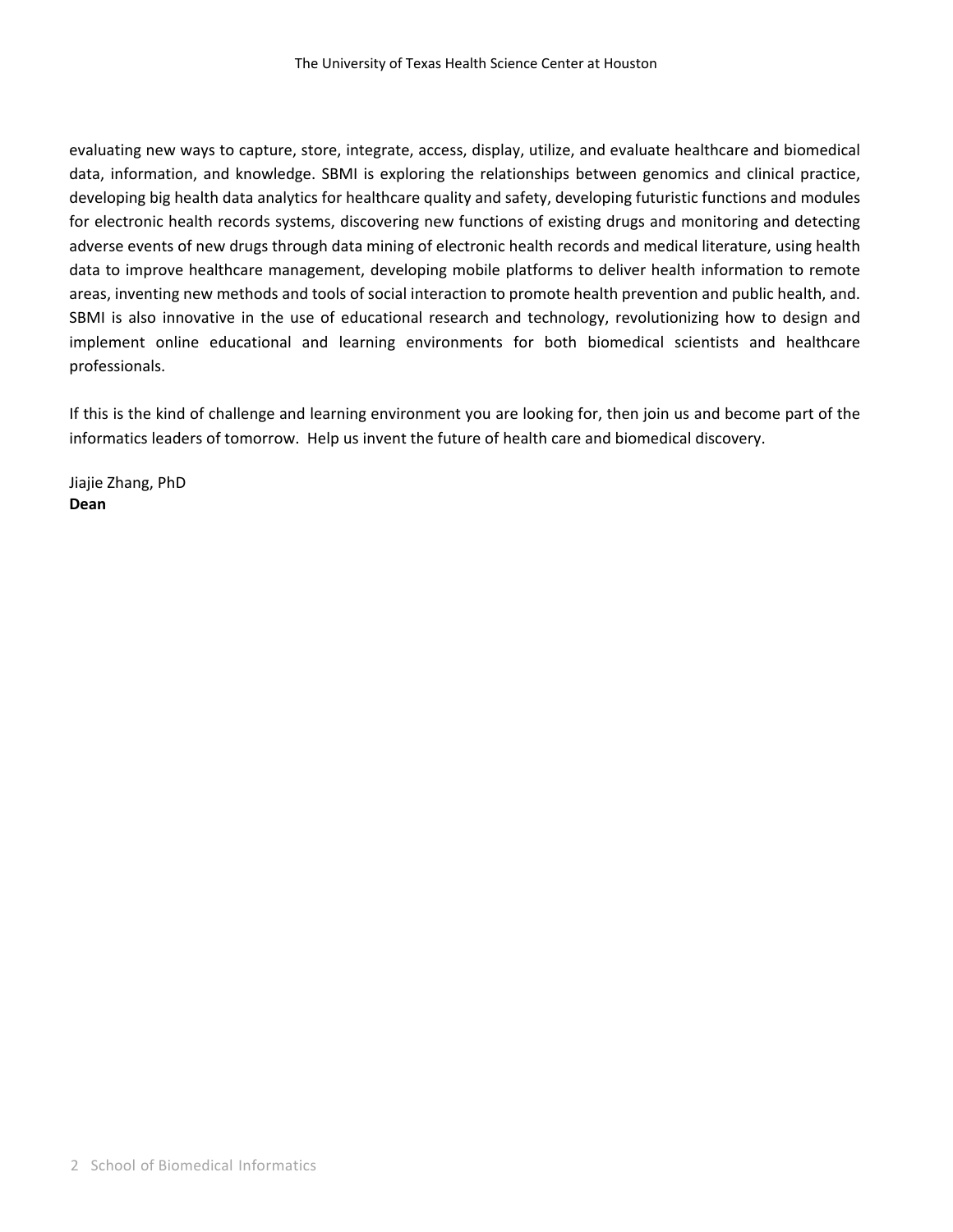# **Academic Calendar 2015 ‐ 2016**

#### FALL SEMESTER 2014

Classes Begin Manuscript August 25, 2014 Classes End December 12, 2014 Final Examinations December 15 19, 2014

New Student Orientation July 15 through August 22, 2014

# SPRING SEMESTER 2015

| $J$ $L$ $R$ $L$ $J$ $L$ $L$ $L$ $L$ $L$ $L$ $L$ $J$ |                                           |
|-----------------------------------------------------|-------------------------------------------|
| New Student Orientation                             | November 17, 2014 through January 9, 2015 |
| Classes Begin                                       | January 12, 2015                          |
| <b>Spring Break</b>                                 | March 9-13, 2015                          |
| Classes End                                         | May 8, 2014                               |
| <b>Final Examinations</b>                           | May 11-15, 2015                           |
|                                                     |                                           |

#### SUMMER SESSION 2015 (12-WEEK SESSION)

| March 16 - May 22, 2015 |
|-------------------------|
|                         |
|                         |
|                         |
|                         |

# **Academic Calendar 2016 ‐ 2017**

#### FALL SEMESTER 2015

| New Student Orientation   | July 16 through August 23, 2015 |
|---------------------------|---------------------------------|
| Classes Begin             | August 24, 2015                 |
| Classes End               | December 11, 2015               |
| <b>Final Examinations</b> | December 14-18, 2015            |

#### SPRING SEMESTER 2016

Classes Begin January 11, 2016 Spring Break March 7-11, 2016 Classes End April 29, 2016 Final Examinations May 2-6, 2016

New Student Orientation **December 1, 2015 – January 10, 2016** 

# SUMMER SESSION 2016 (12-WEEK SESSION)

| April 25 - May 22, 2016 |
|-------------------------|
| May 23, 2016            |
| August 12, 2016         |
| August 15-16, 2016      |
|                         |

Note: At the discretion of the Dean, the attendance of certain individuals may be required on a scheduled university holiday and on other than the usual scheduled class dates because of practicum/preceptorship requirements. Holidays will be announced in the class schedule each semester/session.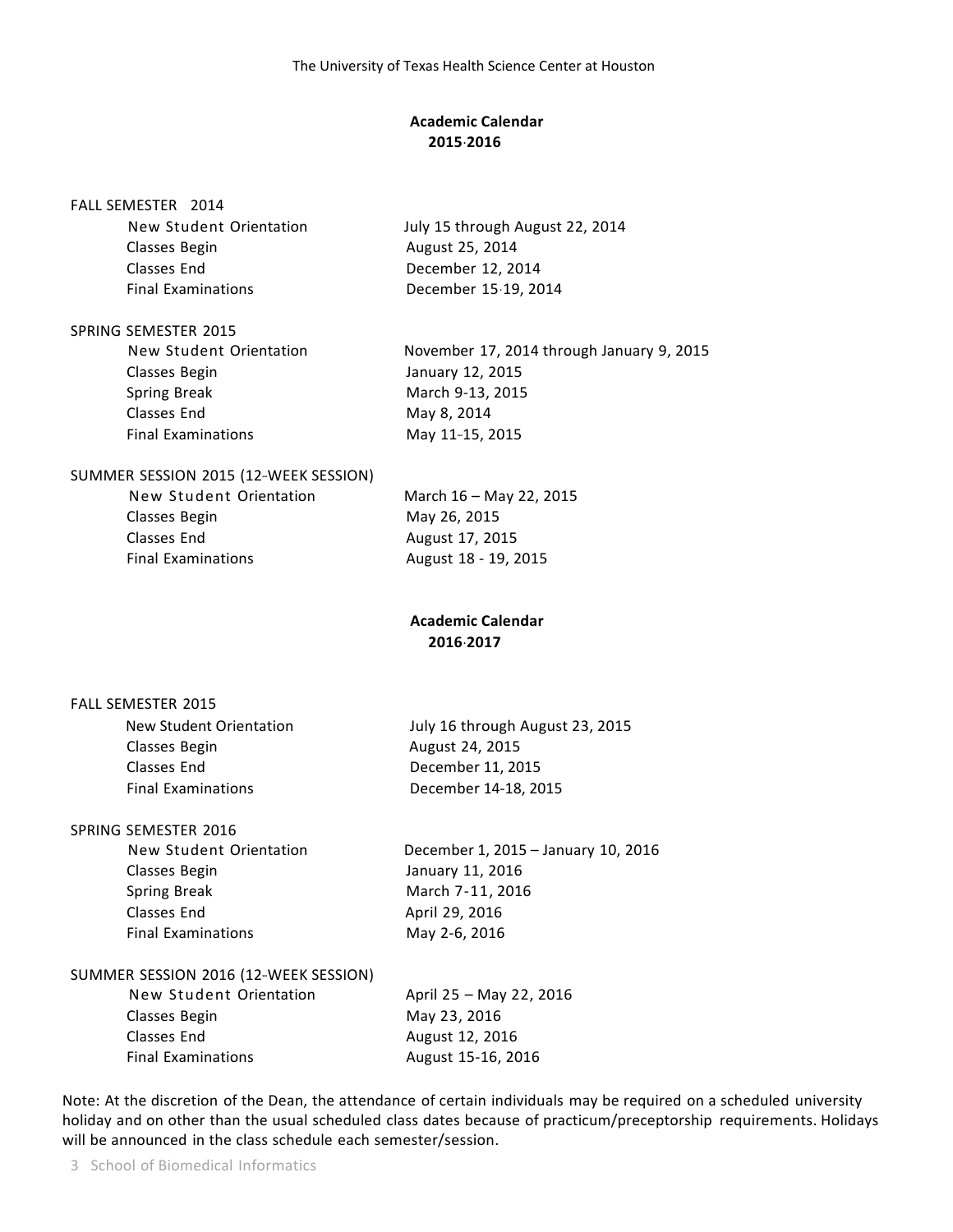#### The University of Texas Health Science Center at Houston

#### **Administration**

Jiajie Zhang, PhD *Doris L. Ross Professor and Dean*

Ryan Bien, MHA *Associate Dean for Management*

#### **Facult**y

Elmer V. Bernstam, MD, MSE, MS *Professor and Associate Dean for Research*

Juliana J. Brixey, PhD, MPH, RN *Associate Professor of Health Informatics*

Trevor Cohen, MBChB, PhD *Associate Professor*

Amy Franklin, PhD *Assistant Professor*

Lex Frieden, MA, LLD (hon.) *Professor of Health Informatics*

Yang Gong, MD, PhD *Associate Professor*

Jonathan Ishee, MPH, MS, LLM, JD *Assistant Professor of Health Informatics*

M. Sriram Iyengar, PhD *Associate Professor*

Craig W. Johnson, PhD *Associate Professor*

Todd Johnson, PhD *Professor*

Peter Killoran, MD, MS *Assistant Professor of Health Informatics*

Susan H. Fenton, PhD, RHIA, FAHIMA *Associate Professor of Health Informatics and Associate Dean for Academic Affairs*

Jaime Hargrave *Director of Student Affairs*

James Langabeer, PhD, MBA, FHIMSS *Professor*

Sahiti Myneni, PhD, MSE *Assistant Professor*

Dean F. Sittig, PhD *Professor*

Kimberly Smith, PhD *Assistant Professor of Health Informatics*

Jingchun Sun, PhD *Assistant Professor of Health Informatics*

Cui Tao, PhD *Assistant Professor*

Robert W. Vogler, PhD, MEd *Associate Professor of Health Informatics*

Hua Xu, PhD *Associate Professor*

W. Jim Zheng, PhD *Associate Professor*

Min Zhu, MD, PhD, MS *Assistant Professor of Health Informatics*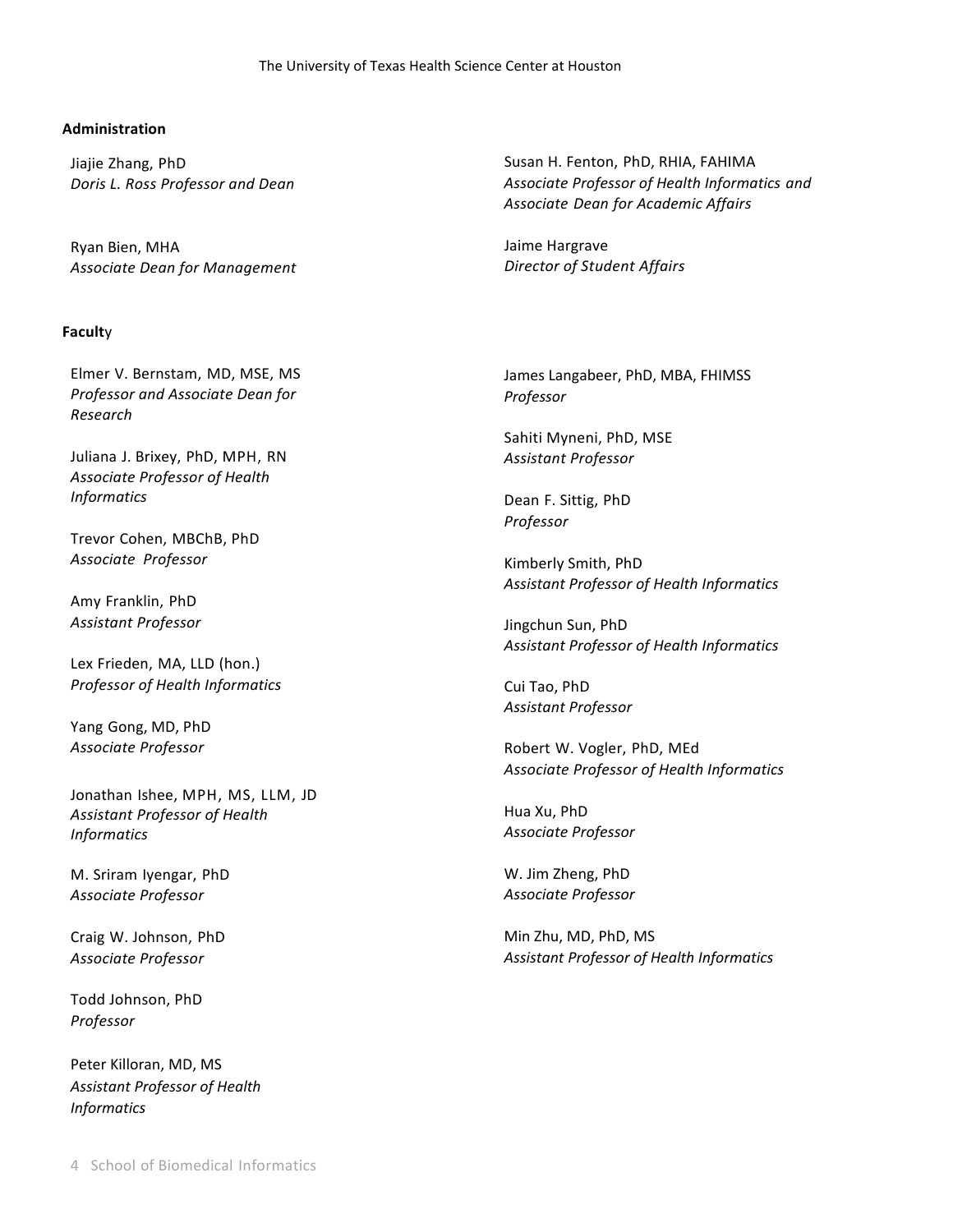# **Adjunct Faculty**

Alemayehu Abebe, PhD *Adjunct Assistant Professor*

Allan Abedor, PhD *Adjunct Professor Emeritus*

Jonas Almeida, PhD *Adjunct Professor*

J. Robert Beck, MD *Adjunct Professor*

Suresh Bhavnani, PhD *Adjunct Associate Professor*

Eric Boerwinkle, PhD *Adjunct Professor*

Jeffrey Chang, PhD *Adjunct Assistant Professor*

Jung-Wei Chen, DDS., MS, PhD *Adjunct Assistant Professor*

Wah Chiu, PhD *Adjunct Professor*

Zhigang Deng, PhD *Adjunct Associate Professor*

*Kim Dunn, MD, PhD Adjunct Associate Professor*

Mary Edgerton, MD, PhD *Adjunct Associate Professor*

Oliver Esch, MD *Adjunct Associate Professor*

Adol Esquivel, MD, PhD *Adjunct Assistant Professor*

Jorge A. Ferrer, MD, MBA *Adjunct Assistant Professor*

Kevin M. Fickenscher, PhD *Adjunct Professor*

Jose Florez-Arango, MD, PhD *Adjunct Assistant Professor*

Yuriy Fofanov, PhD *Adjunct Associate Professor*

John Frenzel, MD, MS *Adjunct Professor*

Tsuguya Fukui, MD, MPH, PhD *Adjunct Professor*

David Gorenstein, PhD *Adjunct Professor*

James Griffiths, MD *Adjunct Assistant Professor*

Chiehwen Hsu, PhD *Adjunct Associate Professor* Robert Hunter, MD, PhD *Adjunct Professor*

John C. Joe, MD, MPH *Adjunct Assistant Professor*

Constance M. Johnson, PhD *Adjunct Assistant Professor*

Ioannis Kakadiaris, PhD *Adjunct Professor*

Brent King, MD Adjunct Professor

Helen Li, MD *Adjunct Associate Professor*

Yin Liu, PhD *Assistant Professor*

Rodger Marion, PhD *Adjunct Professor*

Allison McCoy, PhD *Adjunct Assistant Professor*

5 School of Biomedical Informatics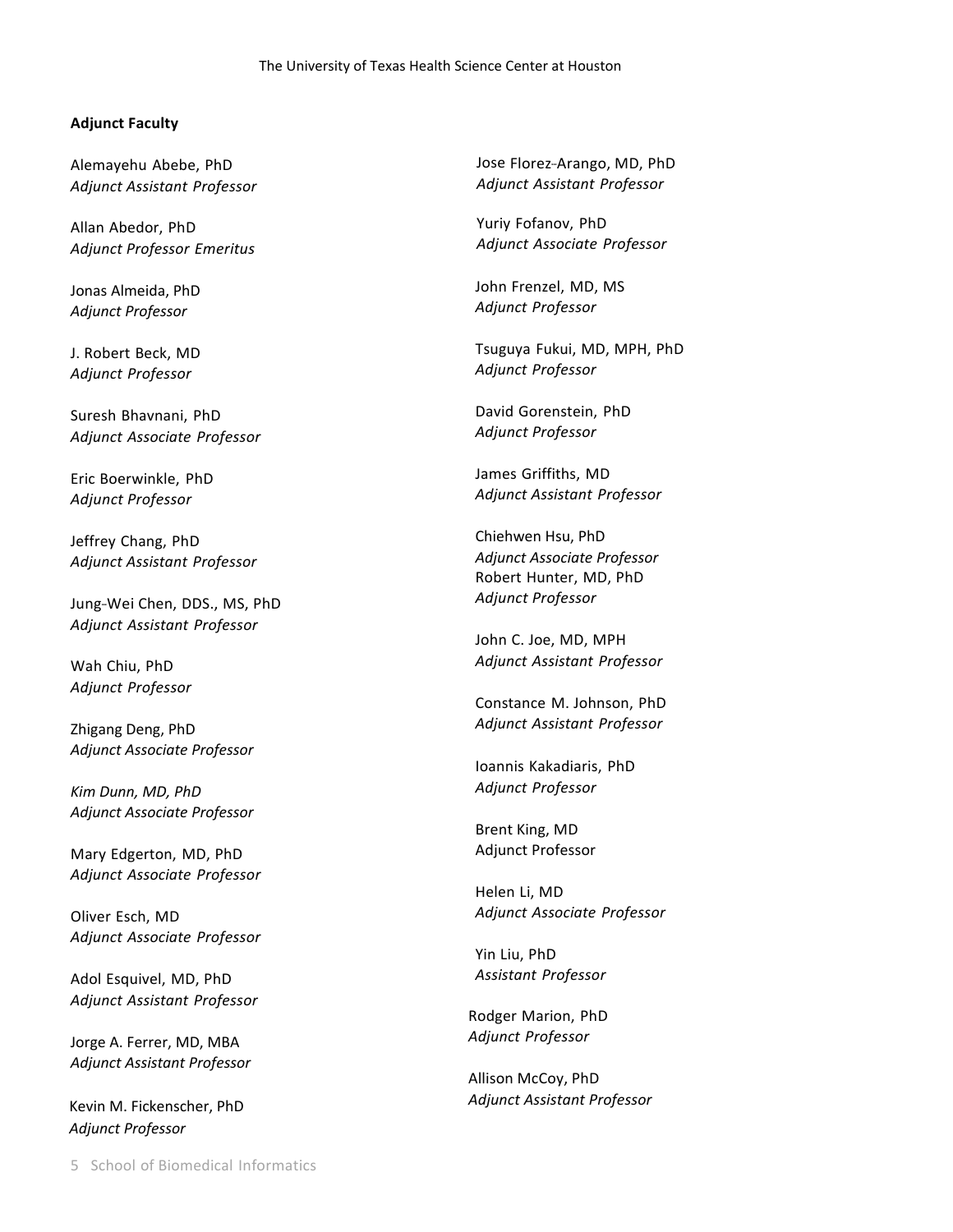Patrick McGinnis, MD, MS *Adjunct Assistant Professor*

Sharon McLane, PhD, MBA, RN, BC *Adjunct Assistant Professor*

Qun Meng, PhD *Adjunct Professor*

Aleksander Milosavljeic, PhD *Adjunct Associate Professor*

Parsa Mirhaji, MD, PhD *Adjunct Assistant Professor*

Kevin Montgomery, PhD *Adjunct Associate Professor*

Robert E. Murphy, MD *Adjunct Associate Professor*

Koichi Nobutomo, MD, PhD *Adjunct Professor*

Sachiko Ohta, MD, MS, PhD *Adjunct Associate Professor*

Paula N. O'Neill, EdD *Adjunct Professor*

Velma Payne, PhD, MBA *Adjunct Instructor*

Jagannatha Rao, MD, PhD *Adjunct Assistant Professor*

John Riggs, MD, MS *Adjunct Associate Professor*

Doris L. Ross, PhD *Dean Emerita*

Mano Selvan, PhD *Adjunct Assistant Professor*

Michael Shabot, MD *Adjunct Professor*

Ross Shegog, PhD *Assistant Professor*

Hardeep Singh, BS, MD *Adjunct Associate Professor*

Anwar Sirajuddin, MS *Adjunct Instructor*

Elizabeth Souther, RN, PhD *Adjunct Assistant Professor*

Ignacio H. Valdes, MD, MS *Adjunct Assistant Professor*

Muhammad Walji, PhD *Associate Professor*

William Weems, PhD *Associate Professor*

Olivier Wenker, MD *Adjunct Professor*

Irmgard Willcockson, PhD *Adjunct Assistant Professor*

Steven Wong, PhD *Adjunct Professor*

Kevin C. Wooten, PhD *Adjunct Associate Professor*

Shuxing Zhang, PhD *Adjunct Assistant Professor*

Jing Wang, PhD, MPH, MSN, RN *Adjunct Assistant Professor*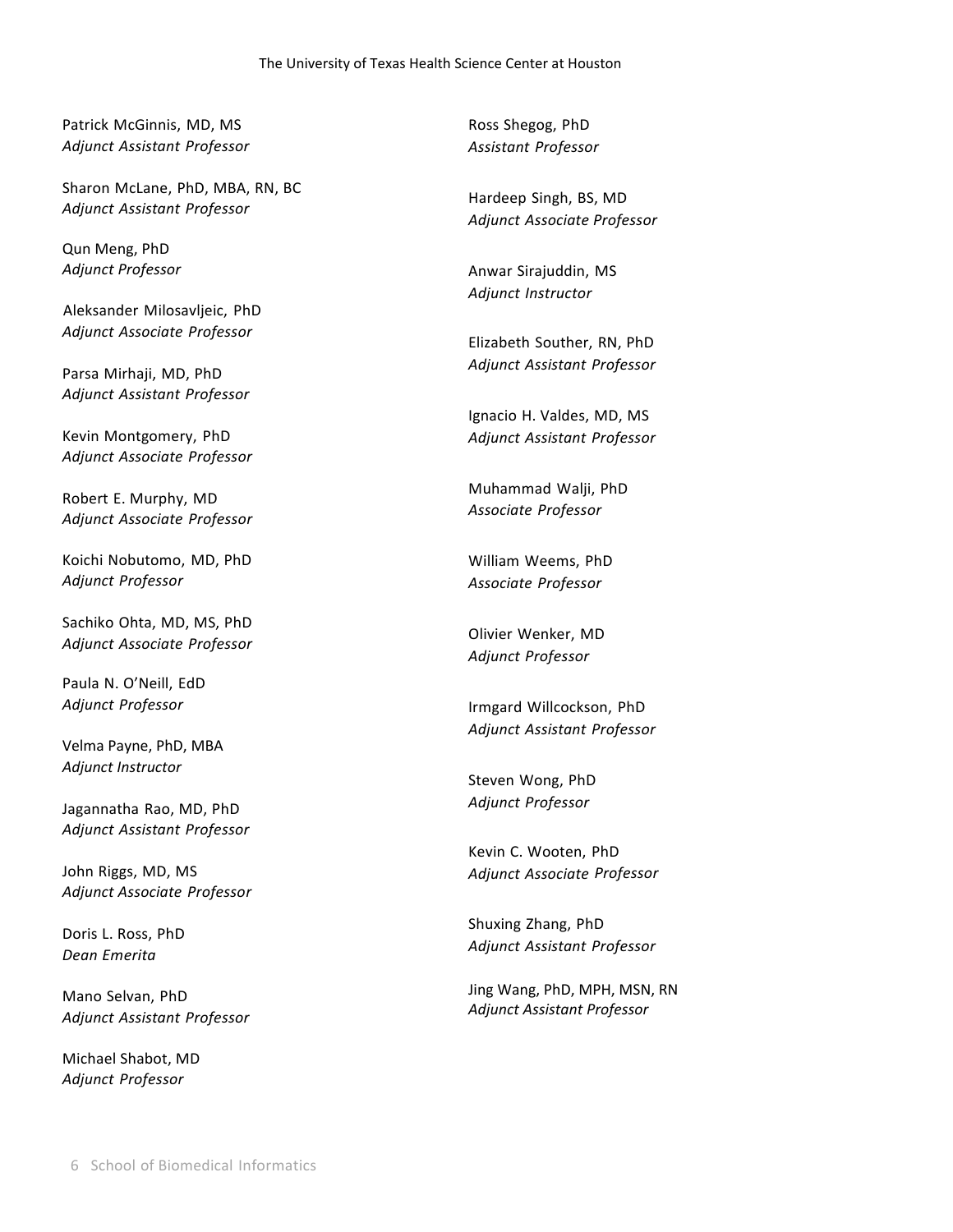# **Mission of the University of Texas School of Biomedical Informatics at Houston**

The mission of The University of Texas School of Biomedical Informatics(SBMI) isto educate future scientists and professionals in biomedical informatics and health information technology, conduct informaticsresearch to improve health care and advance biomedical discovery and develop advanced informatics tools to solve problems in health care.

SBMI's mission is consistent with UTHealth's mission:

As a comprehensive health science university, the mission of The University of Texas Health Science Center at Houston is to educate health science professionals, discover and translate advances in the biomedical and social sciences, and model the best practices in clinical care and public health.

We pursue this mission in order to advance the quality of human life by enhancing the diagnosis, treatment, and prevention of disease and injury, as well as promoting individual health and community well‐being.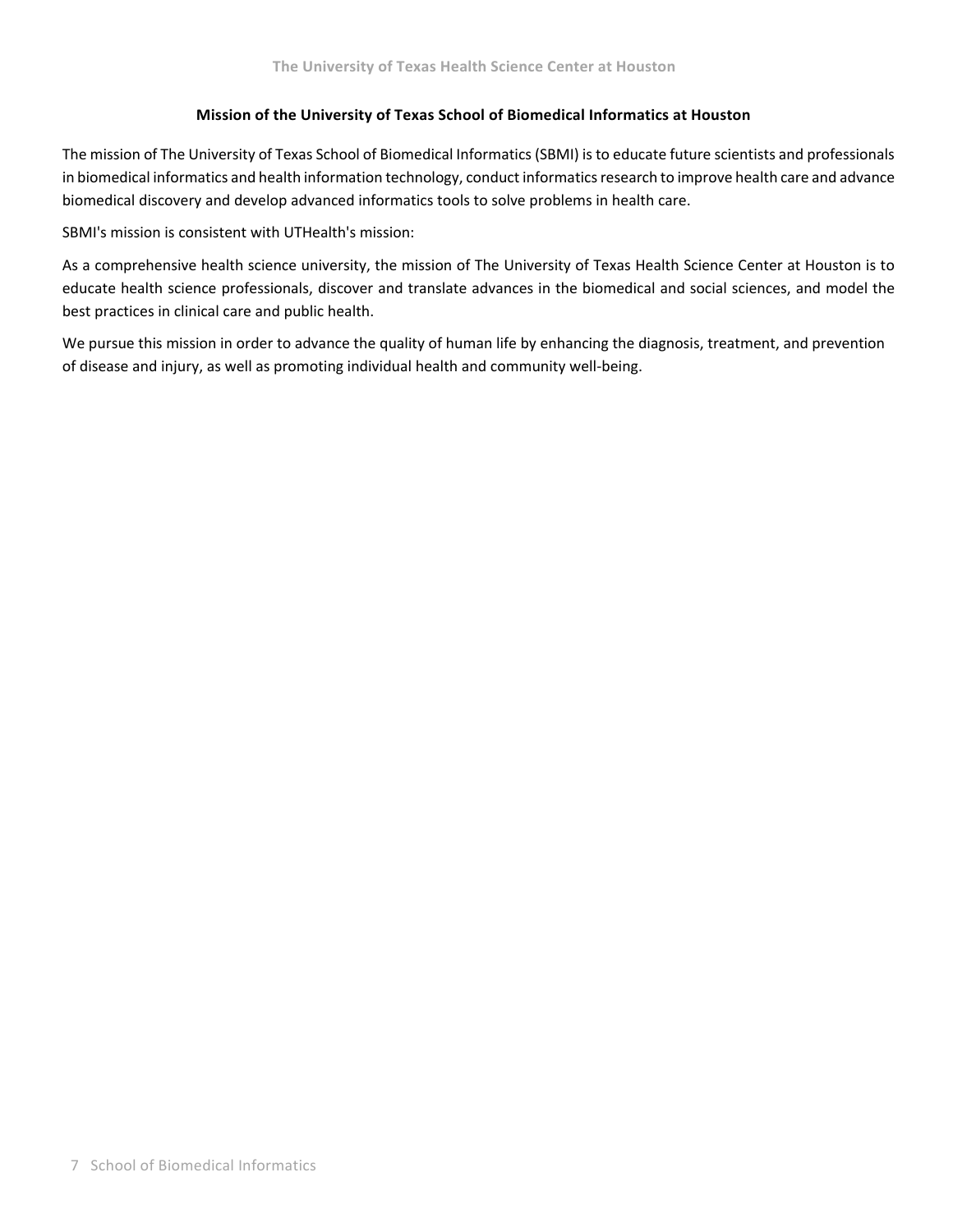# **The University of Texas School of Biomedical Informatics at Houston**

The University of Texas School of Biomedical Informatics at Houston (SBMI), formerly known as the School of Health Information Sciences (SHIS), was founded in 1972 as the School of Allied Health Sciences. The school is the newest of the six UTHealth schools. UTHealth is located in the world-renowned Texas Medical Center (TMC), one of the largest medical centers in the world.

In 1992, UTHealth determined it would focus on graduate education in the health sciences. At that time, the school began to shift from traditional allied health baccalaureate programs toward the development of graduate programs to join the other professional and graduate schools in the university. In 1997, the school created the Department of Health Informatics and began to offer a Master of Science in health informatics. In 2001, the school name was changed to the School of Health Information Sciences (SHIS), which also subsumed all faculty and students in the department. The school offered a Master of Science in health informatics, a Doctor of Philosophy in health informatics and a certificate program in Health Informatics for non-degree seeking students. In 2010, the school underwent another name change. SHIS became the School of Biomedical Informatics. SBMI currently offers certificate programs in health informatics, a Master of Science in Health Informatics with two tracks: a traditional research track and an applied health informatics track, a Doctor of Philosophy in Health Informatics and dual‐degree programs with the School of Public Health.

The School is located in the University Center Tower, 7000 Fannin Street, Suite 650, Houston, Texas 77030 https://sbmi.uth.edu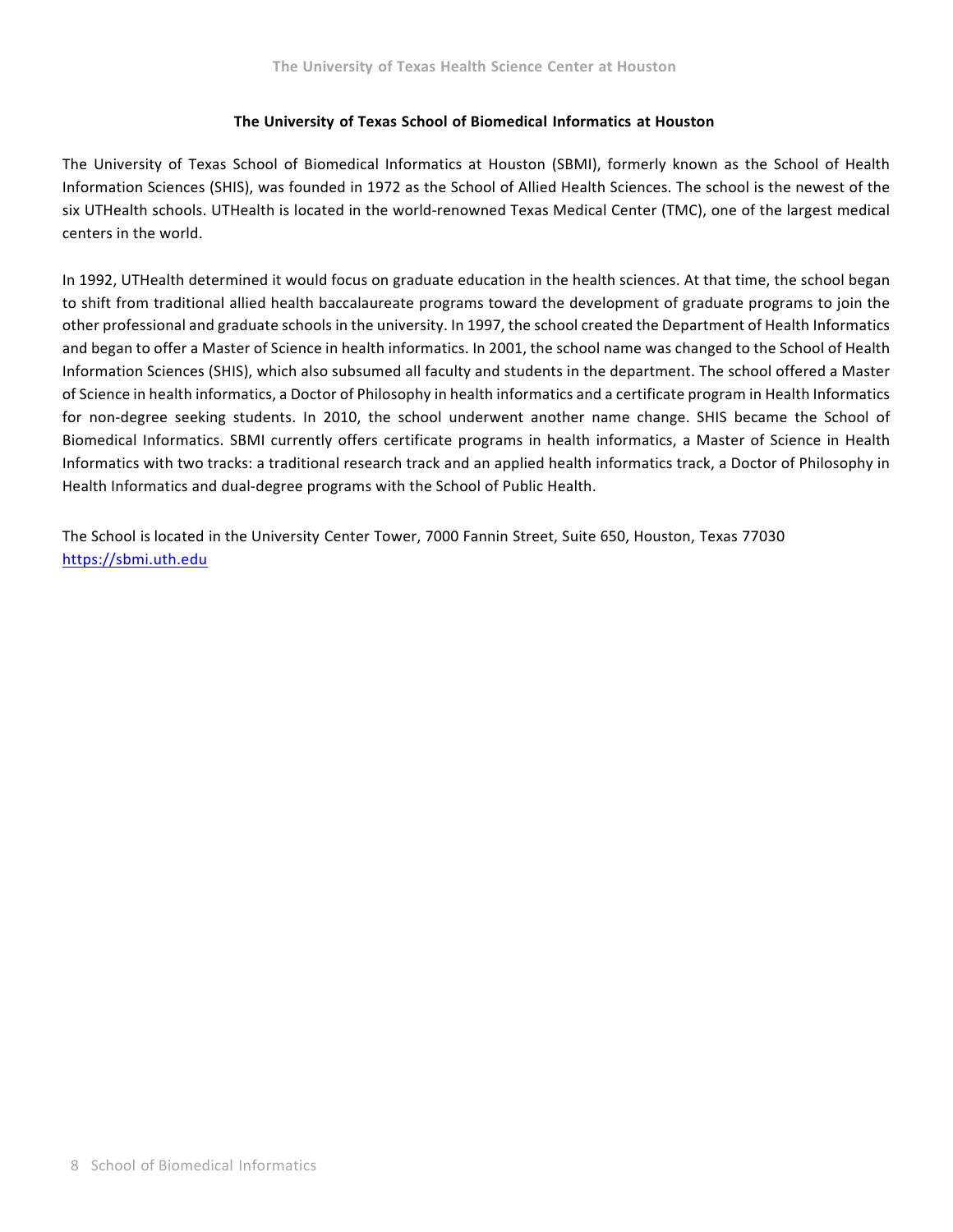# **Application Information**

Applications to the programs in the School of Biomedical Informatics may be submitted online at https://apply.uth.tmc.edu

Additional information is available by contacting the Office of the Registrar at: The University of Texas Health Science Center at Houston (UTHealth) Office of the Registrar 7000 Fannin, Suite 2250 Houston, TX 77030 Telephone: (713) 500-3388 Email address: registrar@uth.tmc.edu

Specific requirements for admission to the certificate and degree programs are provided in the program section of this catalog. Subject to approval of the Dean, each program's faculty is responsible for selecting applicants for admission.

An International Student is a student who is not a citizen or a permanent resident of the U.S. All international students must contact and must be cleared by the UTHealth Office of International Affairs prior to registration. An international applicant seeking admission to SBMI must submit the following:

- TOEFL/ILETS (Test of English as a Foreign Language) score. The scores for the TOEFL test must be submitted directly to the UTHealth Office of the Registrar from the TOEFL test centers using institutional codes 6906 or 6907. The minimum acceptable score is a 95 on the internet‐based test. The scores for the ILETS Academic test must be submitted directly to the UTHealth Office of the Registrar from the ILETS test centers. The minimum acceptable score is a 7.
- International applicants who have received a diploma from a university at which English is the language of instruction are not required to submit an English Language exam. If this school is outside of an English‐speaking country, evidence that indicates the language of instruction will need to be provided with your application such as a letter from the University on official letterhead. Testing is at the applicant's expense.
	- International applicants must submit official transcripts and a professional course-by-course evaluation of all transcripts from all universities attended outside the United States. The application forms for such an evaluation may be obtained online from the service providers; Educational Credential Evaluators, Inc., http://www.ece.org and World Education Services, www.wes.org. The results of the evaluation must be submitted directly to the UTHealth Office of the Registrar by the agency. The evaluation report is at the applicant's expense.
	- The I-20 form, required by the Department of Homeland Security (DHS) and the United States Citizenship and Immigration Services (USCIS), is prepared by UTHealth and issued to qualified non-immigrant applicants who have been admitted and who have demonstrated financial ability to support their education. Upon acceptance, the non-immigrant student will be asked to provide financial and visa information so that the I-20 form may be completed. The student must submit the completed form to the American Embassy in his/her country of origin in order to receive a student visa or must otherwise be eligible for F-1 status in the U.S. You can find additional information on the Please contact the UTHealth Office of International Affairs for information.
- Official transcripts of all previous academic credit must be submitted to the Office of the Registrar. Courses with grades of "C" or lower are not transferable for equivalency credit.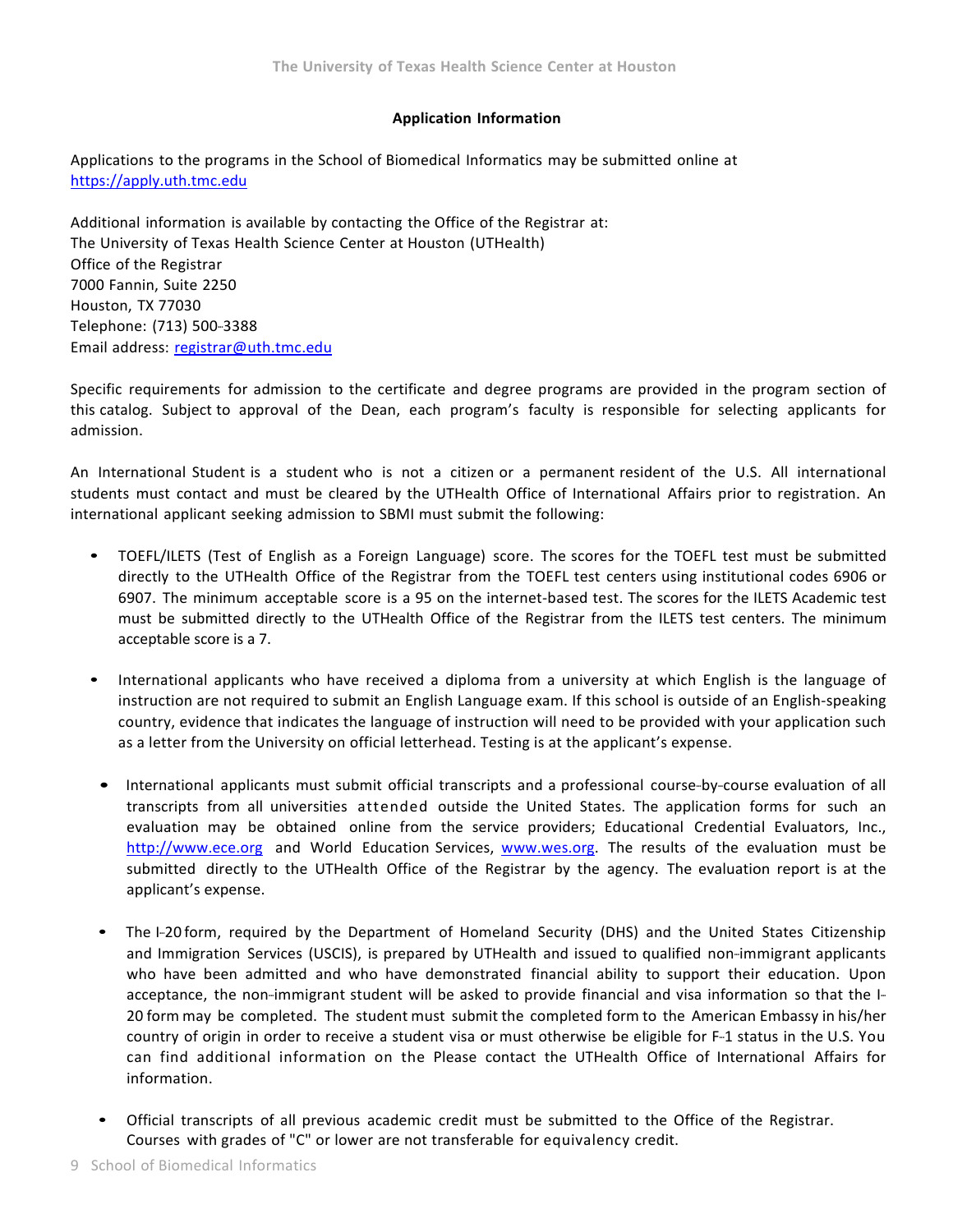Waiver or alteration of any course or credit-hour requirements, other than those mandated by statute, for admission to the School or of courses offered by the School, must be based upon a review of the circumstances, a justification and review by the faculty, and final written approval by the Dean. Requirements mandated by statute will not be waived or altered.

In order to register, a student must have on file in the Office of the Registrar official transcripts and documents of all previous academic work, and meet all admission requirements. A student who knowingly falsifies or is a party to the falsification of any official University record (including transcripts and/or application for admission) will be subject to the offer of admission being withdrawn, or disciplinary action, which may include dismissal from the University.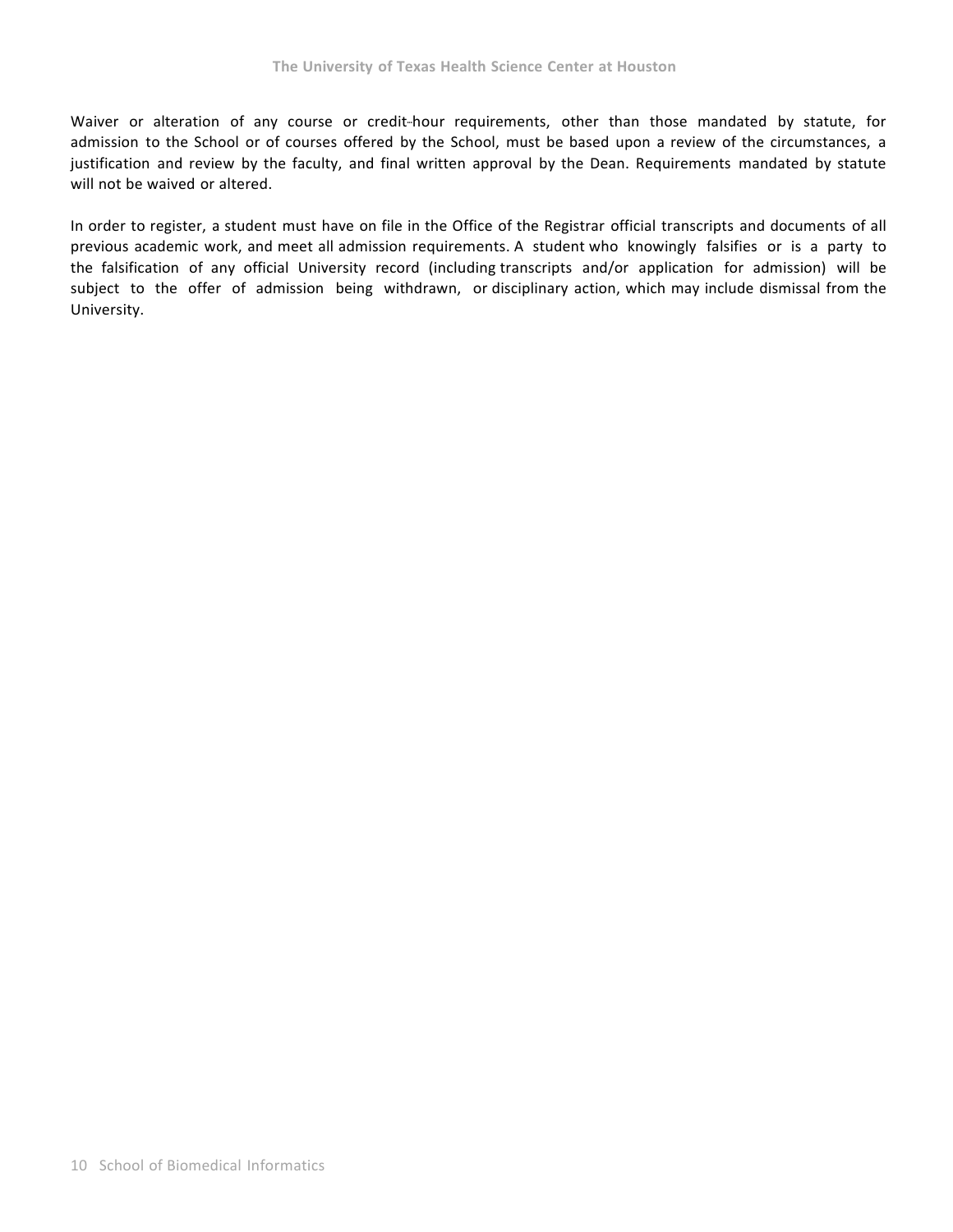#### **Enrollment Status**

Students who matriculate in the School of Biomedical Informatics fall into one of the following categories.

- Program Student: a student admitted to an academic program who is following a set curriculum and pursuing a degree without an interruption of more than two semesters in enrollment.
- Full-time Student: a graduate student enrolled in at least nine semester credit hours (SCH) each during the fall and spring semester, or six semester credit hours in the 12-week summer session. Only those credit hours for UTHealth courses taken for credit are counted in the calculation of credits designating a full-time student.
- Part-time Student: a graduate student enrolled in a program for fewer than nine semester credit hours in the fall or spring semester, or fewer than six semester credit hours in the 12-week summer session.
- Certificate student: a student admitted to the certificate program seeking a certificate of completion of fifteen semester credit hours.
- Non-degree Student: a student who is admitted to the School for one or more courses but not admitted to a degree or certificate program. Enrollment as a non-degree student does not entitle a student to admission to a program. A non-degree student is not eligible to receive a degree. Non-degree students will not be allowed to register for practicum/doctoral courses. Non-degree students can complete a maximum of 12 semester credit hours and must maintain a 3.0/4.0 grade point average.
- Transfer Student: a student who has graduate level credits from another institution and who applies for admission to a degree program at the School. This student must be in good standing at the institution last attended.
- 4 + 1 student: a student who is presently enrolled in a bachelors level academic program but has been admitted to SBMI to complete a graduate certificate at the same time as completing the undergraduate degree.
- Concurrent/Inter-institutional Student: Concurrent and inter-institutional students can complete a maximum of 12 semester credit hours and must maintain a 3.0/4.0 grade point average.
- Any student enrolled at UTHealth who is not admitted to a degree program or certificate program in the School of Biomedical Informatics can complete a maximum of 12 semester credit hours and must maintain a 3.0/4.0 grade point average. If a student takes more than 12 semester credit hours, only 12 semester credit hours can be counted toward any degree in the School of Biomedical Informatics.

# **Student Enrollment**

Students enroll each semester by using myUTH on the web at https://my.uth.tmc.edu/psp/myuth/. There is no on-site enrollment. Enrollment dates are announced in the online Registration Schedule: http://www.uth.edu/registrar/current-students/registration/registration-schedule.htm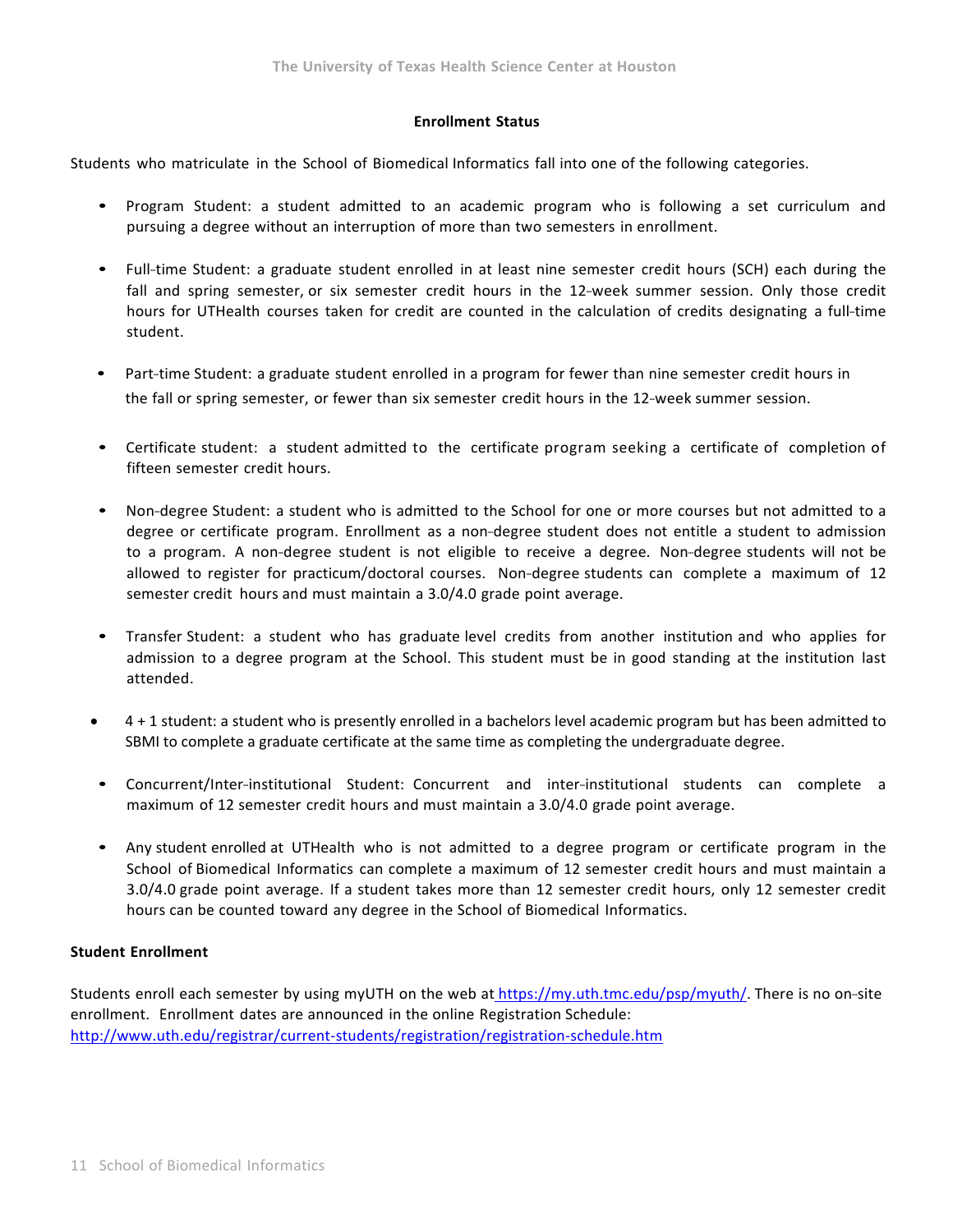## **Certificate and General Admission Process**

#### **Certificate Admission Process**

Completed applications are reviewed by the Certificate Program Coordinator(s). Recommendations for or against admission are made to the Associate Dean for Academic Affairs. The Certificate Program Coordinator(s) advise all certificate students.

#### **General Admission Process for Degree Programs**

The School admissions committee reviews completed applications to the master's and doctoral programs.

The admission criteria include, but are not limited to:

- Prior academic preparation (depth, breadth, and performance): application, college transcripts, and letters of recommendation;
- Relevant work experience (particularly practice in the field of study): application, goal statement, curriculum vitae (CV) or resume, and letters of recommendation;
- Career goals: application, goal statement, and letters of recommendation;
- Motivation: goal statement, letters of recommendation, and college transcripts;
- Integrity: goal statement, and letters of recommendation;
- Standardized tests: scores on GRE or MAT and TOEFL (if required);
- Thesis, publications and other scholarly works: supplemental documents provided by applicant;
- Success in overcoming social, economic or educational disadvantages.

Qualified applicants will be invited to interview with faculty members at the discretion of the committee. The Office of Academic Affairs will schedule personal interviews. In addition to the listed criteria, the applicant's communication skills and understanding of the program may be evaluated based on the personal interview. Admissions decisions will be made after interviews are completed. Completed applications to the certificate and masters programs with all supporting documentation must be received July 15 for fall admission, March 15 for summer admissions, and November 15 for spring admissions. Completed applications to the PhD program with all supporting documentation must be received March 15 for fall admissions, July 15 forspring admissions and November 15 forsummer admissions to the PhD program.

#### **Certificate of Health Informatics Application Deadlines**

| <b>Fall admissions</b> | July 15     |
|------------------------|-------------|
| Spring admissions      | November 15 |
| Summer admissions      | March 15    |

#### **4+1 Certificate of Health Informatics Application Deadlines**

Fall admissions July 15 Summer admissions March 15

#### **Master of Science in Health Informatics Application Deadlines**

Fall admissions July 15 Spring admissions November 15 Summer admissions March 15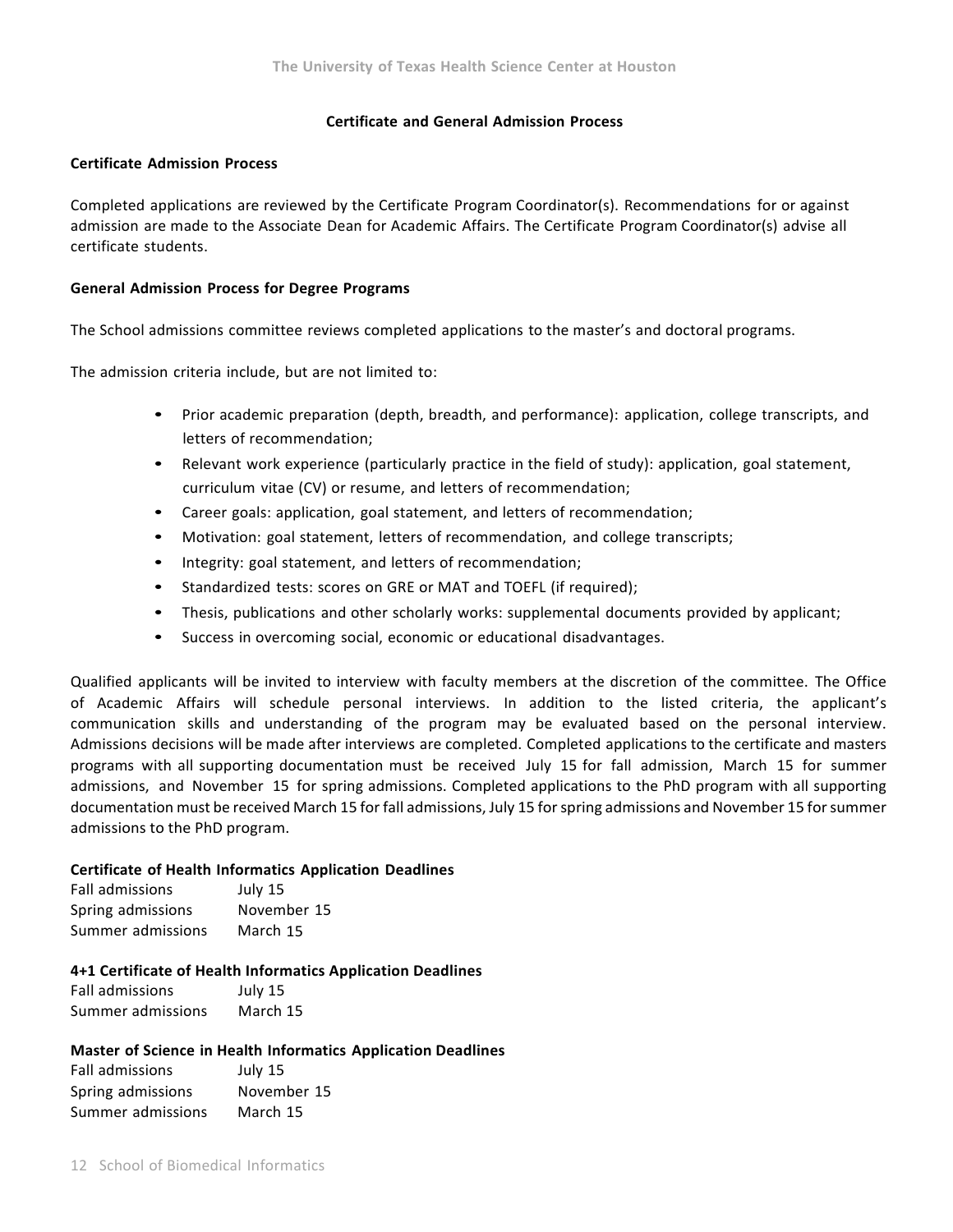# **Doctor of Philosophy in Health Informatics Application Deadlines**

| <b>Fall admissions</b> | March 15    |
|------------------------|-------------|
| Spring admissions      | July 15     |
| Summer admissions      | November 15 |

## **Address application inquiries and personal interview inquiries to:**

Office of Academic Affairs UTHealth School of Biomedical Informatics at Houston 7000 Fannin, Suite 650 Houston, TX 77030 (713) 500-3591 SBMIAcademics@uth.tmc.edu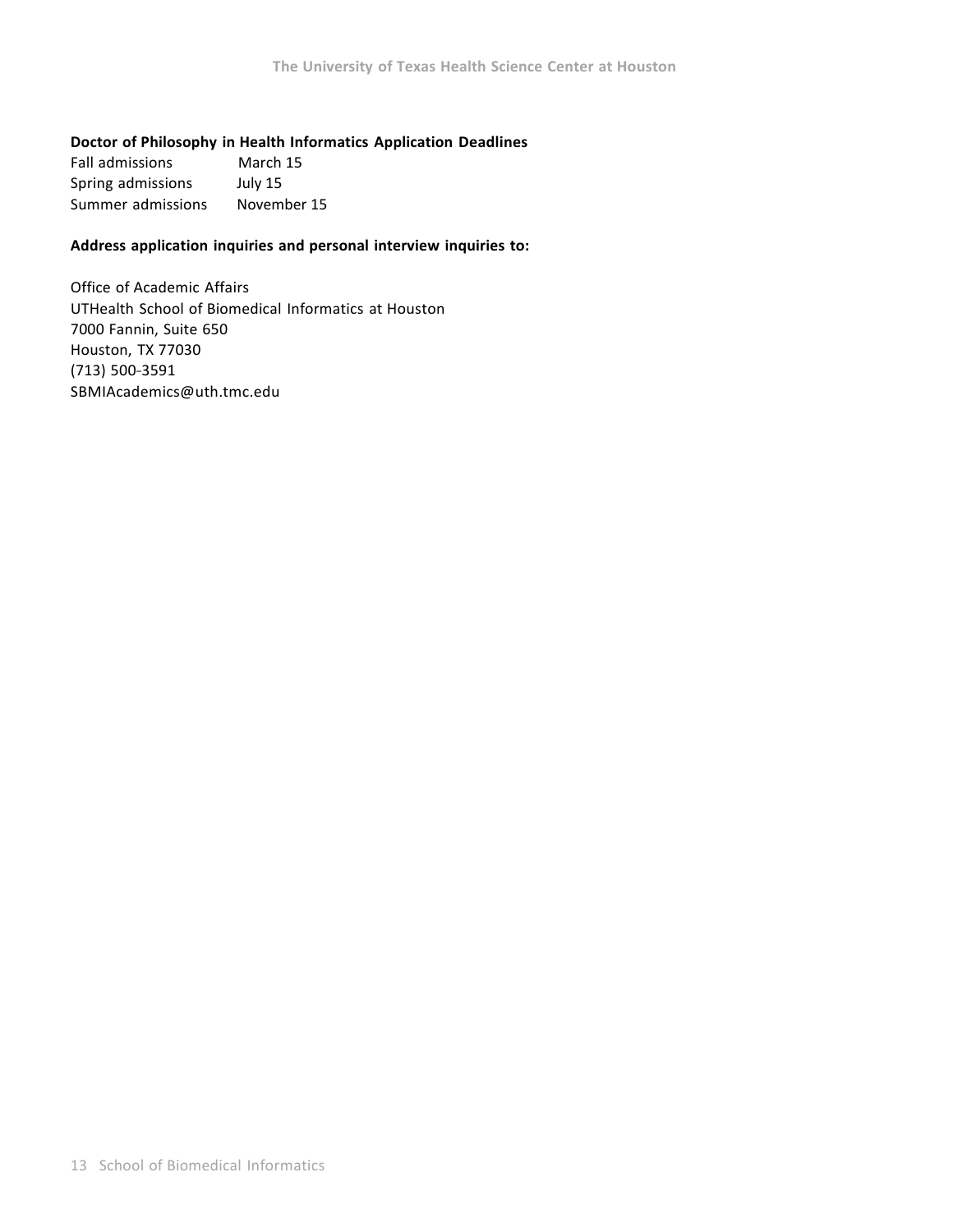# **Financial Information**

#### **Optional and Mandatory Fees**

Certain mandatory and optional fees should be anticipated at the School. Mandatory fees are required of all students. Optional fees are not required, but the student may elect to subscribe to any of the services listed under optional fees. All fees are subject to change without notice.

#### **Mandatory Fees**

#### **Application Fee**

Any prospective student submitting an application to the school for consideration must also submit a non refundable \$60 application fee. This fee is assessed to cover the cost of processing the application.

#### **Tuition**

Beginning Fall 2014, Texas resident tuition is \$231 per semester credit hour. Non-resident tuition is \$708 per semester credit hour.

A resident doctoral student who has a total of 100 or more semester credit hours of doctoral work at an institution of higher education is required to pay nonresident doctoral tuition rates. For more information contact the Office of the Registrar.

A student whose hours may no longer be submitted for formula funding because it is the same or substantially similar to a course that the student previously attempted for two or more times at The University of Texas Health Science Center at Houston will be charged a higher tuition rate of \$708 per semester credit hour or nonresident tuition rates.

# **Fees and Charges**

| Application Fee (non-refundable)                  | \$60         |
|---------------------------------------------------|--------------|
| Graduation Fee (see below)                        | \$75         |
| Installment Use Fee                               | \$20         |
| Late Payment Fee                                  | \$25         |
| Late Registration Fee                             | \$25         |
| Returned Check Fee                                | \$25         |
| Credit Card Service Use Fee                       | 2.5%         |
| <b>Student Record Fee</b>                         | \$5/semester |
| Student Liability Insurance Fee (fall semester)   | \$14.50      |
| Student Liability Insurance Fee (spring semester) | \$9          |
| Student Health Insurance Fee (annual rate)        | \$1,859      |
| Student ID Replacement Fee                        | \$10/card    |
| Laboratory Fee (see below)                        | \$30         |
|                                                   |              |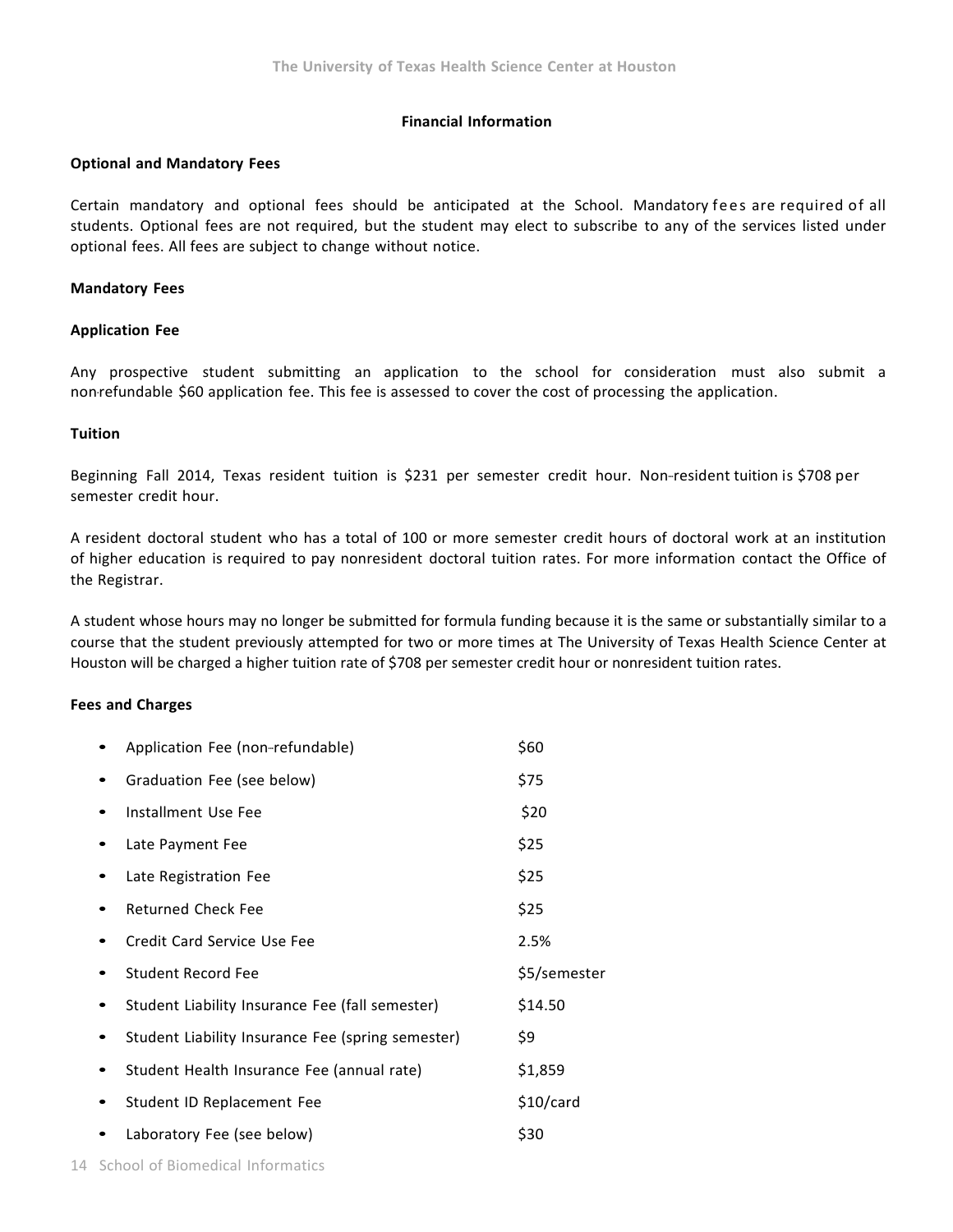• Student Services Fee (see below)

| Information Technology Access Fee                                                                                              | \$33/semester                                  |
|--------------------------------------------------------------------------------------------------------------------------------|------------------------------------------------|
| Computer Resource Fee                                                                                                          | \$100/semester                                 |
| Technology Fee                                                                                                                 | \$100/fall & spring semesters                  |
| Alternative Instruction Delivery Fee for Web Courses<br>per hour delivered within Texas<br>per hour delivered outside of Texas | \$100/semester credit<br>\$750/semester credit |

## **Graduation Fee**

A graduation fee of \$75, payable at registration for the student's final academic term, is required of all degree‐ seeking students. This fee covers expenses associated with graduation but does not cover rental of the cap and gown. This fee is charged whether or not the student participates in graduation. Certificate students do not pay the graduation fee.

#### **Laboratory Fees**

Laboratory fees are assessed in an amount to cover the cost of laboratory materials and supplies used by the student.

#### **Student Services Fee**

The Student Services Fee is a mandatory fee assessed per semester credit hour to all students. The annual fee is \$512.00 with a maximum charge of \$196.98 per fall and spring semester and \$115.50 for the summer semester. The fee provides funding towards student governance activities, Student Health Services, Student Counseling, shuttle service, and recreational facilities. Optional family coverage for most student services is available. The schedule of fees is as follows:

| FULL-TIME STUDENT RATES (REQUIRED) \$512.00 ANNUALLY |                    |          |          |          |
|------------------------------------------------------|--------------------|----------|----------|----------|
| <b>Service</b>                                       | <b>Fall/Spring</b> | Summer   | 9-Month  | 12-Month |
| Recreation                                           | \$77.65            | \$51.70  | \$155.30 | \$207.00 |
| Health                                               | \$73.25            | \$33.20  | \$146.50 | \$179.70 |
| Shuttle                                              | \$27.50            | \$18.26  | \$55.00  | \$73.26  |
| Counseling                                           | \$12.93            | \$8.64   | \$25.85  | \$34.49  |
| Government                                           | \$5.65             | \$3.70   | \$11.30  | \$15.00  |
| <b>TOTAL</b>                                         | \$196.98           | \$115.50 | \$393.95 | \$509.45 |

# **Technology Fee**

A Technology Fee will be assessed to all students at \$100 every fall and spring semester to cover the expenses associated with the software, hardware, programming, maintenance fees and technical support used by students. The fee will support SBMI's goal in achieving to be the best publicly supported biomedical informatics school in the US by conducting the highest quality programs in education, biomedical informatics applications and research. The fee will also allow SBMI in using the most current technology to train students and help attract the best and brightest students to our quality graduate programs.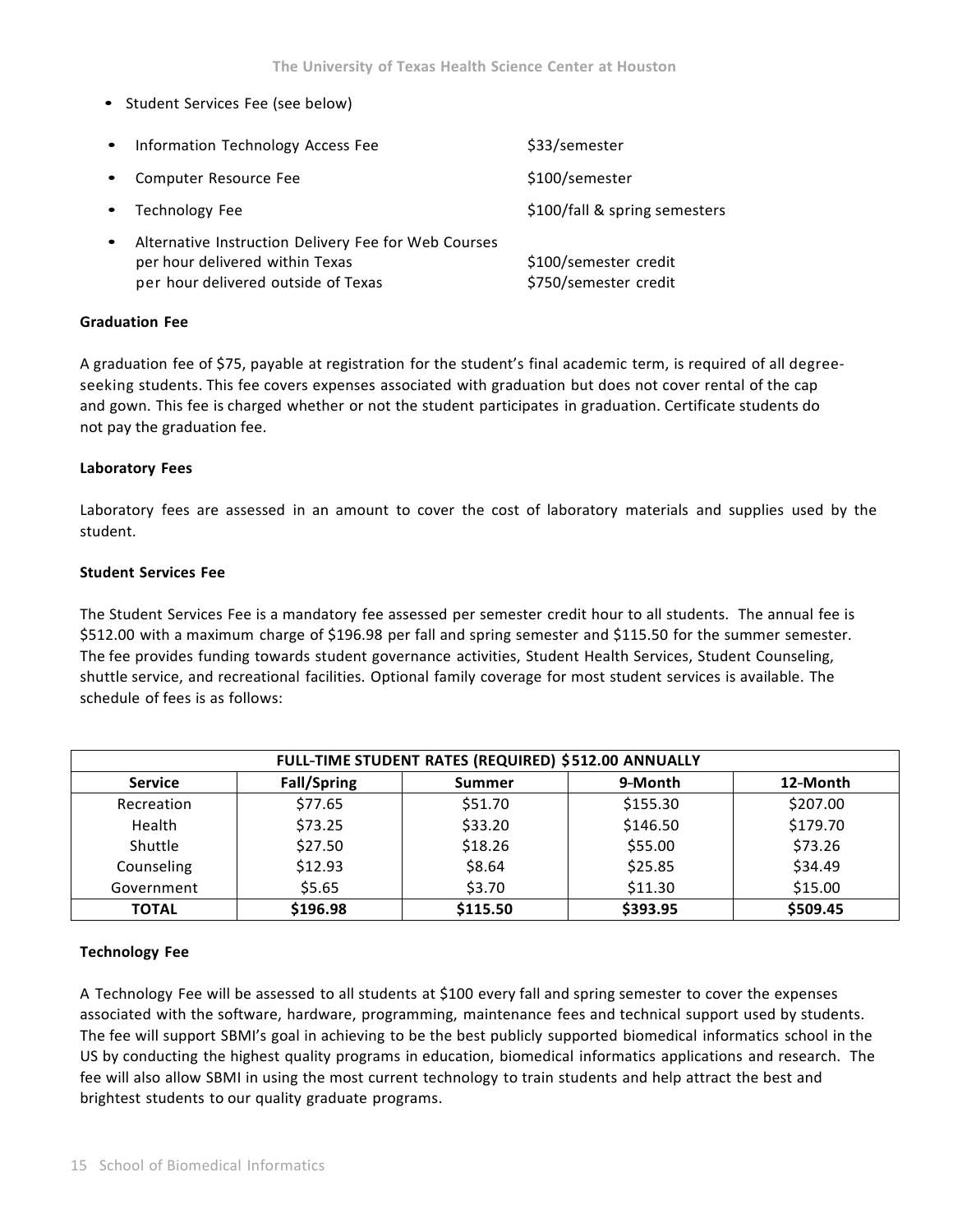# **Student Records Fee**

The Student Records Fee provides students with unlimited transcripts and enrollment verification documents. The charge is \$15.00 per academic year (\$5 per semester).

# **Optional Fees**

- Audit Fee: For a fee of \$25 per course, a student may elect to audit a course, i.e., attend the course without receiving academic credit at other UTHealth schools. SBMI does not allow auditing of classes.
- Transportation Expenses: Students are required to provide their own transportation to practicum sites.
- Academic Regalia Rental: The charge for rental of the cap and gown is approximately \$45. Information on ordering academic regalia is sent to students several months before annual commencement exercises. Additional information for graduates can be found here: https://sbmi.uth.edu/current-students/graduation/

#### **Professional Liability Insurance**

Every student enrolled in the School of Biomedical Informatics must have professional liability insurance coverage in force throughout each semester enrolled in the minimum policy amount of \$100,000 per claim. The professional liability insurance must include coverage for breach of confidentiality of protected health information in electronic or other patient records. Advance written notice or posting may change the minimum amount required by the Office of the Dean. The premium for this insurance is due at the time of initial registration and each fall and spring semester. The annual premium is prorated based on the student's date of entry. The annual premium is approximately \$23.50 per year.

#### **Competitive Academic Scholarship Awards**

Competitive Academic Scholarship awards are designed to facilitate the scholastic development of students who are in high academic standing. The benefits of this award are two-fold; (1) a direct financial award, and (2) if the recipient is not a resident of Texas, the change in status to resident tuition for that academic school year (September through August). All SBMI degree‐‐‐seeking students are eligible to compete for these scholarships. The number of Competitive Academic Scholarships awarded each year is dependent on the availability of funds.

The criteria for selection are:

- Grade point average documented by the Director of Student Affairs
- Pattern of academic achievement
- Recommendation of the Student Advising Committee
- Success in overcoming socioeconomic or educational disadvantages

The SBMI Student Scholarships Committee considers all submissions. The SBMI Student Scholarships Committee is composed of UTHealth faculty and student representation. The recommendations of the SBMI Student Scholarships Committee are submitted through the Associate Dean for Academic Affairs for submission to the Dean. Notification of awards will be made by email.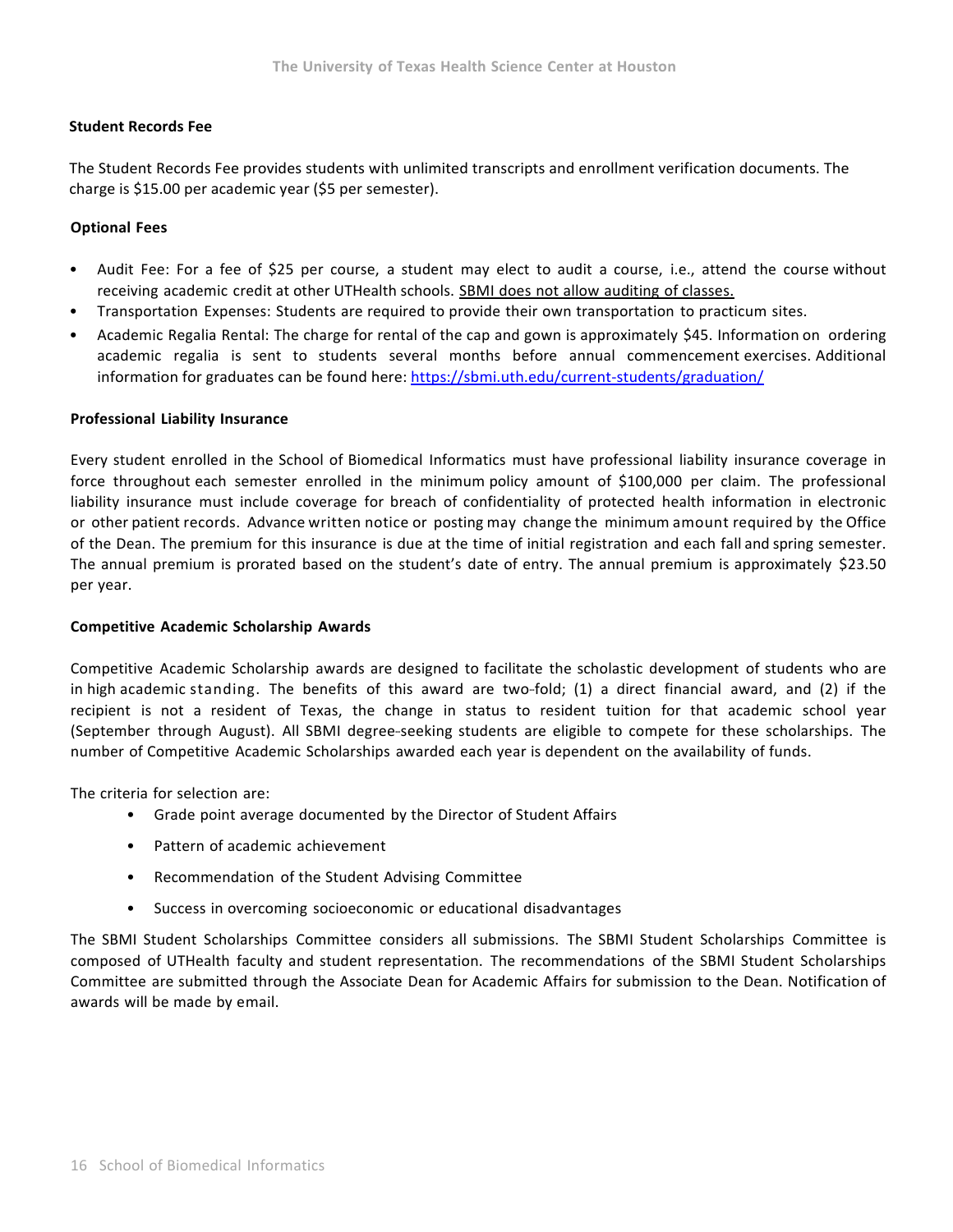# **Summary of Estimated Annual Fees and Expenses Based on Full‐‐‐time enrollment**

#### **Program Expenses**

| Application Fee (one-time only)                        | \$60           |
|--------------------------------------------------------|----------------|
| Immunization (approximate cost, one time only)         | \$175          |
| Student Criminal Background Check                      | \$44           |
| Tuition (based on 24 hours annually) $1$               |                |
| Resident                                               | \$5,544        |
| Non-Resident                                           | \$16,992       |
| Student Service Fee                                    | \$512.00       |
| <b>Information Technology Access Fee</b>               | \$99           |
| Computer Resource Fee                                  | \$300          |
| SBMI Technology Fee                                    | \$200          |
| Liability Insurance                                    | \$14.50        |
| Laboratory Fees                                        | \$180 (varies) |
| <b>Graduation Fee</b>                                  | \$75           |
| Transportation (Student's responsibility) <sup>2</sup> | varies         |
| Books, Supplies, Miscellaneous Program                 |                |
| Expenses (see Program section)                         | varies         |
| Personal Anticipated Expenses                          |                |
| (approximations) Apartment Rent <sup>3</sup>           |                |
| One Bedroom (UT Housing)                               | \$722          |
| Daycare                                                | varies         |
| Health/Medical Insurance <sup>4</sup>                  |                |
| Basic coverage for student only                        | \$1,859        |
| Basic for student and spouse                           | \$8,160        |
| Basic for children                                     | \$2,894        |

 $1$  based on 9 semester hours fall and spring and 6 semester credit hours for summer; \$231 is resident cost per semester credit hour/\$708 is non-resident cost per semester credit hour.

 $2$  the student is responsible for personal transportation and parking fees to and from the clinical practicum sites

<sup>3</sup> does not include utilities or food costs

 $4$  Student Health Insurance – Current information available from UTHealth Auxiliary Enterprises. All students are required to show proof of coverage or proof of purchase of health insurance. International students also must provide proof of repatriation coverage or the student can purchase repatriation insurance for a cost of \$75/per year.

Note: All of the estimates above are subject to change without prior notification.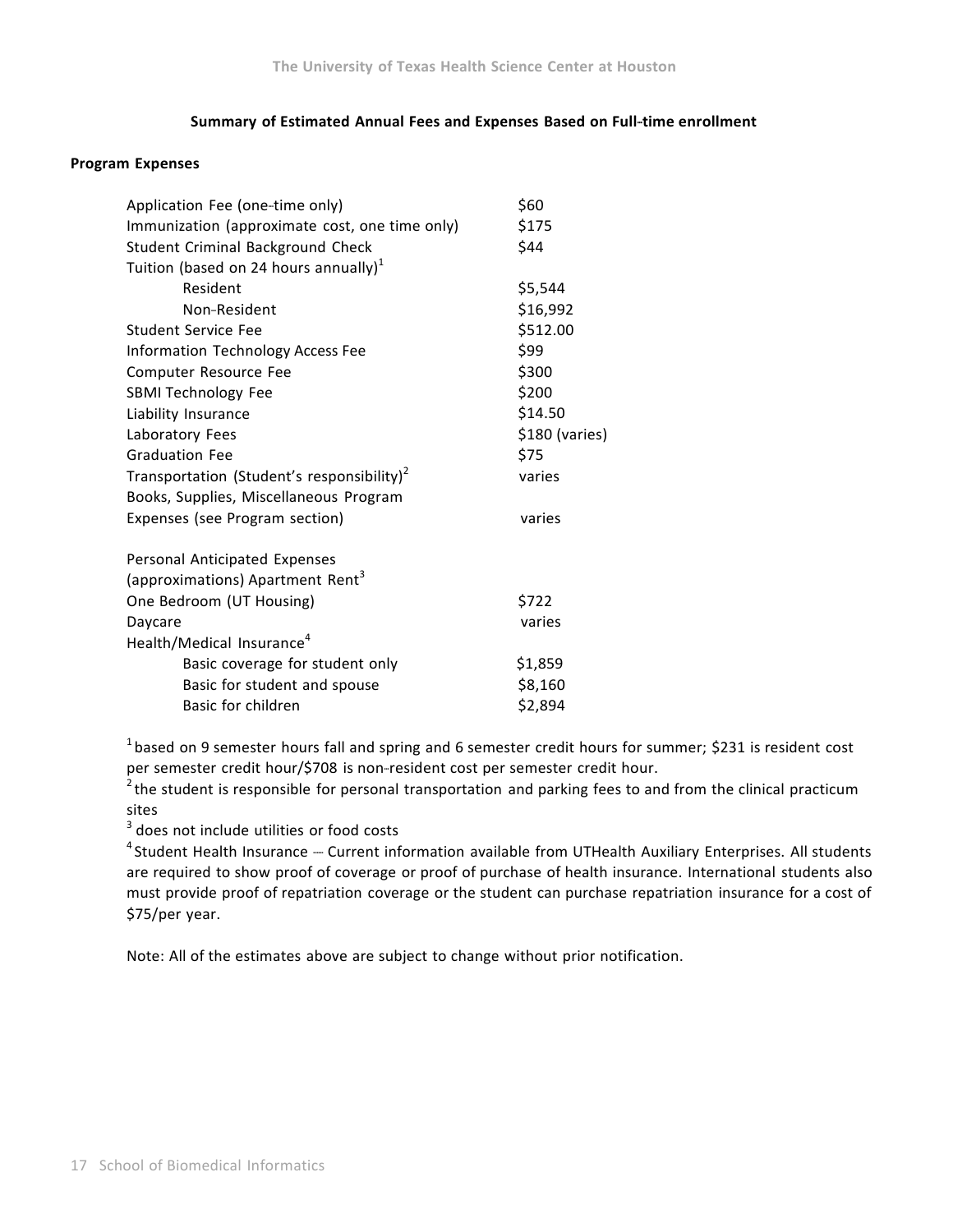# **Estimated Program Expenses for Health Informatics Master's programs per year**

The expenses, which are specific to Health Informatics, are estimated at:

| Item                                        | <b>Estimated Expenses</b> |
|---------------------------------------------|---------------------------|
| Textbooks*, computer** (required), software | \$3300                    |
| Lab Fees                                    | \$30 per course           |
| \$500 per practicum hour***                 | not to exceed \$1,500     |

\* Textbooks – SBMI students are not under any obligation to purchase a textbook from a university‐‐‐affiliated bookstore. The same textbook may also be available from an independent retailer, including an online retailer. \*\* Computer (\$2,500 first year only) requirements based on the annual recommendation of the Office of Academic Computing.

\*\*\* Practicum/Preceptor site may require additional requirements, e.g., immunizations, insurance, drug testing.

In addition, students must pay required school expenses (tuition, fee, etc.). See the Expense Table summarizing estimated expenses.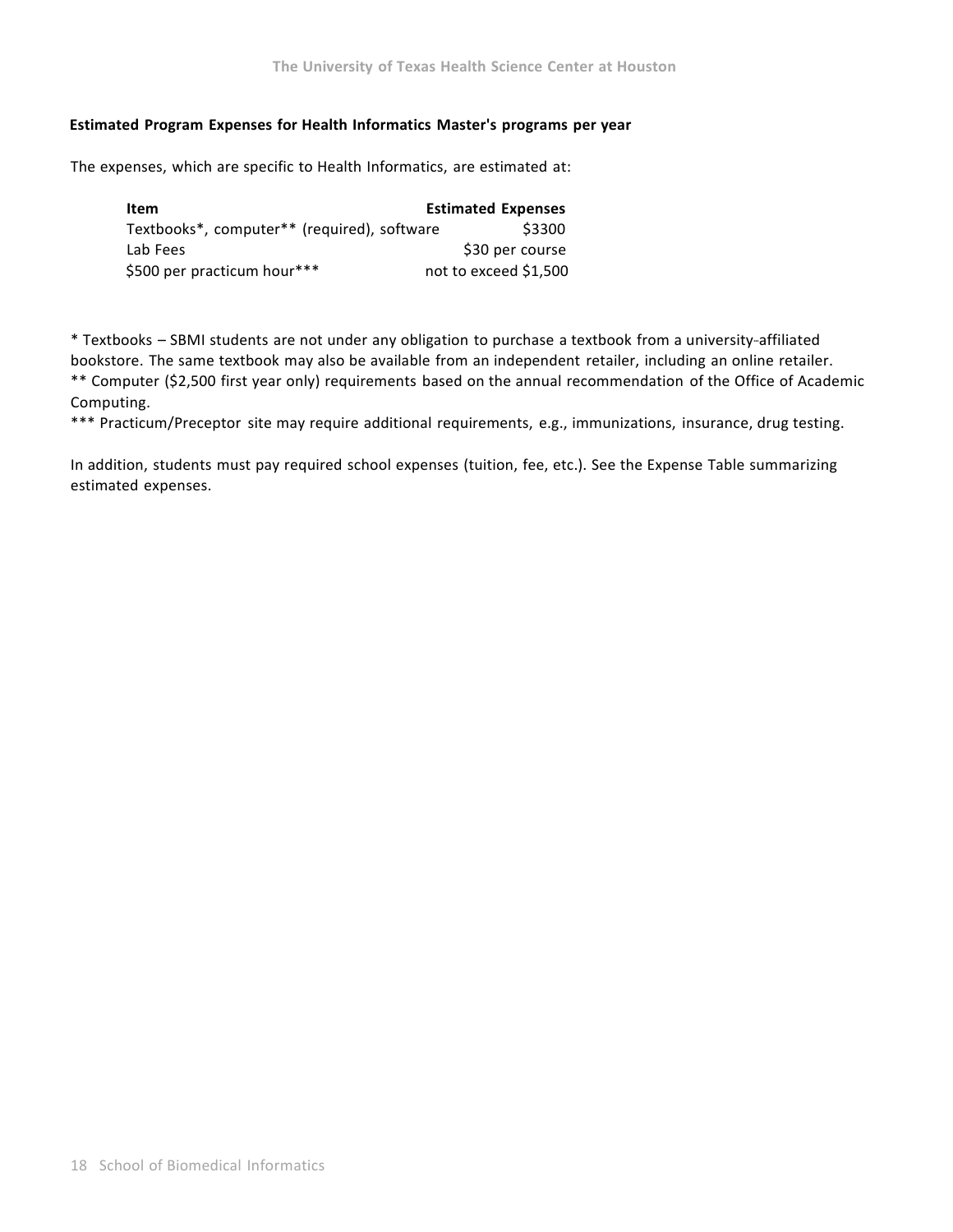#### **Academic Standards, Policies, and Procedures**

In order for students to maintain good standing and receive appropriate grades and credits for their work, they must adhere to the School's academic policies, procedures and standards.

The School requires a high level of academic achievement from our students, and the School has defined criteria for a student in good standing, a student worthy of academic recognition and a student in academic jeopardy. A letter grading system is used to assess the student's level of achievement.

# **Grading System**

"A" indicates excellent; "B" indicates good; "C" indicates unsatisfactory; "NC" indicates "no credit" and does not affect the GPA calculation or status of the visiting graduate student and "F" indicates failing; "P" indicates passing; "WP" or "WF" indicates that the student has withdrawn passing or failing, respectively; "I" indicates an incomplete grade, meaning that course requirements have not been satisfied. All letter grades are reported without modification of plus (+) or minus (-). Grades recorded for courses dropped after the deadline for WP or WF will be recorded as "F."

Grade point averages (GPA) are computed at the end of each semester using the following academic standard:

 $A = 4$  points  $B = 3$  points  $C = 2$  points NC = not counted P = not counted  $F = 0$  points  $WF = 0$  points  $WP = 0$  points

Graduate level courses in which a grade of "B" or better has been earned may not be repeated for credit. Graduate level courses in which a grade of "NC" is given do not count toward degree plan requirements. Courses taken at the School in which a grade of "F" or "WF" has been earned may be repeated for credit within the School with the permission of the Dean and as course sequencing allows. Courses taken at the School in which an "F" has been earned may not be taken at another institution for credit or to raise the grade point average (GPA).

If a course in which a student earns an "F" is repeated, the student must earn a grade of "A" or "B" in that course; any grade below a grade of "B" will result in automatic dismissal.

No graduate student may earn more than two grades of "C", "WF", or "F" including grades in courses taken as concurrent enrollment even though the courses are remediated; the result will be automatic dismissal. All enrollments in courses, including repeated courses, will be reflected on the student's transcript.

An incomplete or "I" grade may be given when course requirements have not been satisfied. A student must remove a grade of "I" within one academic semester or summer session following receipt of such a grade, or the incomplete grade will be converted to the grade of "F." Grades of "I" will not be used in calculating the grade point average. All "I" grades must be removed from a student's record (course requirements satisfied) before the student is eligible for graduation.

A pass/fail grading system is used in some courses. The courses that are graded on a pass/fail basis are described in the course description section of the catalog. In these instances, a symbol of "P" is used to designate "pass" and an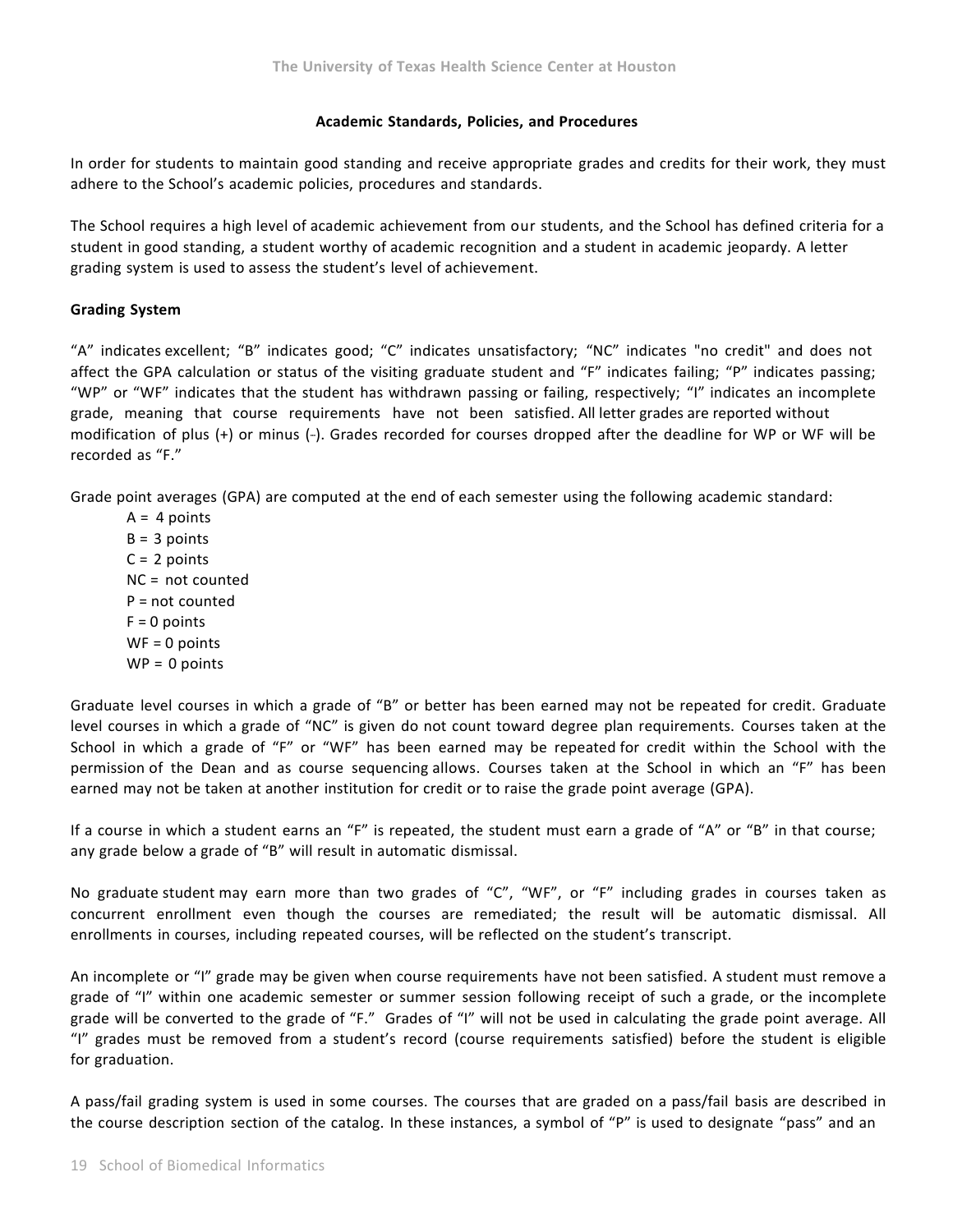"F" to designate " fail." Hours for courses taken pass/fail that are passed are not entered in the grade point calculation; however, hours for courses taken pass/fail and failed are included in the grade point calculation.

Each program establishes the maximum number of semester credits allowed for a student may take on a Pass/Fail basis during his or her study in that program. Not all courses are available on a pass/ fail basis.

Grade point average is calculated using grades and credit hours for courses except for those courses in which a grade of "I," "WP" or "P" is recorded. Also, courses in which an "F" was earned are not included in the grade point average if these courses have been repeated and passing grades obtained. The grade achieved in the repeated course is included in the calculation. Those courses taken through concurrent enrollment are not used in calculating the grade point average. Courses obtained by Petition for Equivalency Credit (PEC) and by transfer from other institutions are not used in the calculation of the grade point average.

# **Student in Good Standing**

To be considered in "good standing" and making "satisfactory academic progress" in the School, a graduate student admitted to a graduate degree program must be following the degree plan; must maintain a cumulative grade point average of 3.0 or above; and must not be on academic probation or suspension as determined by the Associate Dean for Academic Affairs. To remain in good standing a graduate student may earn no more than one "C" grade during their program.

# **Academic Probation**

Probation is an official warning status for a defined period of time that informs the student of unsatisfactory academic and/or professional performance, and provides the student an opportunity to improve. Any student who does not adhere to the academic and professional standards of the School is subject to probation, suspension, and/or dismissal by the Associate Dean for Academic Affairs. Academic probation will be noted on a student's transcript. When a student attains a minimum cumulative grade point average of 3.0, the student's official transcripts will reflect the student's removal from academic probation.

Criteria upon which grades are based are given at the beginning of each course in the course syllabus. Professional standards include appropriate dress, attendance, conduct, and any particular standards required by the program. If a student has questions regarding academic and professional requirements or if assistance is needed in meeting the standards, the student should consult with the course instructor or advisor.

Following the completion of the semester in which any of the following occur, the Assistant Dean for Academic Affairs will place a graduate student on academic probation if the student (1) receives a second grade of less than "B" in a graduate course while at SBMI; (2) earns a calculated cumulative grade point average (GPA) less than 3.0; (3) receives a grade of less than "B" ("C," "WF," or "F") in a required course; or (4) fails to make satisfactory progress toward the degree. The graduate student is removed from academic probation at the end of the following registration period when no grade below "B" is assigned in a graduate course, a cumulative grade point average of 3.0 are achieved, and any other cause for probation is removed or remedied.

An SBMI graduate student will be dismissed if a third grade of "C," "WF," or "F" is earned in any graduate level courses. If a grade of "C" is earned while the student is enrolled in a concurrent or Inter-institutional course, the student will be placed on probation. If it is the third grade of "C," the student will be dismissed.

A graduate-level course is a course that has HI as prefix letters and an initial number not less than 5 in the catalog number or is any graduate level at another institution.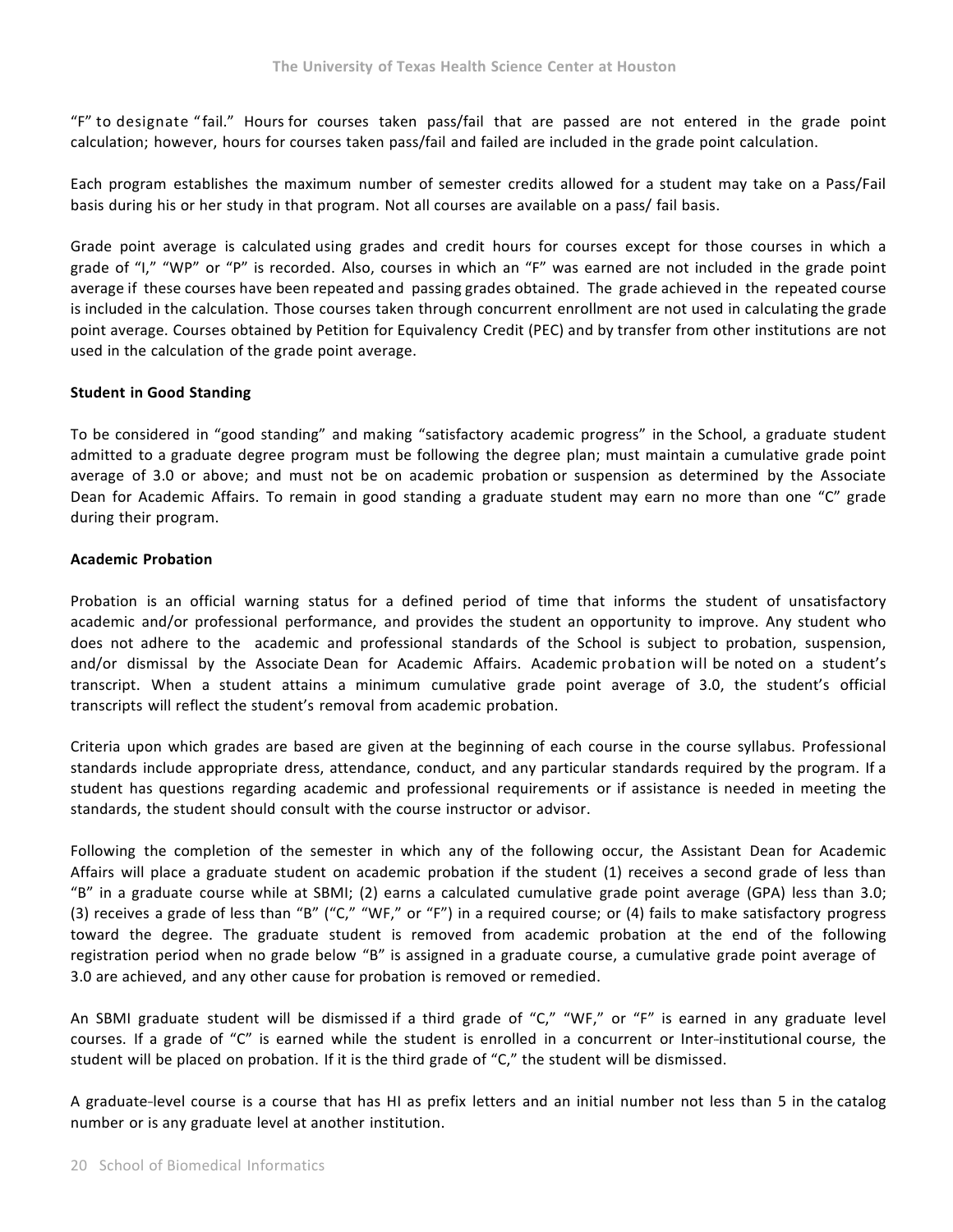# **Student Conduct and Discipline**

All students are responsible for knowledge of and compliance with UTHealth policies regarding student conduct. Students are referred to the UTHealth Handbook of Operating Procedures (HOOP) Policy 186, Student Conduct and Discipline, located at https://www.uth.edu/hoop/policy.htm?id=1448220. https://www.uth.edu/hoop/186‐ appendix‐b.htm

#### **Grade Grievance Procedure**

In attempting to resolve any student grievance regarding grades or evaluations, it is the obligation of the student first to make a serious effort to resolve the matter with the faculty member with whom the grievance originated. Individual faculty members retain primary responsibility for assigning grades and evaluations. The faculty member's judgment is final unless compelling evidence suggests differential treatment or mistake. If the evidence warrants appeal, the student must submit a request in writing within 30 days of the date of the evaluation in question and, in the case of a grade for a course, within 30 days of the date the Registrar recorded the grade of the course in question. The request for the appeal with supporting evidence must be submitted to the Associate Dean for Academic Affairs, and the appeal must be resolved by no later than the end of the semester after the semester in which the grade was earned. Upon receipt of the request, the Associate Dean for Academic Affairs will review the case and submit a copy of the appeal to the appropriate Standing Committee of the Faculty Governance Organization for review and recommendation. The Associate Dean for Academic Affairs will submit a written recommendation to the Dean. The determination of the Dean is final.

#### **Academic Dismissal and Appeal**

A student who is on academic probation for one semester and who does not achieve the minimum cumulative 3.0 GPA and the individual course grades necessary to be removed from probation or remove the cause of probationary status will be notified of dismissal from the program by the Associate Dean for Academic Affairs and will not be allowed to continue in the program.

The student may request a reconsideration of the dismissal by submitting a written request to the Dean within five working days of receipt of the dismissal letter. The student must also send a copy to the Chair of the Admissions, Progression and Graduation Committee of the Faculty Governance Organization. The student must provide evidence in support of the request for reconsideration of the dismissal. The Admissions, Progression and Graduation Committee will review the request and render its recommendation in writing to the Dean. The student will be notified in writing of the Dean's decision within seven calendar days of the Committee's recommendation. The determination of the Dean is final.

# **Reapplication Following Dismissal**

Should a student reapply and be readmitted to the program from which he or she was dismissed, the student will be placed on scholastic probation for one semester. If the student fails to raise his or her cumulative GPA within that semester to 3.0, or if the student makes a course grade below that required to be removed from probation, or otherwise fails to meet standards to be off probation, the student will be dismissed from the School and may not be readmitted.

# **Grade Reports**

Students may access their official term grade reports online through myUTH at https://my.uth.tmc.edu.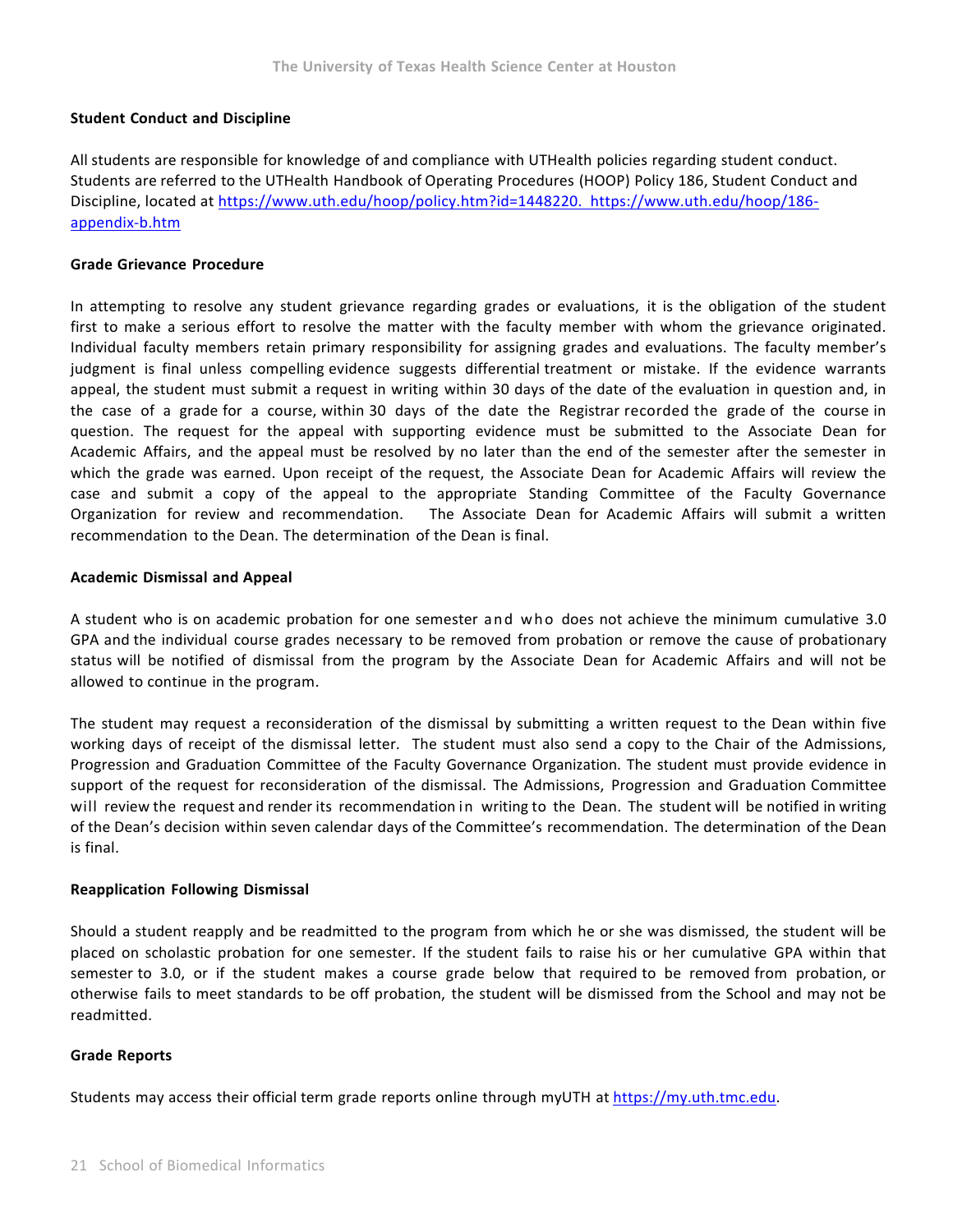# **Change of Name, Address or Marital Status**

The student's full legal name is the name recorded on the application at the time of admission. The student must report any changes in name, address or marital status to the Office of the Registrar, and to the SBMI Office of Academic Affairs. Official documents verifying a name change are required.

The student's full legal name is used on the permanent academic record, certificates, and diplomas.

# **Transfer Credit**

Transfer credit for equivalent courses taken elsewhere may be awarded and used to meet degree requirements if their equivalency to a SBMI degree program course is approved through a Petition for Equivalency Credit (PEC). The maximum number of transferable semester credit hours is 3 for the certificate program, 12 for the master's program, and 36 for the doctoral program. Contact the Office of Academic Affairs for information.

Applicants who are presenting course work from universities or colleges outside the United States to meet admission or graduation requirements are referred to the section on International Applicants in this catalog for a listing of additional requirements.

#### **Reentry after Non‐‐‐Attendance**

A student who has not enrolled in two consecutive registration periods (including the summer session) must submit to the Office of Academic Affairs a "Reentry Form" signed by the student's advisor or the Program Coordinator of Certificate Programs indicating approval for reentry to the program. A former student who has not enrolled for three or more consecutive registration periods must reapply for admission to the program and the School.

#### **Deferment for Newly Admitted Students**

A newly admitted program student is allowed up to one year for deferment. The Office of Academic Affairs must be notified of all deferments before the start of the semester. Any student who does not enroll for three consecutive registration periods shall no longer be considered a program student and must reapply for admission to the program and the School.

#### **Withdrawal from the University**

A student, who withdraws from the School at the end of, or prior to, completing a scheduled semester, should notify his or her advisor and the Associate Dean for Academic Affairs in writing. The letter should include the date of intended withdrawal and the specific reason(s) for withdrawal. The student should state if it is his or her intention to seek readmission to the course of study at a later date and, if so, the specific date he or she would wish to be readmitted. The letter should include a permanent mailing address to which any communications may be sent.

#### **Clearance for Withdrawal, Graduation, or Dismissal**

Any student who withdraws or is dismissed from, or completes a program in the School must complete the official student clearance process. Such clearance is necessary to ensure that the student has met all obligations to specified offices in the School, UTHealth, and the Texas Medical Center. A student clearance form and instructions for completing the clearance process may be obtained from the Office of Academic Affairs.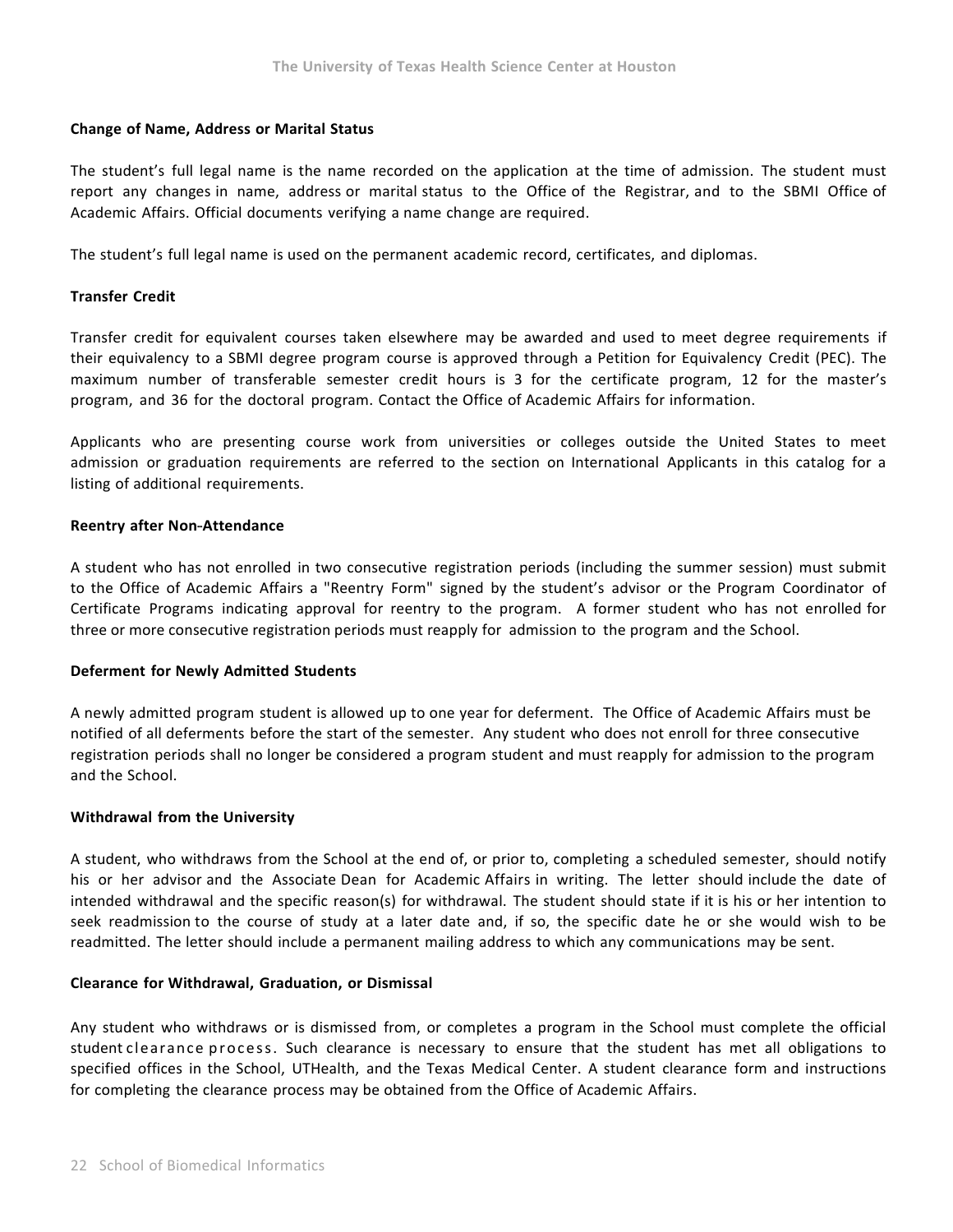# **Explanation of Course Numbers**

Courses are numbered by a letter prefix, which designates the program and/or division in which the course is taught, followed by a four-digit number. In all program courses, the first digit indicates the year beyond high school; the second digit is the number of semester credits given for the course, except for courses with variable credit in which the second digit is a zero; and the last two digits indicate the number the program uses to identify the course. An example of a course number is HI 5301. In this case the "HI" stands for Health Informatics; the "5" stands for fifth year; the "3" stands for three semester credits given for the course; and the "01" is the program identification number for the course. The pre-foundations courses do not conform to this standard.

The program/divisions prefixes used are:

• HI Health Informatics

#### **Registering /Adding a Course**

To register for a course, the student must first obtain approval from the student's advising committee or program advisor. If an approval code is required for registration, the student must request instructor approval via email and forward the instructor's approval to the Office of Academic Affairs at SBMIAcademics@uth.tmc.edu. Following this, the student must use myUTH at https://my.uth.tmc.edu to add the course to their schedule. Refer to the Office of the Registrar's School of Biomedical Informatics Academic Calendar for deadline dates for adding a course for any semester or session. A student will be unable to add a course after the official reporting date.

#### **Dropping or Withdrawing from a Course**

To drop a course before the official reporting date the student must go to myUTH at https://my.uth.tmc.edu.

After the official reporting date and before the last date to withdraw listed in the Office of the Registrar's School of Biomedical Informatics Academic Calendar for that semester, the student must obtain a withdrawal slip from the Office of the Registrar or the Office of Academic Affairs. Students must obtain signatures of the course instructor(s), and the Associate Dean for Academic Affairs in order to drop the course(s). The student must return the completed form to the Office of the Registrar before the deadline for dropping a course. The grade recorded on the transcript will be a "WP" (withdrawal passing) or "WF" (withdrawal failing). The instructor must assign a grade of "WP" or "WF". A "WP" is indicated on the transcript if a student has no grades recorded or has a passing grade in the course at the time the course is dropped. The "WP" will not be calculated as part of the GPA. A "WF" is recorded if the student has a failing grade at the time the course is dropped. A record of "WF" on the transcript will be calculated as an "F" in determining the GPA.

If a student does not officially withdraw from the course, a grade of "F" will be assigned. A grade of "F" is recorded if course is dropped after the deadline stated in the academic calendar for that semester or session.

# **Auditing a Course**

SBMI does not allow auditing.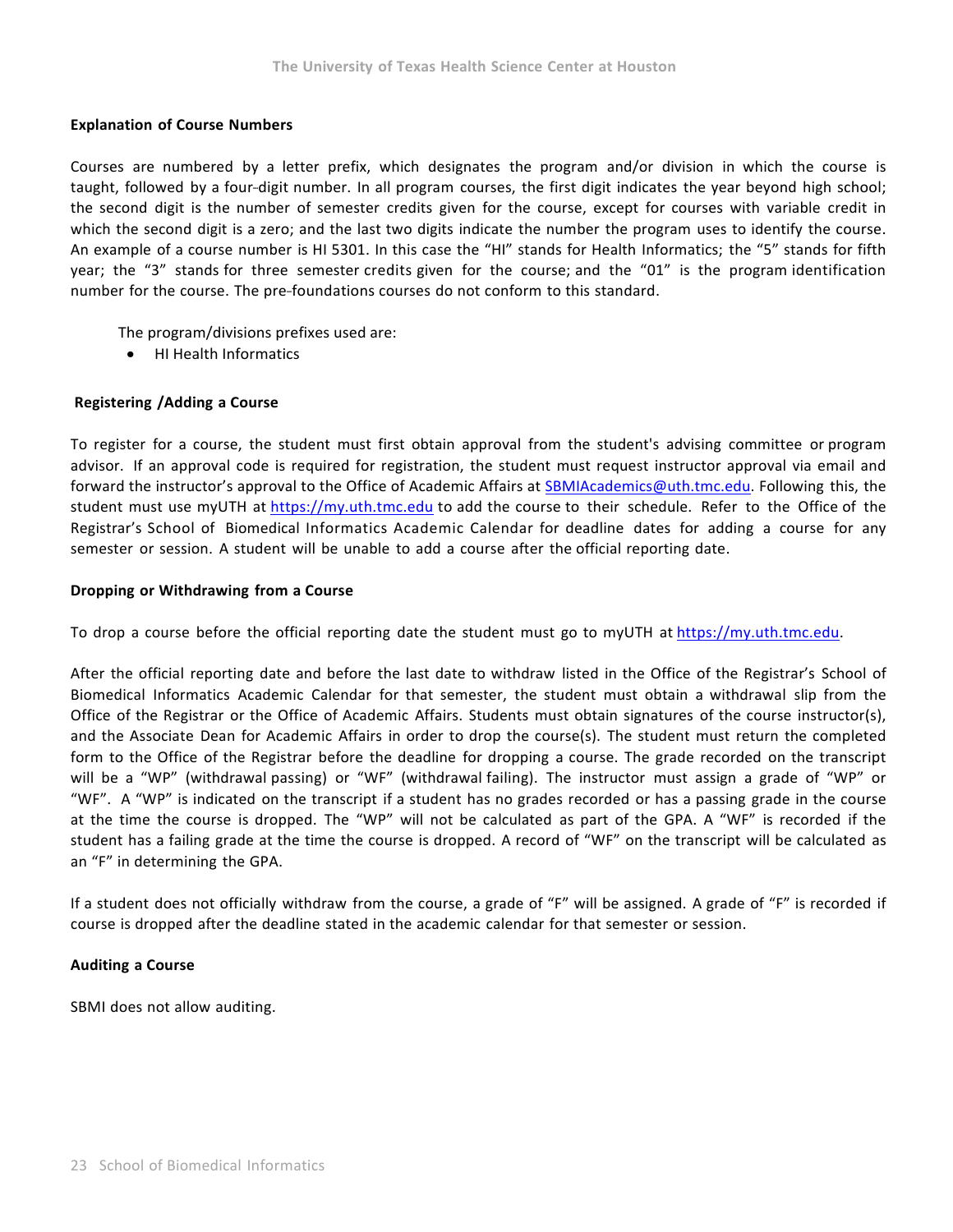# **Petitioning for Course Equivalency**

A student who wishes to receive credit for a course which he or she has taken at another institution and which is similar in content to any course offered at the School is to submit required documentation for a Petition for Equivalency Credit (PEC) to the Office of Academic Affairs. Courses for which grades of less than "B" were achieved will not be accepted for equivalency. For additional information, please contact the Office of Academic Affairs.

#### **Concurrent Enrollment**

SBMI students may take courses for credit at area state colleges and universities through *concurrent enrollment*. Courses taken by concurrent enrollment *will not* be counted toward full‐‐‐time status of a student and *will not* be calculated into the student's GPA. Concurrently enrolled students may complete a maximum of 12 semester credit hours at SBMI and must maintain a 3.0/4.0 grade point average in those courses. Information about participating institutions and procedures for concurrent enrollment can be found on the Registrar's website at: http://www.uth.edu/registrar/current‐students/student‐information/concurrentinter‐institutional‐enrollment.htm

#### **Inter‐Institutional Enrollment**

Enrollment in courses offered by private universities is made through *inter‐‐‐institutional enrollment*. Courses taken through inter-institutional enrollment *will* be counted toward a student's full-time status and *will* be calculated into the student's grade point average. Inter-institutional students may complete a maximum of 12 semester credit hours and must maintain a 3.0/4.0 grade point average in those courses. Information about participating institutions and procedures for inter‐institutional enrollment can be found on the Registrar's website at:

http://www.uth.edu/registrar/current‐students/student‐information/concurrentinter‐institutional‐enrollment.htm

#### **General Degree Requirements**

In order to receive a degree or a certificate from the School of Biomedical Informatics, the student is required to fulfill certain academic, in residence, and degree candidacy requirements. A student must be a Program Student and must have completed all the curricular requirements of that program before being eligible for a degree or certificate.

# **In Residence Requirement**

The term "in residence" refers to the minimum number of semester credit hours that must be earned in the School. A student must fulfill his or her in residence requirement in order to receive any academic degree or a certificate from the School. Refer to each degree section for specific semester credit hour minimum requirements.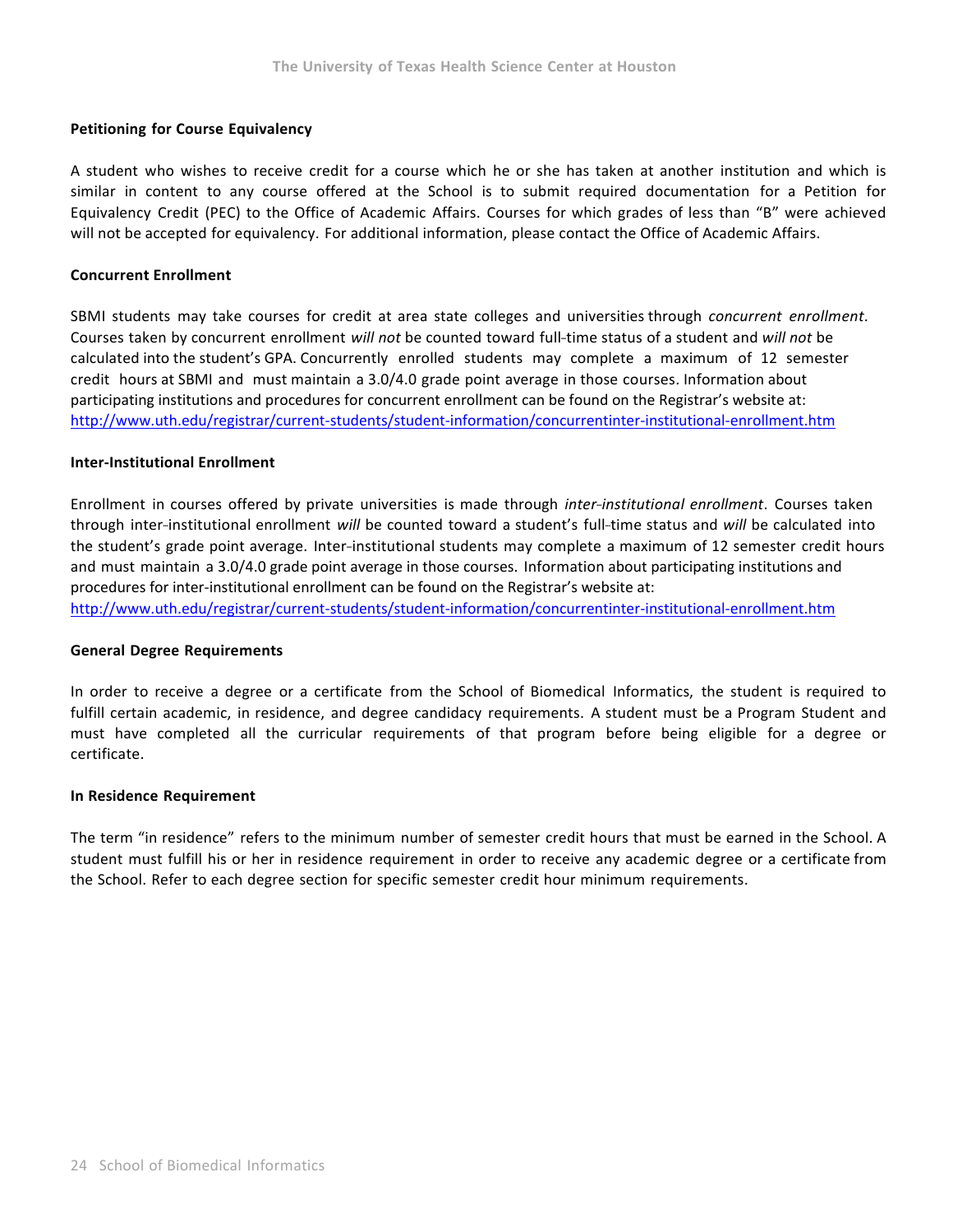## **Student Organizations**

#### **Student Governance Organization**

The SBMI Student Governance Organization is made up of SBMI students. Both master and doctoral students are represented in the Student Government Organization. Any degree program student enrolled in the School is eligible to become the elected representative of his or her program.

The purpose of the Student Governance Organization is:

- 1. to provide students of the School an organized feedback and advisory mechanism to administration and faculty;
- 2. to provide students a mechanism by which they may have an impact on the decision-making process;
- 3. to provide social, cultural and recreational activities for students of the School; and
- 4. to provide representation to the UTHealth Student InterCouncil (SIC).

#### **Student Membership in Professional Organizations**

Professional organizations promote interest in the profession with specific aims toward service and fellowship for the social, intellectual and professional benefits of each member. Membership generally entitles on to the publication of the profession and the right to attend it's meetings.

SBMI students may obtain student memberships in discipline specific organizations. Discipline specific organizations include AMIA (American Medical Informatics Association), ACM (Association for Computing Machinery), IEEE (The Institute of Electrical and Electronics Engineers, Inc.), HANIA (Houston Area Nursing Informatics Association) and HIMSS (Health Information and Management Systems Society).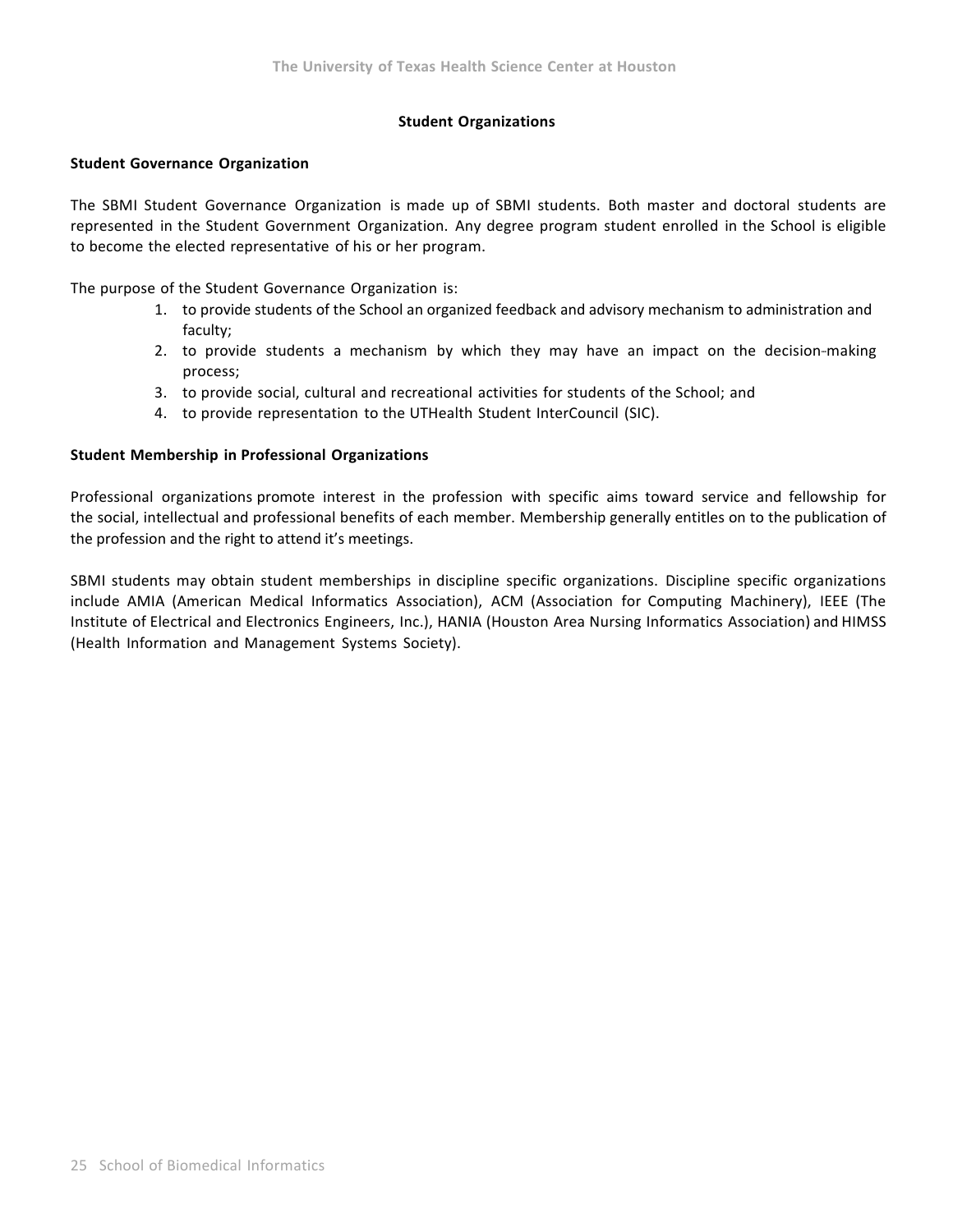# **SBMI Research Centers**

# **The Center for Biosecurity and Public Health Informatics Research**

The Center for Biosecurity and Public Health Informatics Research (CBPHIR) was established by SBMI to coordinate research and development of next generation informatics infrastructures and technological platforms relevant to the public health preparedness, bioterrorism readiness, emergency response and situation awareness.

The Center promotes collaborative research and technology development activities in the context of:

- Bioterrorism Preparedness (Situation Awareness), Emergency Response and Command, Control and Communication, in City, County, State and National levels.
- Education, Training and Drill for emergency response and mass casualty event preparedness, using state of the art information technologies
- Community Awareness and Public Preparedness Services
- Biomedical, Clinical and Public Health Informatics

The primary mission and objectives of the Center are to be the pioneering research entity nation– wide, designing and developing the next generation of information systems and emergency response management infrastructure for public health preparedness. The center promotes a multidisciplinary collaboration environment between university researchers, private enterprises and government agencies to provide state of the art technologies, research and development infrastructures and training, education and drill opportunities for the students, scientists, and for the community.

# **Center for Computational Biomedicine**

The Center for Computational Biomedicine (CCB) aims to support biomedical discovery by developing, evaluating, and applying novel informatics methods and software to extract and analyze heterogeneous biomedical data. Led by Hua Xu, PhD, the CCB consists of faculty, staff, and students at SBMI. It is a unique research platform that fills in gaps between bioinformatics and clinical informatics research. Current research and service activities of CCB includes:

- Healthcare Data Analysis
- Biomedical Literature Mining
- Translational Bioinformatics

Additional information regarding the Center can be found on their website: https://sbmi.uth.edu/ccb/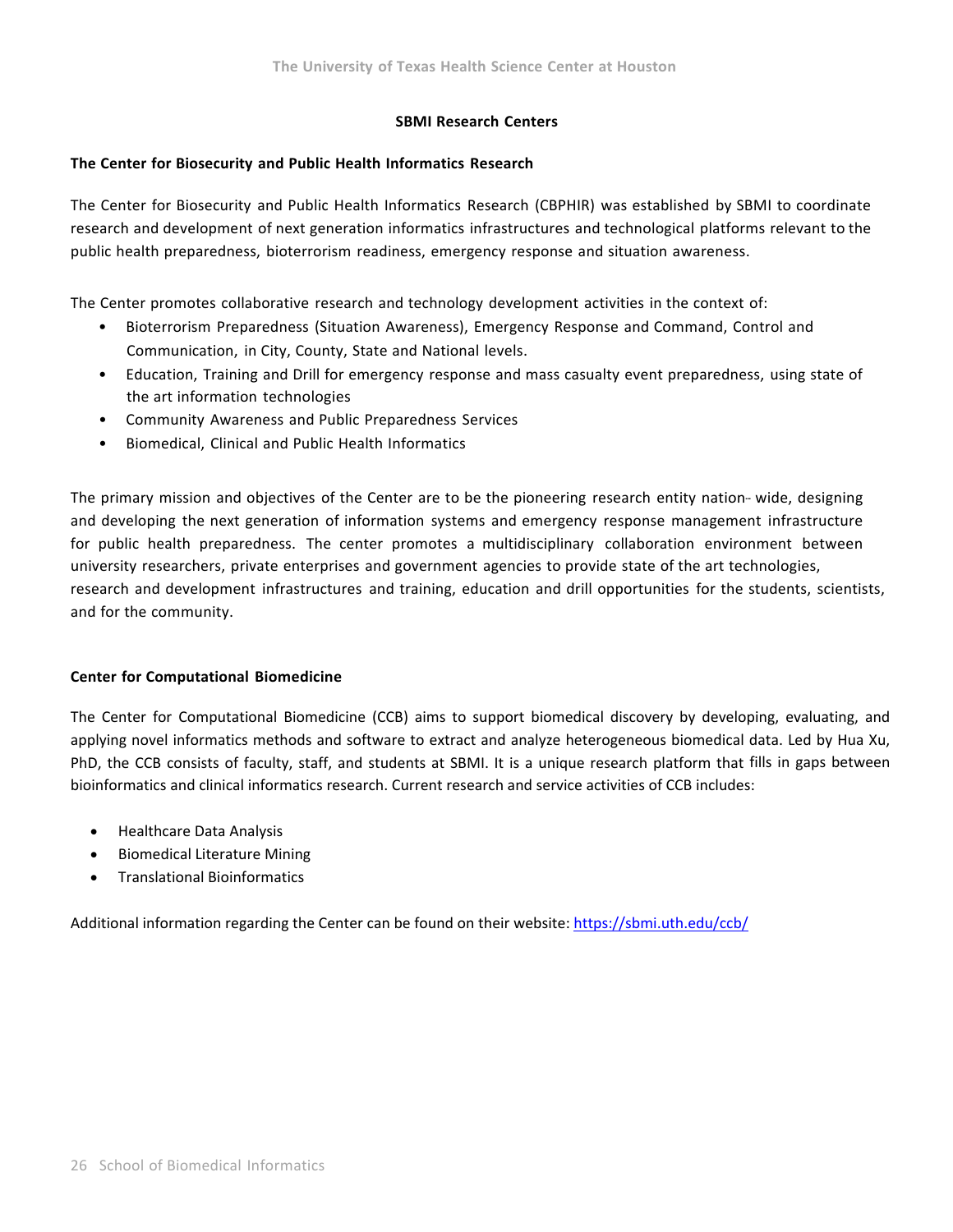# **Gulf Coast Regional Extension Center**

The mission of the Gulf Coast Regional Extension Center (GCREC) is to facilitate safe, effective, and meaningful use of state-of-the-art health information technology by all healthcare providers in the region by focusing on primary care practices and their integration with local, state, and federal Health Information Exchange activities with the ultimate goal of improving the health of the citizens they serve. The Center's priority is helping providers fully understand and take advantage of the full benefits of electronic health records. The Center enables providers to achieve meaningful use objectives, minimize financial and administrative burdens, reduce costs associated with medical errors, improve patient safety and quality of care and prepare and position providers for future pay for performance.

Additional information regarding the Center can be found on their website: https://sbmi.uth.edu/gcrec/

# **National Center for Cognitive Informatics and Decision Making in Healthcare**

National Center for Cognitive Informatics and Decision Making in Healthcare (NCCD) isfunded by the Office of the National Coordinator for Health IT under the Strategic Health IT Advanced Research Projects (SHARP) Program, which seeks to support improvements in the quality, safety and efficiency of health care through advanced information technology.

NCCD carries out interdisciplinary research projects to address the cognitive challenges identified by ONC which include:

- Work‐Centered Design
- Cognitive Foundations for Decision Making
- Adaptive Decision Support
- Model-based Data Summarization

Additional information regarding the Center can be found on their website: https://sbmi.uth.edu/nccd/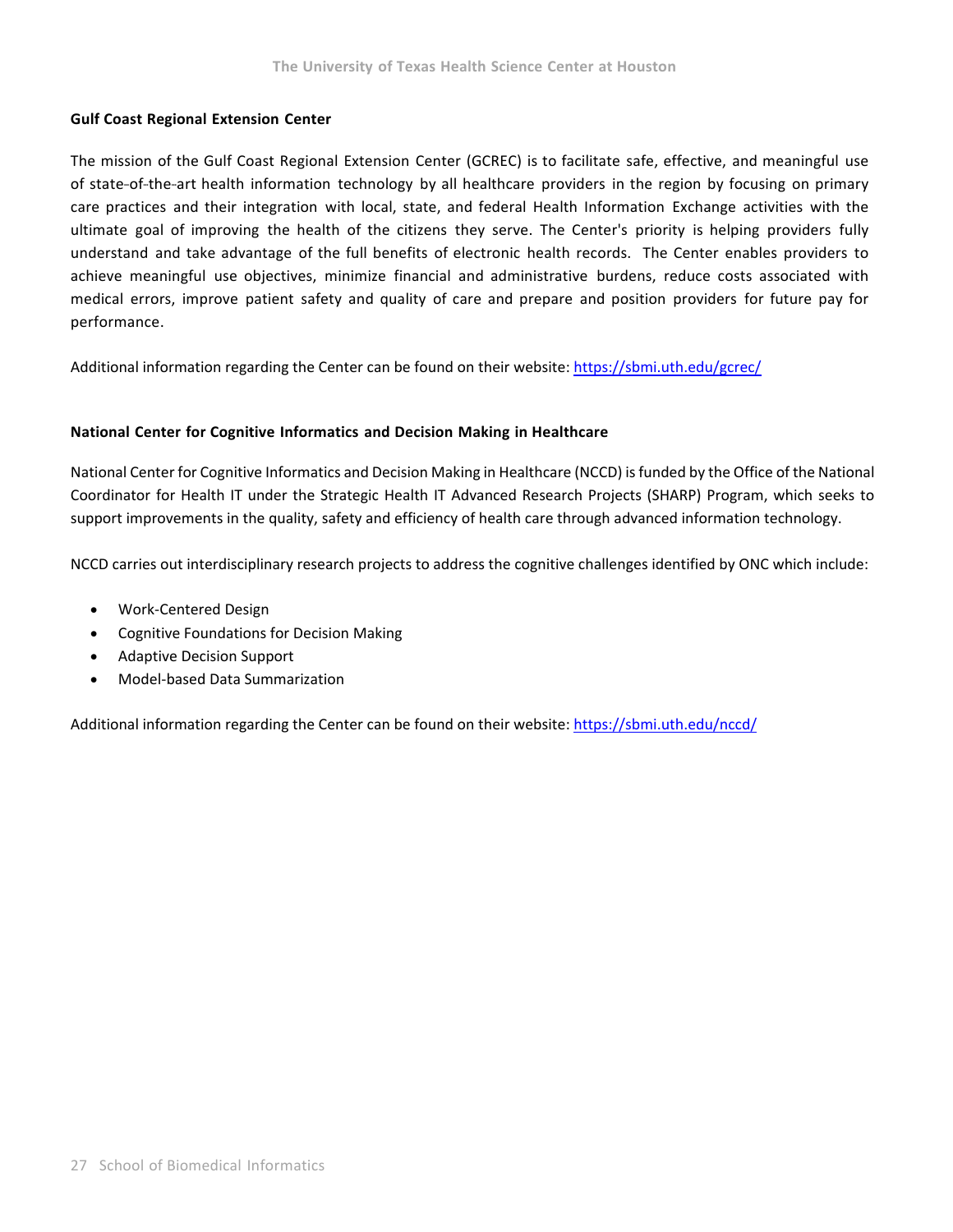## **Educational Programs**

#### **Health Informatics**

Health Informatics is the study of how health data are collected, stored, and communicated; how these data are processed into health information suitable for scientific, administrative and clinical decision making; and how computers and telecommunications technology can be applied to support these processes. Health informaticians are in great demand and may work in various clinical, research and educational environments.

# **Essential Skills for Health Informaticians**

Health Informatics is a collaborative discipline that builds on several other fields such as information sciences, biomedicine, computer science, and mathematics. Proficiency in each of these areas is necessary to work in health informatics. Courses are available to assist students with gaining competencies in these foundation areas, since solid background knowledge in these support areas is consistent with student success in the study of Health Informatics.

To successfully perform the duties of a health informatician, an individual must be able to think critically and analytically, must demonstrate motivation, and must have a technical understanding of the computing environment that is the basis for informatics work. Students must be able to address problems in a clear and innovative manner. Other requirements include the ability to communicate in English both verbally and in writing at the college level and to work in interdisciplinary teams. Depending on their application area, students must have demonstrable competence with a programming language, college algebra, computer literacy skills, anatomy, physiology, health language, clinical care, and operational characteristics of healthcare.

# **Program Philosophy**

The ultimate goal of the program is to use informatics to improve the health of the people of Texas. The School strongly believes that healthcare will increasingly require a cooperative interaction among the health disciplines. The result will be practitioners who understand the technology, data, information, knowledge, assumptions and decision making of others as they attempt to design, provide and evaluate healthcare in the 21st century.

To that end, the Health Informatics Program stresses the development of interdisciplinary teams to evaluate and address the complex informatics issues that will face healthcare in the next century. Students will enter the Health Informatics Program with a strong base from their previous undergraduate or graduate studies, and will study how to communicate knowledge across traditional, professional, and organizational barriers. As they progress, students will acquire the principles and knowledge needed to organize, store, display, communicate, and evaluate that knowledge across a variety of systems: electronic, social, and political.

The Health Informatics Program will start from a strong scientific base and move to the application of informatics to a variety of areas related to the interests of students and faculty. These areas of interest may include, but are not limited to computational knowledge, electronic health record system, tele-health, patient-focused information systems, and computational biomedicine.

Health Informatics is always undergoing rapid change. New technologies, conceptual understandings, and computational processes ensure that the future will bring increasing rates of change and development. Students will have the knowledge and skills to address present issues and the adaptability to address future ones. The Health Informatics Program will strive to meet the needs of students, develop new research to advance the frontiers of the science, and be an active participant in the development and application of informatics initiatives in the community.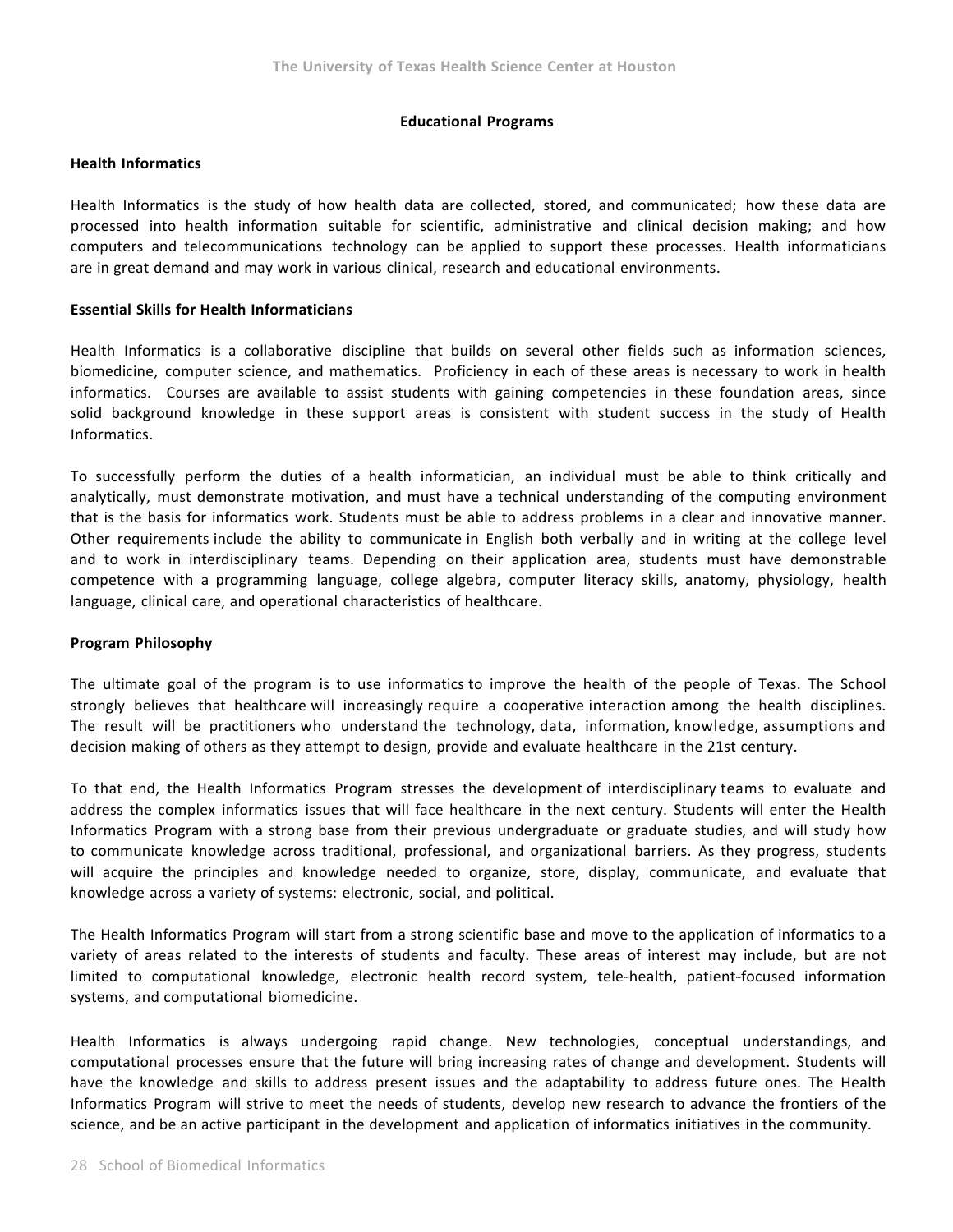# **Program Description**

The Program in Health Informatics is designed to be transdisciplinary in its focus. The Program is the first in the United States that does not reside in a discipline-specific professional school. Students come from a variety of disciplines, and work in interdisciplinary teams to better understand the knowledge unique to each discipline and how that knowledge must be translated for use by other disciplines. In developing this program, the School has worked with representatives from Texas A&M University, Baylor College of Medicine, Rice University, the University of Houston, The University of Texas Medical Branch at Galveston, The University of Texas Health Science Center at San Antonio, and Texas Woman's University to improve opportunities for students entering the Health Informatics Program and to create new electives available to the other schools.

The certificate, masters and doctoral degree programs incorporate an interdisciplinary and integrative design that is believed to be unique to the field of health informatics in the United States. Many existing informatics master and doctoral programs are organized around a specific discipline in which applications of informatics within that discipline are emphasized, e.g., medical informatics, nursing informatics, and dental informatics. The Health Informatics Program, on the other hand, is designed to be inherently transdisciplinary and integrative. This means that the fundamental informatics concepts that transcend and apply to all traditional healthcare disciplines will be emphasized. Moreover, these programs will identify and teach the major informatics concepts that integrate and link diverse health disciplines, creating focus on patient healthcare.

Individuals holding a baccalaureate or higher degree in a health-related discipline, computer science, engineering, or management information systems can apply for the graduate Health Informatics program. To complete the program, full-time students usually spend a year (three semesters) for the certificate program, two years (five semesters) for the master's program, and four years (12 semesters) for the doctoral program. Part-time enrollment is available for certificate and master's students. The course of study is initiated in the fall, spring and summer semesters. The deadline for completed applications for the certificate and master's programs is March 15 for the summer semester, July 1 for the fall semester, and November 1 for the spring semester. The course of study for the doctoral program is initiated in the fall semester. Deadline for completed applications is December 1 (for entry to the following fall semester).

The certificate program is a certificate of completion of 15 semester credit hours of graduate level courses.

UTHealth awards a Master of Science degree or a Doctor of Philosophy degree to students who successfully complete the degree program in Health Informatics.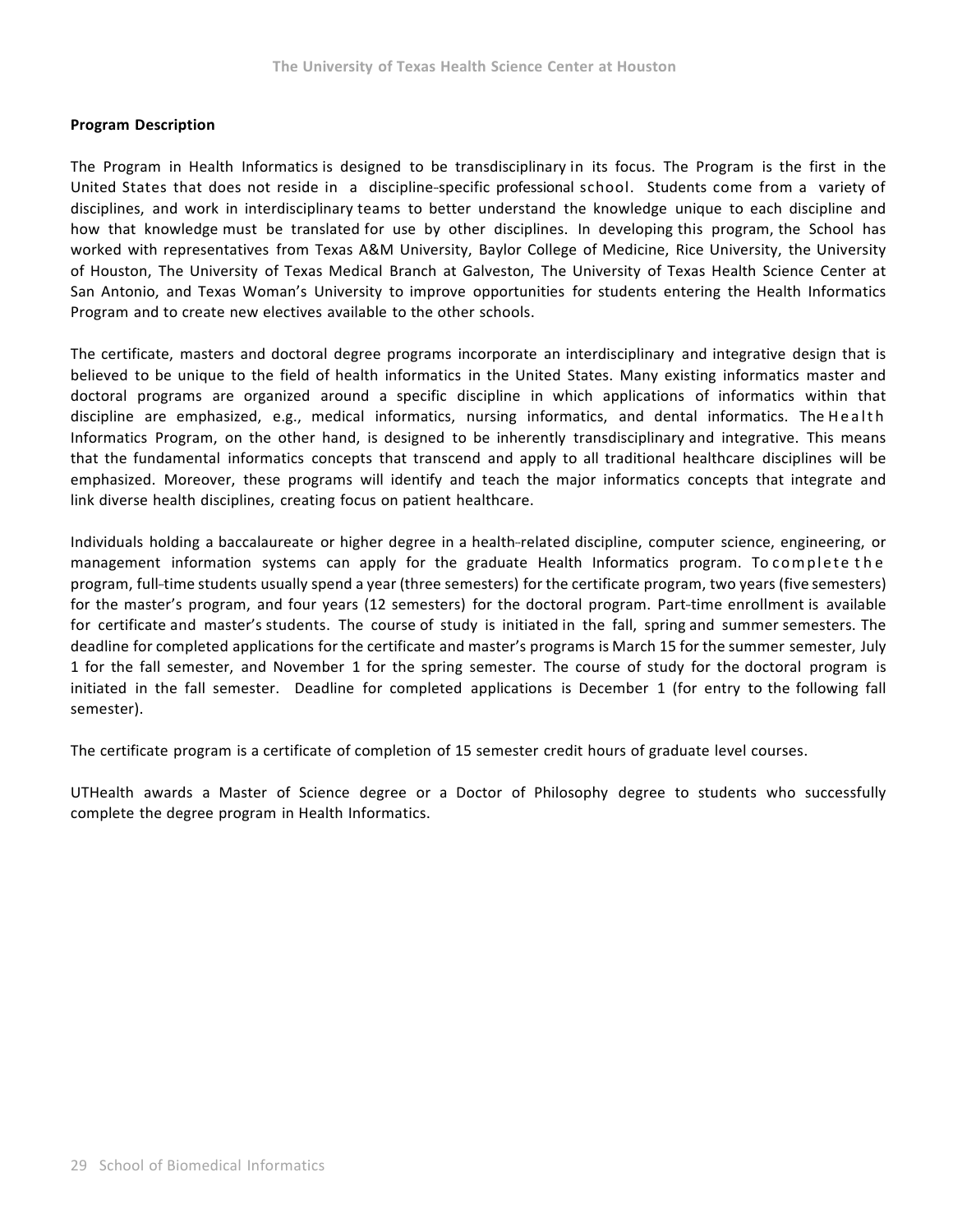## **Certificates of Health Informatics**

## **Program Description and Goals**

The School offers various Certificates of Health Informatics designed for self-motivated professionals working in the health care and information technology fields. A certificate requires the student to complete a minimum of 15 semester credit hours.

The certificates provide professionals with an increased understanding of the opportunities and challenges involved in technology integration into healthcare. They will be able to participate in designing, planning, implementing and evaluating new software and hardware solutions at their institutions. See below for certificate program details.

SBMI is experienced in providing education to working professionals. The certificate program is designed to provide quality education to professionals on their schedule. The courses are offered online for convenience of working professionals.

Upon completion of the 15 semester credit hour certificate, students will be awarded a certificate of completion from UTHealth. A transcript showing graduate credits may be obtained from the Registrar's Office.

## **Admission to the Health Informatics Certificate Programs**

The admission process to the certificate programs is designed to get the professional working applicant into the Program by meeting minimal requirements. Each applicant must submit to the Registrar's Office the following:

- 1. A completed certificate application online
- 2. \$60 application fee
- 3. An official transcript with the minimum of a baccalaureate or higher degree in an appropriate area, e.g., science, medicine, nursing, dentistry, MIS, or computer science. All foreign college transcripts must have been evaluated on a course-by-course basic by an independent organization such as Educational Credential Evaluators or World Education Services prior to application. Courses taken and degrees received at U.S. schools must be from regionally accredited schools.
- 4. Letter of Reference

### **Application deadlines:**

| <b>Fall admission</b>   | July 15     |
|-------------------------|-------------|
| Spring admission        | November 15 |
| <b>Summer admission</b> | March 15    |

Successful completion of the program requires passing each course with a grade of a "C" or above. Students may not earn more than two "C" grades. Earning a third grade of "C" results in automatic dismissal from the certificate program. Students who complete the course of study will receive a certificate of completion. The coursework earned is at the graduate level. This coursework may be transferred into a degree-seeking program. No grade lower than a "B" will be accepted to transfer into the master's or doctoral program.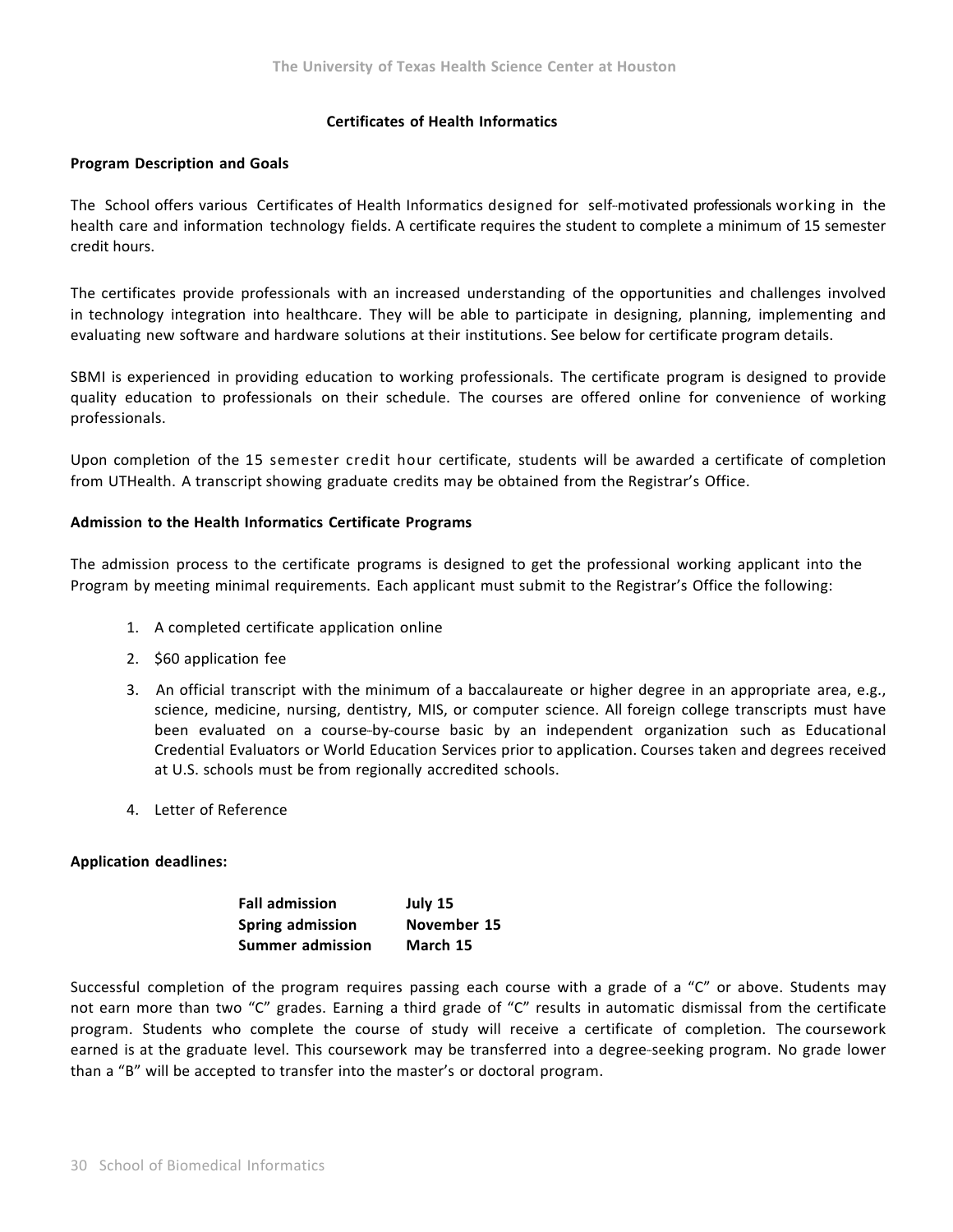## **Course of Study for Health Informatics Certificate Program**

The Health Informatics Certificate program offers two different options. Option 1 is a set of five predetermined courses with an emphasis in Clinical Informatics:

HI 5300 Introduction to Health Informatics HI 5313 Introduction to Electronic Health Records HI 5314 Technology Assessment in Healthcare HI 5360 Clinical Decision Support Systems HI 6340 Health Information Visualization & Visual Analytics

HI 5300 Introduction to Health Informatics should be taken in the first semester. The other four courses can be taken in any order.

Option 2 is the student's choice (with advice from the certificate director) of five courses selected from the course set of the school's Master of Science program. This option allows professionals to customize their studies to meet their background and needs.

## **Course of Study Public Health Informatics Certificate Program**

The Public Health Informatics Certificate Program offers the following course of study:

HI 5300 Introduction to Health Informatics HI 5380 Principles and Foundation of Public Health Informatics PH 2610 Introduction to Epidemiology PH 1610 Introduction to Biostatistics

The fifth course is the student's choice of one of the following courses:

HI 5313 Introduction to Electronic Health Records

HI 5381 Methods in Public Health Informatics

HI 5382 Synthesis Project of Public Health Informatics

PH 1110 Social and Behavioral Aspects of Community Health

PH 2110 Overview of Environmental Health

PH 3715 Introduction to Management and Policy Sciences

PHWM 2120 Man's Impact on the Environment

PH 1610 Introduction to Biostatistics, PH 2610 Introduction to Epidemiology, HI 5310 Foundations of Health Information Sciences I, or HI 5380 Principles and Foundation of Public Health Informatics should be taken in the first semester.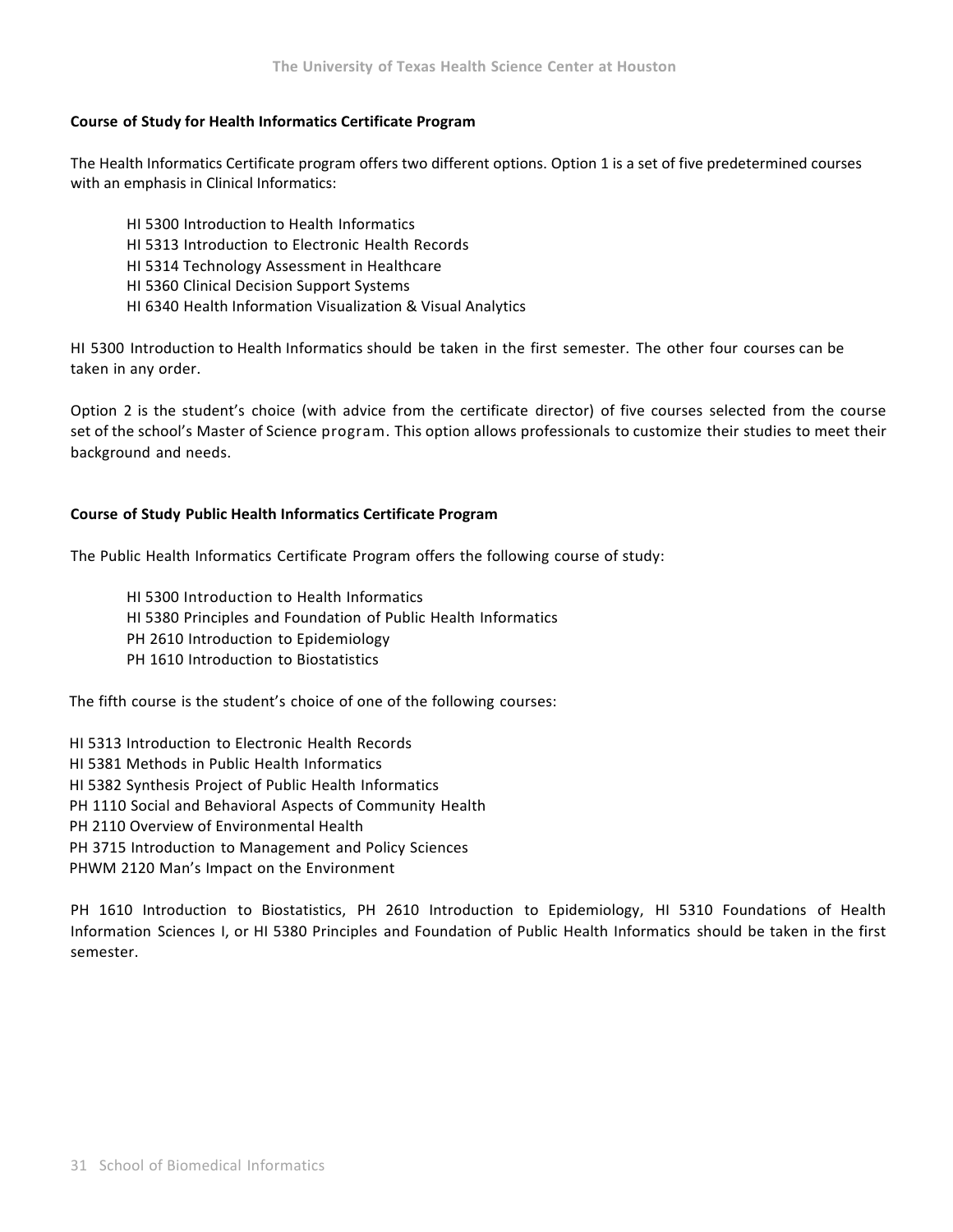## **Course of Study for Applied Health Informatics Certificate Program**

The Applied Health Informatics Certificate Program requires completion of five graduate courses. The program offers two different options. Option 1 is a set of five predetermined courses with an emphasis in Electronic Health Records (EHRs).

> HI 5300 Introduction to Health informatics HI 5301 The U.S. Healthcare System HI 5306 Security for Health Information Systems HI 5313 Introduction to Electronic Health Records HI 5328 Systems Analysis and Project Management

HI 5300 should be taken in the first semester. The other four courses can be taken in any order.

Option 2 is the student's choice (with advice from the certificate director) of five courses selected from the course set of the school's Master of Science program concentration in Applied Health Informatics. This option allows professionals to customize their studies to meet their background and needs.

### **Address application inquiries to:**

School of Biomedical Informatics Office of Academic Affairs 7000 Fannin Street Suite 650 Houston, TX 77030 (713) 500–3591 SBMIAcademics@uth.tmc.edu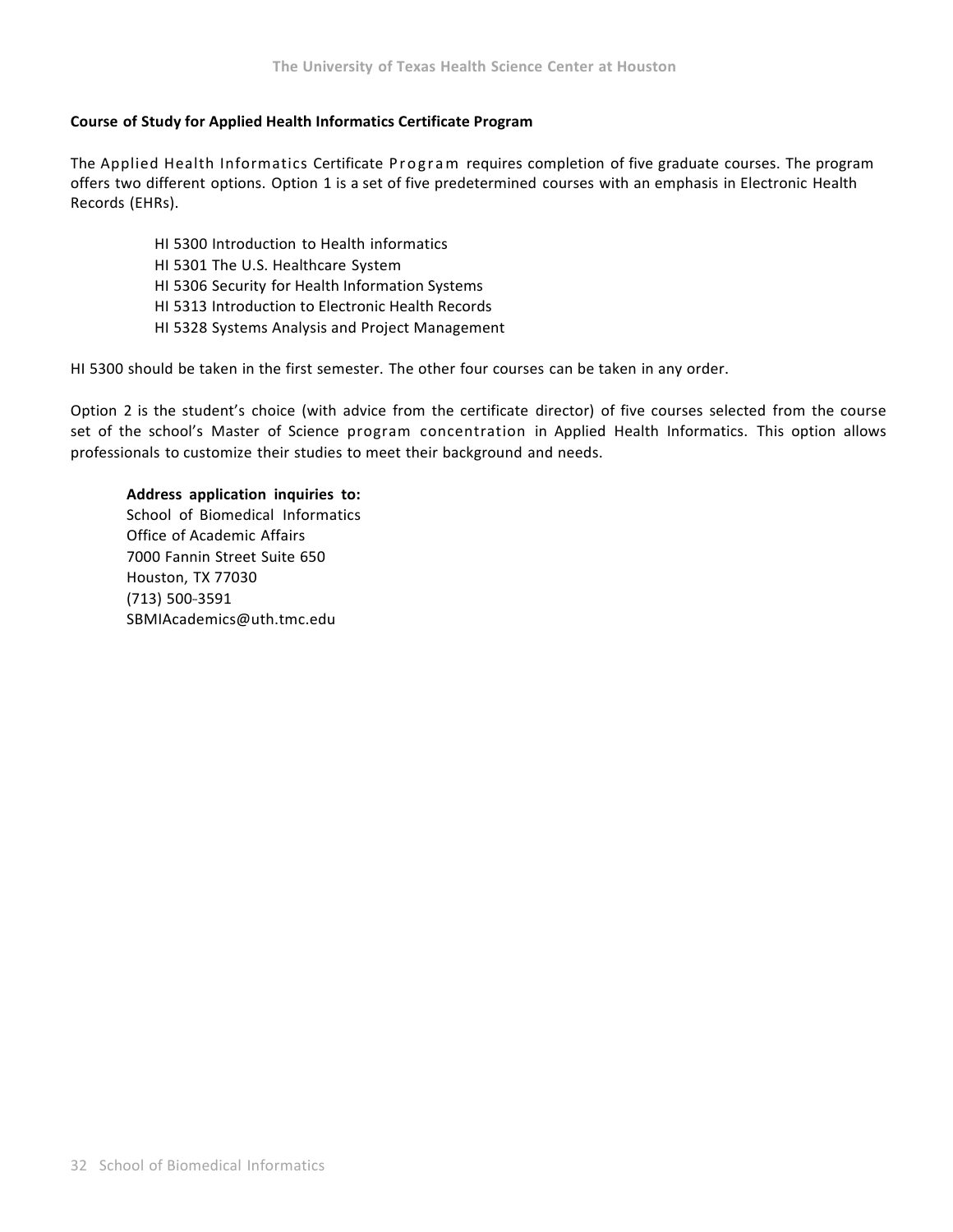## **Undergraduate 4+1 Certificate of Health Informatics**

### **Program Description and Goals**

Undergraduate students will have the opportunity to earn both a bachelor's of arts/science and a Master of Science in Health Informatics over the course of 5 years. The program is an integrated program that overlaps graduate curriculum into the student's undergraduate work which provides the opportunity to graduate with the bachelors at the same time as their graduate certificate in health informatics.

4 + 1 Program graduates will have the education, skill‐set and experience needed to enter the professional work force in any of the varied fields of Health Informatics, or be well prepared to continue with their education through doctoral studies, or in professional degrees such as nursing, medicine, dentistry or pharmacy.

The student will graduate with an undergraduate degree in their selected major course of study, but will also have the opportunity to complete <sup>a</sup> master's degree in health informatics in one additional year instead of the customary two years.

Upon completion of the 15 semester credit hour SBMI certificate, students will be awarded a certificate of completion from UTHealth. A transcript showing graduate credits may be obtained from the Registrar's Office.

## **Admission to the 4 + 1 Program**

The admission process to the 4 + 1 program is designed to get the highly successful academic undergraduate applicant into the Program by meeting minimal requirements. Each applicant must submit to the Registrar's Office the following:

- 1. A completed certificate application online
- 2. \$60 application fee
- 3. An official transcript with the minimum of a 3.0 or higher degree in an appropriate area, e.g., biomedical science, pre‐med, nursing, life sciences, MIS, or computer science. Any dual credit or AP credits must be verified on the transcript from the present college or an official transcript from the awarding college or program must be sent to the UTH Registrar's Office.
- 4. Letter of Reference

## **Application deadlines:**

| <b>Fall admission</b> | July 15  |
|-----------------------|----------|
| Summer admission      | March 15 |

Successful completion of the program requires passing each course with a grade of a "C" or above. Students may not earn more than two "C" grades. Earning a third grade of "C" results in automatic dismissal from the  $4 + 1$ program.

Students who complete the course of study will receive a certificate of completion. The coursework earned is at the graduate level. This coursework may be transferred into a degree-seeking program. No grade lower than a "B" will be accepted to transfer into the master's or doctoral program.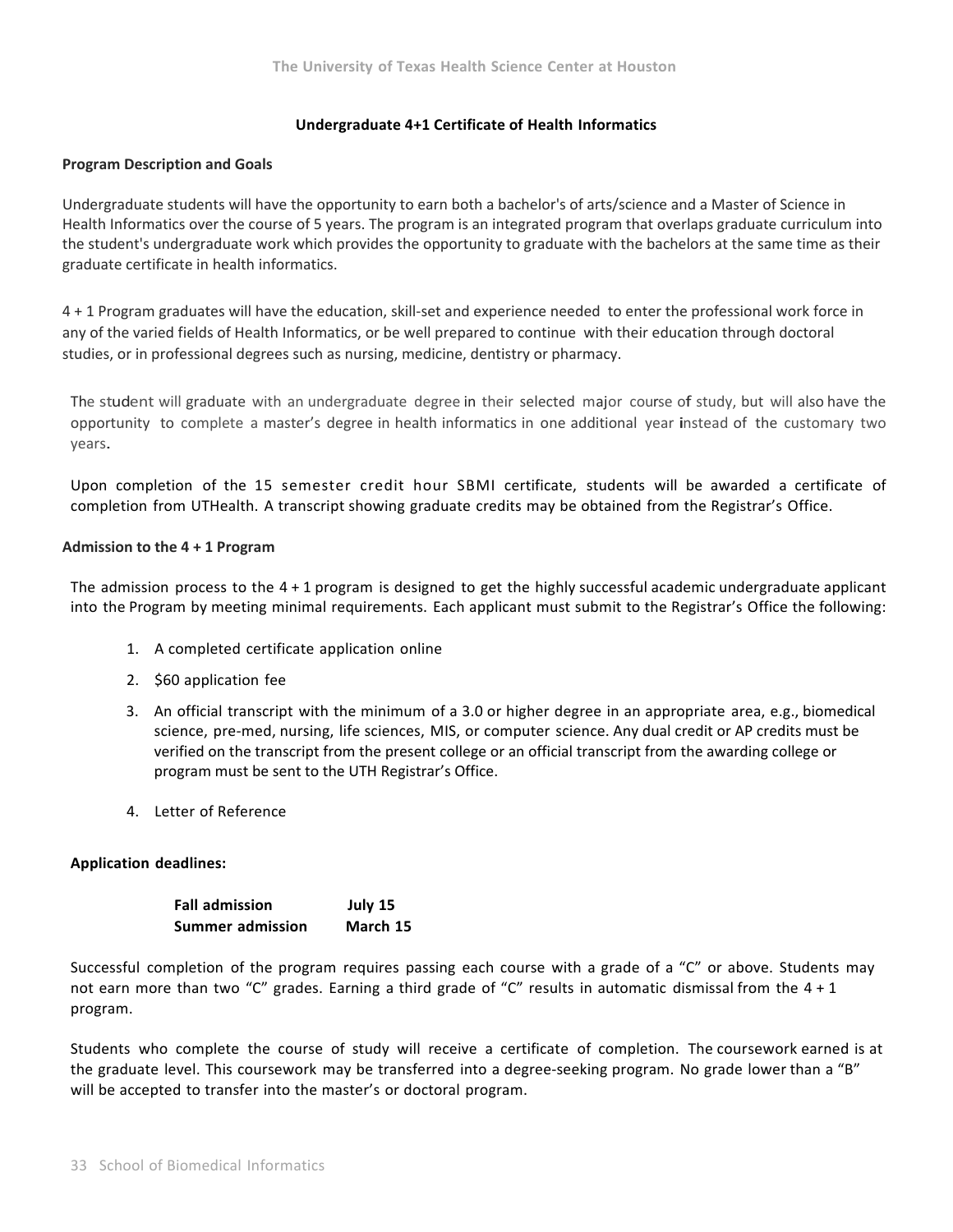## **Course of Study for Certificate Programs**

The course requirements for earning both the undergraduate degree and graduate certificate from SBMI will vary by participating institution. Please contact the 4+1 Program Coordinator for additional information.

## **For 4+1 Program Information, contact:**

Jeanette Broshears UTHealth School of Biomedical Informatics Brownsville Regional Campus 80 Fort Brown Street, RAC N2.200 Brownsville, Texas 778520 Telephone: (956) 882‐6745 Email: Jeanette.L.Broshears@uth.tmc.edu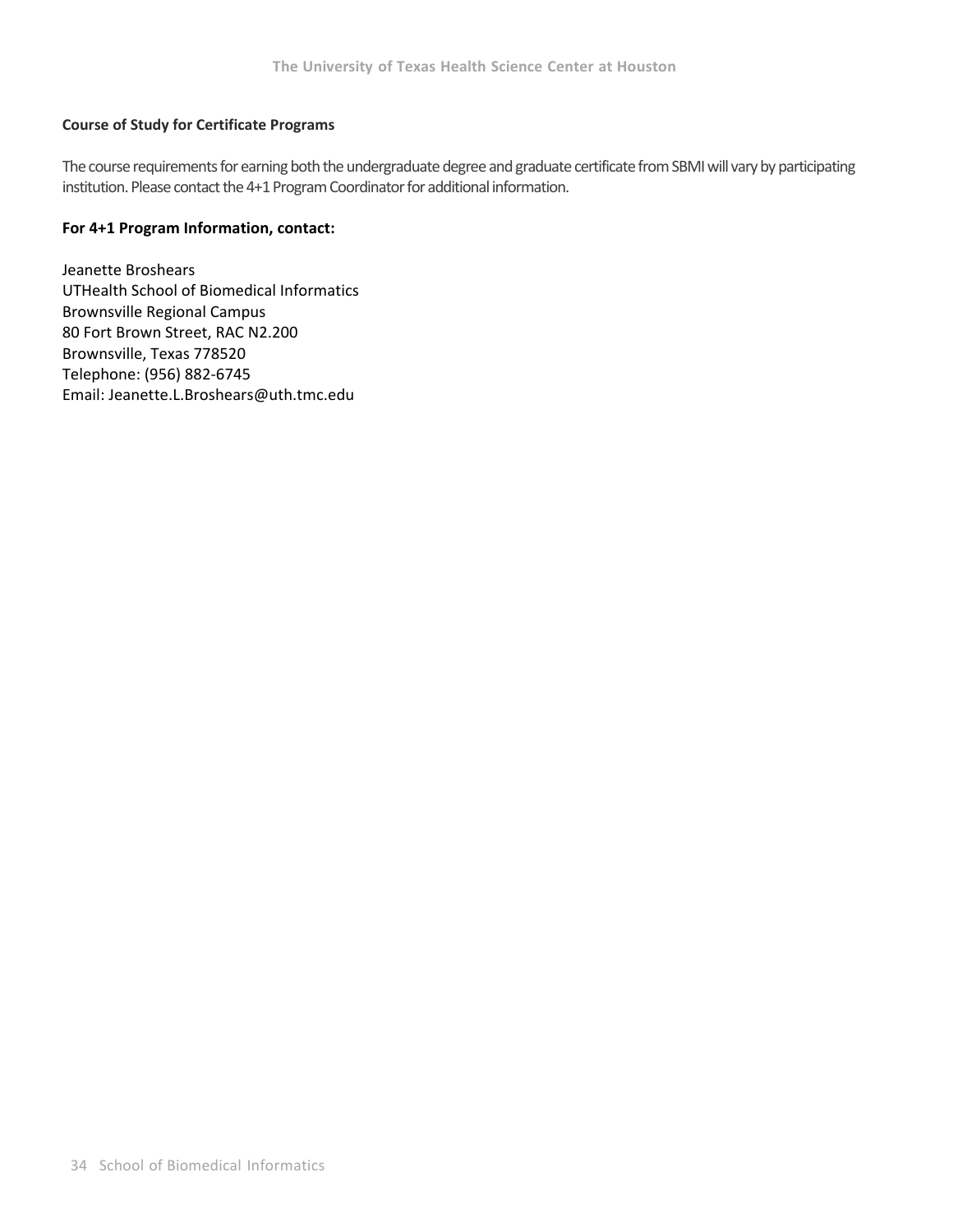## **Master of Science in Health Informatics Program**

### **Program Description and Goals**

The formal study of informatics at the master's level is designed as a multi-disciplinary approach to accomplish these important goals:

- 1. Understand the scope of the discipline of health informatics;
- 2. Demonstrate knowledge of the literature of health informatics;
- 3. Develop informatics solutions to biomedical problems based on current research; and,
- 4. Utilize Electronic Health Records or other health information technologies effectively

## **Master of Science in Health Informatics Admission Process**

The applicant should present to the Registrar's Office the following:

- 1. Official transcripts from every post-secondary school attended, both in the United States and abroad. Courses taken and degrees received at U.S. schools must be from regionally accredited schools. All foreign transcripts must be evaluated by a professional agency (such as Educational Credential Evaluators or World Education Services) on a course‐by‐course basis. This evaluation is at the applicants' expense.
- 2. A baccalaureate or higher degree in an appropriate area, e.g., science, medicine, nursing, dentistry, MIS, engineering or computer science
- 3. A personal statement detailing the applicant's interest in the program
- 4. A resume or curriculum vitae (as appropriate)
- 5. A Graduate Record Exam (GRE) or Miller Analogies Test (MAT) score
- 6. Grade Point Average (GPA) in previous (degrees) coursework
- 7. A minimum TOEFL score of 95 is acceptable on the internet based test. A minimum ILETS score is 7.
- 8. Three letters of reference from educators and/or employers

Applicant materials will be organized into a portfolio for review by the admissions committee. The admissions committee will consider such areas as:

- Health, MIS, Computer, or Engineering related degree
- Health-care work experience
- Database work experience
- Informatics work experience
- Demonstrated expertise in programming
- GRE or MAT score
- GPA in previous degree
- Success in overcoming social, economic or educational disadvantages, race and ethnicity.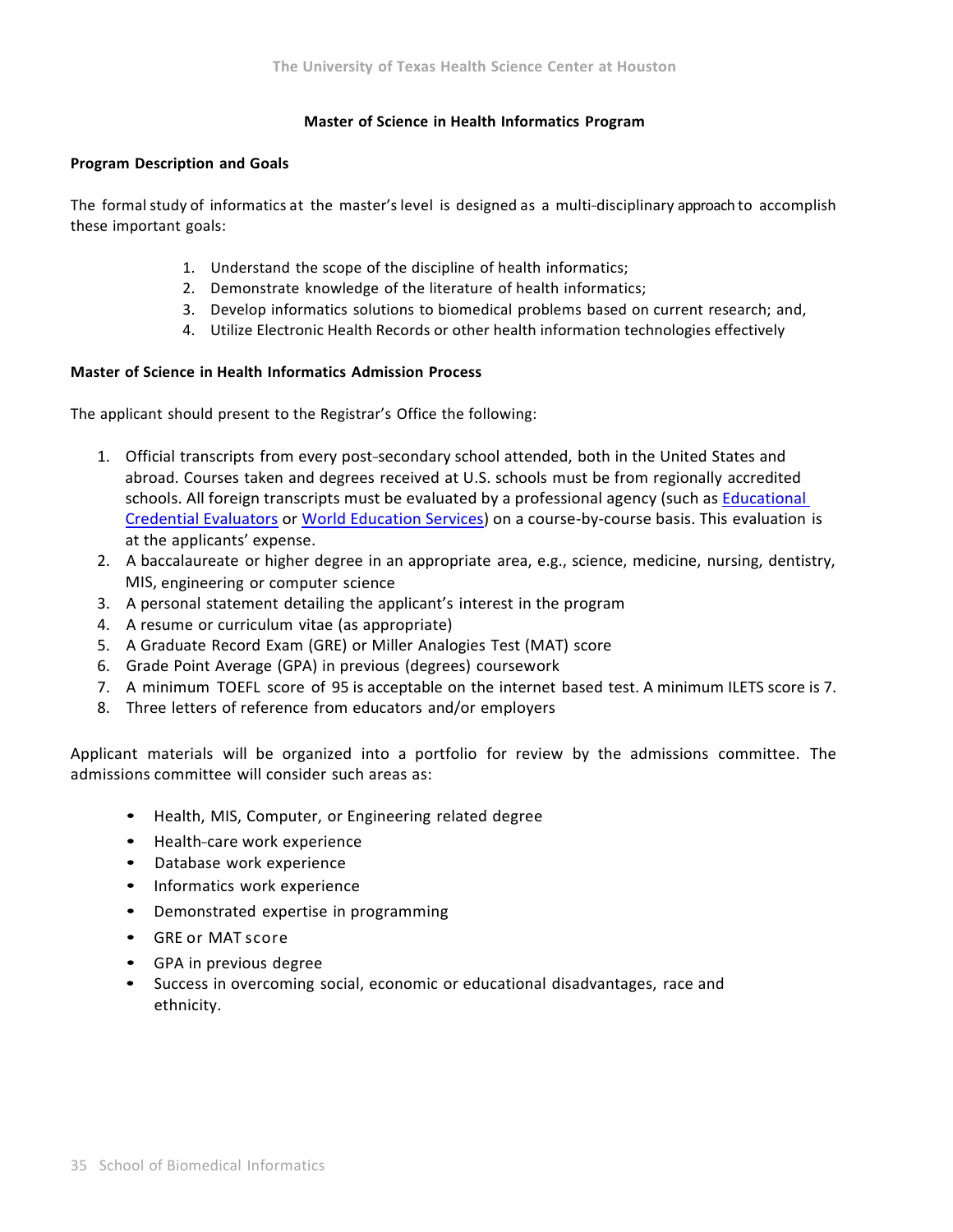Master of Science in Health Informatics application deadlines:

| <b>Fall admission</b>   | July 15     |
|-------------------------|-------------|
| Spring admission        | November 15 |
| <b>Summer admission</b> | March 15    |

### **Interview**

The second component for admission is a personal interview. Applicants who have been recommended by the admissions committee may be invited to interview with faculty members. The interview is expected to focus on the applicant's goals and how they can be achieved in the master's program, communication skills, and understanding of the program.

## **Transfer Credit**

Transfer credit for equivalent courses taken elsewhere may be awarded and used to meet degree requirements if their equivalency to a SBMI degree program course is approved through a Petition for Equivalency Credit.

The maximum number of transferable semester credit hours is 12 for the master's program.

Applicants who are presenting coursework from universities or colleges outside the United States to meet admission or graduation requirements are referred to the section on International Applicants in this catalog for a listing of additional requirements.

### **Degree Requirements for the Master of Science in Health Informatics**

### **Academic Requirements**

Credit hours must total at least 39 semester hours for all courses in the degree plan. Each student follows a degree plan developed with an Advising Committee. A total of 39 semester credit hours must be completed prior to graduation. There are two tracks within the Master's Program. Students should work with the Office of Academic Affairs and their advisor to assure they are taking courses in their desired focus area.

A full-time student in the Program in Health Informatics has up to four years (12 semesters) from the time of entry to complete the required course work. A part-time student has up to eight years (24 semesters) from the time of entry to complete the required course work. Continuous enrollment is required unless approval from the advising committee is obtained. A maximum of one year of an approved leave of absence will be allowed for continuance in the program. If more than one year of leave occurs, the student must apply for readmission to the program.

Each course with an HI prefix in the Health Informatics degree plan is a graduate-level course and should be passed with a grade of "B" or better. Only one course grade of "C" is allowed. The minimum grade point average (GPA) required for graduation is 3.0 on all courses.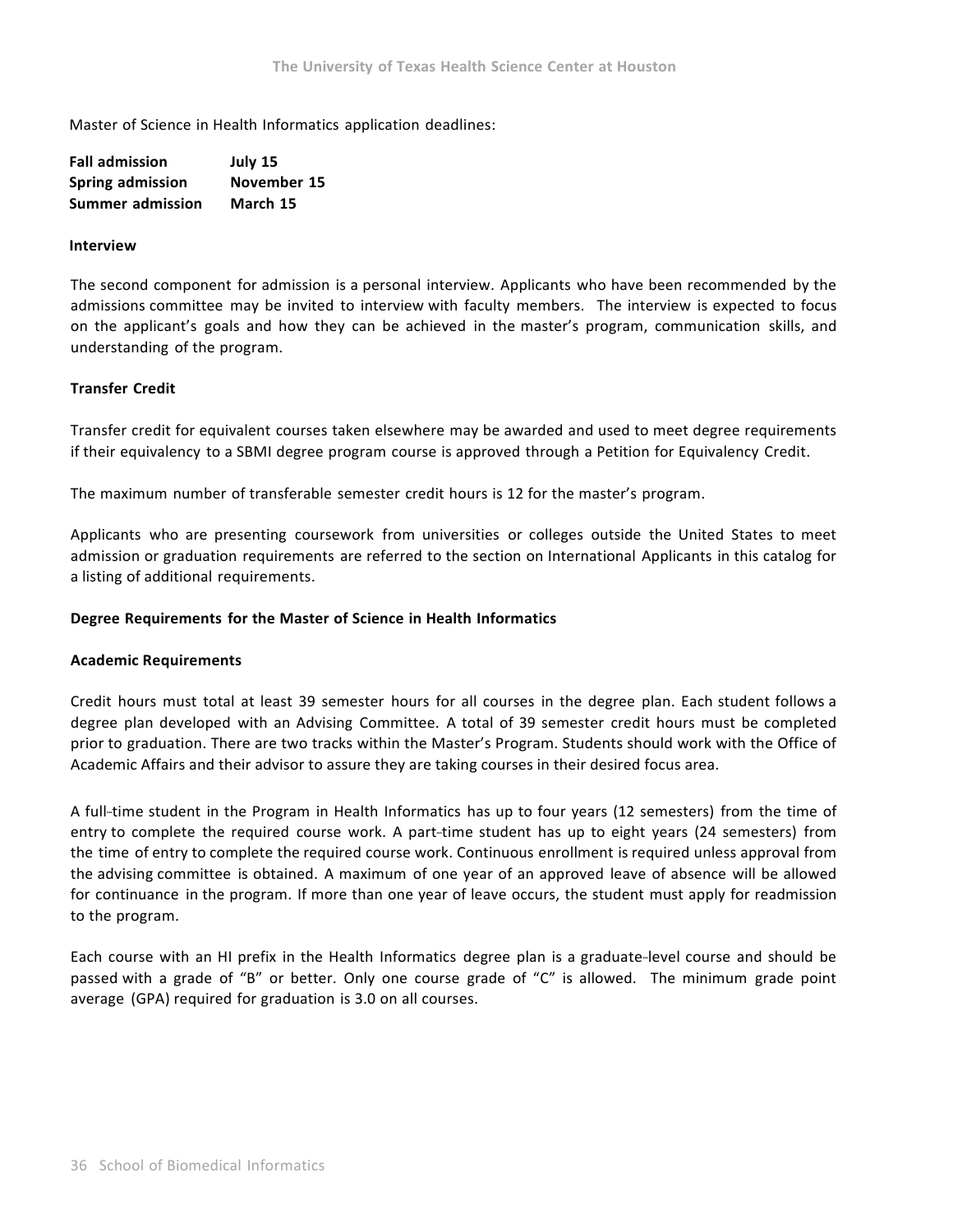## **Computer Requirement**

Every student is required to have reliable access to a computer that meets the minimum technical requirements. Students are encouraged to purchase a laptop that meets the minimum SBMI requirements.

Computer requirements are listed on the website (https://sbmi.uth.edu/current‐students/student‐ handbook/computer-requirements.htm) and are subject to change.

### **Course of Study for the Master of Science in Health Informatics**

## **Traditional Track**

The curriculum of the traditional track for the Master of Science degree in Health Informatics includes required didactic courses and a practicum. Didactic courses (lecture/discussion, demonstration and student laboratories) are presented to provide facts, concepts, and theories related to the techniques and procedures of health informatics. The courses include instruction in basic informatics, research, advanced informatics and elective courses. The practicum is designed to give the students the opportunity to apply theory and techniques in the hospital, research, or private laboratory setting.

Each student will develop a degree plan with written approval of their advising committee. A degree plan will be filed that includes the core and required courses as specified below:

- 6 semester credit hours in foundation courses
- 12 semester credit hours in required courses
- 18 semester credit hours in elective courses (see SBMI website for suggested concentration curriculum)
- 3 semester credit hours in practicum courses.

Changes to the degree plan must be approved in advance in writing by the advisor/advising committee.

## **Applied Track**

The curriculum of the traditional track for the Master of Science degree in Applied Health Informatics includes required didactic courses and a practicum. Didactic courses (lecture/discussion, demonstration and student laboratories) are presented to provide facts, concepts, and theories related to the techniques and procedures of health informatics. The courses include instruction in basic and applied informatics. The practicum is designed to give the students the opportunity to apply theory and techniques in the hospital, research, or private laboratory setting.

Each student will develop a degree plan with written approval of their advising committee. A degree plan will be filed that includes the core and required courses as specified below:

- 36 semester credit hours in required courses
- 3 semester credit hours in practicum courses.

Changes to the degree plan must be approved in advance in writing by the advisor/advising committee.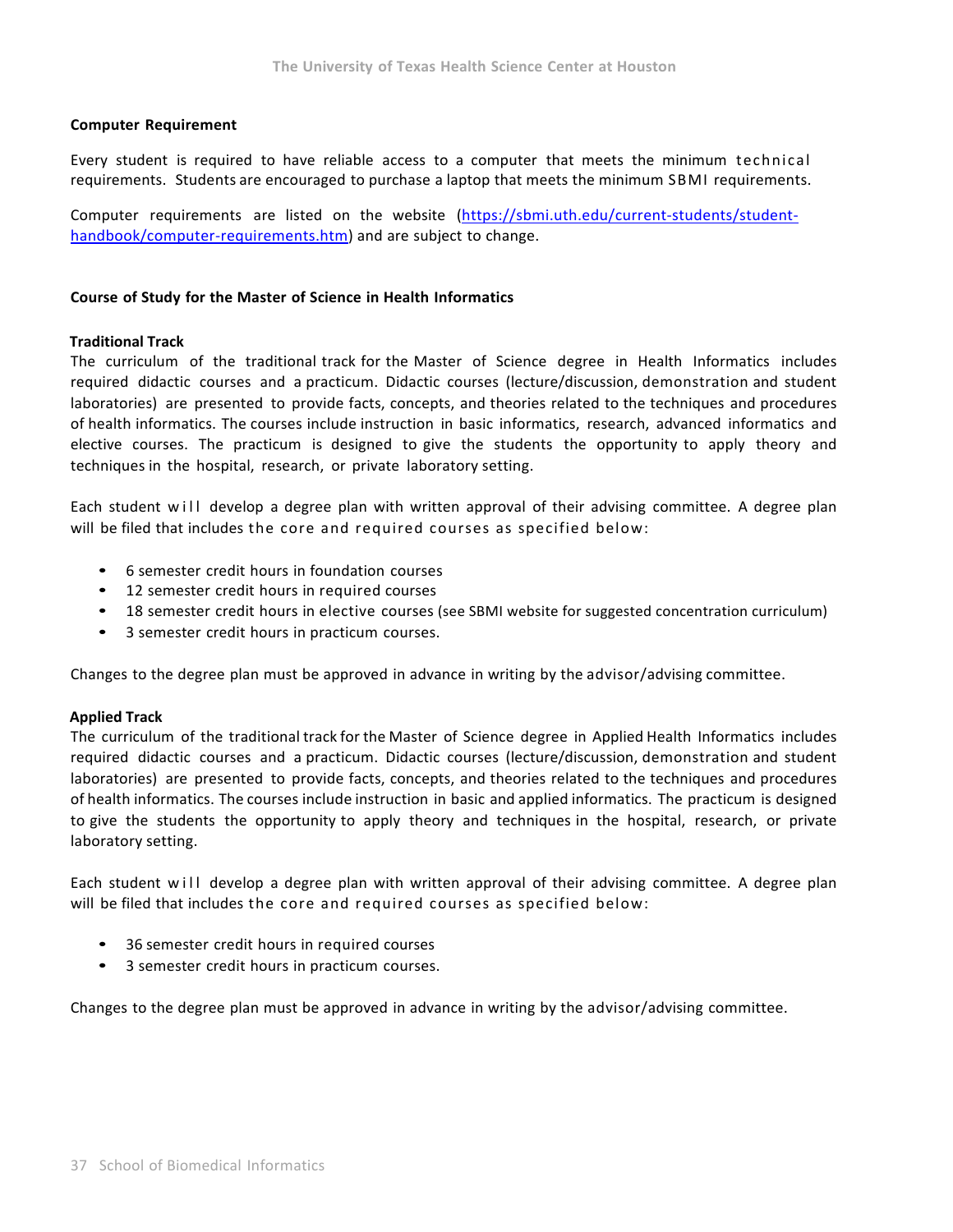## **Practicum**

Students in the Master of Science in Health Informatics must select an area of interest in which to apply the knowledge and skill gained during the didactic courses while participating in the required practicum course. Students must complete at least 24 credit hours in their master's program before participating in the practicum requirement. Students should work with the Practicum Coordinator for any necessary affiliation or program agreements with the practicum site, if agreements are not already in place. A practicum proposal must be submitted by week three of the semester of enrollment to the Practicum Coordinator and it must be approved, in writing, by the student's Faculty Practicum Advisor. Students can complete all required practicum credit hours during one semester or the course can be repeated for a maximum of 3 semester credit hours (for HI 6000) to meet degree requirements. During the course of the semester(s), student must create weekly logs to chronicle their hours, tasks, and reflections on how the duties of the practicum relate to Health Informatics courses taken. Once the student has logged all 135 clock hours and concluded all practicum projects, she or he must create in a 10 page APA format double spaced capstone report that details the major project they completed during their practicum. This report, along with other deliverables, will be submitted in completion of the practicum. If students have any questions regarding the practicum, they can contact the Practicum Coordinator or the Office of Academic Affairs.

## **For further curriculum information, please contact:**

UTHealth School of Biomedical Informatics Office of Academic Affairs 7000 Fannin Street Suite 650 Houston, Texas 77030 Telephone: (713) 500-3591 Email: SBMIAcademics@uth.tmc.edu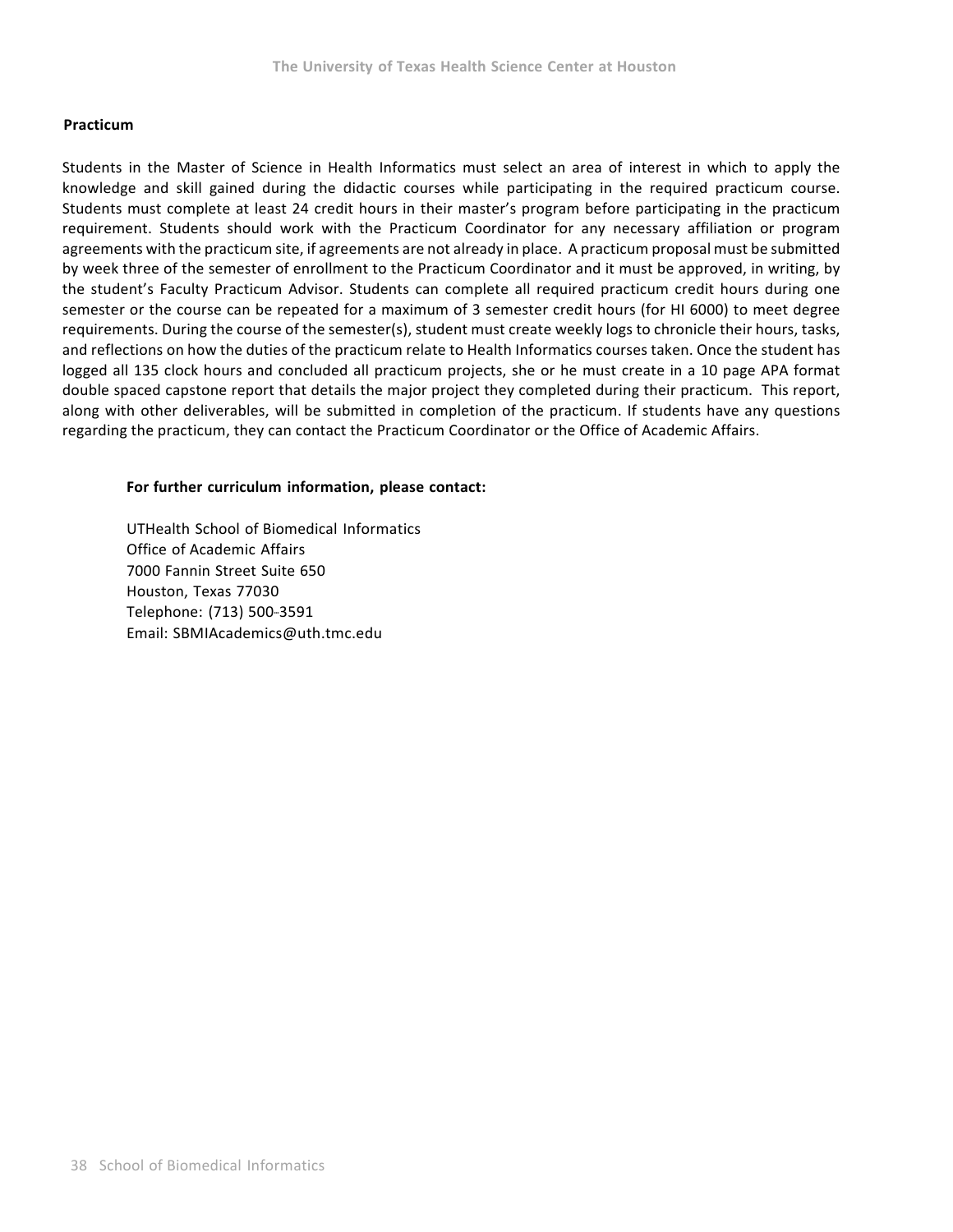### **Doctor of Philosophy in Health Informatics**

### **Program Description and Goals**

This program is designed to be a research-based multi-disciplinary program involving students with a variety of backgrounds. Students will work together in teams to research real clinical and biomedical health problems. They will gain both the scientific background for research and skills needed to address problems. The program is designed to meet the unique needs of each student by using a matrix curriculum plan with an advising committee to guide each student from admission through graduation. Each student must have a faculty academic advisor to guide each student through participation in research projects.

The doctoral program in Health Informatics is conceptualized and designed to be inherently multi-disciplinary and integrative. This means that the fundamental informatics concepts that transcend and apply to all traditional healthcare disciplines will be emphasized in the doctoral program. This program will identify and teach the major informatics concepts that integrate and link diverse health disciplines.

The doctoral program in Health Informatics is constructed as a post-baccalaureate degree that not only addresses the knowledge and skills that the student brings at admission, but allows the student to build on previous knowledge and skills in order to attain the research focus needed for the completion of the doctoral program in Health Informatics.

Students admitted to the master program can apply to the doctoral track by meeting the same admission requirements as those who apply directly to the doctoral program.

Formal study of informatics at the doctoral level at UTHealth is designed to accomplish these major goals:

- Expand the scope of the discipline of Health Informatics
- Demonstrate familiarity with the health informatics research literature, including in-depth knowledge of a selected health informatics research area.
- Research and evaluate new regions or domains in Health Informatics
- Lead interdisciplinary teams in the search for solutions to Health Informatics problems
- Effectively communicate research findings to peers and to practitioners who can use the research findings.

Each student will be assigned an academic advisor (a full-time SBMI faculty member) and advising committee that will oversee that student's progress from admission to graduation. The advising committee shall be composed of the student's academic advisor, at least one other full-time SBMI faculty member, and a third faculty member who represents the student's interest or discipline area. The student's academic advisor will chair the advising committee. The advising committee will guide the student in the selection of courses and the development of the student's research interests. This continuity between the student and the advising committee will allow the faculty to understand the student's strengths and allow the student to explore areas that need to be strengthened, while allowing the student to meet individual goals for graduate research education. Students will be encouraged to work cooperatively with faculty at other institutions.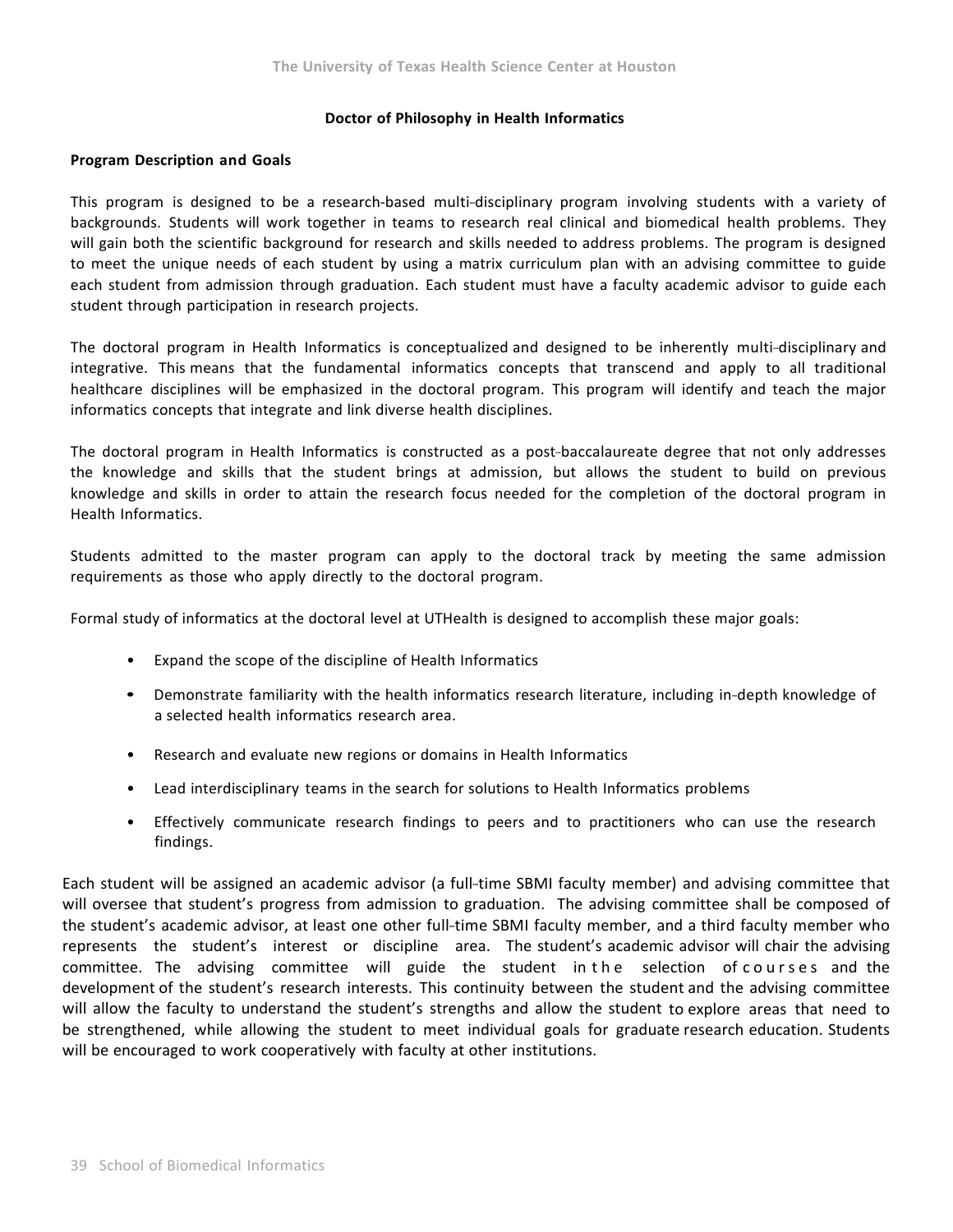The doctoral program is a 93-semester credit hour full-time program developed as a post baccalaureate program. Parttime enrollment requires written approval of the advisor and advising committee.

## **Doctor of Philosophy in Health Informatics Admission Process**

The applicant should present a completed application and official documentation of the following to the Registrar's Office:

- 1. Official transcripts from every post‐‐‐secondary school attended, both in the United States and abroad. Courses taken and degrees received at U.S. schools must be from regionally accredited schools. All foreign transcripts must be evaluated by a professional agency (such as Educational Credential Evaluators or World Education Services) on a course-by-course basis. This evaluation is at the applicants' expense.
- 2. A baccalaureate or higher degree in an appropriate area, e.g., science, medicine, nursing, dentistry, MIS, engineering, or computer science.
- 3. A resume or curriculum vitae (as appropriate)
- 4. A Graduate Record Exam (GRE) score or Miller Analogies Test (MAT) score (required)
- 5. Grade Point Average (GPA) in previous degrees
- 6. A minimum TOEFL score of 95 is acceptable on the internet based test. A minimum ILETS score is 7.
- 7. Submit a brief (no more than three pages single-spaced, 12 point font size) personal statement that addresses the following items:
	- a. A brief summary of your background in all relevant fields, such as biomedicine, mathematics, and computer science; describing research experience and any results that were generated in research work. Provide dates, research advisors, project titles, and references to publications.
	- b. A statement of educational goals and how these goals would be advanced through the PhD program.
	- c. A statement of short– and long-term career objectives, including specific information regarding short-term objectives, (any projects you may have in mind for your PhD work). Be sure to include how those objectives fit the opportunities provided by the SBMI educational and research environments.
- 8. Three letters of reference from educators and/or employers.

Doctor of Philosophy in Health Informatics application deadlines:

| <b>Fall admissions</b> | March 15    |
|------------------------|-------------|
| Spring admissions      | July 15     |
| Summer admissions      | November 15 |

## **Review by the Admissions, Progression, and Graduation (APG) Committee**

Applicant materials will be organized into a portfolio for review by the admissions committee. The admissions committee will review the materials and recommend whether applicants will be offered an interview—the next step in the admissions process. The criteria that the committee considers are the same as for the master's program including prior research experience. Students who are recommended for an interview will be contacted by Office of Academic Affairs to schedule an interview.

## **Interview**

Applicants who proceed to the next level of the admission process will be interviewed by faculty members. The interview will focus on the applicant's research goals and how they will be achieved in the doctoral program.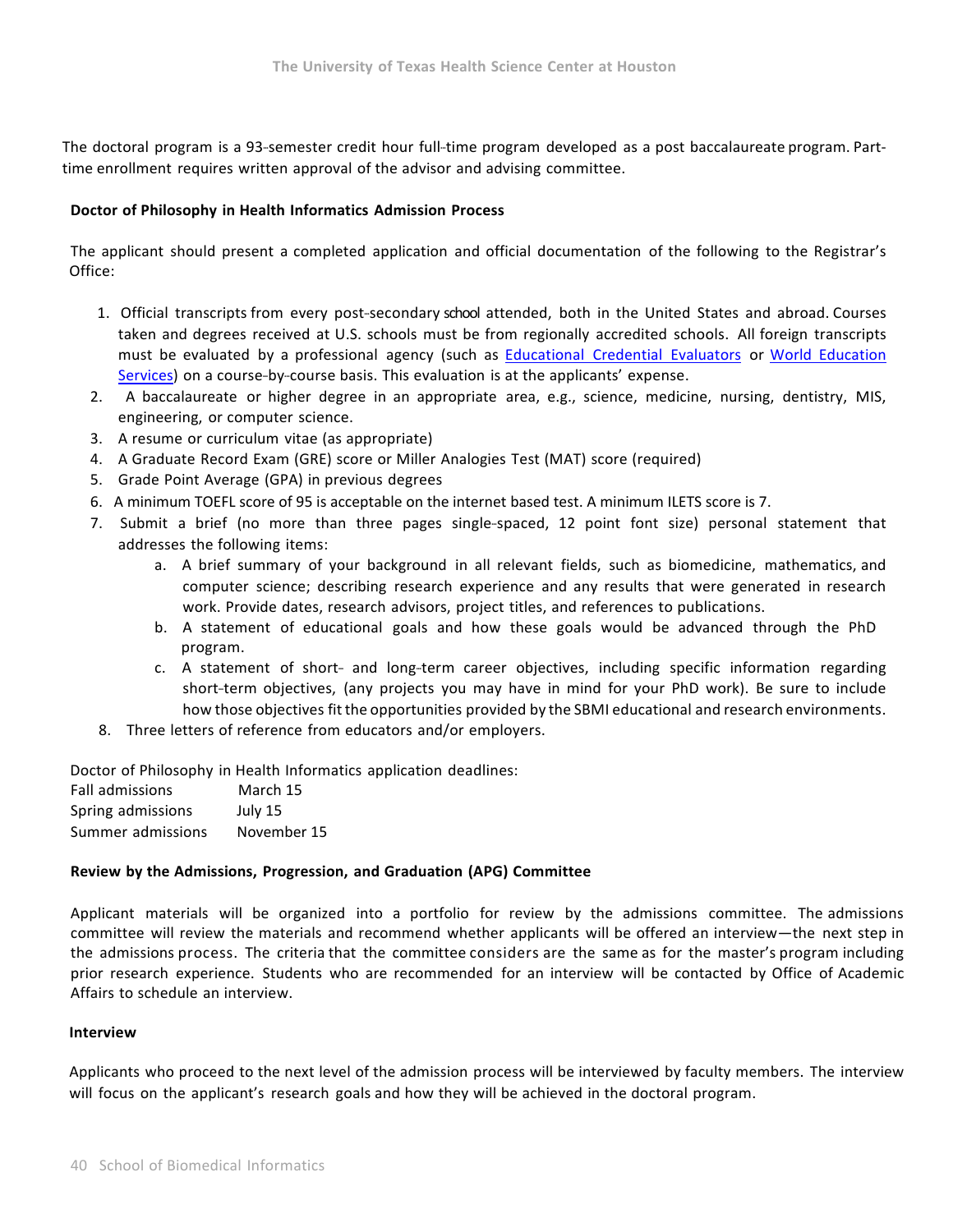## **Faculty Governance Organization (FGO) Review and Recommendation**

All interviewed applicants will be presented and discussed at a Faculty Governance Organization meeting. An admission recommendation by the FGO will be made to the Associate Dean for Academic Affairs.

## **Transfer Credit**

Transfer credit for courses taken at other universities or institutions, submitted to meet part of the degree requirements, may be awarded following review and written approval by the student's faculty academic advisor and the Associate Dean for Academic Affairs. The maximum number of transferable credit hours for the doctoral program is 36 semester credit hours.

Credit for courses taken at other universities or institutions that are offered at SBMI is granted only through Petition for Equivalency Credit. Credit for support courses taken at other universities or institutions is approved by the students' advising committee. Contact the Office of Academic Affairs for more information.

Applicants who are presenting coursework from universities or colleges outside the United States in order to meet graduation requirements should refer to the section on International Applicants for additional requirements.

## **Financial Assistance**

Financial assistance packages and research assistantships will be available to all students on a competitive basis to facilitate full-time doctoral education.

### **Degree Requirements for the Doctor of Philosophy in Health Informatics**

### *Academic Requirements*

A total of 93 semester credit hours must be completed prior to graduation. A full-time student in the Program in Health Informatics has up to eight years from the time of entry to complete the required coursework. Continuous enrollment is required unless approval from the advising committee is obtained. A maximum of one year of an approved leave of absence will be allowed for continuance in the program. If more than one year of leave occurs, the student must apply for readmission to the program.

Each course with an HI prefix in the Health Informatics degree plan is a graduate-level professional course and should be passed with a grade of "B" or better. Only one course grade of "C" is allowed. The minimum GPA required for graduation is 3.0 on all courses.

### *Other Requirements*

In Residence Requirement: The term "in residence" refers to the requirement that a student completes 57 semester credit hours over the course of the program at UTHealth. A student must fulfill his or her in residence requirement in order to receive a doctoral degree from the School.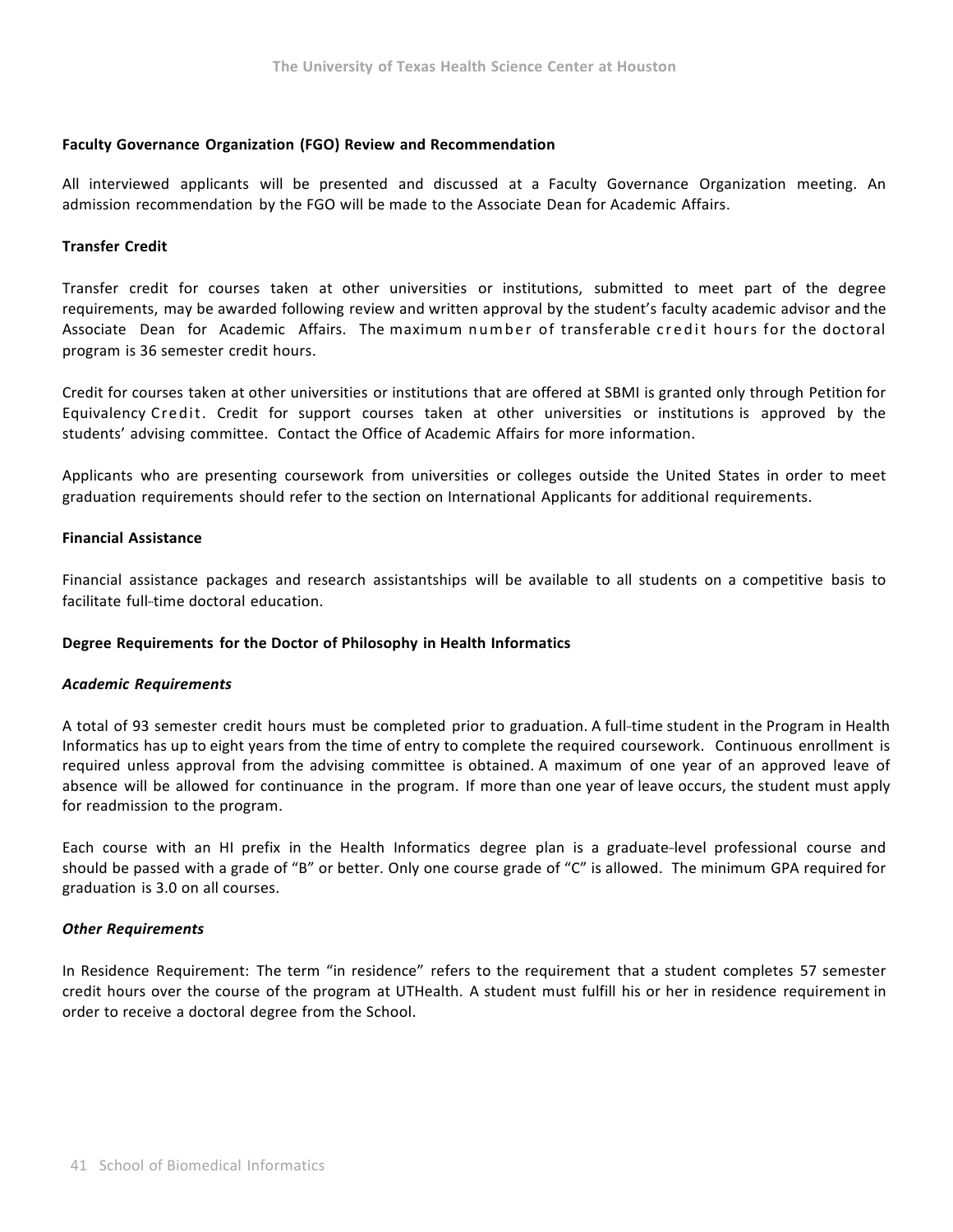## **Course of Study for the Doctor of Philosophy in Health Informatics Program**

The curriculum of the doctoral degree in Health Informatics includes required didactic courses and elective courses. Didactic courses (lecture/discussion, demonstration and student laboratories) are presented to provide facts, concepts, and theories related to the techniques, and procedures of health informatics. They include instruction in basic informatics, research, advanced informatics and support courses. The elective courses are designed to give students the opportunity to apply theory and techniques in the hospital, research, or private laboratory setting.

Each student will develop his or her curriculum with approval of the advising committee. A degree plan will be filed with the approval of the advising committee that includes a minimum of:

- 6 semester credit hours in foundational courses
- 9 semester credit hours in basic informatics,
- 12 semester credit hours in research,
- 9 semester credit hours in advanced courses,
- 6 semester credit hours in support courses,
- 9 semester credit hours in preceptorship courses,
- 21 semester credit hours in a specific research area approved by the mentor,
- 3 semester credit hours of research seminar, and
- 9 semester credit hours of dissertation.

Changes to the degree plan must have the written approval of the advising committee**.**  The advising committee must approve all courses as part of the degree plan.

## **Advanced Preceptorship**

Advanced Preceptorship is required for all PhD students. During Advanced Preceptorship, the student will develop and prepare his or her Advance to Candidacy Proposal including: defining the proposed research agenda; a review of the literature; research design, procedure and data analysis; collecting preliminary data; and scientific contribution to the discipline. The student's primary advisor and advising committee must approve the focus of the research.

## **Advance to Candidacy**

The student must have completed 36 semester credit hours before taking the exam. The exam must be completed before the student takes more than 58 semester credit hours. The candidacy exam will consist of a written and oral presentation of the student's proposed research topic. The student will submit the written proposal to all Health Informatics faculty at least 10 working days prior to the oral presentation. The oral presentation will be open to all students, faculty, adjunct faculty, and interested parties. The exam must be completed at the 58 hour limit or a defense will be scheduled the morning of the posters session of the semester in which the student earned the 58th hour.

All faculty present at the oral presentation cast a vote to pass or fail the student. A student passes if the majority of the faculty present vote to pass and the student's primary advisor votes to pass. The student's primary advisor is included in the number of faculty present when calculating the number of votes needed to achieve a majority. If the student passes, he or she is admitted to candidacy. If the student fails, the faculty can recommend failure without another attempt or failure with the opportunity to re‐defend within 30 days. If the student again fails the exam, he or she will be given the option of completing a Master of Science in Health Informatics degree, but will otherwise be dismissed from the doctoral program.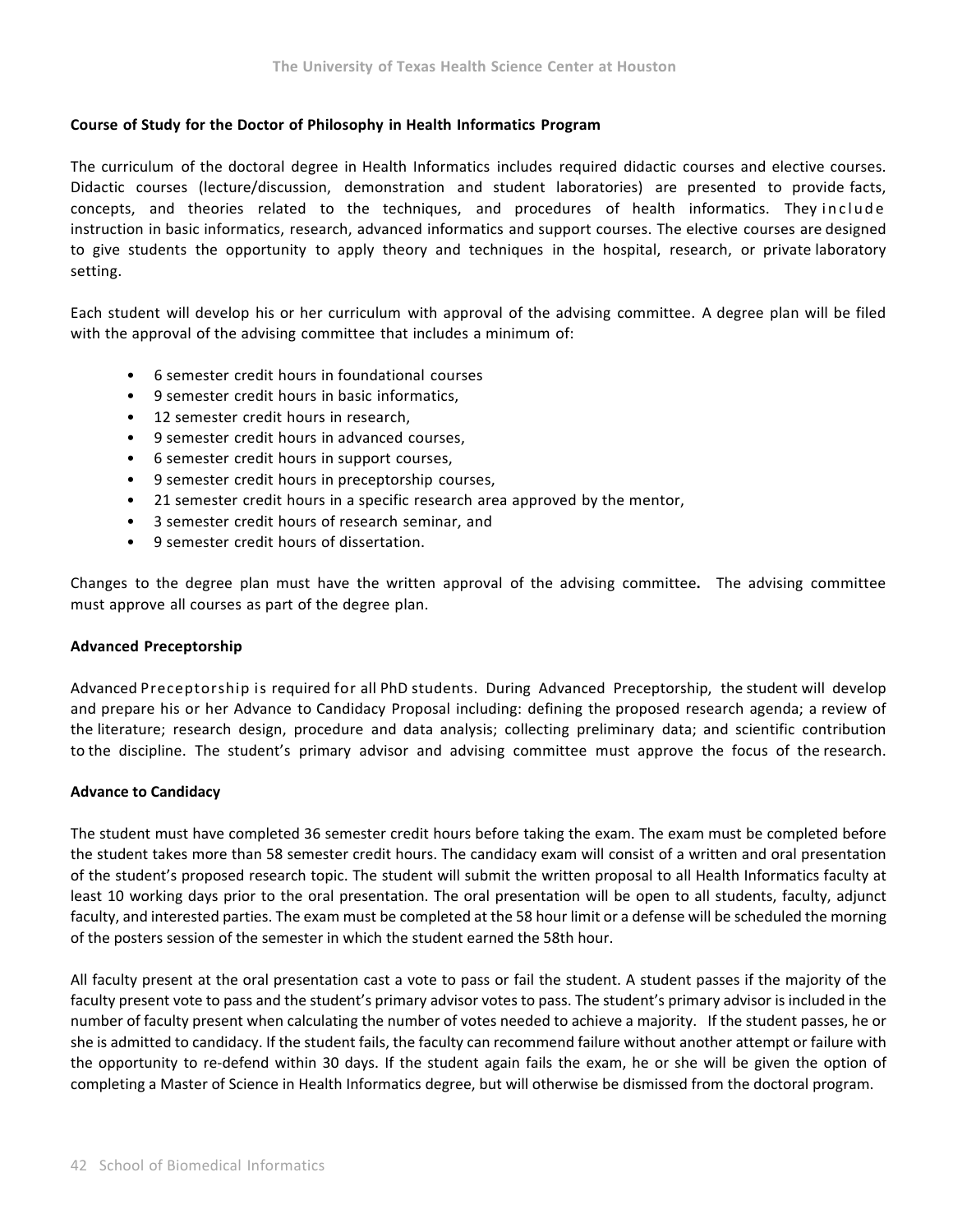### **Research in Health Informatics**

The research in Health Informatics will be based upon the proposal that the student submitted for the advance to candidacy exam. The student will obtain a clear understanding of the domain of knowledge and research methods needed to complete the dissertation research. The student will use this time to develop a unique research focus under the guidance of the primary advisor.

## **Dissertation**

The faculty believe that communication and dissemination is a critical aspect of the research process. The student will have two options available for the dissertation. The first option will consist of three articles that are accepted for publication. Publication must be in journals or proceedings, which are both, peer reviewed and indexed for academic retrieval. The three papers are combined with an introduction and summary and bound as a dissertation. The second option requires the student to write a monograph or dissertation. The monograph will review the literature, research approaches and options, the data design and gathering processes. The findings and data will be discussed in the context of the published literature. The monograph will be bound.

The dissertation must be presented at an oral defense that is open to the public. All research papers, theses, and dissertations authored by degree candidates are available to interested members of the general public upon request. After the presentation, the student's advising committee votes to award the degree, allow for re‐ defense of the dissertation, or dismiss the student from the program without a degree.

## **For further curriculum information, contact:**

UTHealth School of Biomedical Informatics Office of Academic Affairs 7000 Fannin Street Suite 650 Houston, Texas 77030 Telephone: (713) 500-3591 Email: SBMIAcademics@uth.tmc.edu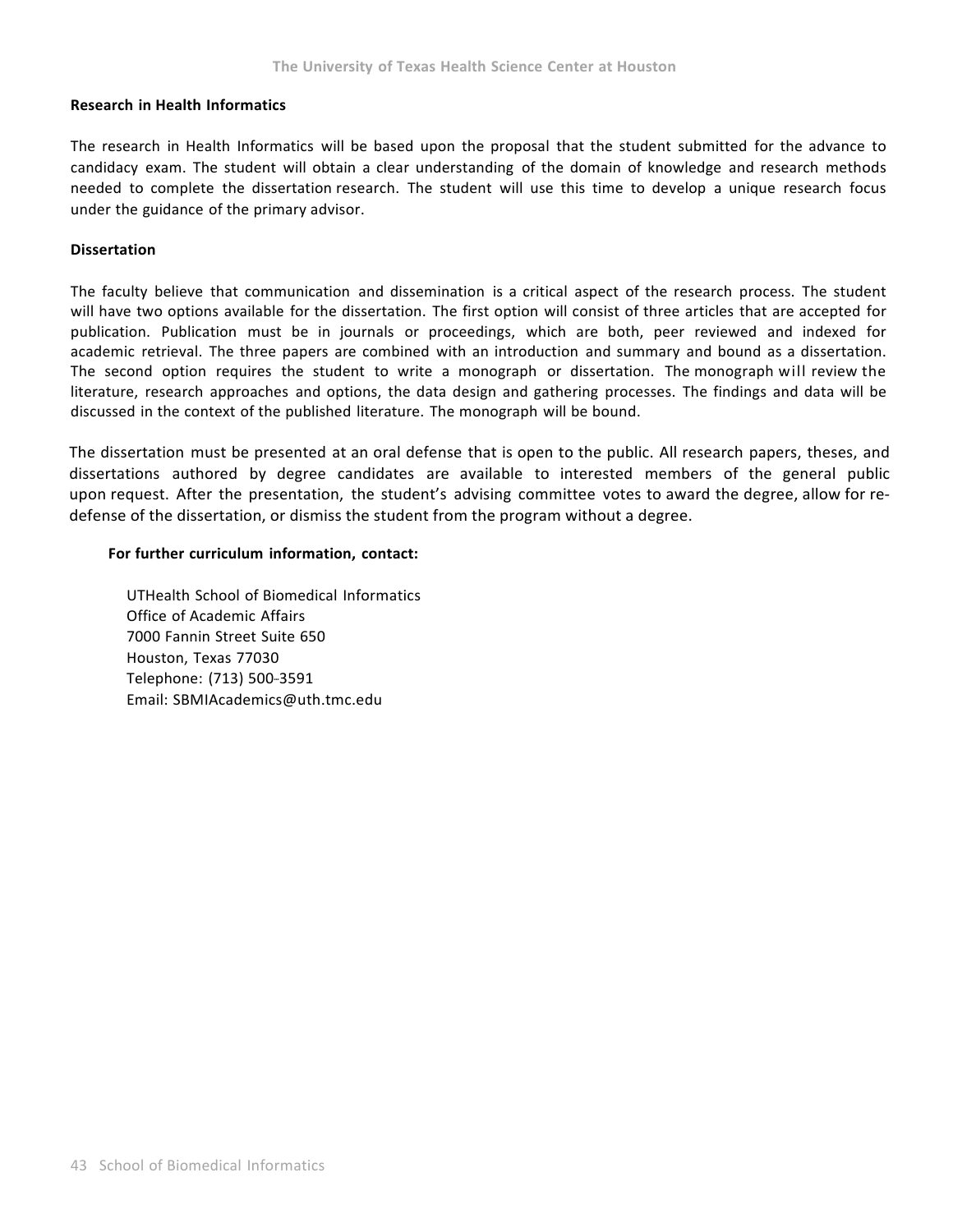## **Program Description and Goals**

The Master of Science in Health Informatics/Master of Public Health dual degree program combines the MS degree from The University of Texas School of Biomedical Informatics at Houston with the MPH from the University of Texas School of Public Health at Houston. The training and curriculum in the dual degree program will provide students and future leaders in public health the necessary skills to be leaders in the field of Public Health Informatics. The dual degree program provides an integrated curriculum that includes a number of shared courses as well as a practicum experience and/or the thesis topic in the area of public health informatics. The selection of specific academic programs and scheduling of specific courses, fieldwork, and practica for individual students is guided by an advising committee to satisfy admission requirements. The advising committee includes faculty from both UTHealth schools.

Students in the dual degree program must be admitted separately to each UTHealth school. Students must meet the requirements of each UTHealth school for its respective degree. Admission to one program does not ensure admission to the other. Students in the dual degree program will receive a diploma from each degree program after meeting the individual requirements of each program.

## **Health Informatics Admissions Process**

## *Admission Requirements*

The applicant should present to the Registrar's Office the following:

- 1. Official transcripts from every post---secondary school attended, both in the United States and abroad. All foreign transcripts must be evaluated by a professional agency (such as Educational Credential Evaluators or World Education Services) on a course‐by‐course basis. This evaluation is at the applicants' expense.
- 2. A baccalaureate or higher degree in an appropriate area, e.g., science, medicine, nursing, dentistry, MIS, Engineering or computer science
- 3. A personal statement detailing the applicant's interest in the program
- 4. A resume or curriculum vitae (as appropriate)
- 5. A Graduate Record Exam (GRE) or Miller Analogies Test (MAT) score
- 6. Grade Point Average (GPA) in previous (degrees) coursework
- 7. A minimum TOEFL score of 95 is acceptable on the internet based test. A minimum ILETS score is 7.
- 8. Three letters of reference from educators and/or employers
- 9. Courses taken and degrees received at U.S. schools must be from regionally accredited schools.

Applicant materials will be organized into a portfolio for review by the admissions committee. The admissions committee will consider such areas as:

- Health, MIS, Computer, or Engineering related degree
- Health care work experience
- Database work experience
- Informatics work experience
- Demonstrated expertise in programming
- GRE or MAT score
- GPA in previous degree
- Success in overcoming social, economic or educational disadvantages, race and ethnicity.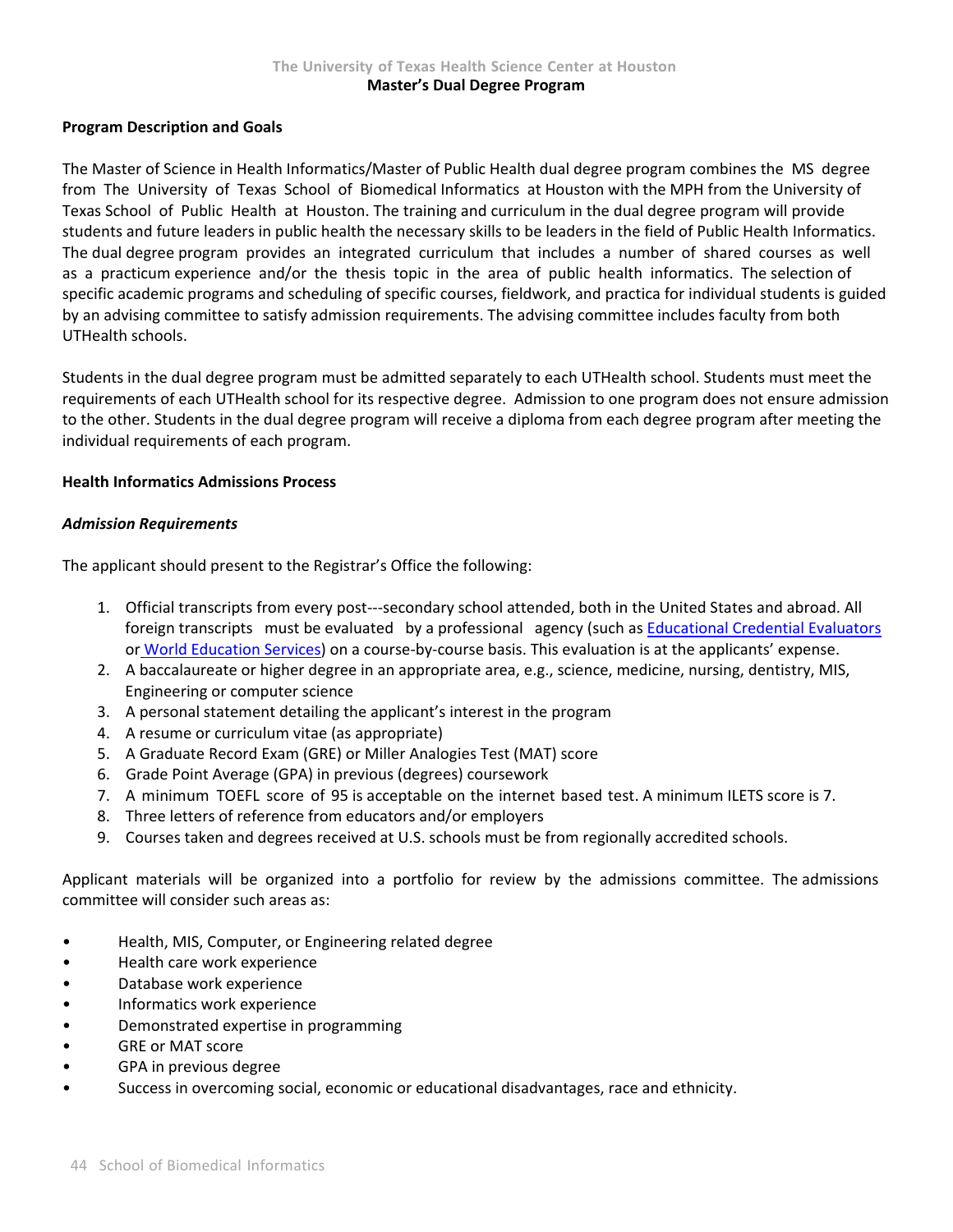Master of Science in Health Informatics application deadlines:

| <b>Fall admission</b>   | July 15     |
|-------------------------|-------------|
| <b>Spring admission</b> | November 15 |
| <b>Summer admission</b> | March 15    |

## *Interview*

The second component for admission is a personal interview. Applicants who have been recommended by the admissions committee may be invited to interview with faculty members. The interview is expected to focus on the applicant's goals and how they can be achieved in the master's program, communication skills, and understanding of the program.

## *Transfer Credit*

Transfer credit is not accepted for students enrolled in the dual degree program.

## *Public Health Informatics Core Competencies:*

The curriculum is designed to deliver training and improve skills in the following informatics competency domains.

- The ability to determine and operationalize the existence, structure, and utility of the public health and health data standards, databases and networks within a specific domain area.
- The ability to determine, translate and operationalize the functions and operations of information technologies that have significant application to public health practice (such as graphical information systems and the web---based information dissemination) in daily public health practice.
- The ability to specify the requirements for the development and adaptation of information systems to address informational needs and requirements of a real world public health setting.
- The ability to plan, analyzes, evaluate and manage implementation of public health information system projects in their organization within a specific domain area, within the core competency areas of public health practice and in accordance with national, academic and industrial frameworks and standards governing the design, implementation and evaluation of public health information systems and health data definitions and standards.
- The ability and skill in information technology planning and procurement related to public health information systems.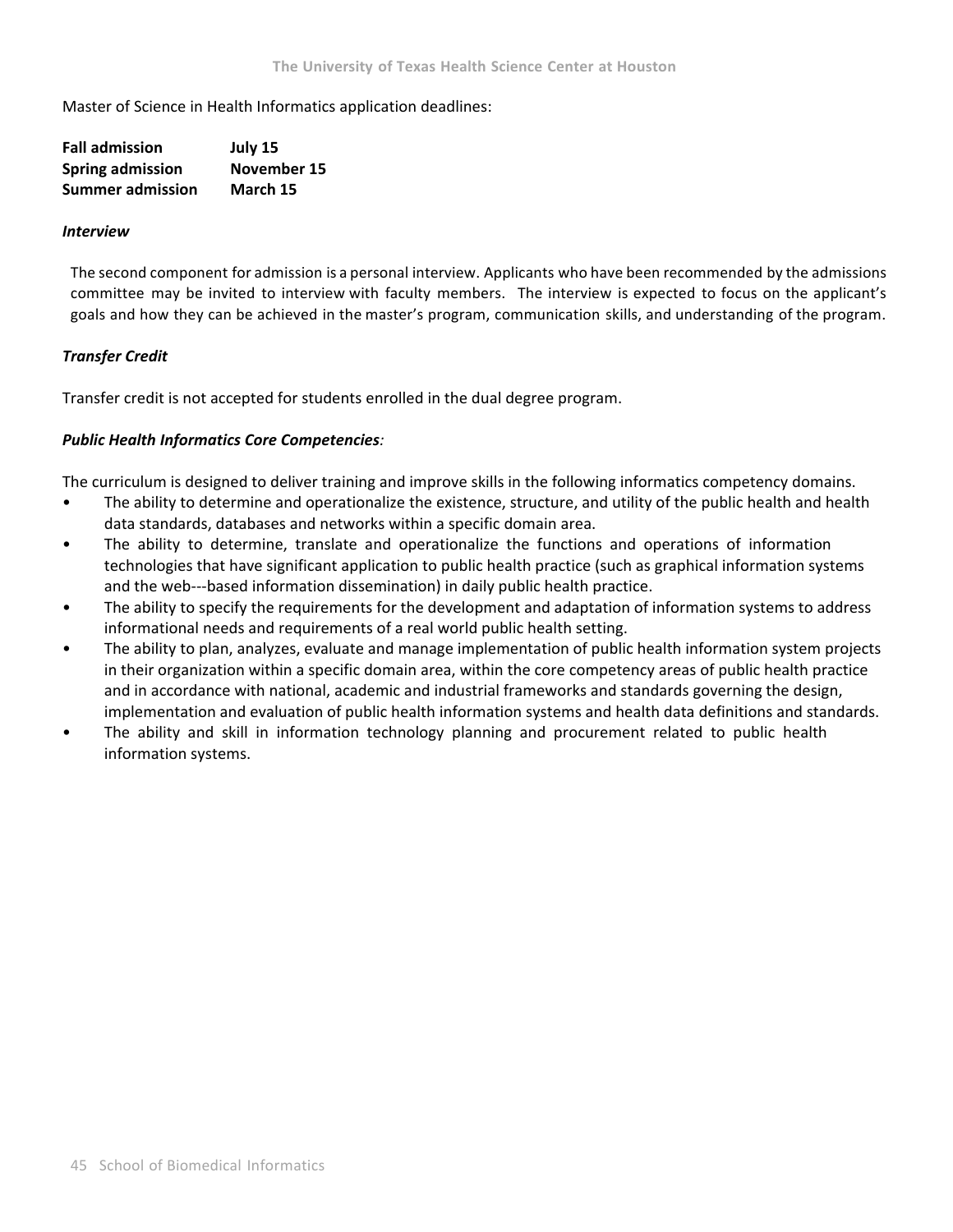## **Dual Degree Requirements for the Master of Health Informatics**

## *Academic Requirements*

Each student follows a degree plan developed with the Dual Degree Program Coordinator. A total of 40 semester credit hours must be completed prior to graduation.

A full‐time student in the dual degree program has up to five years (15 semesters) from the time of entry to complete the required course work. A part-time student has up to ten years (30 semesters) from the time of entry to complete the required course work. Continuous enrollment is required unless approval from the advising committee is obtained. A maximum of one year of an approved leave of absence will be allowed for continuance in the program. If more than one year of leave occurs, the student must apply for readmission to the program.

Only one course grade of "C" is allowed. Each course with a HI prefix in the Health Informatics degree plan is a graduate level professional course and must be passed with a grade of "B" or better. The minimum grade point average (GPA) required for graduation is 3.0 on all HI courses.

## *Computer Requirement*

Every student is required to have reliable access to a computer that meets the minimum requirements. Students are encouraged to purchase a laptop that meets the minimum UTHealth requirements.

Computer requirements are listed on the website (https://sbmi.uth.edu/current-students/studenthandbook/computer-requirements.htm) and are subject to change.

## **Course of Study for Public Health Informatics**

The curriculum for the Master of Science in Health Informatics and the Master of Public Health include required didactic courses and a practicum. Didactic courses (lecture/discussion, demonstration and student laboratories) are presented to provide facts, concepts, and theories related to the techniques and procedures of public health courses, and support courses. The public health informatics practicum is designed to give the students the opportunity to apply theory and techniques in the hospital, research, or private laboratory setting.

Each student will develop a degree plan with written approval of their advising committee. A degree plan will be filed that includes a minimum of:

- 6 semester credit hours in foundation courses
- 6 semester credit hours in basic informatics
- 13 semester credit hours in research (includes 2 shared courses with SPH)
- 3 semester credit hours in advanced courses
- 9 semester credit hours in support courses (includes 3 shared courses with SPH)
- 3 semester credit hours in practicum courses

Changes to the degree plan must have the written approval of the advising committee.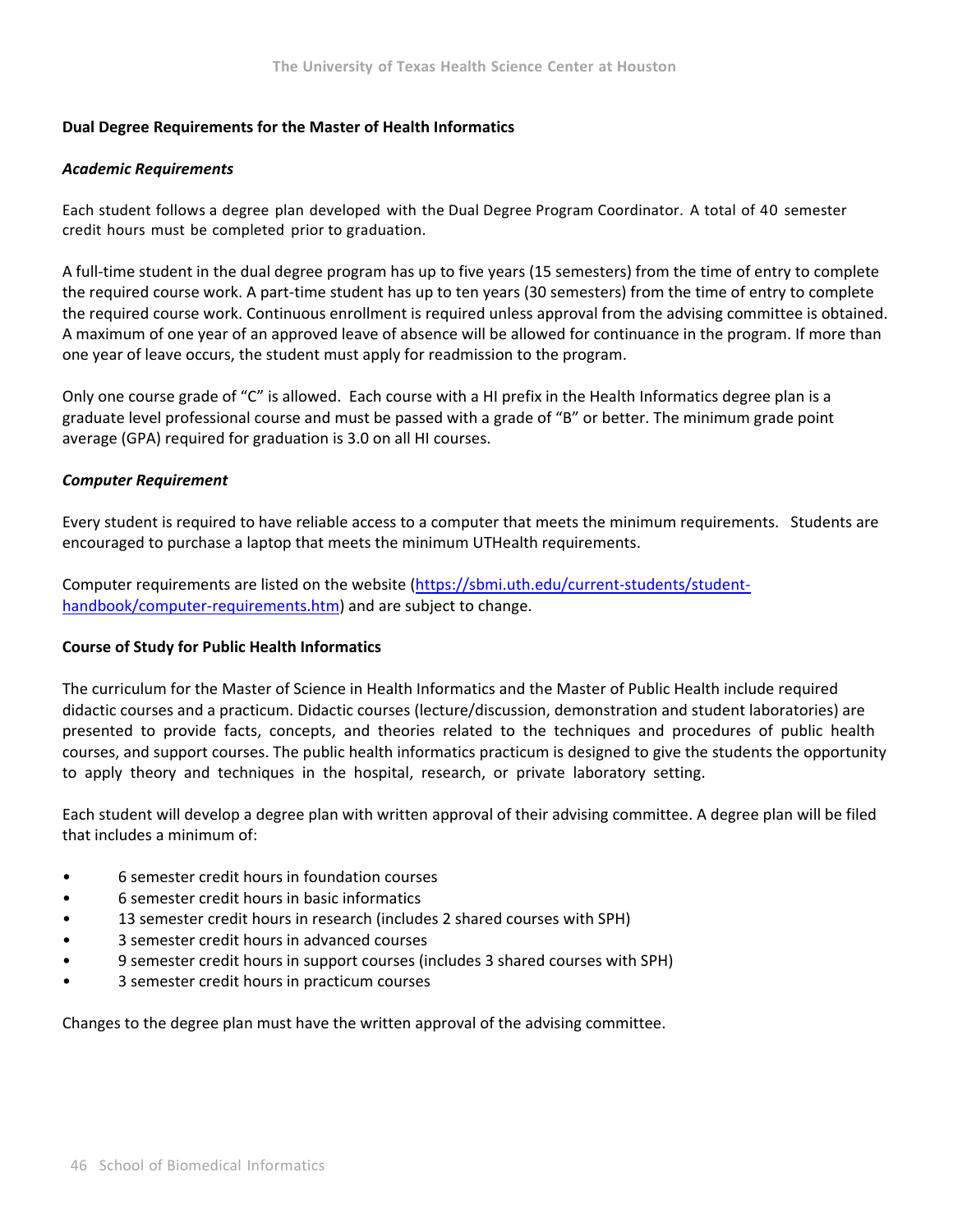## **Practicum**

Students in the dual degree program must select an area of interest in which to apply the knowledge and skill gained during the didactic courses while participating in the required practicum course. Students must complete at least 24 credit hours in their master's program before participating in the practicum requirement. Students should work with the Practicum Coordinator for any necessary affiliation or program agreements with the practicum site, if agreements are not already in place. A practicum proposal must be submitted by week three of the semester of enrollment to the Practicum Coordinator and it must be approved, in writing, by the student's Faculty Practicum Advisor. Students can complete all required practicum credit hours during one semester or the course can be repeated for a maximum of 3 semester credit hours (for HI 6000) to meet degree requirements. During the course of the semester(s), student must create weekly logs to chronicle their hours, tasks, and reflections on how the duties of the practicum relate to Health Informatics courses taken. Once the student has logged all 135 clock hours and concluded all practicum projects, she or he must create in a 10 page APA format double spaced capstone report that details the major project they completed during their practicum. This report, along with other deliverables, will be submitted in completion of the practicum. If students have any questions regarding the practicum, they can contact the Practicum Coordinator or the Office of Academic Affairs.

| <b>Required Semester Credit Hours</b>         |
|-----------------------------------------------|
| 40                                            |
| 45                                            |
| 85                                            |
| -24                                           |
| <b>GRAND TOTAL FOR COMBINED DEGREES</b><br>61 |
|                                               |

## **For Dual Degree Program Information, contact:**

 Jeanette Broshears UTHealth School of Biomedical Informatics Brownsville Regional Campus 80 Fort Brown Street, RAC N2.200 Brownsville, Texas 778520 Telephone: (956) 882‐6745 Email: Jeanette.L.Broshears@uth.tmc.edu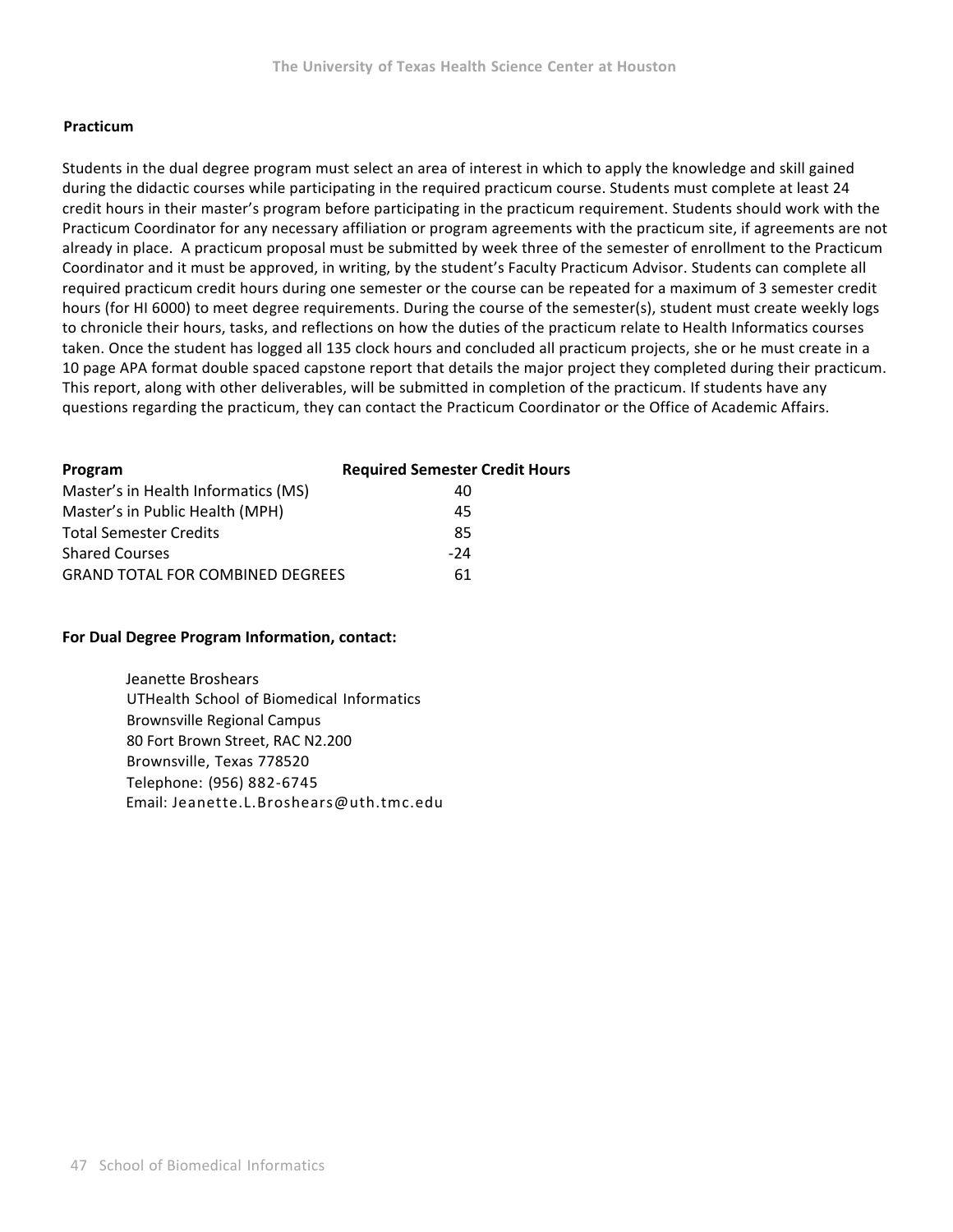## **Master of Public Health and Doctor of Philosophy in Health Informatics Dual Degree Program**

## **Program Description and Goals**

The MPH/PhD dual degree programs combine the MPH from the University of Texas School of Public Health at Houston with the PhD degree from the University of Texas School of Biomedical Informatics at Houston. The training and curriculum in the dual degree program will provide students and future leaders in public health the necessary skills to be leaders in the field of Public Health Informatics. The dual degree program provides an integrated curriculum that includes a number of shared courses as well as a practicum experience and/or the thesis topic in the area of public health informatics. The selection of specific academic programs and scheduling of specific courses, fieldwork, and practica for individual students is guided by an academic advisor from SBMI and an advising committee, which can include faculty from both UTHealth schools.

Students in the dual degree program must satisfy admission requirements and be admitted separately to each program. Students must meet the requirements of each program for its respective degree. Admission to one program does not ensure admission to the other. Students in the dual degree program will receive a diploma from each degree program after meeting the individual requirements of each program. Admission does not have to be done at the same semester for each school but must be done before reaching the maximum hours set by each School.

## **Dual Degree Application Process**

The application process for the Master of Public Health is determined by the School of Public Health. The application process for the Doctor of Philosophy in Health Informatics is determined by the School of Biomedical Informatics. Refer to the standard PhD program application process.

## **Transfer Credit**

Transfer credit for courses taken at other universities or institutions, submitted to meet part of the degree requirements, may be awarded following review and written approval by the student's faculty academic advisor and the Associate Dean for Academic Affairs. The maximum number of transferable credit hours for the MPH/PHD dual program is 21 semester credit hours which does not to include the 15 shared semester credit hours with the SPH.

Credit for courses taken at other universities or institutions that are offered at SBMI are granted only through Petition for Equivalency Credit. Credit for support courses taken at other universities or institutions is approved by the students' advising committee. Contact the Office of Academic Affairs for more information.

Applicants who are presenting coursework from universities or colleges outside the United States in order to meet graduation requirements should refer to the section on International Applicants for additional requirements.

## **Financial Assistance**

Financial assistance packages and research assistantships will be available to all students on a competitive basis to facilitate full-time doctoral education.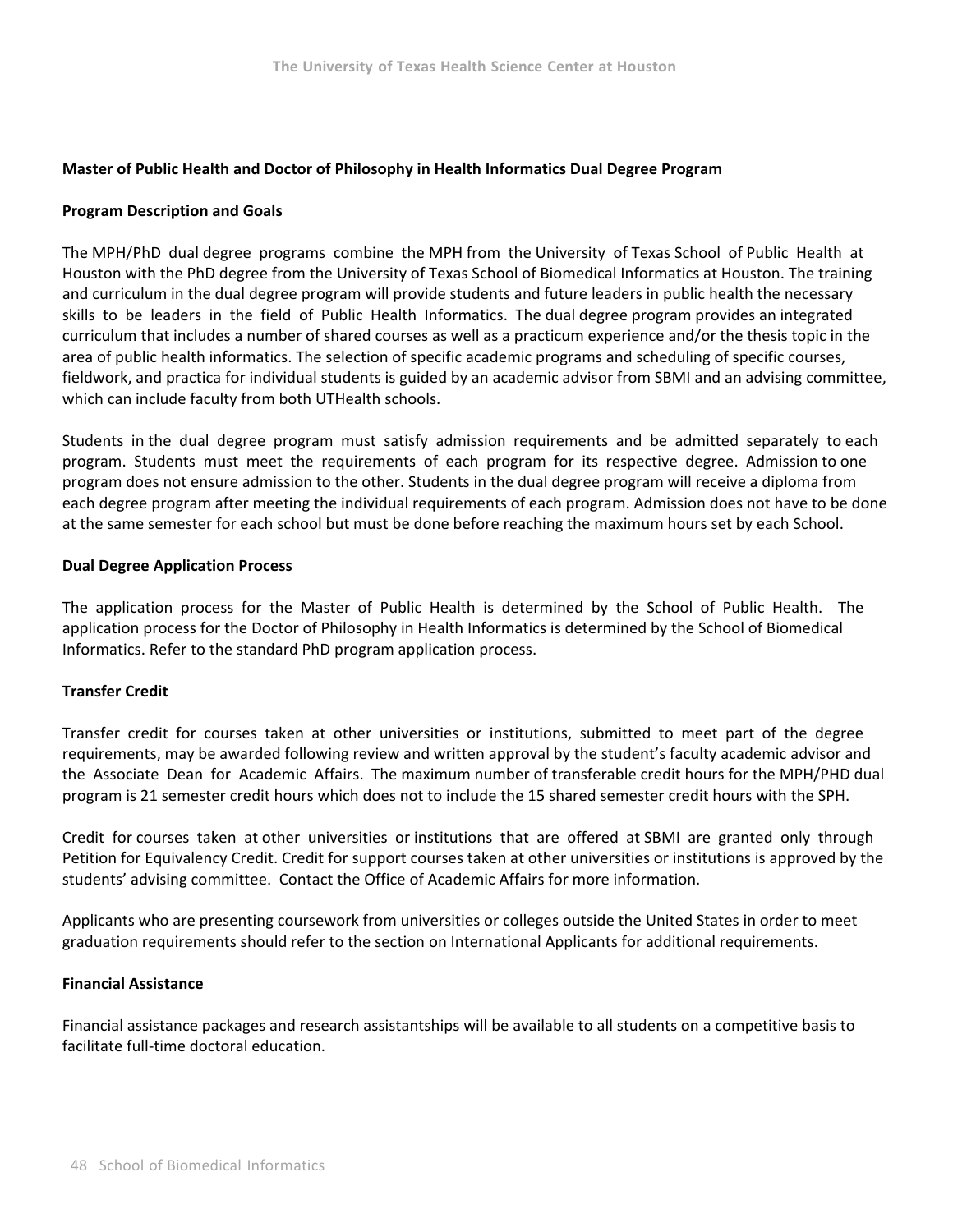## **Degree Requirements for the Doctor of Philosophy in Health Informatics**

## *Academic Requirements*

A total of 93 semester credit hours must be completed prior to graduation. A full-time student in the Program in Health Informatics has up to eight years from the time of entry to complete the required coursework. Continuous enrollment is required unless approval from the advising committee is obtained. A maximum of one year of an approved leave of absence will be allowed for continuance in the program. If more than one year of leave occurs, the student must apply for readmission to the program.

Each course with an HI prefix in the Health Informatics degree plan is a graduate-level professional course and should be passed with a grade of "B" or better. Only one course grade of "C" is allowed. The minimum GPA required for graduation is 3.0 on all courses.

## *Other Requirements*

In Residence Requirement: The term "in residence" refers to the requirement that a student completes 57 semester credit hours over the course of the program at UTHealth. A student must fulfill his or her in residence requirement in order to receive a doctoral degree from the School.

## **Course of Study for the Doctor of Philosophy in Health Informatics Program**

The doctoral degree is a post baccalaureate program. The curriculum of the doctoral degree in Health Informatics includes required didactic courses and preceptorship courses. Didactic courses (lecture/discussion, demonstration and student laboratories) are presented to provide facts, concepts, and theories related to the techniques, and procedures of health informatics. They include instruction in basic informatics, research, advanced informatics and support courses. The preceptorship courses are designed to give students the opportunity to apply theory and techniques in the hospital, research, or private laboratory setting.

Each student will develop his or her curriculum with approval of the advising committee. A degree plan will be filed with the approval of the advising committee that includes a minimum of:

- 6 semester credit hours in foundational courses
- 9 semester credit hours in basic informatics.
- 12 semester credit hours in research,
- 9 semester credit hours in advanced courses,
- 6 semester credit hours in support courses,
- 9 semester credit hours in preceptorship courses,
- 21 semester credit hours in a specific research area approved by the mentor,
- 3 semester credit hours of research seminar, and
- 9 semester credit hours of dissertation.

Changes to the degree plan must have the written approval of the advising committee**.** The advising committee must approve all courses as part of the degree plan.

## **Advanced Preceptorship**

Advanced Preceptorship is required for all PhD students. During Advanced Preceptorship you will develop and prepare your Advance to Candidacy Proposal including: defining your proposed research agenda; a review of the literature; research design, procedure and data analysis; collecting preliminary data; and scientific contribution to the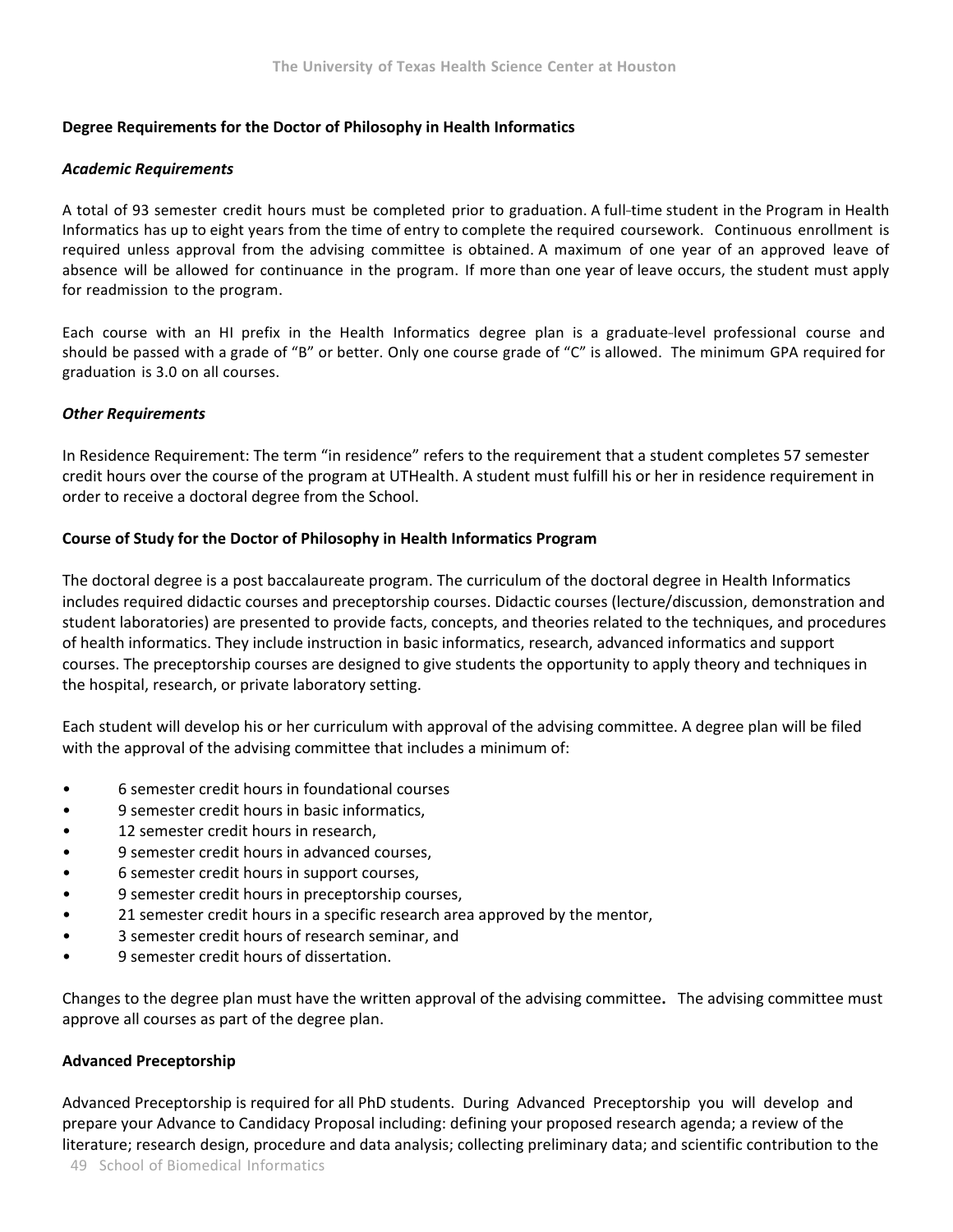discipline. The student's faculty academic advisor and advising committee must approve the focus of the research. See the SBMI Student Handbook for further details.

## **Advance to Candidacy**

The student must have completed 36 semester credit hours before taking the exam. The exam must be completed before the student takes more than 58 semester credit hours. The candidacy exam will consist of a written and oral presentation of the student's proposed research topic. The student will submit the written proposal to all Health

Informatics faculty at least 10 working days prior to the oral presentation. The oral presentation will be open to all students, faculty, adjunct faculty, and interested parties. The exam must be completed at the 58 hour limit or a defense will be scheduled the morning of the posters session of the semester in which the student earned the 58th hour.

All faculty present at the oral presentation cast a vote to pass or fail the student. A student passes if the majority of the faculty present vote to pass and the student's mentor votes to pass. The student's mentor is included in the number of faculty present when calculating the number of votes needed to achieve a majority. If the student passes, he or she is admitted to candidacy. If the student fails, the faculty can recommend failure without another attempt or failure with the opportunity to re---defend within 30 days. If the student again fails the exam, he or she will be given the option of completing a Master of Science in Health Informatics degree, but will otherwise be dismissed from the doctoral program.

## **Advanced Preceptorship**

Advanced Preceptorship is required for all PhD students. During Advanced Preceptorship you will develop and prepare your Advance to Candidacy Proposal including: defining your proposed research agenda; a review of the literature; research design, procedure and data analysis; collecting preliminary data; and scientific contribution to the discipline. The student's faculty academic advisor and advising committee must approve the focus of the research. See the SBMI Student Handbook for further details.

## **Research in Health Informatics**

The research in Health Informatics will be based upon the proposal that the student submitted for the advance to candidacy exam. The student will obtain a clear understanding of the domain of knowledge and research methods needed to complete the dissertation research. The student will use this time to develop a unique research focus under the guidance of the academic advisor.

## **Dissertation**

The faculty believes that communication and dissemination is a critical aspect of the research process. The student will have two options available for the dissertation. The first option will consist of three articles that are accepted for publication. Publication must be in journals or proceedings, which are both, peer reviewed and indexed for academic retrieval. The three papers are combined with an introduction and summary and bound as a dissertation. The second option requires the student to write a monograph or dissertation. The monograph will review the literature, research approaches and options, the data design and gathering processes. The findings and data will be discussed in the context of the published literature. The monograph will be bound.

The dissertation must be presented at an oral defense that is open to the public. All research papers, theses, and dissertations authored by degree candidates are available to interested members of the general public upon request. After the presentation, the students' advising committee votes to pass or fail the student. If the student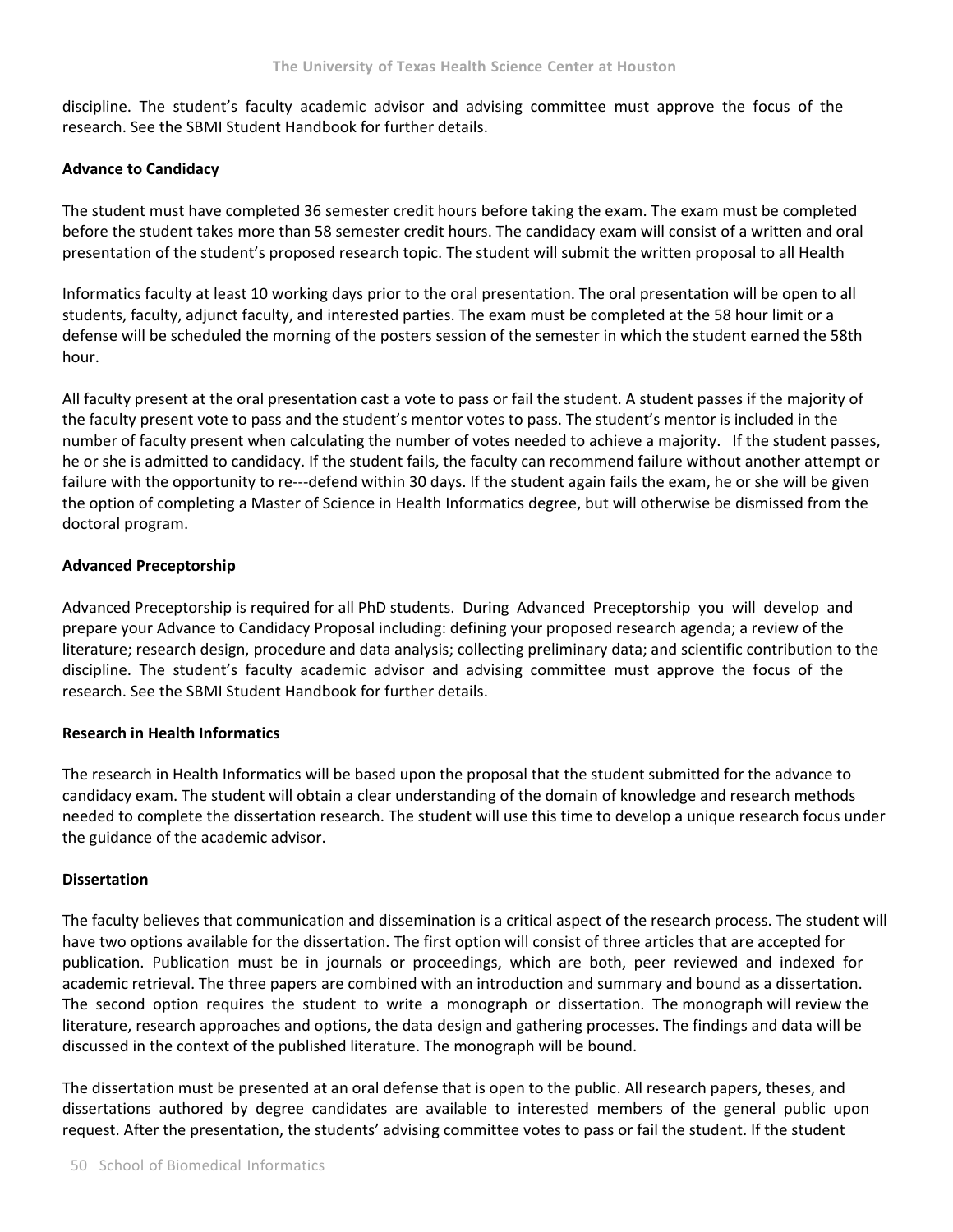passes and all degree requirements have been met, the advising committee makes its recommendation to the Associate Dean for Academic Affairs whether to award the degree.

| Program                                 | <b>Required Semester Credit Hours</b> |
|-----------------------------------------|---------------------------------------|
| Doctorate in Health Informatics (PhD)   | 93                                    |
| Master's in Public Health (MPH)         | 45                                    |
| <b>Total Semester Credits</b>           | 138                                   |
| <b>Shared Courses</b>                   | -24                                   |
| <b>GRAND TOTAL FOR COMBINED DEGREES</b> | 114                                   |

## **Applications are accessible at https://www.uth.edu/registrar/. If further assistance is needed contact:**

Office of the Registrar The University of Texas Health Science Center at Houston 7000 Fannin, Suite 2250 Houston, Texas 77030 Telephone: (713) 500‐3388 Email address: registrar@uth.tmc.edu

## **For Public Health Informatics, contact:**

Jeanette Broshears UTHealth School of Biomedical Informatics Brownsville Regional Campus 80 Fort Brown Street, RAC N2.200 Brownsville, Texas 778520 Telephone: (956) 882‐6745 Email: Jeanette.L.Broshears@uth.tmc.edu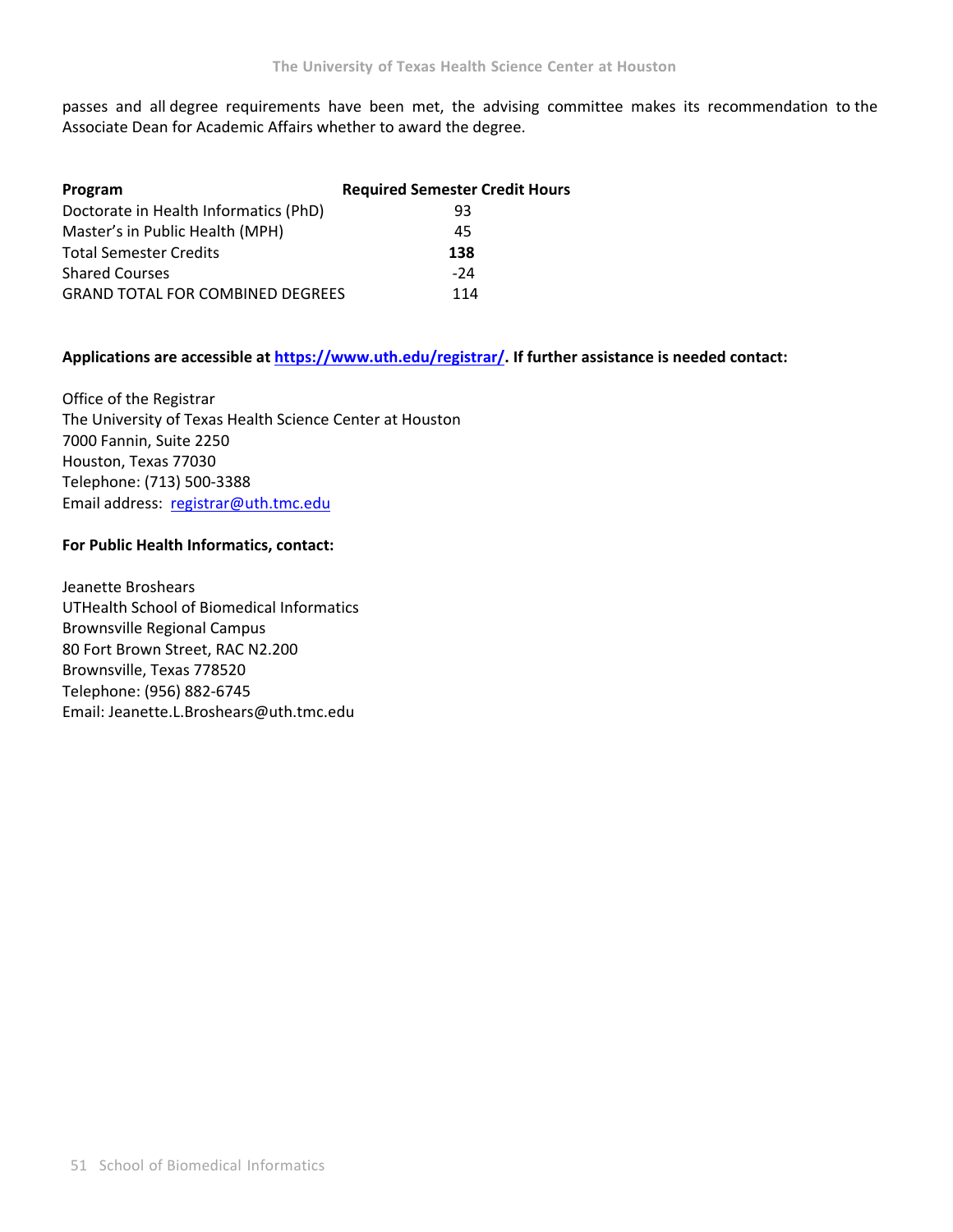## **Course Descriptions**

(Course descriptions are not intended as an assurance or warranty of achievement of specific skills or knowledge.)

## **HI 5001 Special Topics in Health Informatics**

3 semester credit hours/meets part of the basic informatics competencies

This course provides a timely way to examine cutting‐ edge topics of interest to students and faculty. The varying content may include topics such as: technical writing in health informatics, comparing knowledge use across disciplines, and computational knowledge methods in h ealth informatics. This course may be repeated as topics vary.

## **HI 5004 Introduction to Clinical Health Care**

3 semester credit hours/meets part of the basic informatics competencies Lecture contact hours: 2; Lab contact hours: 3 Prerequisite: Consent of instructor

This course will present a survey of the modern American health care system. The course will focus on the major pieces of legislation that serve as the foundation of the current U.S. health care structures. Topics in the course will include Medicare, Medicaid and HIPAA, their impacts on health care payment systems, health care access and professional roles. The course will integrate current legislative actions, public concerns, implications, and discussions surrounding health care reform. The meaningful use of electronic health records and its impact on health care delivery will be explored.

## **HI 5007 Data Structures and Algorithms in Biomedicine**

3 semester c redit hours/meets part of the basic informatics competencies Web‐based instruction Prerequisite: Consent of instructor

This course is one of the core competency courses for biomedical informatics at SBMI. It is tailored for those students who would like to solidify or further develop their computer science and programming skills necessary for their biomedical informatics graduate program studies. We will use Python as a vehicle to study essential concepts and skills in data structures and algorithms, and their applications in biomedical informatics. Access to a computer is required and students should expect a reasonable amount of programming assignments. By the end of the semester students should have obtained a solid foundation and necessary computer science skills to tackle challenging problems in biomedical informatics.

## **HI 5300 Introduction to Health Informatics**

3 semester credit hours/meets part of basic informatics competencies Web‐based instruction

This introductory graduate‐level course covers the discipline of informatics in health care delivery and is designed to be multidisciplinary in nature. The course will focus on the clinical aspects of information technology and provides a broad overview to the nature of information technology, focusing on hardware, software and conceptual models of information. Students will explore different data types and data models specific to their discipline and those that can be shared across disciplines. The focus will be on comparing and contrasting the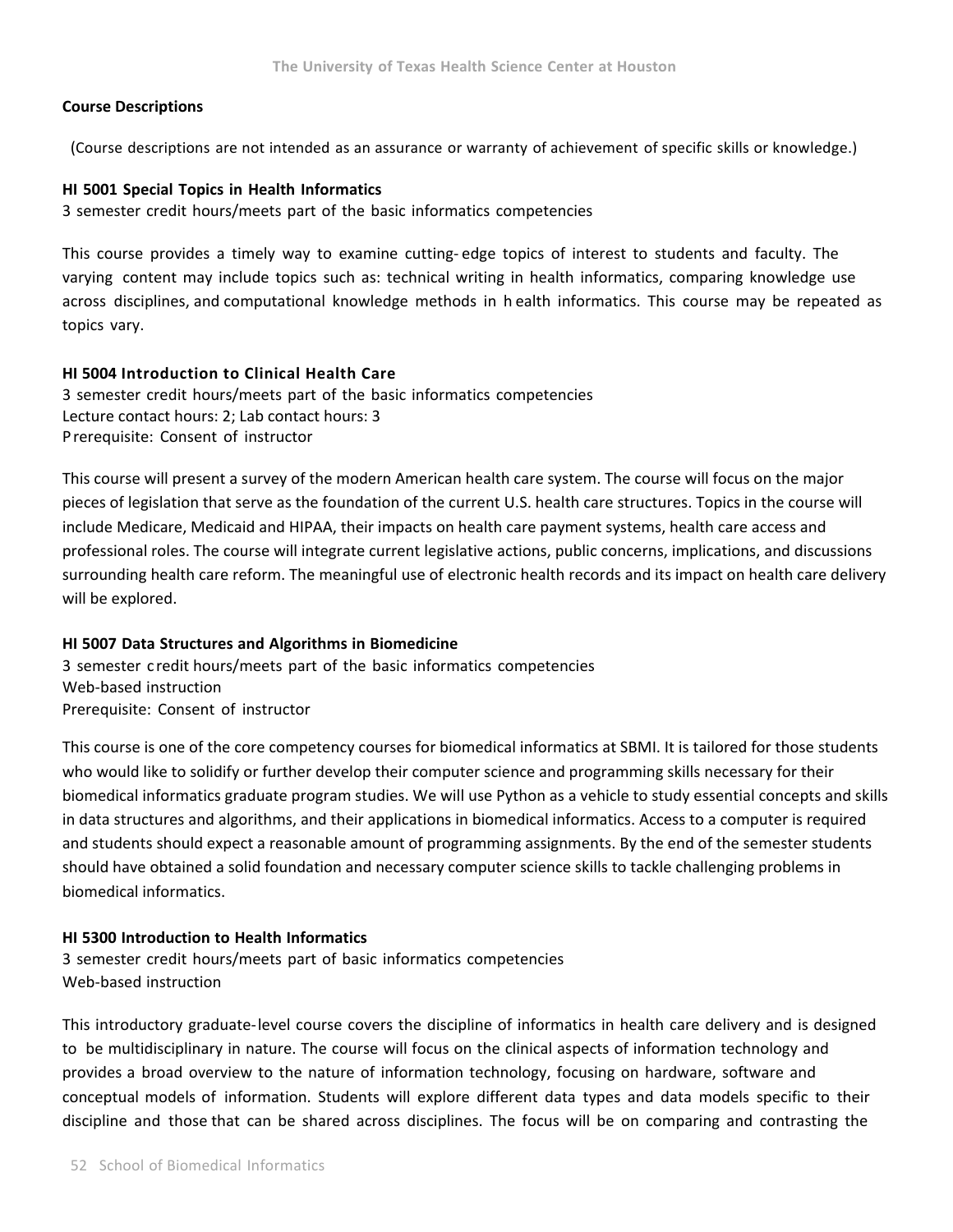data types and data models of the different disciplines. Students will be oriented to the various health informatics professional organizations, learn about the entire health information ecosystem and the interrelationships between the component parts of a system, as well as the importance of health information systems within the larger health care delivery system.

## **HI 5301 The U.S. Health Care System**

3 semester credit hours/meets part of the basic informatics competencies Web‐based instruction

This course will present a survey of the modern American health care system. The course will focus on the major pieces of legislation that serve as the foundation of the current U.S. health care structures. Topics in the course will include Medicare, Medicaid, and HIPAA, their impacts on financing, health care access and professional roles. The course will integrate current legislative actions, public concerns, implications, and discussions surrounding health care reform.

## **HI 5302 Cognitive Science in Health Informatics**

3 semester credit hours/meets part of basic informatics competencies Lecture contact hours: 2; Lab contact hours: 3

This course is an introduction to cognitive science – the interdisciplinary study of mind and behavior from an information processing perspective – and its application to health informatics. The course begins with a basic introduction to human cognition and information processing (both symbolic and connectionist), then presents a broad survey of the health informatics areas to which cognitive science has been applied. These areas include health problem solving and education, decision support systems, user-centered interfaces, and the design and use of controlled medical terminologies.

## **HI 5304 Advanced Database Concepts in Health Informatics**

3 semester credit hours/meets part of research informatics competencies Lecture contact hours: 2; Lab contact hours: 3 Prerequisite: HI 5007

In this course, students will use both relational and object-oriented databases to model aspects of health care delivery. Working in teams, students will analyze a practical problem related to a clinical health care situation and model the necessary information into a data model. Development of the data model will include the use of CASE tools. The data model will be discussed with health professionals in clinical practice for relevance and accuracy. The feedback from the clinical area will be used to the models and to evaluate the development process.

## **HI 5305 Legal and Ethical Aspects of Health Informatics**

3 semester credit hours/meets part of the basic informatics competencies Lecture contact hours: 2; Lab contact hours: 3 Web‐based instruction

Health informatics involves rapidly changing technology, which impacts the way in which legal and ethical considerations are understood in our culture. This course will examine the relationships between law and ethics. Particular considerations will be given to the concepts of privacy, autonomy, responsibility and decision‐making. These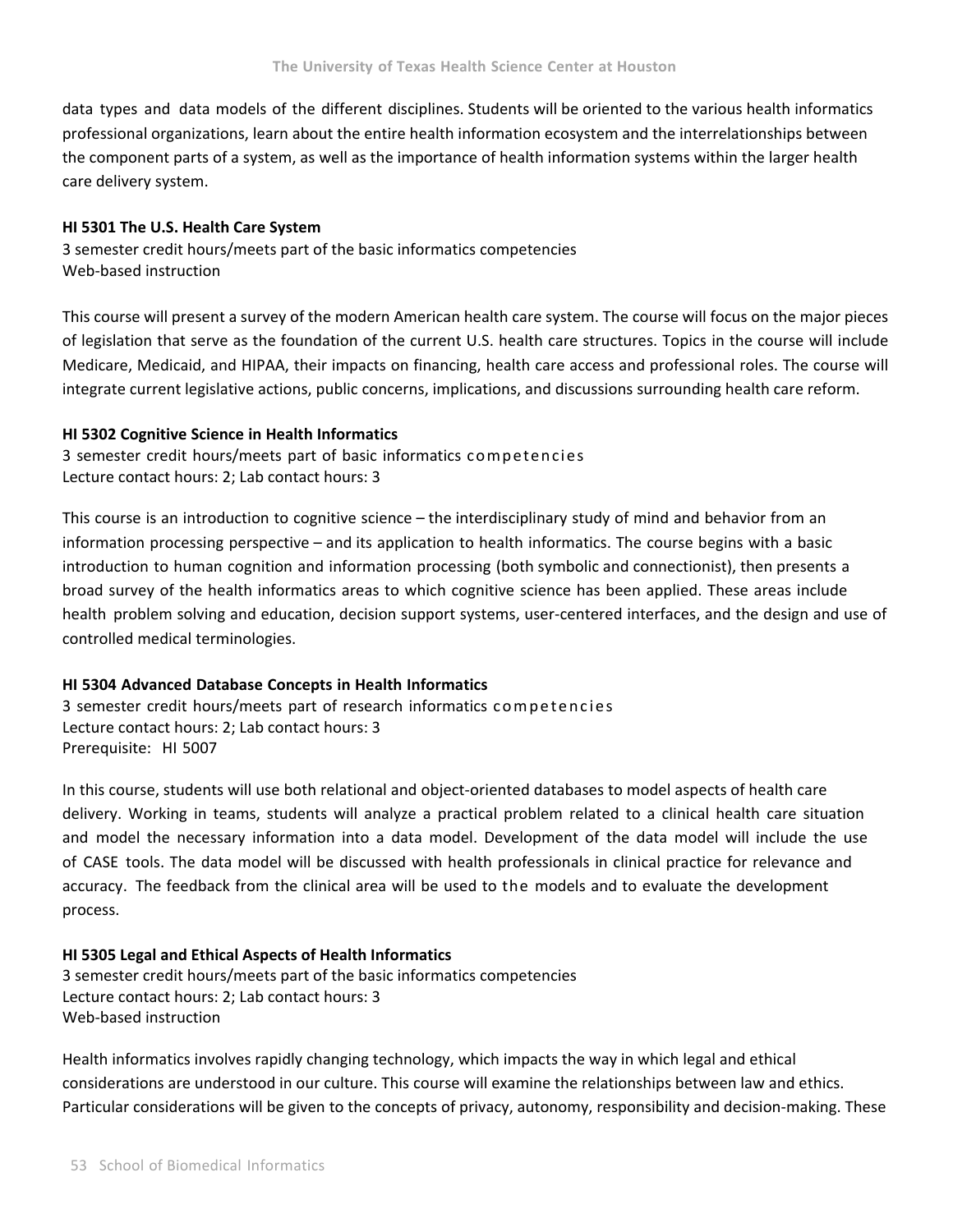concepts will be discussed from both legal and ethical perspectives in the policy and regulatory arena. The impact of current and future technology, such as patient portals and social media, will be discussed as it relates to these concepts and the impact on health informatics.

## **HI 5306 Security for Health Information Systems**

3 semester credit hours/meets part of the basic informatics competencies Web‐based instruction

This course will address security issues as they impact health information systems. Physical security of the hardware and software including redundancy, back up and restricted access will be discussed. Security and appropriateness of access will be addressed in terms of both hardware and software solutions. Data integrity, audit ability and system integrity will be considered along with the unique problems, such as the hacking of implantable devices, wired, wireless, and cellular networks, as well as the challenges of personally owned devices. Solutions to these concerns will be discussed in terms of industry standards, those that already exist, and those that are still evolving. Compliance with the HIPAA Security Rule, including the requirement for an annual risk analysis, will be covered. Students will write and evaluate policies, analyze security regulations, and conduct a mock risk analysis.

## **HI 5310 Foundations of Health Information Sciences I**

3 semester credit hours/meets part of foundations competencies Lecture contact hours: 2; Lab contact hours: 3 Web-based and classroom instruction

This course provides an overview of topics, concepts, theories and methods that form the foundations of health information sciences. It gives students the fundamental knowledge and skills to pursue further study in health informatics. Foundations I presents a general framework for health information science as the construction and use of symbolic, mathematical, and computational models for solving problems throughout the range of biomedical science, from genetics to clinical care to public health. It covers concepts, theories and methods that deal with how biomedical information is acquired, discovered, represented, managed, organized, communicated, retrieved, and processed. It also provides an overview of the primary research and application areas in health information science.

## **HI 5311 Foundations of Health Information Sciences II**

3 semester credit hours/meets part of foundations competencies Lecture contact hours: 2; Lab contact hours: 3 Prerequisite: HI 5310

This course provides an overview of theories and methods that are broadly applicable to all health informaticians. It gives students the theoretical and methodological background needed to pursue study in h ealth i nformatics. The course begins with theories of information from computational, philosophical, mathematical, logical and biomedical perspectives.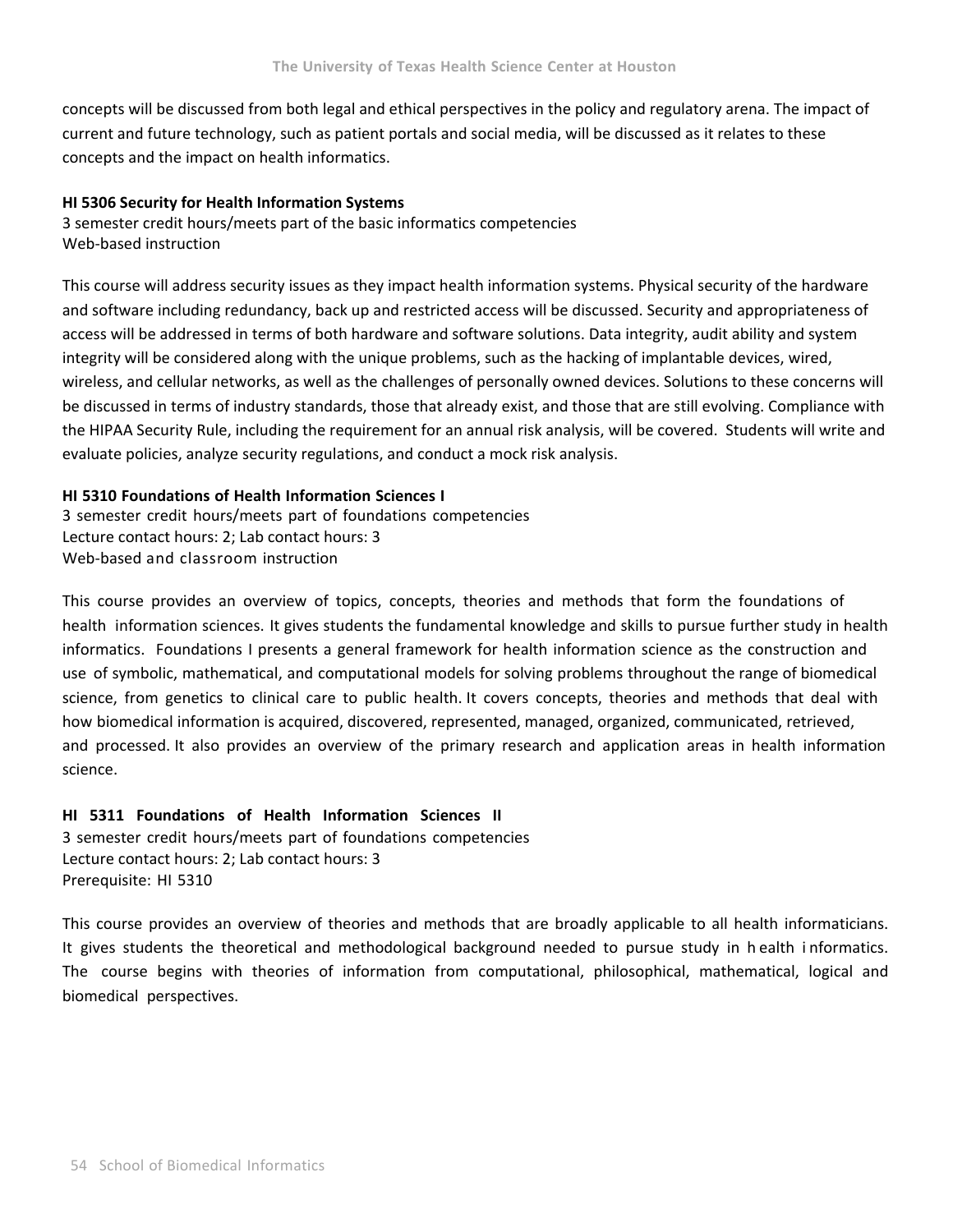## **HI 5313 Introduction to Electronic Health Records**

3 semester credit hours/meets part of basic informatics competencies Lecture contact hours: 2; Lab contact hours: 3 Web‐based instruction Prerequisite: Consent of instructor

This course is designed to provide informatics students with an overview of the key concepts regarding implementation of a clinically‐oriented information system (e.g., an electronic medical record, computer‐based provider order entry). The course will examine how health data are collected, how they are used and the impact of electronic records on the health data. The course will review standards, standards development, languages used, usability and issues related to information processing in health care. The course will review the impact of electronic records and patient portals on health and health care including, legal, financial, and clinical design issues. Challenges encountered during training and go‐live will be discussed. Students will receive hands‐on experience with an electronic health record in the training environment.

### **HI 5314 Technology Assessment in Health Care**

3 semester credit hours/meets part of basic informatics competencies Web‐based instruction Prerequisites: Basic statistics knowledge, HI 5315, and consent of instructor

This course will focus on methods and processes to evaluate positive and negative impacts of various techniques, technologies and interventions in health care. The focus will be standard approaches for measuring various outcomes, and development and evaluation of technology assessment models. The course will also focus on merging multiple measures outcomes measurement to conduct unified approach to evaluate the effectiveness of planned / implemented technologies, or to compare different options. Finally, the course will explore tools/software for the technology assessment. In this course, "Technology in Health care" will be used in a very broad sense, encompassing all interventions, equipment, treatment, etc., that are used in the health care field to care for consumers.

# **HI 5315 Quality and Outcome Improvement in Health care**  3 semester credit hours/meets part of basic informatics competencies

Web‐based instruction Prerequisite: Basic statistics knowledge

This introductory course provides an overview to health care quality from the view of information science and the discipline of informatics. It takes a patient‐centered approach that covers the complexities of quality and the scientific basis for understanding the measurement and improvement of quality, including exposure to multiple measures from a variety of organizations and measure comparison sites such as Medicare Compare. It provides the learner with a framework for key theories and concepts and models of quality improvement. Students will be introduced to health information technology safety issues, including tools for operationalizing HIT safety. Learners will be introduced to data quality, the challenges of data from devices and e‐quality measures, as well as experience the challenge of calculating quality measures with data from the EHR. The merging of quality outcomes with evolving reimbursement paradigms and models will be examined.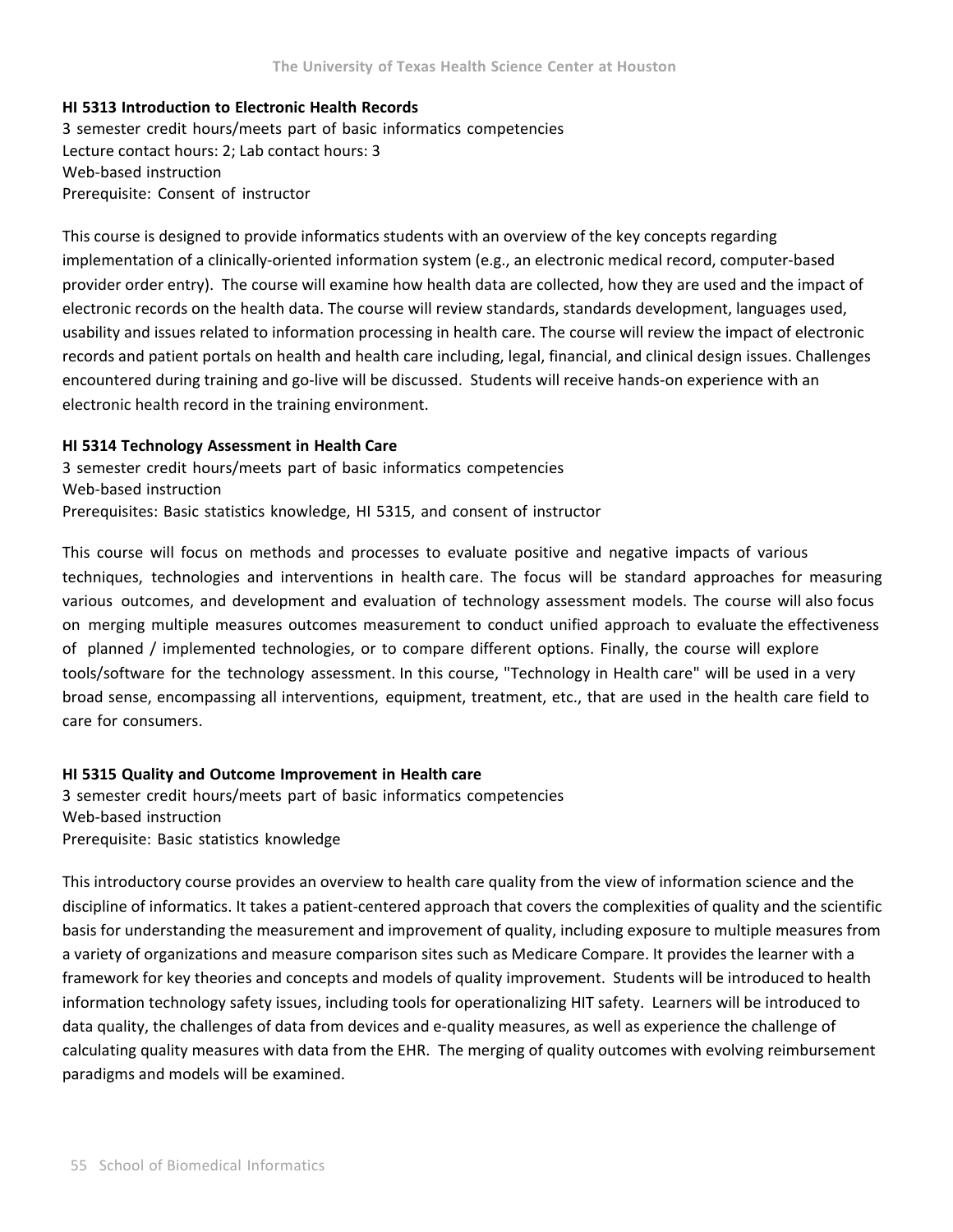## **HI 5327 Standards in Health Informatics**

3 semester credit hours/meets part of the basic informatics competencies Web‐based instruction

Unlike much of the world, American health care standards are frequently developed by private organizations rather than the government. The Standards Development Organizations (SDOs) create an alphabet soup of organizations that are often not well known to people within health care, let alone those just entering the field. This course will explore the history of a variety of SDOs, examining their membership and focus domain. Students will examine the role of the major SDOs and their impact on the structure and function of health care delivery in the United States. The relationship between U.S. and i nternational s tandards organizations will be reviewed.

## **HI 5328 Systems Analysis and Project Management**

3 semester credit hours /meets part of the basic informatics competencies Web‐based instruction

This course is an introduction to both systems analysis and project management. The student will have the opportunity to learn more about the approaches and tools available for systems analysis. Additionally, the student will learn more about the roles, responsibilities, and duties of a project manager. Moreover, the student will learn project management methods and the core activities of a project manager as well as the tools and techniques required to ensure the success of a large health care information technology project such as the implementation of a system or the evaluation of an existing system. Specific emphasis will be on training and support during go‐live, total costing of projects, and explicit change management techniques.

### **HI 5329 Assessment and Evaluation**

3 semester credit hours/meets part of the basic informatics competencies Web‐based Instruction

Students in this course will learn how to identify and assess different aspects of health care systems and health care workflow as well as how to evaluate a health information system. Students will learn the skills needed to assess and help improve workflow and the quality of health care delivery, with a special emphasis on optimization after implementation. Students will also be introduced to different methods of evaluation and how they would apply to health information systems, as well as the use of health information systems themselves.

## **HI 5330 Introduction to Bioinformatics**

3 semester credit hours/meets part of basic informatics competencies Web-based and classroom instruction

The course gives a comprehensive entry-level introduction to bioinformatics. It covers a wide variety of topics in bioinformatics, including but not limited to sequence analysis, protein structure, genome analysis, database and transcription profiling. Two major goals are 1) to help students understand the scope, basic concepts and theory of bioinformatics; and 2) to become familiar with tools for bioinformatics-related data analysis. Programming skills are not necessary. A laptop computer is necessary if students want to practice with bioinformatics software and tools in class.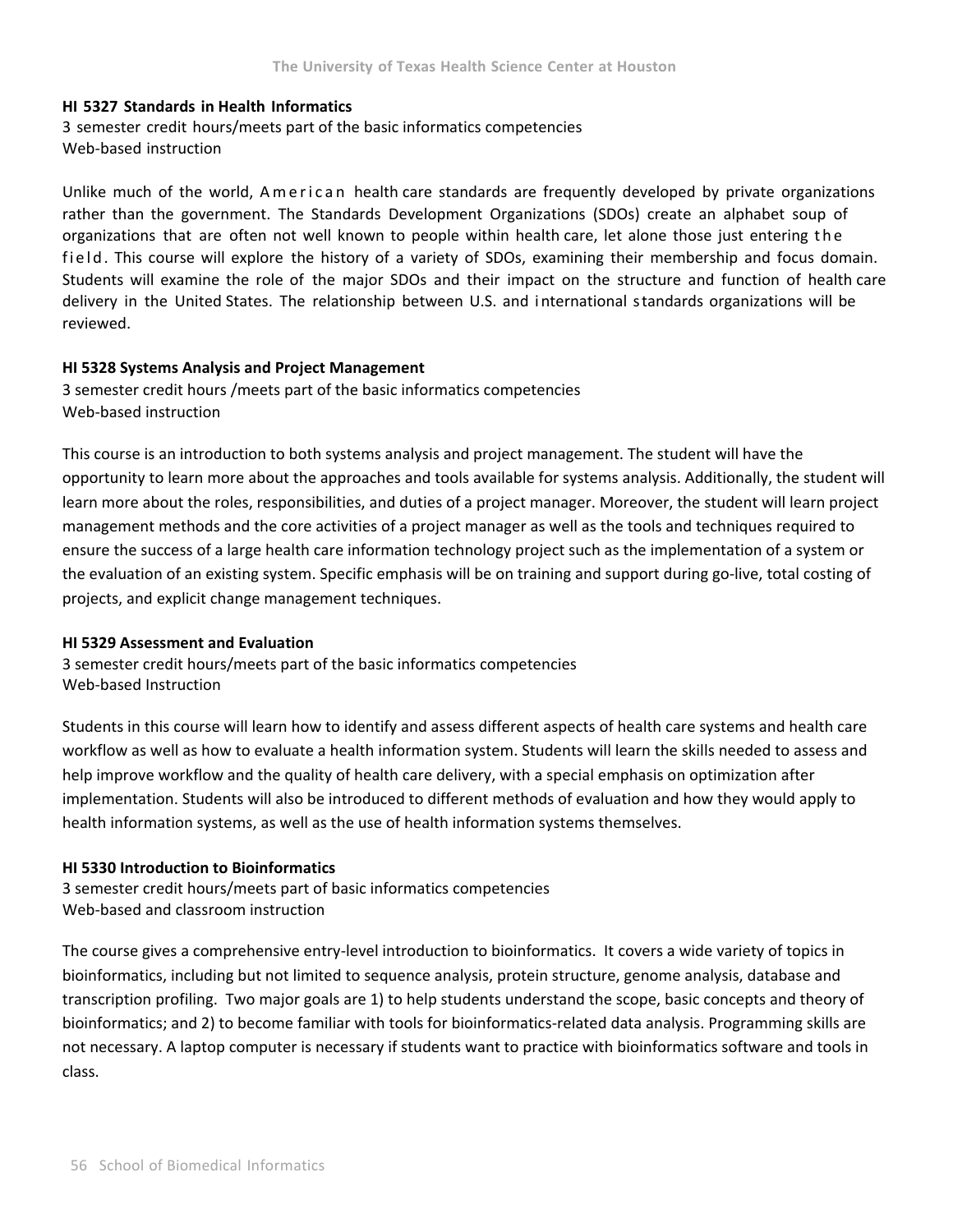## **HI 5351 Research Design and Evaluation in Health Informatics**

3 semester credit hours/meets part of research informatics competencies Lecture contact hours: 2; Lab contact hours: 3

This course provides the student the opportunity to develop more advanced competencies in the design, analysis, interpretation and critical evaluation of experimental, quasi‐experimental, pre‐experimental and qualitative health informatics research and evaluation studies. The student will identify flaws or weaknesses in research and evaluation designs, choose which of several designs most appropriately tests a stated hypothesis or controls variables potentially jeopardizing validity, and analyze and interpret research and evaluation results. Through exposure to the basic " building block" designs, students will have the opportunity to develop the competence to appropriately choose and use the most important and frequently used design procedures for single or multifactor research or evaluation studies.

## **HI 5352 Statistical Methods in Health Informatics**

3 semester credit hours/meets part of research informatics competencies Lecture contact hours: 2; Lab contact hours: 3

This course provides the student the opportunity to develop essential competencies in the measurement, design, analysis, interpretation and critical evaluation of health, information, and behavioral science research and evaluation studies. Students will have the opportunity to learn and apply the most important and most frequently used statistical measures and methods, as well as critically evaluate their appropriate use. Topics include the study of frequency distributions, measures of central tendency, variance, hypothesis testing, correlation and both parametric and non‐ parametric inferential methods including t-tests, analysis of variance, chi-square, Kruskal-Wallis, Mann-Whitney, and Wilcoxon tests of significance, as well as tests of measures of association.

## **HI 5353 Health Informatics Data Analysis**

3 semester credit hours/meets part of research informatics competencies Lecture contact hours: 2; Lab contact hours: 3 Prerequisite: HI 5351 or HI 5352 or consent of instructor

This course provides the student the opportunity to know when and how to use state‐of‐the‐art data analysis computer software to perform each of a comprehensive set of the most important and frequently used data analysis techniques for research and evaluation in health informatics. The student will choose the most appropriate data analysis tools to perform qualitative, descriptive, inferential, parametric, non‐parametric, multifactor and multivariate techniques, as well as graphical data modeling analytic techniques using the computer. Qualitative data analysis and related software will demonstrate alternate methods for data collection and reduction.

## **HI 5354 Cognitive Engineering in Health Informatics**

3 semester credit hours/meets part of research informatics competencies Lecture contact hours: 2; Lab contact hours: 3 Prerequisite: HI 5302 or consent of instructor

This course focuses on cognitive engineering techniques for designing user‐centered health information systems. Such systems provide appropriate functionality to the user, are easy to use and learn, reduce the chance of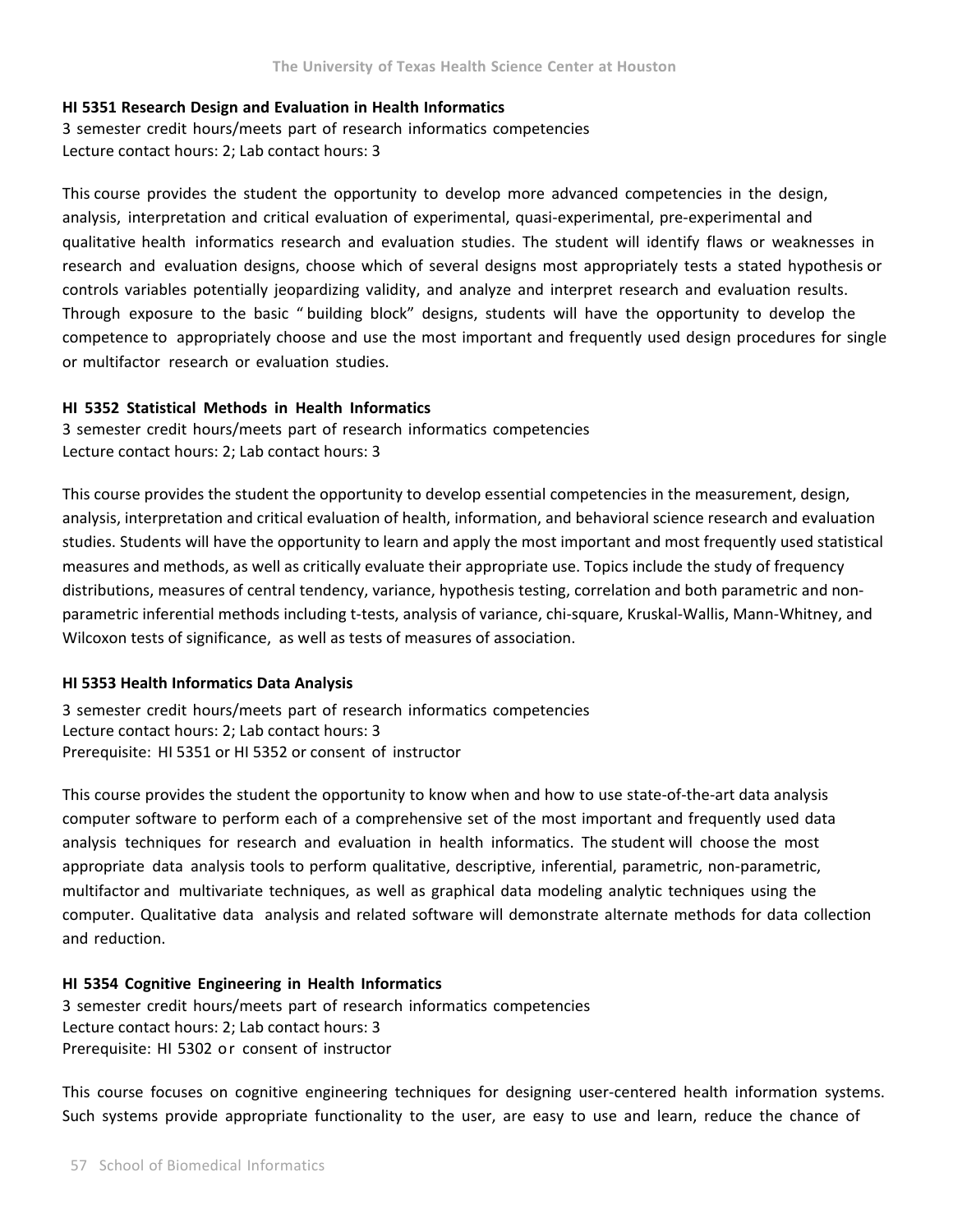user error, and increase user efficiency. The course emphasizes how human cognitive abilities and limitations impose requirements on the design of effective interfaces. It covers the theory and practical application of several cognitive engineering techniques, including cognitive task analysis, verbal protocol analysis, propositional analysis and cognitive walkthroughs.

## **HI 5360 Clinical Decision Support Systems**

3 semester credit hours/meets part of the basic informatics competencies Web‐based instruction

This course is designed to provide an overview of decision support systems in health care, with a particular emphasis on design, evaluation and application of clinical decision support systems (CDSS) across all health care settings – in‐ patient, ambulatory care, long-term care, pharmacy, etc. The course explores the background and features of CDSS. Students will understand the mathematical foundations of knowledge‐based systems, learn to identify areas which might benefit from a decision support system, evaluate the challenges surrounding development and implementation and consider issues of CDSS appropriateness and usability. The course also includes a detailed discussion of issues in clinical vocabularies and other important issues in the development and use of CDSS, and provides guidance on the use of decision support tools for patients. Students will have hands‐on experience with EHR CDSS modification.

## **HI 5371 – Business and Technical Writing**

3 semester credit hours/meets part of the advanced informatics competencies

This course provides the advanced skills necessary to write a full range of business documents, including letters, memos, emails, technical and non‐technical user guides, training documentation, system documentation and application tip sheets, as well as policy, governance, and decision briefs. The reason for and appropriate uses of each of these types of documents will be examined. There will also be an introduction to scientific writing, which will be compared and contrasted with business writing. Students will also learn to evaluate literature and evidence for publication bias and appropriateness. The course covers the purpose of each of these components, discusses properties that distinguish good components from bad, and presents techniques for producing high‐quality business or scientific writing. Students will apply these techniques by examining selected documents and published papers, producing their own writing, and critiquing the writing of others in class.

## **HI 5380 Principles and Foundations of Public Health Informatics**

3 semester credit hours/meets part of the basic informatics competencies Lecture contact hours: 2; Lab contact hours: 3

This course will introduce foundation knowledge of public h ealth informatics (PHI). S tudents will explore how information sciences and computer sciences can be applied to enhance public health practice, research and education. Content will include current standards, databases, networks, information systems and technologies applied to public health. In addition, this course will cover national and regional initiatives and legal aspects of public health informatics. Students will gain hands-on experience by involvement in team projects. The projects will explore a specific problem domain, seeking to critically analyze and propose practical solutions.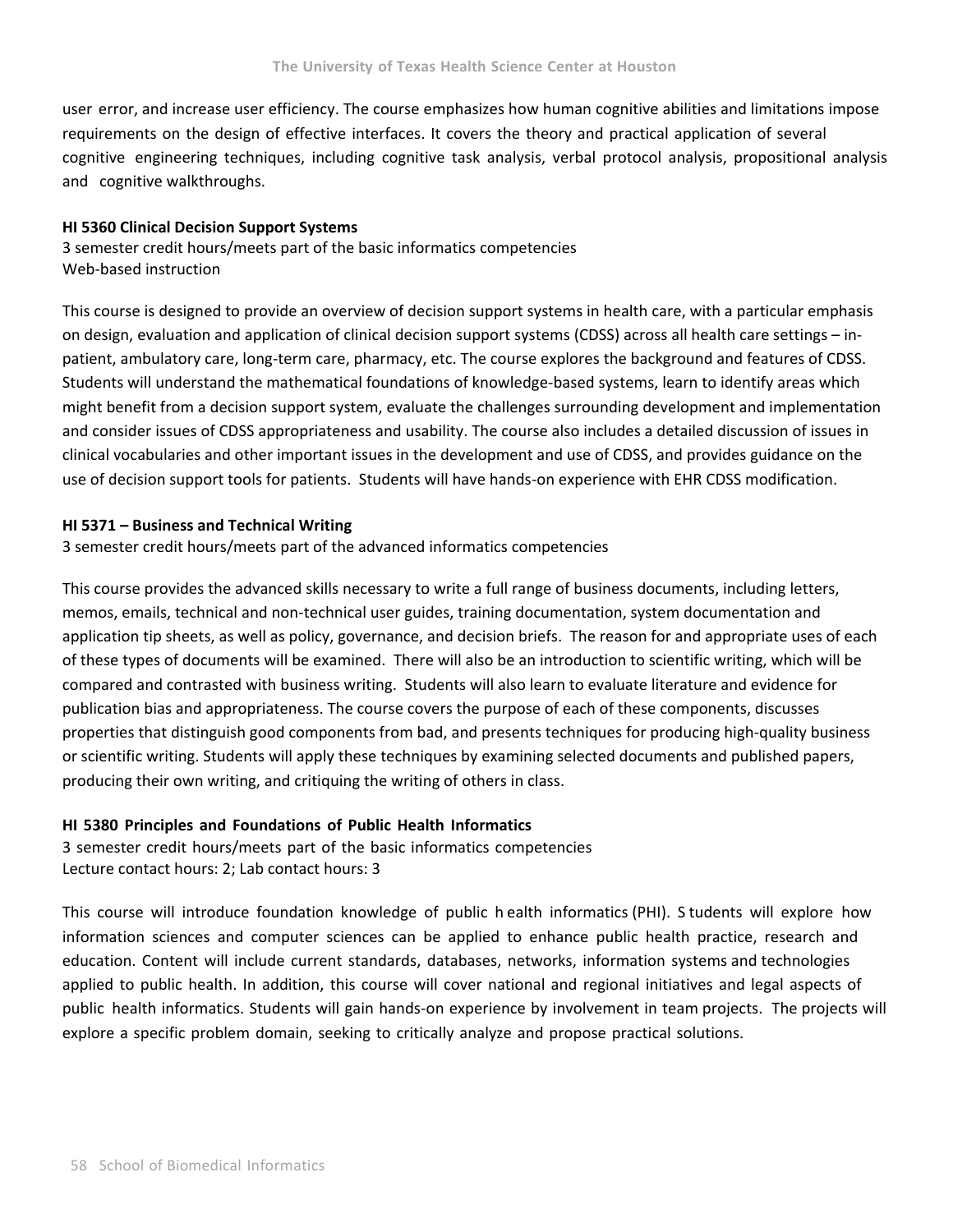## **HI 5381 Methods in Public Health Informatics**

3 semester credit hours/meets part of the basic informatics competencies Lecture contact hours: 2; Lab contact hours: 3

This course introduces practical methods and techniques used in PHI. The course will focus on methods for evaluation of the effectiveness and efficiency of public health protection and delivery. The course modules are organized into three domain knowledge of PHI methods: 1) Legal and policy framework of PHI; 2) GIS and spatial analysis; and 3) Evaluation and knowledge management of PHI. The course is designed to familiarize students with methods for addressing the core concepts and issues confronting public health practitioners and researchers in planning, implementation and evaluation of information systems.

## **HI 5382 Synthesis Project of Public Health Informatics**

3 semester credit hours/meets part of the advanced informatics competencies Lecture contact hours: 2; Lab contact hours: 3

This course provides an opportunity for students to gain practical, hands‐on cumulating knowledge and experience in PHI. This project should reflect a substantial effort and competency of synthesis in informatics developed through the course training that address core competencies of the PHI system by working through a problem of the student's choice. The selected problem should be discussed and approved by a faculty mentor. This should be tied to research/practice of a student's interest that includes one or more didactic modules covered in the prior courses. The synthesis project should be based upon the combined efforts of (online) library database search, fieldwork, and mentored research approved by the mentor(s). Expectations of the class include the presentation of the conclusions from the project in a written manner for academic dissemination as a conference abstract/poster.

### **HI 6000 Practicum in Health Informatics**

1‐3 semester credit hours (variable hours/week) Prerequisite: Consent of practicum coordinator

During the practicum, each student will select an area of interest in which to apply the knowledge and skills gained during the didactic courses. Students will become active participants in the work of developing informatics‐based applications. Each student will develop a specific set of goals, to be approved by the student's advising committee and practicum supervisor, to be accomplished. These goals will reflect the student's area of interest and the needs of the organization. This course is graded on a pass/fail basis and is repeated for a maximum of six semester credit hours to meet degree requirements.

## **HI 6001 Special Topics in Health Informatics**

3 semester credit hours/meets part of the advanced informatics competencies Prerequisite: Consent of instructor

This course provides a timely way to examine cutting-edge topics of interest to students and faculty. The varying content may include topics such as technical writing in health informatics, comparing knowledge use across disciplines or computational knowledge methods in health informatics. May be repeated as topics vary.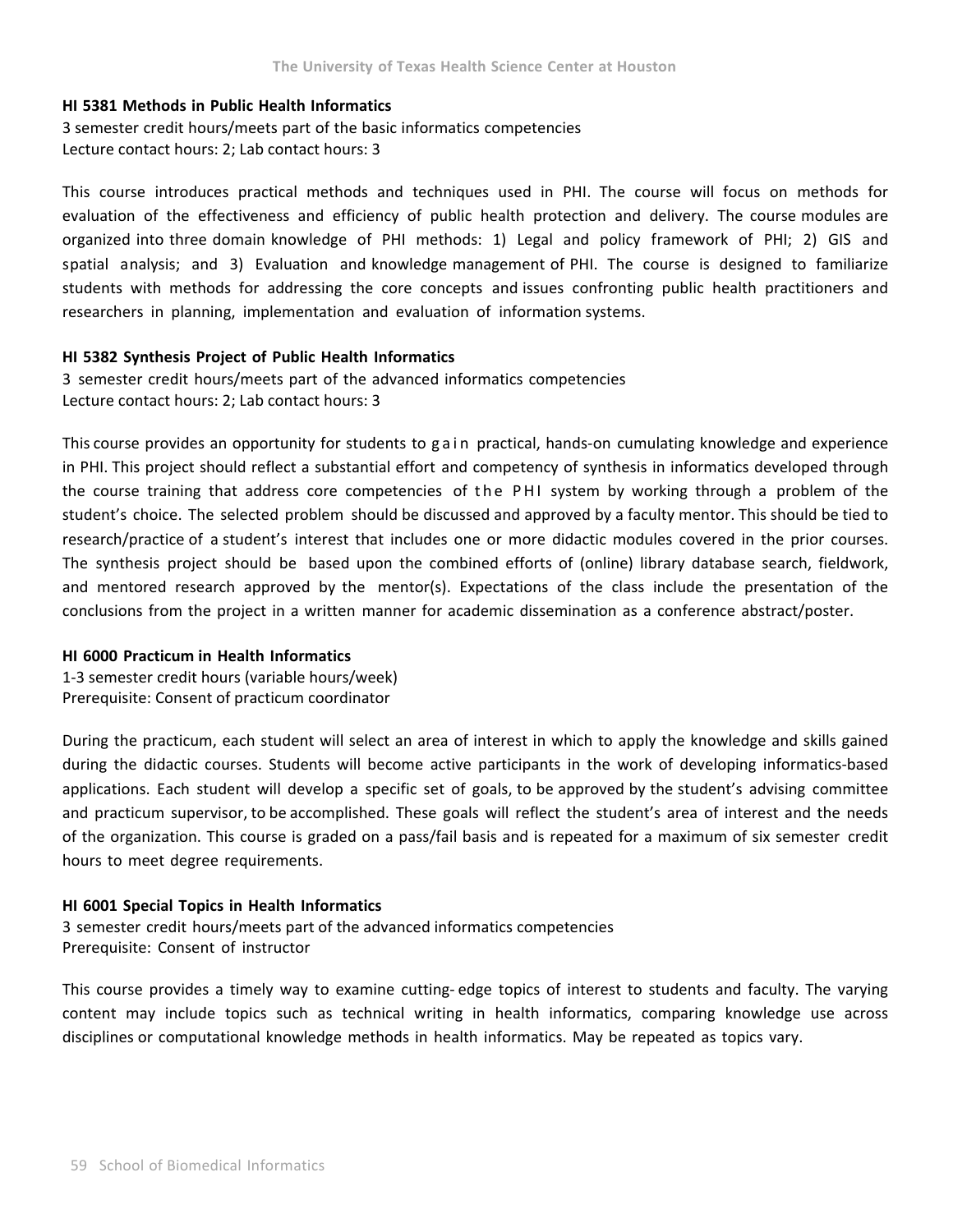## **HI 6002 Directed Study in Health Informatics**

1‐9 semester credit hours/meets part of advanced informatics competencies (variable hours/week) Prerequisite: Consent of instructor

This course provides a mechanism for students to explore issues of personal interest in the field of h ealth informatics. The varying content may include topics such as display of large scale nursing data, mapping issues for dentistry or linking public health knowledge to clinical medicine. This course may be graded on a letter grade or pass/fail basis, and may be repeated as topics vary.

## **HI 6300 Advanced Health Information Systems**

3 semester credit hours/meets part of advanced informatics competencies Lecture contact hours: 2; Lab contact hours: 3 Prerequisite: HI 5300

This course will examine advanced concepts in health informatics systems, including mechanisms for linking current information systems with legacy systems, network‐ based information systems, community health information systems (CHINs) and communication among disparate information systems. Topics will include identifiers, electronic data interchange systems and new models of information systems. Emphasis will be given to issues of how computational knowledge techniques affect the kind and type of knowledge displayed. Automation of knowledge reorganization as it is transferred among disciplines and settings will be discussed.

### **HI 6301 Health Data Display**

3 semester credit hours/meets part of advanced informatics competencies Web‐based instruction

This course will examine the evaluation and design of information displays for health care. The course will focus on three areas: (1) Theories and methodologies for the evaluation of information displays; (2) Techniques and tools for generating effective information displays through visualization; and (3) How the formats of information displays affect decision making in health care.

## **HI 6302 Knowledge Modeling and Engineering in Health Informatics**

3 semester credit hours/meets part of advanced informatics competencies Lecture contact hours: 2; Lab contact hours: 3

This course covers in‐depth the methods and techniques for knowledge modeling and engineering in health care. This includes an introduction on how to conduct a task analysis and how to collect and analyze domain knowledge gathered from reference sources or expert behavior. The course also covers how these methods and techniques are used to construct health informatics systems that are more robust, more helpful and easier to use than systems engineered without these techniques. Also covered are various techniques for evaluating the accuracy and effectiveness of the constructed systems from experimental data. The students also have an opportunity to engineer knowledge models using connectionist representations. Throughout the course, emphasis is placed on how knowledge engineering is used to design decision support tools, tutoring systems and educational improvements for health informatics. In the second part of the course, students are given a knowledge engineering task in a health care area for which they must develop a knowledge model and then construct and evaluate a knowledge‐based system.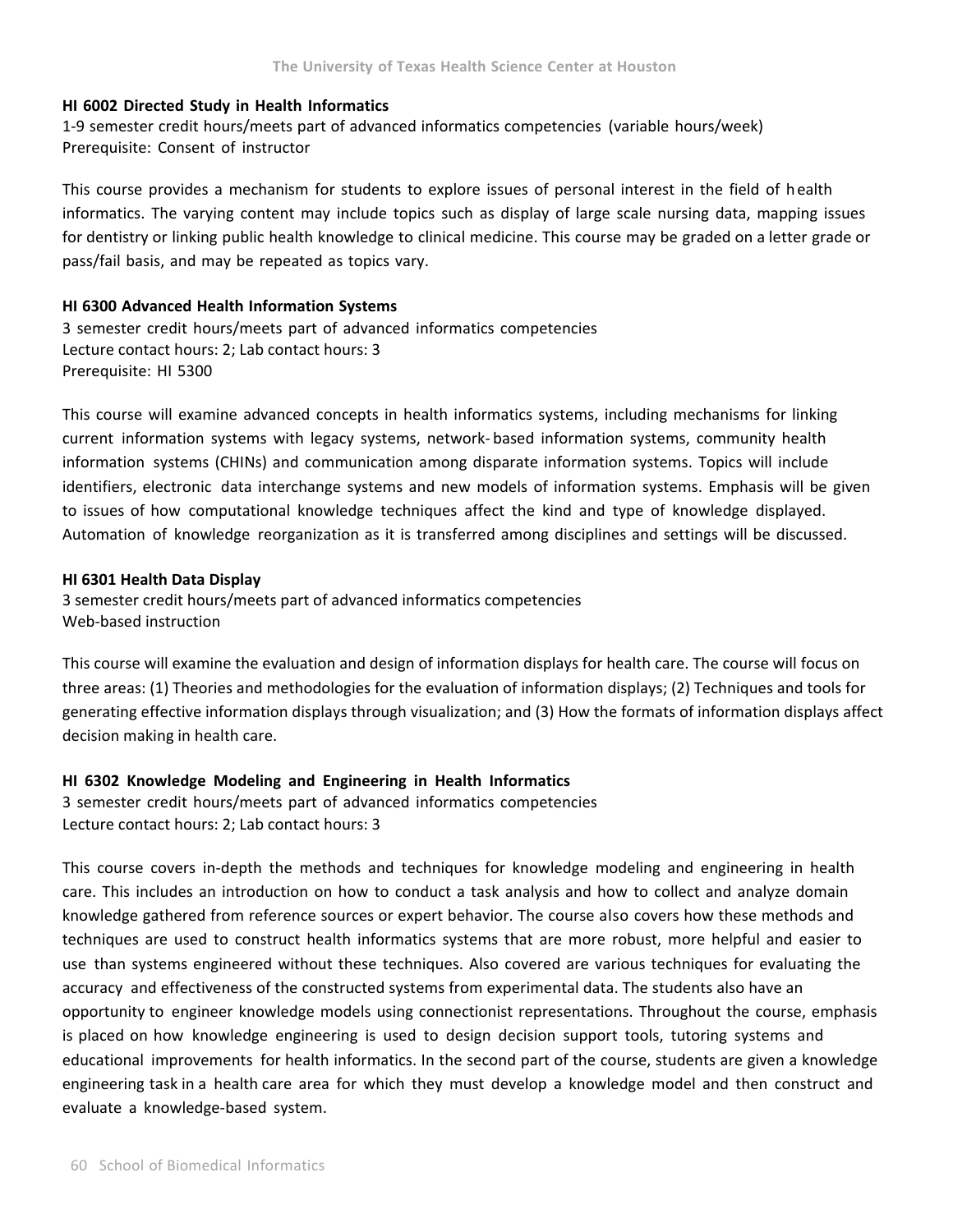## **HI 6303 Introduction to Telehealth**

3 semester credit hours/meets part of advanced informatics competencies Lecture contact hours: 2; Lab contact hours: 3

The course will provide an overview of telehealth in the context of the general health care system. It will survey the application of telehealth in various medical specialties and different settings, e.g., rural, military/aerospace and corrections. The course will identify key issues in implementing and operating a telehealth program, including technology, economics, law/ethics, training, protocol development, and evaluation.

## **HI 6305 Social Dynamics and Health Information**

3 semester credit hours/meets part of advanced informatics competencies Web‐based instruction Prerequisite: HI 5300 or HI 5310 or consent of instructor

The implementation of information systems will not only greatly enhance the quality of health care but also radically change the nature of health care. This course will look at health care as a distributed system composed of groups of people interacting with each other and with information technology. Two major areas will be covered in the course. The first area is computer-supported cooperative work (CSCW), which is defined as computerassisted coordinated activity such as reasoning, problem solving, decision‐making, routine tasks and communication carried out by a group of collaborating individuals who interact with complex information technology. Most health information systems (such as EMR) are large groupwares that support large numbers of synchronous and asynchronous users with diverse backgrounds in the executions of many different types of tasks. The second area is the social impact of information technology. This area will focus on the impact of the Internet on health care, such as the functions and impacts of virtual communities, online health groups, and telehealth care through the web.

### **HI 6306 Information and Knowledge Representation in Health Informatics**

3 semester credit hours/meets part of advanced informatics competencies Lecture contact hours: 2; Lab contact hours: 3

The purpose of this course is to examine the role of information representation, controlled vocabularies and knowledge engineering constructs such as ontologies in conceptualization, design and implementation of modern health information systems. The course will introduce approaches for representing information and knowledge in a distributed network of health information systems. Moving beyond a general understanding of taxonomies, students will gain an understanding of the conceptual foundations of ontologies, including the limitations of the modern systems. Knowledge modeling and engineering principals will be introduced through lectures, hands‐on practice and the class project. This will include the design, construction and use of ontologies in health care applications. Through hands‐on experience, students will gain insight into the strengths and limitations of the existing resources, approaches and systems as well as point to directions where future work needs to be done.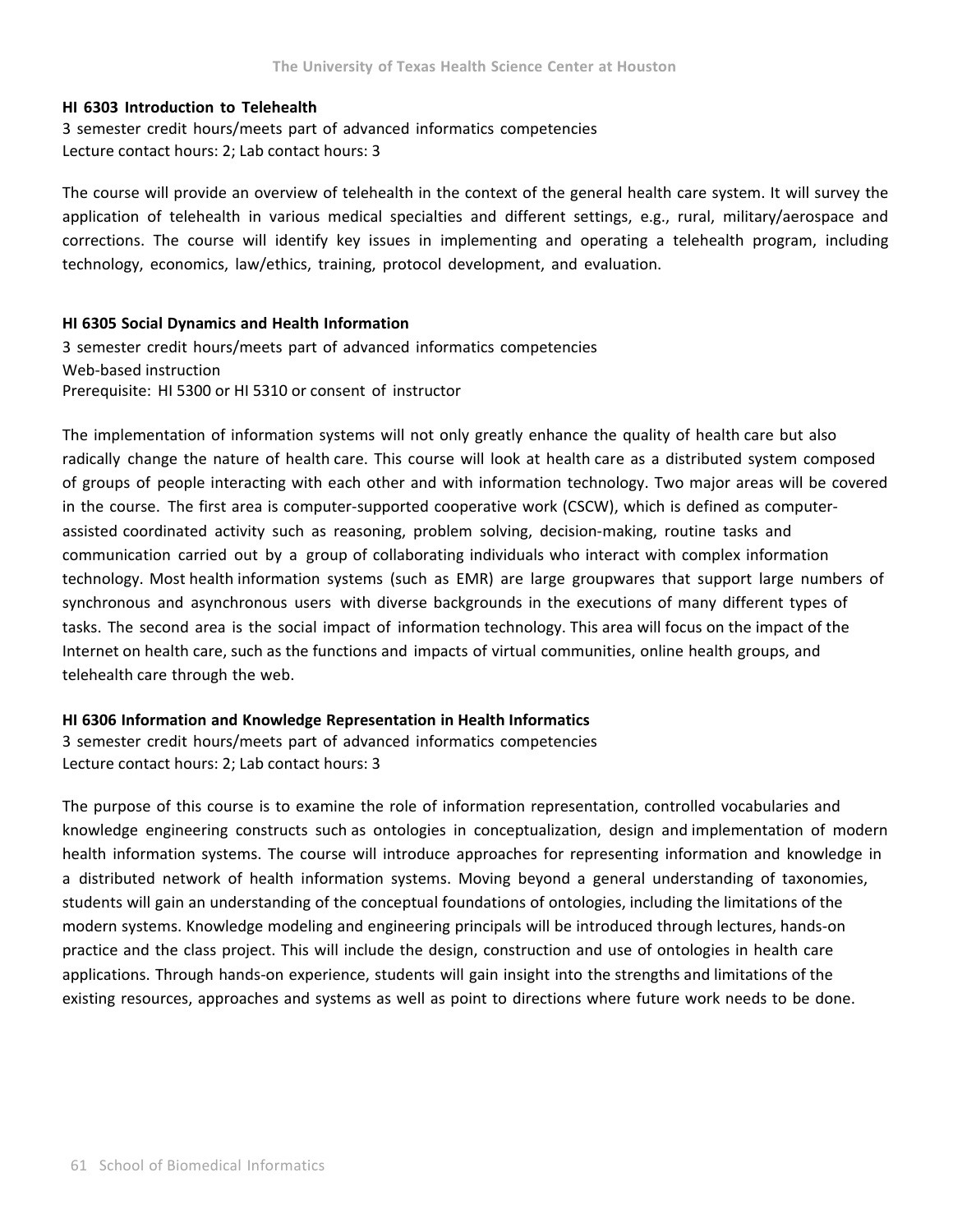## **HI 6308 Consumer Informatics**

3 semester credit hours/meets part of advanced informatics competencies Lecture contact hours: 2; Lab contact hours: 3 Prerequisites: Consent of instructor

Current technology is giving the consumer greater access to health information than at any time in the past. Information is available from federal agencies, volunteer organizations, consumer services and direct consumer‐‐‐to‐ ‐‐ consumer communications. The availability of information with varying degrees of quality is changing the way consumers think about their own health as well as changing the relationship between consumers and providers. Students will explore the impact of this technology, consider the directions which the current technology might head and explore the potentials of future technology on the delivery of healthcare. This is a research course and students will be required to complete a research project that contributes to a broader understanding of consumer health informatics.

### **HI 6309 Healthcare Interface Design**

3 semester credit hours /meets part of advanced informatics competencies Lecture contact hours: 2; Lab contact hours: 3 Prerequisites: Consent of instructor

This course covers topics of user interface design for health information systems, medical devices, consumer health web sites, and other healthcare related systems. Students will have the opportunity to learn the fundamental principles of human‐‐‐computer interaction and human factors and learn how to apply them to real world problems through class projects. The focus is on learning why user---friendly interfaces can greatly improve work productivity and enhance the quality of healthcare without radically changing the underlying technology.

### **HI 6311 Advanced Decision Analysis**

3 semester credit hours /meets part of advanced informatics competencies Lecture contact hours: 2; Lab contact hours: 3 Prerequisites: Consent of instructor

This course will focus on decisions made with high degrees of uncertainty. The focus will be on modeling the decisions and the types of uncertainty that are present in the decision making process. The focus will be on developing ways to reduce the amount and types of uncertainty while still maintaining the key elements of the decision making process. In addition, the course will focus on ways to automate the decision making process in terms of the way in which data, information and knowledge is aggregated, the modeling of the decision data against existing standards or protocols, and presenting alternative display approaches to the understanding of the data, information and knowledge employed in the decision making process.

## **HI 6313 Scientific Writing in Health care**

3 semester credit hours/meets part of research informatics competencies Lecture contact hours: 2; Lab contact hours: 3

This course provides the advanced skills necessary to write a full range of scientific manuscripts in health informatics. The course begins with the philosophy of science, types of scientific research, and types of scientific manuscripts (including review, applied, and research articles). The course then examines each component of a scientific manuscript in detail, including the title, abstract, introduction, literature review, method, discussion,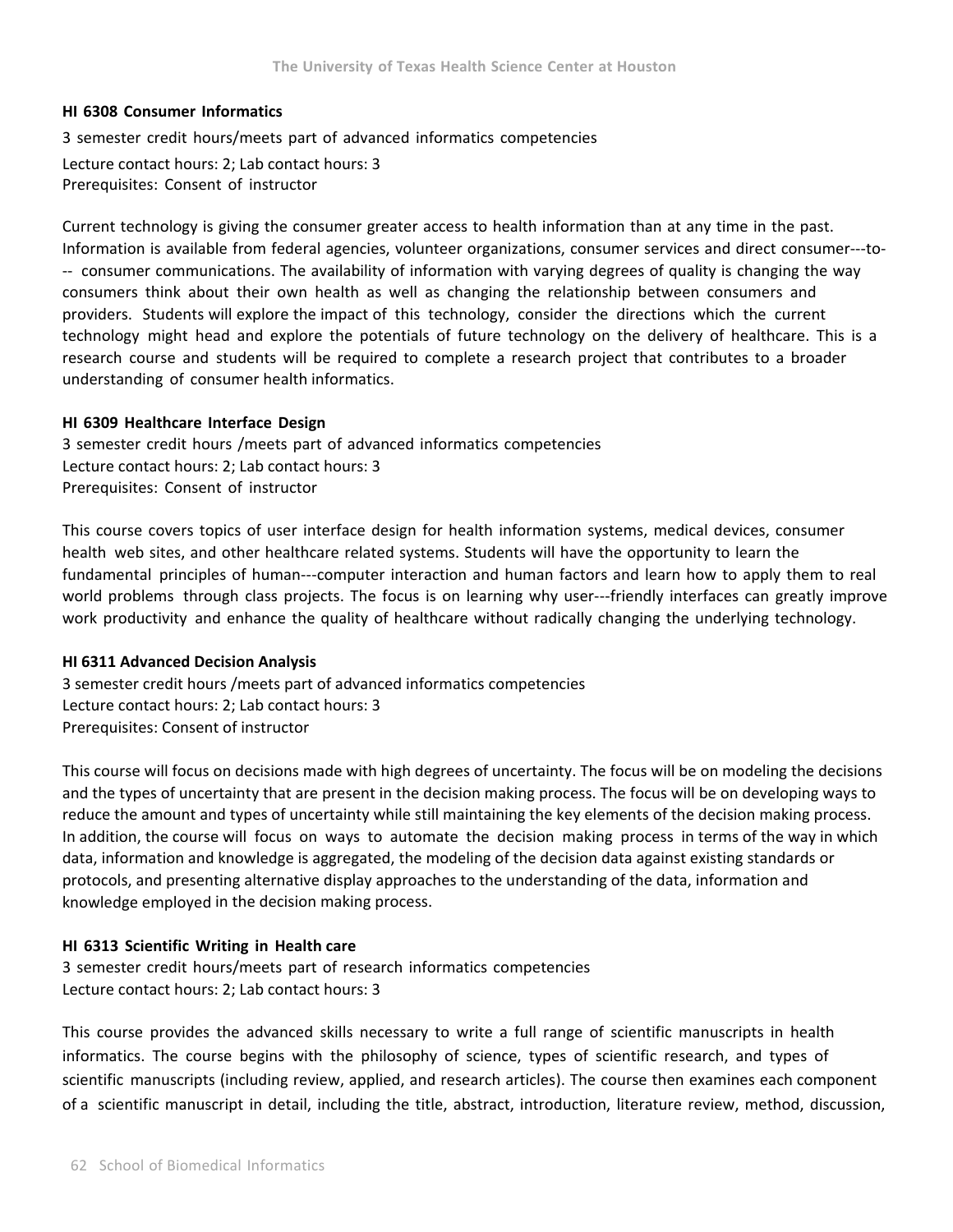conclusion and appendices. The course covers the purpose of each of these components, discusses properties that distinguish good components from bad, and presents techniques for producing high-quality scientific writing. Students will apply these techniques by examining selected published papers, producing their own scientific writing, and critiquing the writing of others in the class. Students are expected to enter the class with a draft scientific paper that they have written and a high degree of general writing skills.

## **HI 6314 Knowledge Acquisition**

3 semester credit hours/meets part of advanced informatics competencies Lecture contact hours: 2; Lab contact hours: 3 Prerequisite: HI 6302

This course will focus on an understanding of the different forms of knowledge used in biomedical informatics. Based on the type of knowledge, where the knowledge is located, and how the knowledge is structured, the course will examine different methods to acquire that knowledge from the people and/or repositories that contain the knowledge. The course will examine strategies to validate that knowledge and to create a repository for it. A more detailed understanding of the repository can be found in HI 6302, Knowledge Modeling I.

## **HI 6315 Advanced Electronic Health Records**

3 semester credit hours/meets part of advanced informatics competencies Lecture contact hours: 2; Lab contact hours: 3 Prerequisite: HI 5313 or consent of instructor

This course is designed to provide informatics students with an in‐depth overview of the key concepts regarding implementation of a clinically‐oriented information system (e.g., an electronic medical record, computer‐based provider order entry, nursing 5). The course will strive to present "best practices" in cases which there is evidence to support such assertions. The course will rely heavily upon the published literature as well as the experience of the instructors.

## **HI 6322 Distributional Semantics: Methods and Biomedical Applications**

3 semester credit hours/meets part of advanced informatics competencies

This course concerns computational methods that learn about the meaning of words and concepts from their distribution in natural language, and consequently are able to perform cognitive tasks in a human‐like manner. For example, with the appropriate learning materials, these methods have shown performances comparable with English as a second language speakers on the Test of English as a Foreign Language synonym test. Applications in the biomedical domain include information retrieval, automated indexing of the biomedical literature, literature‐based knowledge discovery and the analysis of biological sequences. This course will explore the underlying theories and various methodological approaches used to measure semantic relatedness (the extent to which the meaning of two terms is related), as well as their application in biomedical and other domains. The course will provide hands‐on instruction so that students will emerge with the ability to apply the methods taught in the class in their own research.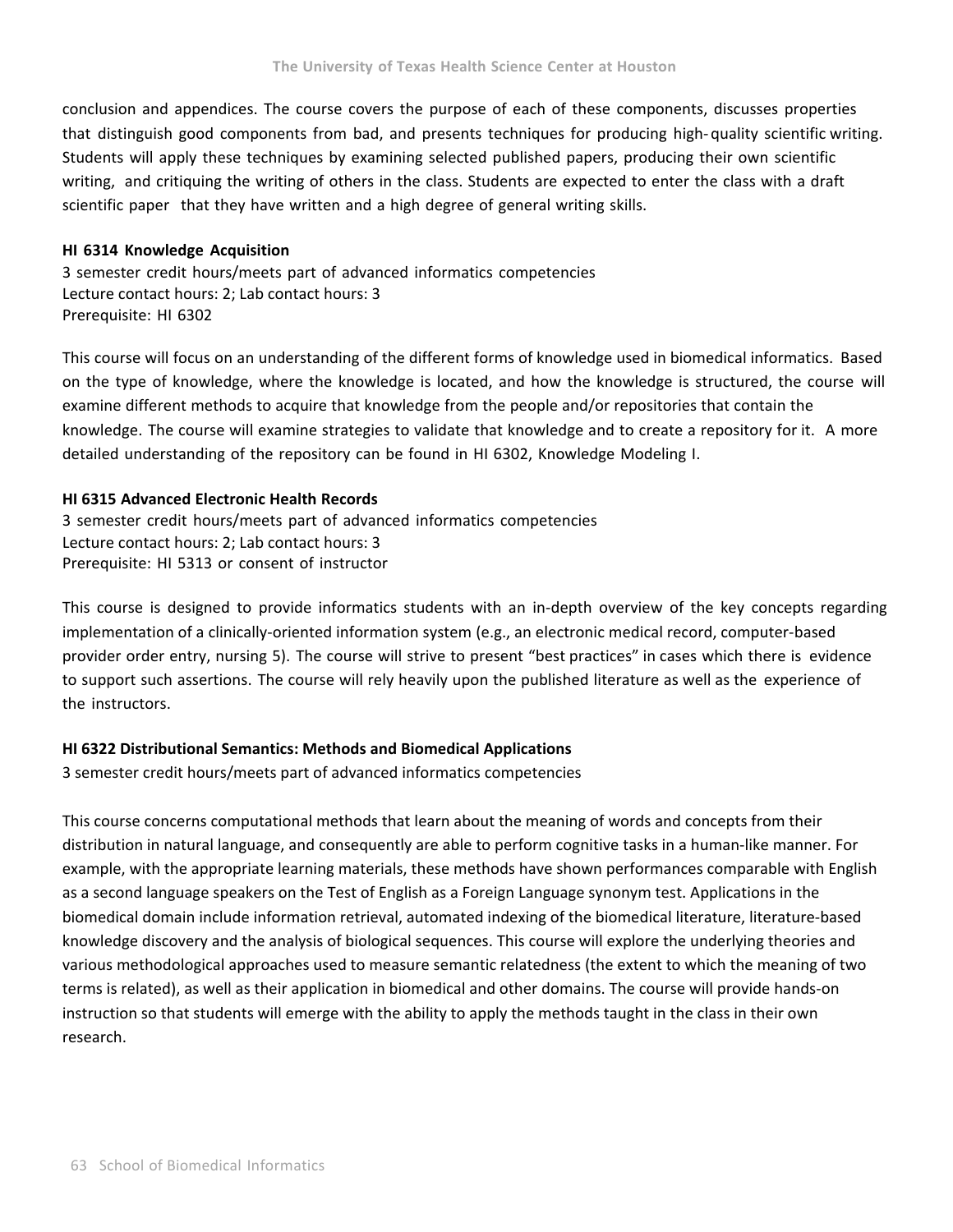## **HI 6323 Data Mining in Biomedical informatics**

3 semester credit hours/meets part of the advanced informatics competencies Lecture contact hours: 2; Lab contact hours: 3

Recent advances in genomic technologies, especially the microarray/gene chips technology, enable biologists to generate large amount of complex data. To explore the meaning of the data, one needs sophisticated data mining algorithms and tools. This course is intended to explore different problems and methods in bioinformatics with a focus on the computational and data mining methods for complex data, such as microarray data. A set of basic computational methods and models for analyzing genomic and structural biological data from high throughput technologies will be introduced. Students will be required to complete small projects on some of the methods.

## **HI 6324 Health Information Technology Policy**

3 semester credit hours /meets part of the advanced informatics competencies Prerequisite: Consent of instructor

This course will examine policy issues related to the use of information technologies in health care. It will examine key policies and policy issues in three areas: clinical informatics, consumer informatics and population health informatics. The primary focus will be on the United States, but international approaches will also be discussed.

## **HI 6328 Health Care Delivery in an EHR‐Enabled Environment**

3 semester credit hours/meets part of the advanced informatics competencies Prerequisite: HI 5300

This course will expose doctoral students to an interdisciplinary research area that aims to explore the challenges of improving health care delivery and reducing costs in an EHR-enabled environment. Students will work with a largescale claims dataset, examining the impact of this detailed data upon health care quality and reimbursement models. Specific topics may include but are not limited to chronic care management, health care coordination, patient life cycle management, system dynamics, accountable care organizations and population health management.

## **HI 6330 Biomedical Natural Language Processing**

3 semester credit hours/meets part of advanced informatics competencies

This course will examine current natural language processing (NLP) methods and their applications in the biomedical domain. It will provide a systematic introduction to basic knowledge and methods used in NLP research and hands‐on experience with existing biomedical NLP systems. Students will gain knowledge and skills in various NLP tasks such as named entity recognition, information extraction, and information retrieval.

### **HI 6340 Health Information Visualization & Visual Analytics**

3 semester credit hours/meets part of research informatics competencies

This course introduces the basics of information visualization, which is the use of interactive visual representations of data to amplify human cognition. Properly constructed visualizations allow us to analyze data by exploring it from different perspectives and using the power of our visual system to quickly reveal patterns and relationships. This course uses practical, hands‐on examples and exercises to teach the theory and application of information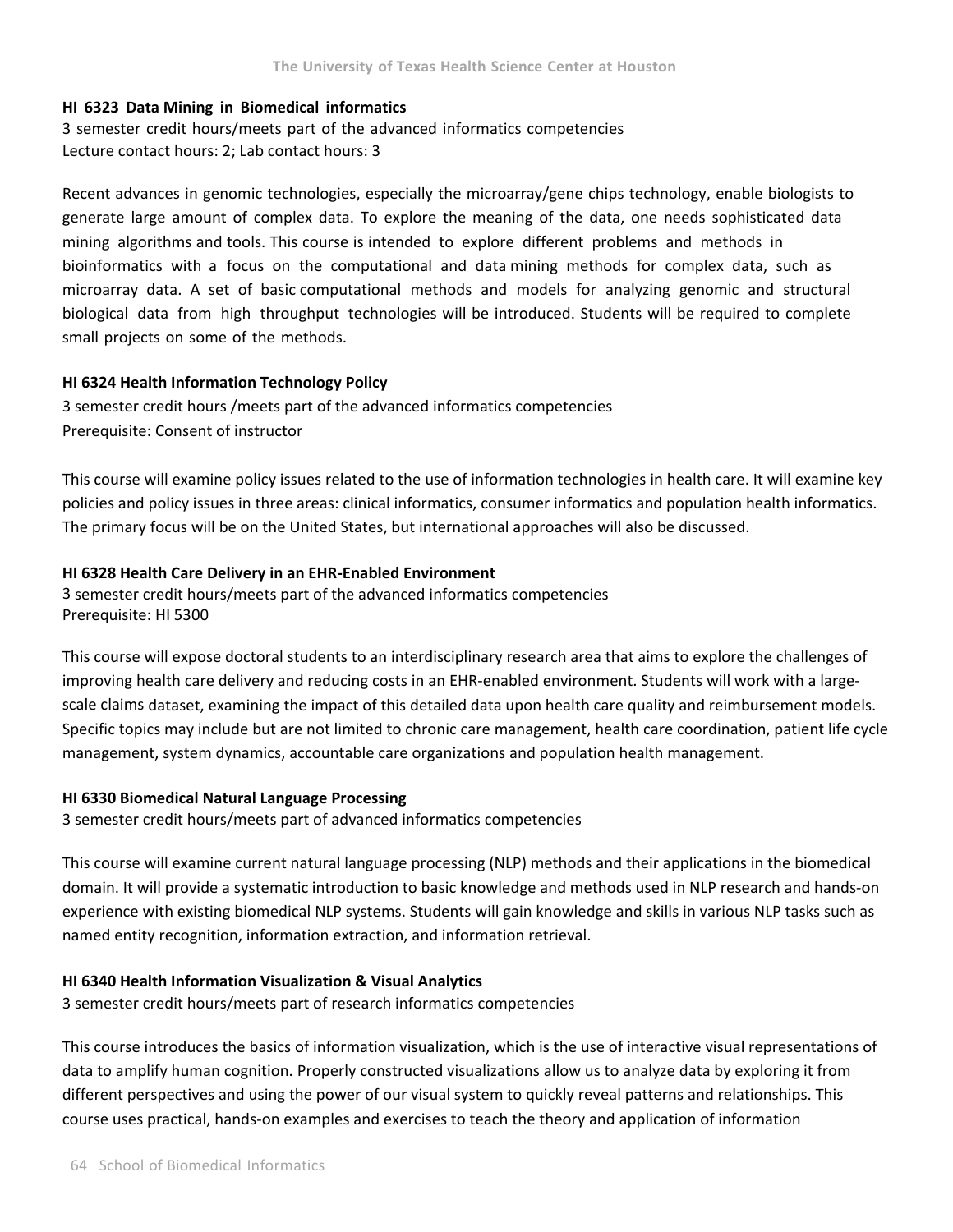visualization for health data. The class emphasizes visual analysis of time‐series data, ranking and part‐to‐whole relations, deviations, distributions, correlations, multivariate, and geographic data. You will also learn how to combine multiple visualizations into interactive dashboards and how to use Tableau, a state‐of‐the‐art information visualization tool to produce and deliver visualizations and dashboards quickly and easily.

## **HI 7000 Advanced Preceptorship**

1‐9 semester credit hours (variable hours/week) Required for doctoral students Prerequisite: Admission to the doctoral program

The student will use this course to develop a research proposal that will be used as a basis for their doctoral dissertation. The student must complete nine semester credit hours with the supervision of the mentor or primary advisor. The result will be used to prepare for the advance to candidacy exam.

## **HI 7050 Research in Health Informatics**

1‐21 semester credit hours (variable hours/week) Required for doctoral students Prerequisite: Advance to candidacy exam successfully completed

The doctoral candidate must complete 21 hours of research in health informatics. The mentor or primary advisor will supervise the advancement of the candidate's progress.

## **HI 7150 Research Seminar**

1 semester credit hour Lecture contact hours: 1 Required for doctoral students; must be repeated for 3 hours to meet the degree requirement.

This course involves the weekly research seminars in which both invited speakers and students present their work to an audience of SBMI affiliates. Students participating in the course for credit are required to both give a seminar presentation, attend at least 80% of the weekly seminars, and fill out evaluation forms (available online). Each student seminar must be supervised by a faculty member (not necessarily the student's advisor). The faculty member will work with students to ensure that the seminars are both appropriate and interesting for the audience.

## **HI 7301 Grant Writing**

3 semester credit hours/meets part of research informatics competencies Required for doctoral students

Students will develop skills in the planning and execution of grant development. The focus will be on NIH and NSF grants forms, but students will also be exposed to grant applications from private organizations. The goal of the course is to enable students to develop a draft that can be used for the funding of dissertation work or to develop a grant that would allow students to continue their dissertation work in a post‐dissertation award. Students will learn how to write the narrative, project time lines, include appropriate evaluation and draft budgets.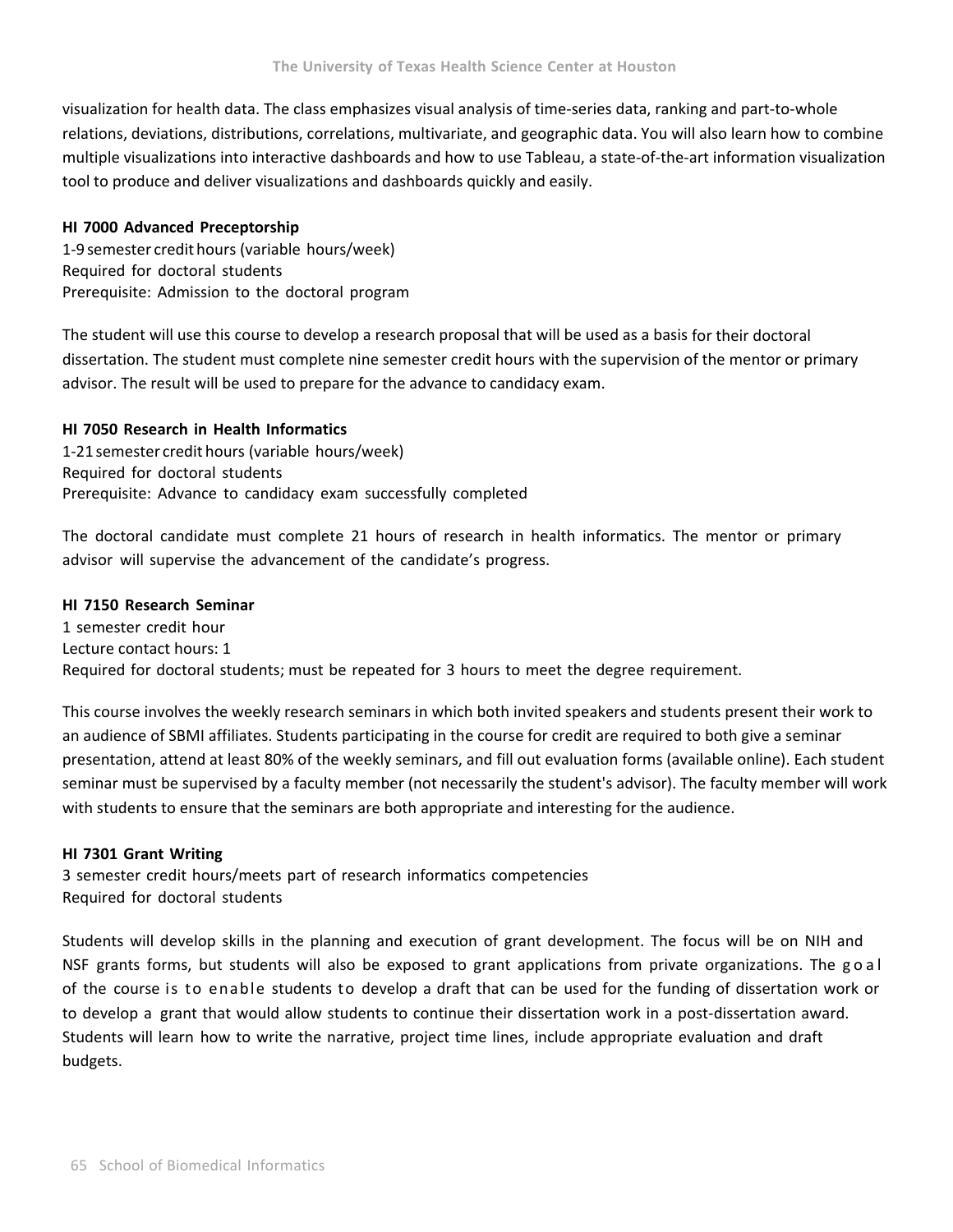## **HI 9999 Dissertation in Health Informatics**

1‐9 semester credit hours (variable hours)

Required for doctoral students; may be repeated for 9 hours to meet the degree requirement Prerequisite: Advance to candidacy exam successfully completed

The post-candidacy doctoral student will use this course to write their doctoral dissertation under the supervision of their primary mentor, and in collaboration with their advisory committee. This course may be repeated for at least 9 hours to meet the degree requirement.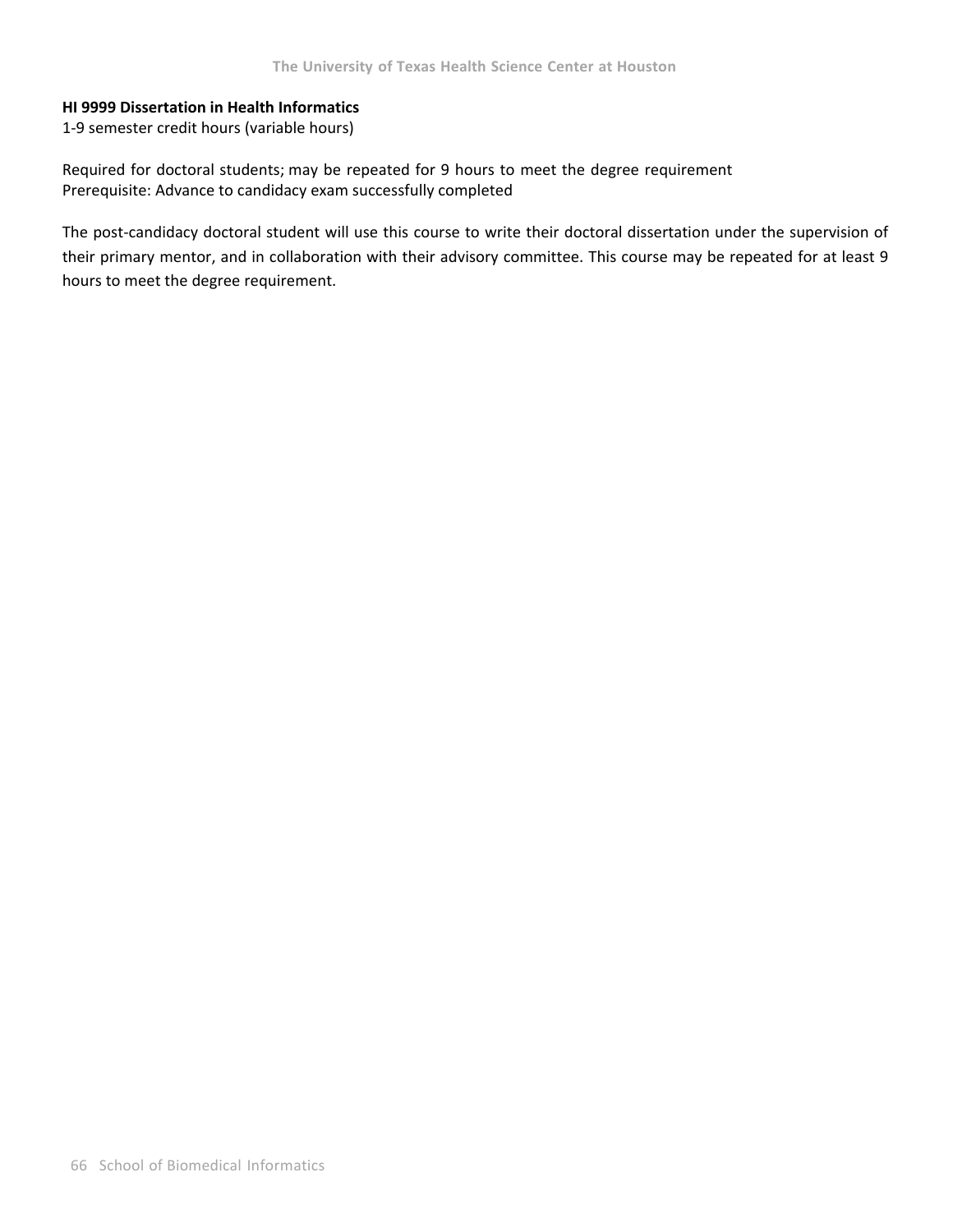#### Graduate Faculty

### **Elmer V. Bernstam, MD, MSE, MS Professor**

Dr. Bernstam holds the joint appointment of professor at UTHealth School of Biomedical Informatics (SBMI), where he also serves as Associate Dean for Research, and at UTHealth Medical School. Bernstam is also the Director of the Biomedical Informatics Group at UTHealth's Center for Clinical and Translational Sciences (CCTS). His lab at CCTS created and maintains the UTHealth clinical data warehouse, which contains health data for over 400,000 patients. Bernstam is board‐certified in internal medicine and continues to practice. His research focuses on clinical and translational informatics, specifically on information retrieval, consumer informatics and clinical decision support. He is a fellow of the American College of Physicians and the American College of Medical Informatics. In 2004, Bernstam received the John P. McGovern Outstanding Teacher Award, as voted by the SBMI student body. Bernstam completed a National Library of Medicine fellowship at Stanford Medical Informatics.

### **Education**

- MS, 2001, Biomedical Informatics, Stanford University Medical Center
- MSE, 1999, Computer Science and Engineering, University of Michigan College of Engineering
- MD, 1995, Integrated Medical-Premedical (INTEFLEX) program, University of Michigan Medical School
- BSE, 1992, Computer Engineering, University of Michigan College of Engineering
- BS, 1992, Biomedical Sciences and Psychology, University of Michigan College of Literature, Science and the Arts

For more information, contact Dr. Bernstam at: Elmer.V.Bernstam@uth.tmc.edu

### **Juliana Brixey, PhD, RN Associate Professor of Health Informatics**

Juliana Brixey, PhD, MPH, RN, associate professor of biomedical informatics and nursing at UTHealth, has 30 years of professional experience as a nurse in nursing management and direct patient care, working in general and vascular surgery, in the recovery room and on a renal diabetes unit as a head nurse, administrator on duty, pheresis nurse, assistant head nurse and staff nurse. Her research interests include patient safety, interruptions in workflow and social media in distance education. Brixey was instrumental in creating the applied health informatics graduate program at UTHealth School of Biomedical Informatics and previously served as the director of the program. Brixey became the director of inter‐professional education at SBMI in November 2013, and her role with the applied master's program was taken over by the Office of Academic Affairs. Brixey has received awards for her role as an educator, a nurse and an informatician including the 2012 John P. McGovern Teaching Award. The award is given by SBMI students to the professor who they believe best supports student independent thought, develops student confidence in their area of study, and stimulates students' quest for knowledge and professional development. She also was honored by the Texas Nursing Association District Nine as one of the 20 outstanding nurses of 2012 at the 22nd annual nursing celebration.

### **Education**

- PhD, 2006, Health Informatics, The University of Texas Health Science Center at Houston, School of Health Informatics Sciences
- MPH, 2000, Health Service Organization Track, The University of Texas Health Science Center at Houston, School of Public Health
- MSN, 1995, Nursing, The University of Texas Medical Branch at Galveston
- BSN, 1992, Nursing, The University of Texas Medical Branch at Galveston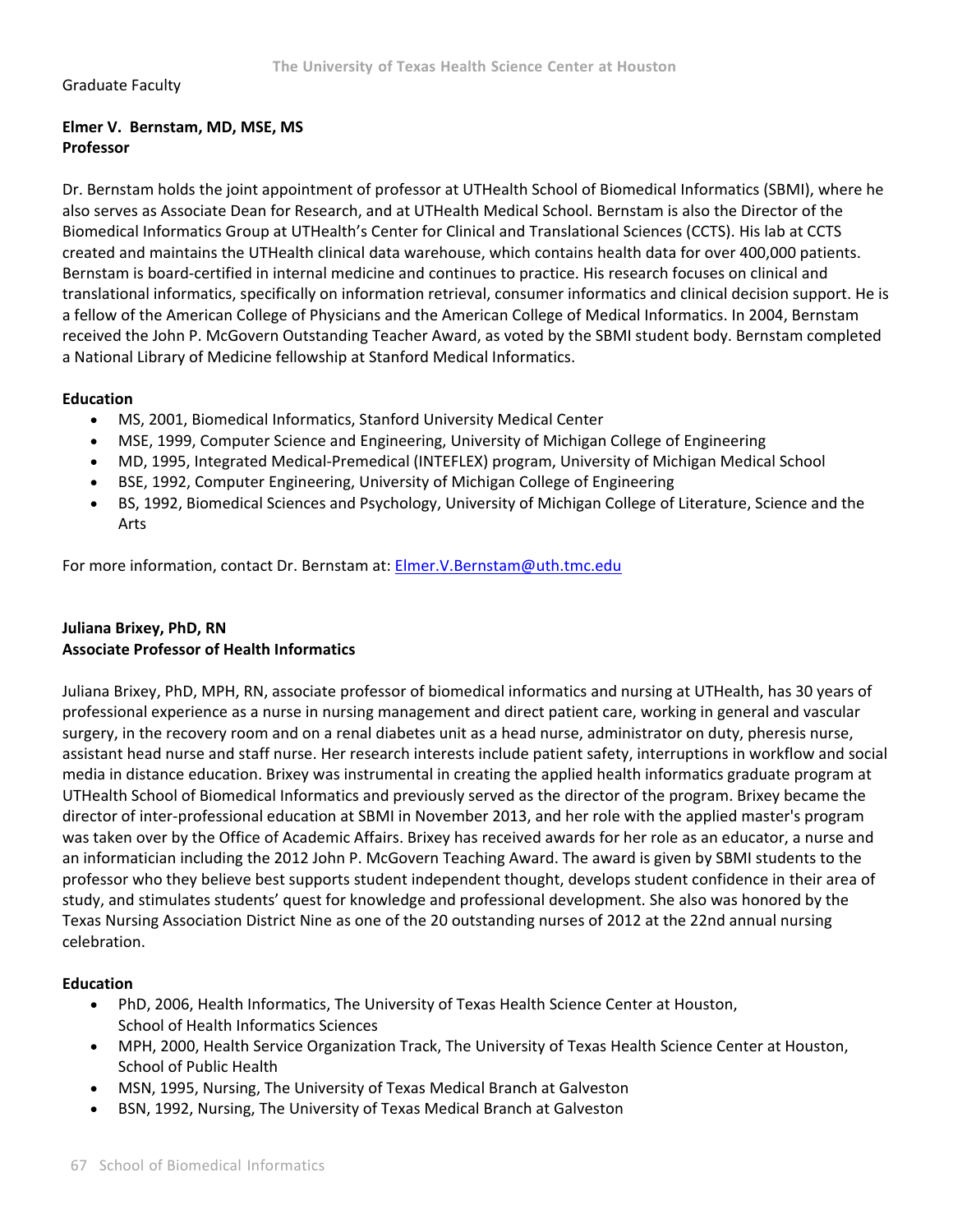- AD, 1978, Nursing, Missouri Southern State College
- BS, 1974, Biology, Missouri Southern State College

For more information, contact Dr. Brixey at: Juliana.J.Brixey@uth.tmc.edu

## **Trevor Cohen, MBChB, PhD Associate Professor**

A native of South Africa, Dr. Cohen practiced medicine in a rural hospital setting in his home country. When dealing with patients with mental illness or behavioral issues, Cohen often found that essential patient information was not available when needed. This issue, along with a longstanding interest in computer technology, led Cohen to leave medicine and pursue a new career in informatics. Cohen's research interests focus on distributional semantics, which involves using computers learn how things are related from electronic text. He is also interested in the thought processes of clinicians that relate to the commission of, and recovery from, medical errors. Cohen works in the SBMI facility for the National Center for Cognitive Informatics and Decision Making in Health Care. He joined the SBMI in 2009, after teaching at Arizona State University.

#### **Education**

- PhD, 2007, Columbia University
- MBChB, 1999, University of Cape Town, South Africa

For more information, contact Dr. Cohen at: Trevor.Cohen@uth.tmc.edu

### **Susan Fenton, PhD, RHIA, FAHIMA Associate Professor of Health Informatics**

Susan Fenton, PhD, RHIA, FAHIMA, joined UTHealth School of Biomedical Informatics (SBMI) on June 1, 2013 as an assistant professor of biomedical informatics. She came to SBMI from Texas State University in San Marcos, where she was an assistant professor and co-director of the Institute for Health Information Technology. In November 2013, Fenton transitioned into the role of assistant dean for academic affairs, taking over the management responsibilities for the Office of Academic Affairs and helping the school acquire health informatics and information management education accreditation from CAHIIM for the applied health informatics program. Fenton's research interests include workforce development, data management, ICD‐10 implementation and health care associated infections. Her interest in workforce development was limited to health IT professionals, but she sees a need to develop new methods for healthcare professionals to learn how to use information technology effectively. Her work with the ICD-10 is limited because her research is focused on various impacts related to its implementation, which will no longer be relevant in a few years after implementation is complete. As for health care associated infections, Fenton has a new project working with an industrial engineer who identifies failure points that result in HAIs. After the failure points are identified, they will determine the impact of the failure points on EHRs and documentation.

#### **Education**

- PhD, Health Services Research, 2007, Texas A&M University
- MBA, Business Administration, 1990, The University of Houston
- BS, Health Information Management, 1987, The University of Texas Medical Branch

For more information, contact Dr. Fenton at: Susan.H.Fenton@uth.tmc.edu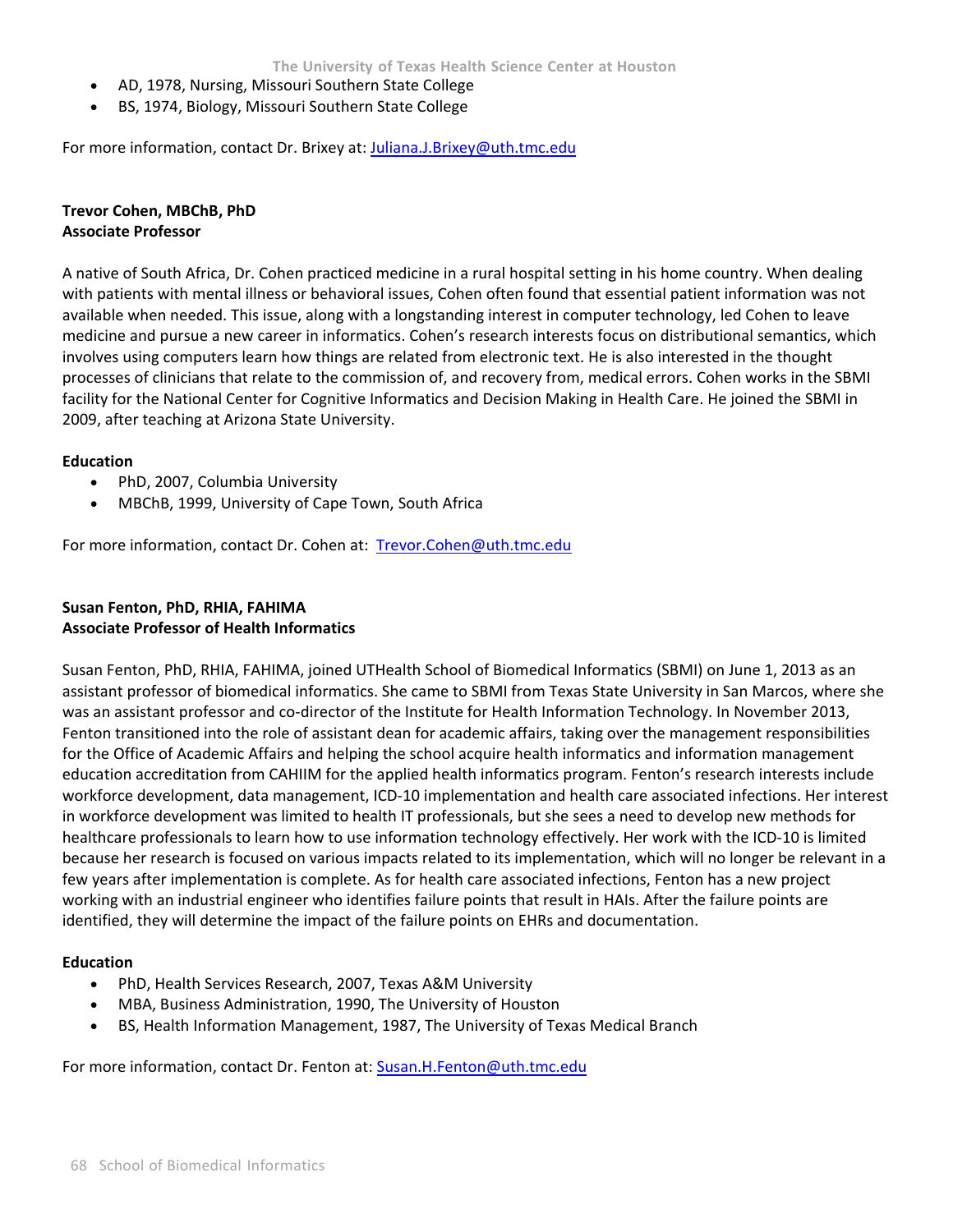## **Amy Franklin, PhD, MS Assistant Professor**

Dr. Franklin came to SBMI in 2009 after teaching in the Cognitive Science Department at Rice University. She is interested in how cognition and communication interact and impact each other and how this plays out in a medical context. This has led Franklin to studying decision making in the emergency department, the use of electronic health records, and how people and computers interact in the health care field. She is also interested in research related to patient safety, usability and communication. Franklin teaches courses in cognitive engineering, computer‐supported collaborative work, research methods and information and knowledge representation.

### **Education**

- PhD, Psychology and Linguistics, 2007, University of Chicago
- MS, Psychology and Linguistics, 2007, University of Chicago

For more information, contact Dr. Franklin at: Amy.Franklin@uth.tmc.edu

## **Lex Frieden, MA, LLD (hon) Professor of Health Informatics**

Lex Frieden, MA, LLD (hon) is a professor at UTHealth School of Biomedical Informatics and directs the Independent Living Research Utilization program at The Institute for Rehabilitation and Research (TIRR) at Memorial Hermann. Best known for his contributions to the landmark Americans with Disabilities Act of 1990, Frieden suffered a spinal cord injury while in college and has used a wheelchair for more than 40 years. In March 2013, Frieden received a 2013 Henry Viscardi Achievement Award, which honors the accomplishments of people with disabilities on a global basis. Frieden has received two appointments as the University of Texas System Chancellor's Health Fellow for Disabilities. In 1974, he completed a one-year teaching fellowship in psychology at the University of Houston, and in 1972, he completed a two‐year research internship in rehabilitation at Baylor College of Medicine.

### **Education**

- LLD (hon), 2004, Human Rights, The University of Ireland
- Certificate, 1980, Organizational Psychology, Cornell University
- MA, 1979, Social Psychology, The University of Houston
- BS, 1971, Psychology, The University of Tulsa

For more information, contact Mr. Frieden at: **Lex.Frieden@uth.tmc.edu** 

### **Yang Gong, MD, PhD Associate Professor**

Yang Gong, Ph.D. is an associate professor at the UTHealth School of Biomedical Informatics and a graduate of the SBMI Health Informatics doctorate program. Gong also has a background in medicine and received his medical training in China. Gong has a disciplinary background and core interest in human factors, human-centered computing, patient safety information system, clinical communication and clinical decision support. Gong has published and presented at national/international conferences, including AMIA, Medinfo, AHIMA, HIMSSasia, HIMSS, HCI International etc.

### **Education**

- PhD, Health Informatics, 2013, University of Texas Health Science Center at Houston
- MS, Medical Informatics, 1997, Peking Union Medical College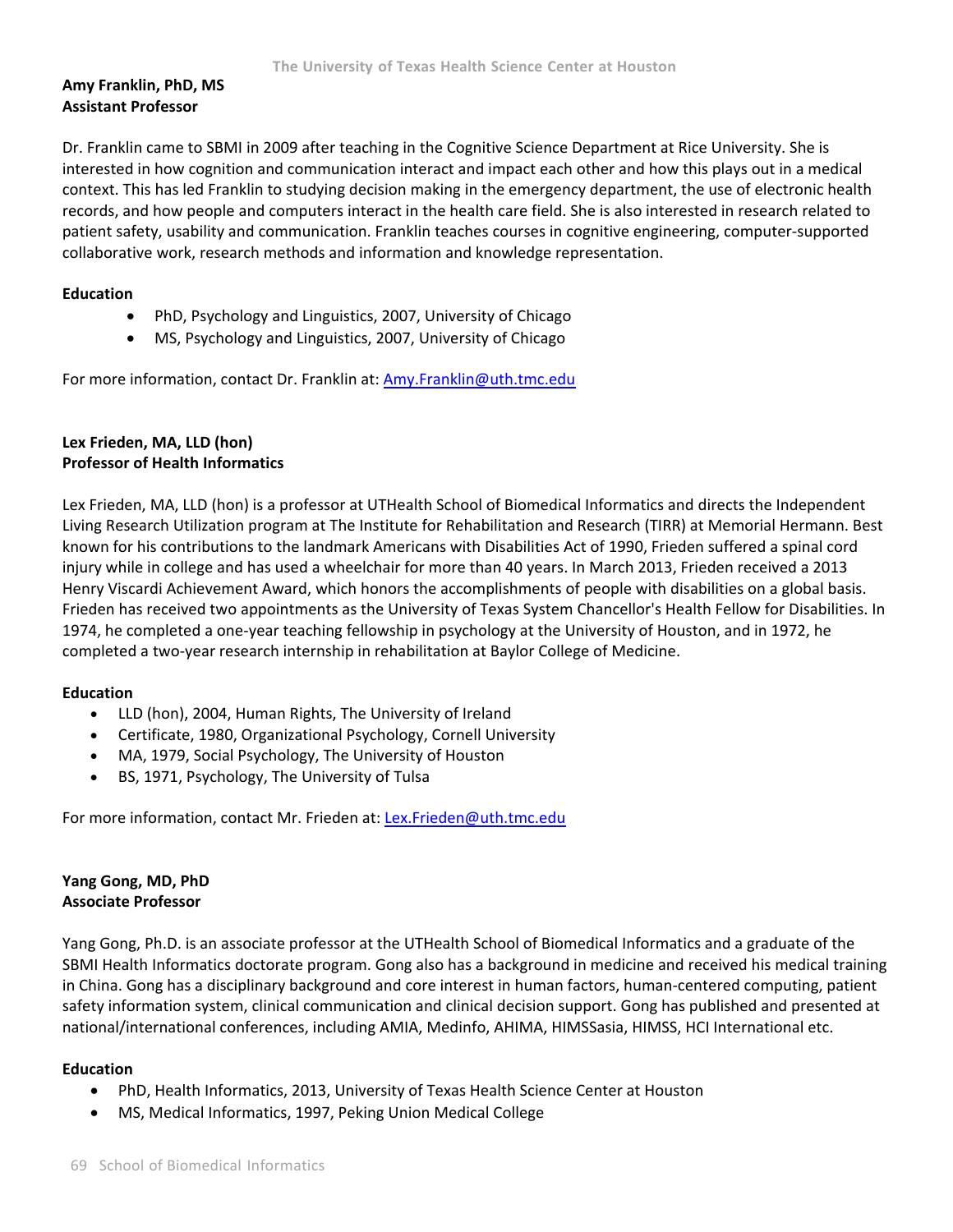MD, 1992, China Medical University

For more information, contact Dr. Gong at: Yang.Gong@uth.tmc.edu

### **Jonathan Ishee, JD, MPH, MS, LLM Assistant Professor of Health Informatics**

#### **Education**

- LLM in Health Law, 2009, University of Houston Law Center
- JD, 2005, Tulane University Law School
- MPH, 2004, University of Texas Health Science Center at Houston (Management and Policy)
- MS, 2003, University of Texas Health Science Center at Houston (Health Informatics)
- BSM, 2001, Tulane University A.B. Freeman School of Business

For more information, contact Mr. Ishee at: Jonathan.M.Ishee@uth.tmc.edu

## **M. Sriram Iyengar, PhD Associate Professor**

Dr. Iyengar has focused his research in bio---medical informatics Research & Development including mathematical/statistical modeling, algorithms, and software development across diverse areas such as biochemistry, immunohematology, endocrinology, oncology, orthopedics, neural imaging, and clinical trials. He has extensive software development experience, most recently with Palm OS and web technologies.

### **Education**

- BTech, Electrical Engineering, The Indian Institute of Technology, Madras
- MSc, Electrical Communication Engineering (Information and Communication Theory), The Indian Institute of Science, Bangalore
- MS, Statistics, The Ohio State University
- PhD, Computer Science (Distributed Computing and Artificial Intelligence), The Ohio State University

For more information, contact Dr. Iyengar at: M.Sriram.Iyengar@uth.tmc.edu

### **Craig W. Johnson, PhD Associate Professor**

Dr. Johnson has been at The University of Texas Health Science Center at Houston since 1983. Dr. Johnson's Ph.D. is in educational psychology with specialization in research, statistics and human learning. Dr. Johnson has taught or advised hundreds of faculty and graduate students in design, development, implementation, analysis, interpretation and publication of education and health oriented research and evaluation studies. While at The University of Texas Health Science Center at Houston, Dr. Johnson has presented or published numerous scholarly papers concerning effective use of computers in education and research (e.g., Hypertutor Therapy for Interactive Instruction, Microcomputer‐administered Research: What it means for Educational Researchers, Microcomputer as Teacher/Researcher in a Nontraditional Setting, "Randomized Comparisons Among Health Informatics Students Identify Hypertutorial Features as Improving Web-Based Instruction"). He authored the computer game BlockAIDS -The AIDS Education Game. More recently, Dr. Johnson has become a recognized expert in the area of Web‐based courseware research and development. He has developed a theoretical framework for the design of Web‐based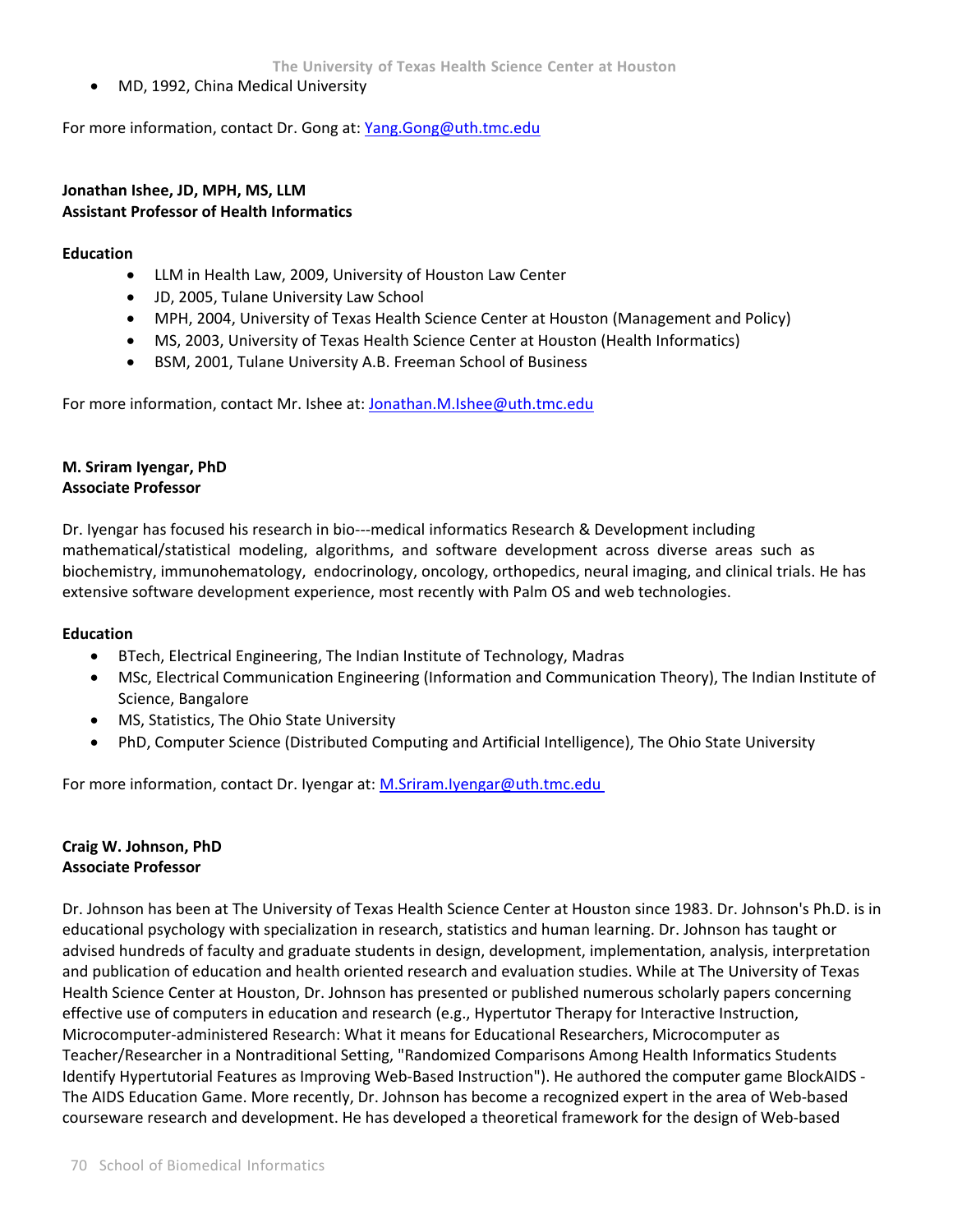instruction (WBI) called the HyperTutor Model. Dr Johnson's chief research efforts have focused on the production and evaluation of superior Web-based interdisciplinary learning environments while implementing evidence-based teaching (EBT) randomized control methodologies to evaluate WBI effects in the field. This research not only "bridges the gap", but integrates randomized teaching and learning research with teaching practice, maximizing internal and external validity, while providing a model for WBI research in diverse health, science, mathematics, engineering and technology learning environments. Dr. Johnson is a winner of The University of Texas Health Science Center at Houston/School of Health Information Sciences Outstanding Teacher Award and of the John P. McGovern Outstanding Teacher Award.

### **Education**

- PhD, 1978, University of Nebraska (Ed Psych-Learning, Statistics, Research Des.)
- MA, 1973 University of Nebraska (Special Ed. for the Emotionally Disturbed)
- BS, 1967 University of Nebraska (Mathematics; Psychology)
- BA, 1966 University of Nebraska (Philosophy)

For more information, contact Dr. Johnson at: Craig.W.Johnson@uth.tmc.edu

## **Todd Johnson, PhD Professor**

Todd R. Johnson, PhD, is a professor of biomedical informatics at UTHealth School of Biomedical Informatics (SBMI). Johnson's efforts at SBMI are focused on the application of informatics in clinical settings, including quality and safety dashboards, visual analytics, clinical research informatics and big data for health care. His research uses cognitive science, computer science and human factors engineering to solve biomedical informatics problems. In 1991, Johnson received his PhD in artificial intelligence from The Ohio State University, after which, he continued his research at Ohio State as an associate professor in the Department of Pathology's Laboratory for Knowledge Based Medical Systems. In 1998, Johnson came to SBMI as one of the founding faculty members and served for three years as the associate dean for academic affairs. Johnson left SBMI to join the faculty at the University of Kentucky in 2010, where he developed a new academic division of biomedical informatics and led the effort to transform clinical and translational science through the use of new digital methodologies. He rejoined the SBMI faculty as a professor on Nov. 1, 2013.

### **Education**

- PhD, 1991, Artificial Intelligence with minors in cognitive science and the theory of computation, The Ohio State University
- MS, 1986, Computer and Information Science, The Ohio State University
- BS, 1984, Computer and Information Science, The Ohio State University

For more information, contact Dr. Johnson at: Todd.R.Johnson@uth.tmc.edu

## **Peter Killoran, MD, MS Assistant Professor of Health Informatics**

Peter Killoran, MS, MD, holds a dual faculty appointment at The University of Texas Health Science Center at Houston (UTHealth), serving as an assistant professor of biomedical informatics at UTHealth School of Biomedical Informatics and an assistant professor of anesthesiology at UTHealth Medical School. At SBMI, Killoran works to improve health care quality and safety through Health IT and biomedical informatics with the goal of achieving a positive impact on clinical decision making and ultimately, patient outcomes. Killoran works on the SHARPC project and collaborates on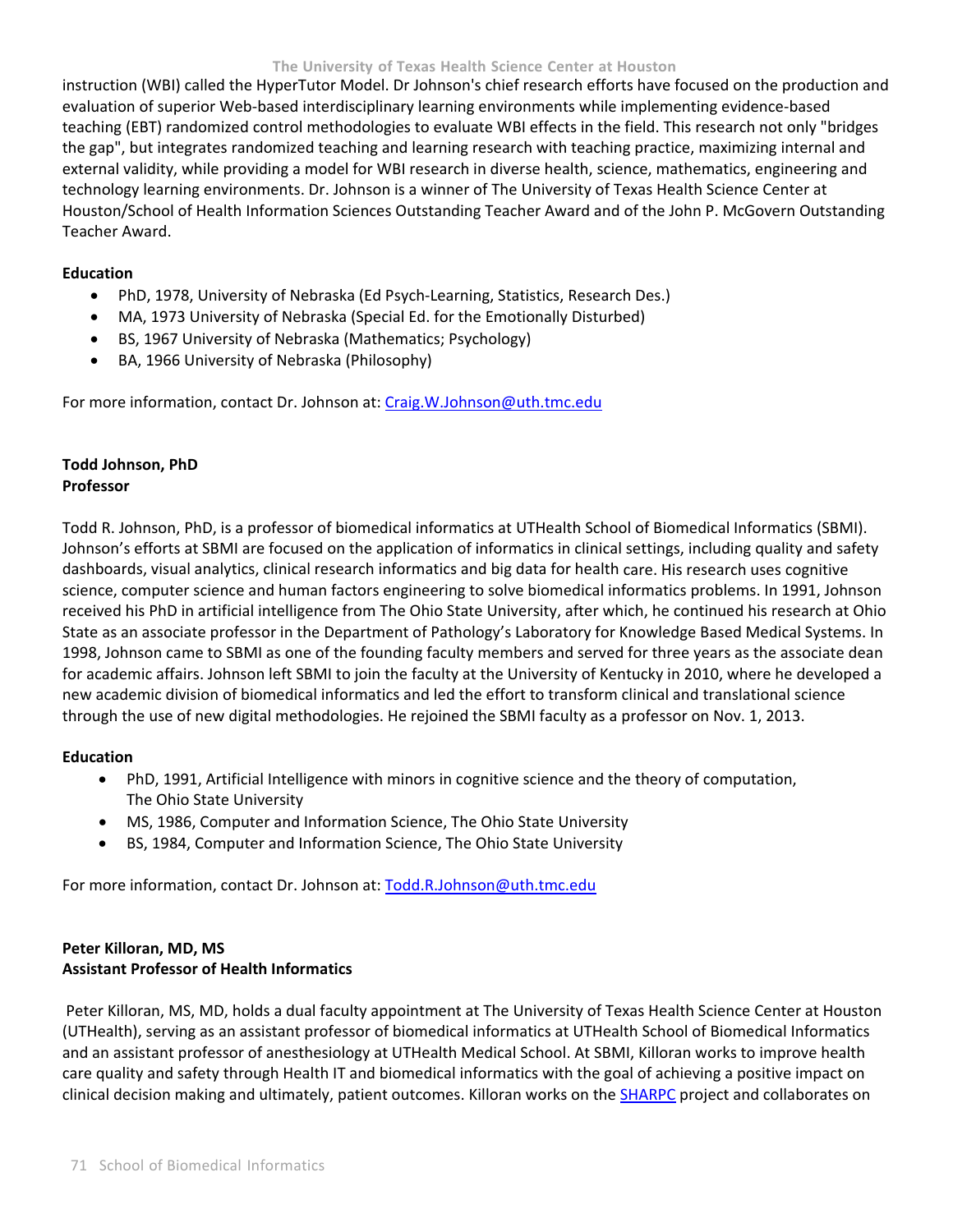HIT and informatics projects with the Memorial Hermann Healthcare System. With his joint appointment, Killoran utilizes his skills as a clinician‐informatician. He has implemented several protocols at other institutions that merge these two roles. As an active member of the Memorial Hermann Hospital Medical Informatics Committee, he championed the adoption of an electronic anesthesia information management system across the entire Memorial Hermann Hospital System. Additionally, he is on the eDocumentation Editorial Committee, which has been charged with the task of transitioning all clinical documentation from paper to an electronic format. Killoran believes that there is a tremendous need and opportunity for informatics expertise and data‐driven techniques to improve the quality and safety of patient care.

### **Education**

- MD, 2007, Medicine, Dartmouth Medical School
- MS, 2000, Geography, University of Oregon
- BS, 1993, Geology and Biology, Brown University

For more information, contact Dr. Killoran at: Peter.V.Killoran@uth.tmc.edu

## **James Langabeer, II, PHD, MBA, FHIMSS Professor**

James Langabeer II, PhD, MBA, FHIMSS, joined UTHealth School of Biomedical Informatics (SBMI) on March 15, 2014 as a professor of biomedical informatics. He has a dual appointment with SBMI and UTHealth Medical School's Department of Emergency Medicine. He has spent most of his career focused on quality improvement in health care delivery. His research interests are in clinical systems of care, cardiovascular quality and analytics, and health information exchange with a passion for the intersection of health informatics, decision sciences and medicine. His career has involved hospital executive administration, technology startups and commercialization, management consulting, and health care research and teaching. Langabeer was the founding Chief Executive Officer of Greater Houston Healthconnect and has also served on the faculty of The University of Texas School of Public Health at Houston, Boston University and Baylor College of Medicine. Langabeer earned his PhD in decision sciences from the University of Lancaster (England) School of Business, a Doctor of Education in leadership from the University of Houston and an MBA from Baylor University. He is also an Emergency Medical Technician with Advanced Cardiac Life Support certifications, a Certified Management Accountant and a Fellow in the Healthcare Information and Management Systems Society.

#### **Education**

- PhD, Operations Research, The University of Lancaster School of Management
- Doctor of Education, Leadership and Administration, The University of Houston
- MBA, Information Systems Management, Baylor University

For more information, contact Dr. Langabeer at: James.R.Langabeer@uth.tmc.edu

### **Shaiti Myneni, PhD, MSE Assistant Professor**

Sahiti Myneni, PhD, MSE, joined UTHealth School of Biomedical Informatics (SBMI) on March 1, 2014 as an assistant professor of biomedical informatics. In 2009, Myneni came to SBMI as a research fellow and later started her PhD in health informatics, which she completed in the fall of 2013. Her research interests include consumer informatics, health-related social media analytics, data-driven digital health technologies and idea to product translation (mHealth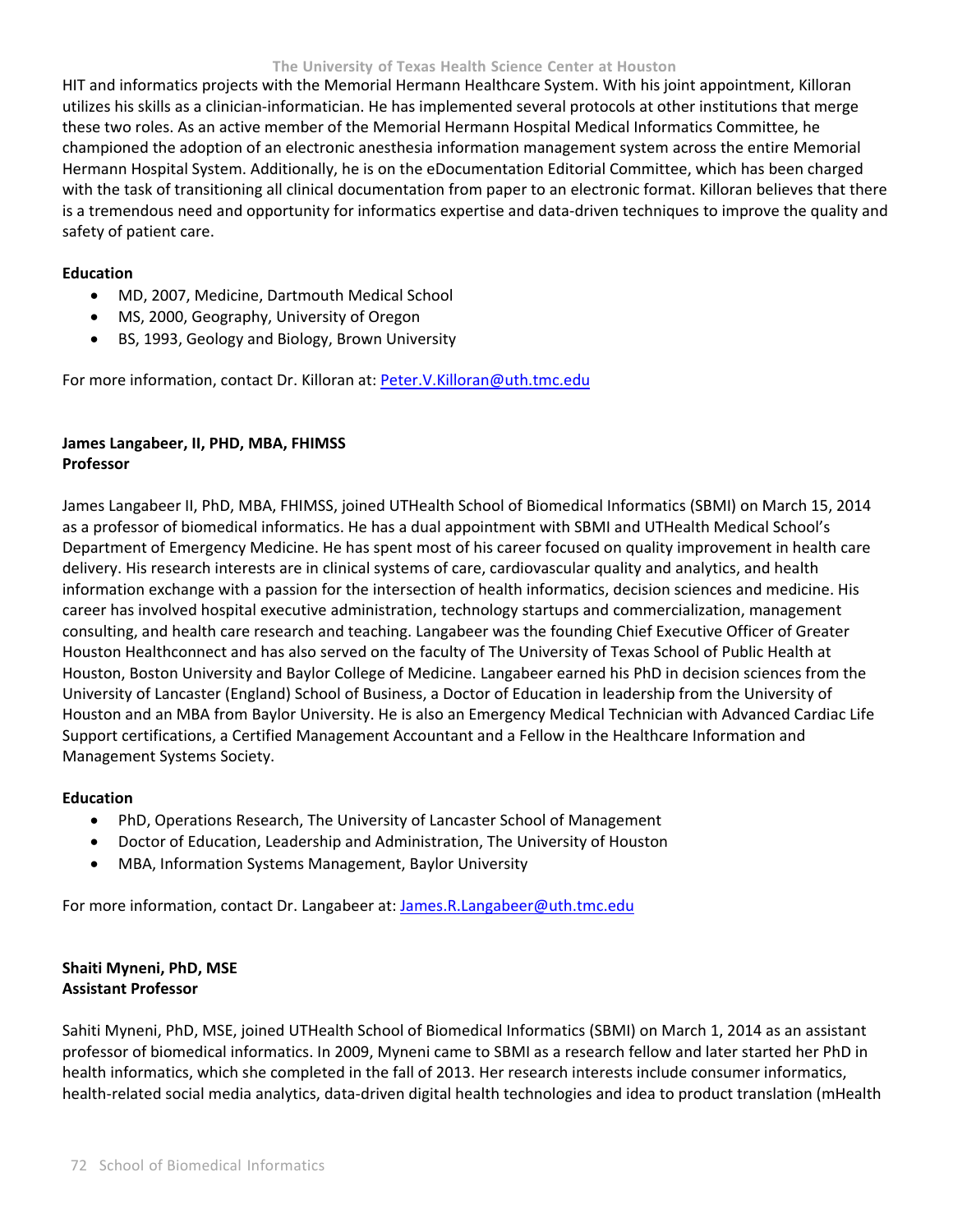device development and testing). Myneni's current research focuses on health‐related online social network analysis that builds on qualitative, automated and quantitative methods, which enables the development of novel, informatics‐ driven solutions in the domains of consumer and population health. In the future, she plans to extend her methodological application to other areas such as substance abuse, chronic disease management and cancer survivorship research. On the applications front, she will be developing, testing and implementing tailored behavioral interventions using advances in mHealth and persuasive computing.

#### **Education**

- PhD, Health Informatics, 2013, University of Texas Health Science Center at Houston
- MSE, Electrical Engineering, 2009, Arizona State University
- BE, Electronics and Communications Engineering, 2007, Osmania University

For more information, contact Dr. Myneni at: Shaiti.Myneni@uth.tmc.edu

## **Dean Sittig, PhD Professor**

Dean F. Sittig, PhD, is a professor at UTHealth School of Biomedical Informatics (SBMI). He currently serves on the American Medical Informatics Association board of directors and is a member of the UT-Memorial Hermann Center for Healthcare Quality & Safety. Additionally, Sittig is the lead investigator of the clinical summarization project within the Office of the National Coordinator's Strategic Health IT Advanced Research Project at SBMI and the ONC funded SAFER: Safety Assurance Factors for EHR Resilience. Sittig's research interests center on the design, development, implementation and evaluation of all aspects of clinical information systems (CIS), specifically measuring the impact of CIS on a large scale and improving understanding of both the factors that lead to the success of CIS as well as the unintended consequences associated with computer‐based clinical decision support and provider order entry systems. He is particularly interested in ensuring the safe and effective use of technology in the clinical setting, using advanced clinical decision support interventions to improve the quality of care and patient safety while reducing the costs of healthcare and designing and developing the clinical knowledge required to create these advanced clinical decision support interventions. In 1992, he was elected as a fellow in The American College of Medical Informatics, and in 2009, he won the John P. McGovern Outstanding Teacher Award as voted by the SBMI student body. Sittig has co-authored an extensive collection of books and has won the Health Information Management and Systems Society Book of the Year Award thrice.

### **Education**

- PhD, 1988, Medical Informatics, University of Utah
- MS, 1984, Biomedical Engineering, The Pennsylvania State University
- BS, 1982, Science, The Pennsylvania State University

For more information, contact Dr. Sittig at: **Dean.F.Sittig@uth.tmc.edu** 

### **Kimberly Smith, PhD, MT (ASCP) Assistant Professor of Health Informatics**

Dr. Smith holds a PhD in Health Informatics from the University of Texas Health Science Center at Houston's School of Biomedical Informatics. She also holds a BS in Microbiology from Eastern Kentucky University, and is also a medical technologist (medical laboratory scientist). Before entering graduate school, she obtained over 15 years of experience implementing, supporting, and managing information systems. She implemented systems for both St. Luke's Episcopal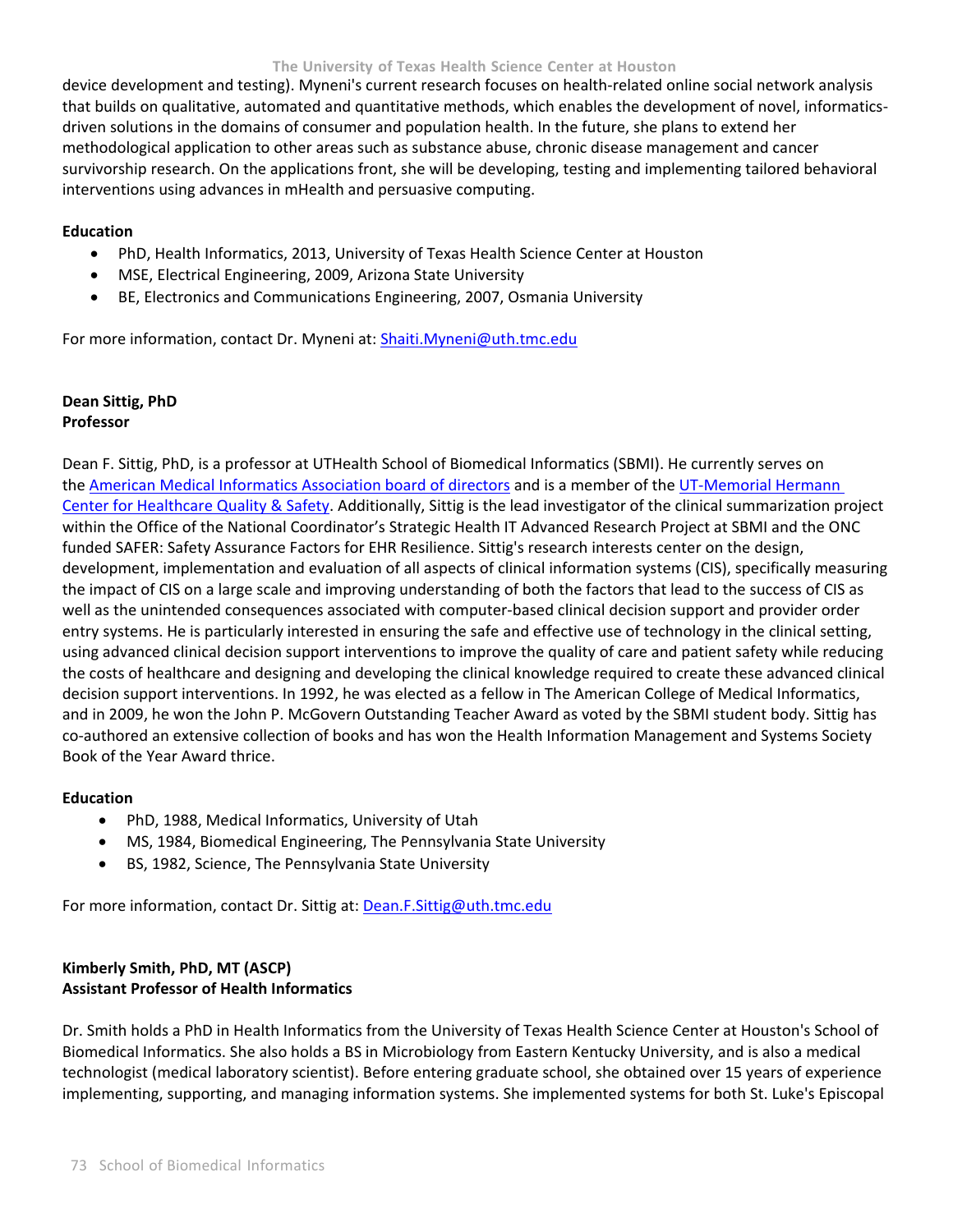Hospital and MD Anderson Cancer Center, and also worked in numerous capacities for several HIT vendors. After graduating from SBMI with her PhD, she joined The University of Texas at Austin's post‐baccalaureate Health IT certificate program, where she taught, advised, and mentored over 550 students. She taught the applied electronic health records course as well as the technical half of the Fundamentals of Health IT course, covering topics such as HL7, databases, digital vs. analog data, Boolean logic, and basic SQL queries. In addition to her teaching responsibilities there, she supported the 30‐machine computer lab; mentored student poster projects; reviewed resumes; provided academic counseling; and participated in employer outreach sessions. She also taught BIO337 Introduction to Health Informatics each spring, which is a broad overview of biomedical informatics.

### **Education**

- PhD, Health Informatics, 2010, The University of Texas Health Science Center at Houston
- MS, Health Informatics, 2005, The University of Texas Health Science Center at Houston
- MT, St. Luke's Episcopal Hospital, 1983, Texas Medical Center, Houston TX
- BS, Microbiology, 1981, Eastern Kentucky University

For more information, contact Dr. Smith at: Kimberly.A.Smith@uth.tmc.edu

## **Jingchun Sun, PhD Assistant Professor of Health Informatics**

Jingchun Sun, PhD, joined the faculty at UTHealth School of Biomedical Informatics on July 1, 2013 as an assistant professor of biomedical informatics. She came to SBMI from the Department of Biomedical Informatics at the Vanderbilt University School of Medicine, where she worked as a research assistant professor. Sun's research interests include bioinformatics, systems biology, network pharmacology, biological data integration and mining, and biological network reconstruction and mining. Sun is currently working on research projects related to network pharmacology, which includes drugs used to treat cancer, psychiatric disorder and addiction. Her future research will continue along those lines with an integration of clinical data mining for identifying critical molecules for drug treatment. Sun is working specifically on the grant "Repurposing Existing Drugs for Cancer Treatment using Electronic Health Records" under principal investigator and SBMI associate professor Hua Xu, PhD.

### **Education**

- PhD, 2005, Biochemistry & Molecular Biology, Shanghai Jiao Tong University, Shanghai, China
- MS, 2001, Fisheries Genetics, Shanghai Fisheries University, Shanghai, China
- BS, 1995, Fisheries Biology, Southwest Agricultural University, Chongqing, China

For more information, contact Dr. Sun at: *Jingchun.Sun@uth.tmc.edu* 

## **Cui Tao, PhD Assistant Professor**

Cui Tao, PhD, joined the SBMI faculty on July 22, 2013 as an assistant professor of biomedical informatics. She came to SBMI from the Division of Biomedical Statistics and Informatics at Mayo Clinic. Tao's background is in clinical informatics and computer science, and her research interests include ontologies, standard terminologies, semantic web, information extraction and integration as well as applying ontology and semantic web technologies to clinical and translational studies. Tao is currently involved in several federally funded research projects including projects that she's leading. These projects focus on temporal‐relation modeling, extraction and reasoning; secondary use of electronic health record data for clinical and translational studies; ontology‐based analysis for cancer drug repurposing; vaccine adverse event analysis; and ontology‐based personalized decision support systems. Tao is the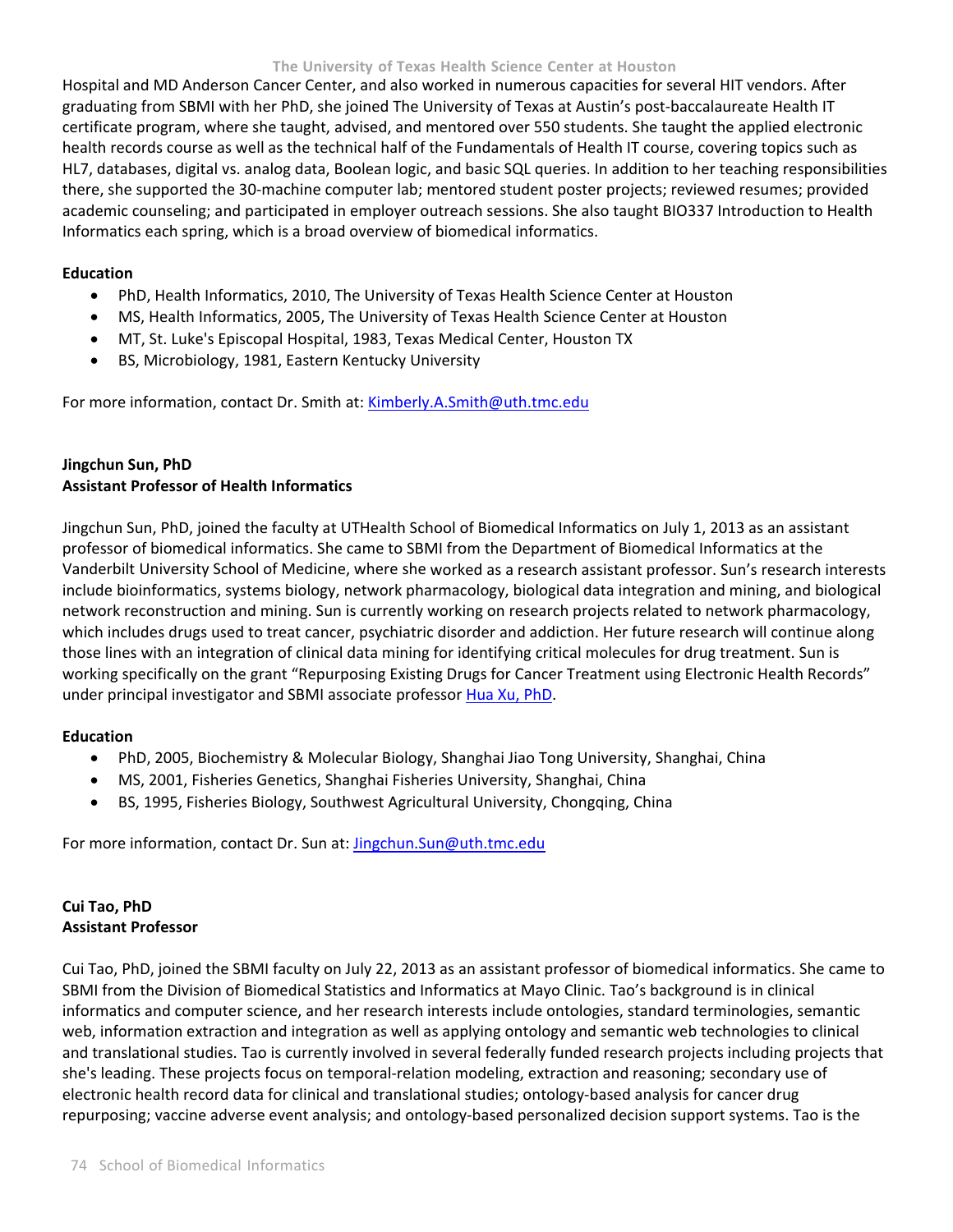principal investigator of the Clinical Narrative Temporal Relation Ontology (CNTRO) project, in which she leverages ontology and semantic web technologies to model, extract and infer temporal relations from clinical data. She's also leading the research efforts on common ontology guidelines for semantic representations, which is funded by NIH through the National Center of Biomedical Ontologies. Additionally, she is applying semantic web technologies on normalized electronic data for clinical decision support, which is funded by the Office of the National Coordinator for Health IT through the Strategic Health IT Advanced Research Projects (SHARP) program.

### **Education**

- PhD, 2008, Computer Science, Brigham Young University
- MS, 2004, Computer Science, Brigham Young University
- BS, 1997, Biology and Computer Science, Beijing Normal University

For more information, contact Dr. Tao at: Cui.Tao@uth.tmc.edu

## **Robert W. Vogler, PhD, MEd Associate Professor of Health Informatics**

Dr. Vogler has a nursing background and has taught, held administrative positions and served as a school of nursing chief information officer and executive director of an information and educational technology center that provided information services and educational support. He has served on university level information, technology and educational committees, been involved at the university level for HIPPA, compliance, security, course management software and distance technology issues. He has participated in oversight of information technology, served on distance education committees and in university building programs. His recent research interests include blood pressure reactivity and un‐‐‐witnessed patient falls. He has published journal articles, book chapters and has numerous presentations. His dissertation research focused on quality of care for terminally ill hospitalized patients.

### **Education**

- Postdoctoral Studies: University of Texas Health Science Center at Houston, 1999
- PhD in Nursing, 1984, University of Alabama, Birmingham
- MSN., 1978, Medical College of Georgia
- MEd, 1972, University of North Texas
- BSN, 1966, Seattle University

For more information, contact Dr. Vogler at: Robert.W.Vogler@uth.tmc.edu

### **Hua Xu, PhD Associate Professor**

Hua Xu, PhD, is an associate professor at UTHealth School of Biomedical Informatics. He directs the Center for Computational Biomedicine at UTHealth. Currently, he is the Chair of American Medical Informatics Association natural language processing working group. In 2008, Xu received his Doctor of Philosophy in biomedical informatics from Columbia University. In addition, he holds a Bachelor of Science in biochemistry from Nanjing University in China and a Master of Science in computer science from New Jersey Institute of Technology. Xu is an expert in biomedical text processing and data mining. His primary research interests include: 1) natural language processing of clinical text; 2) text mining of biomedical literature; and 3) health care data mining. He is the author of many publications on biomedical NLP and text mining, and his research on medication extraction received the Homer Warner Award from AMIA in 2009. Xu has been principal investigator on a number of grants, including R01s from The National Library of Medicine and The National Cancer Institute.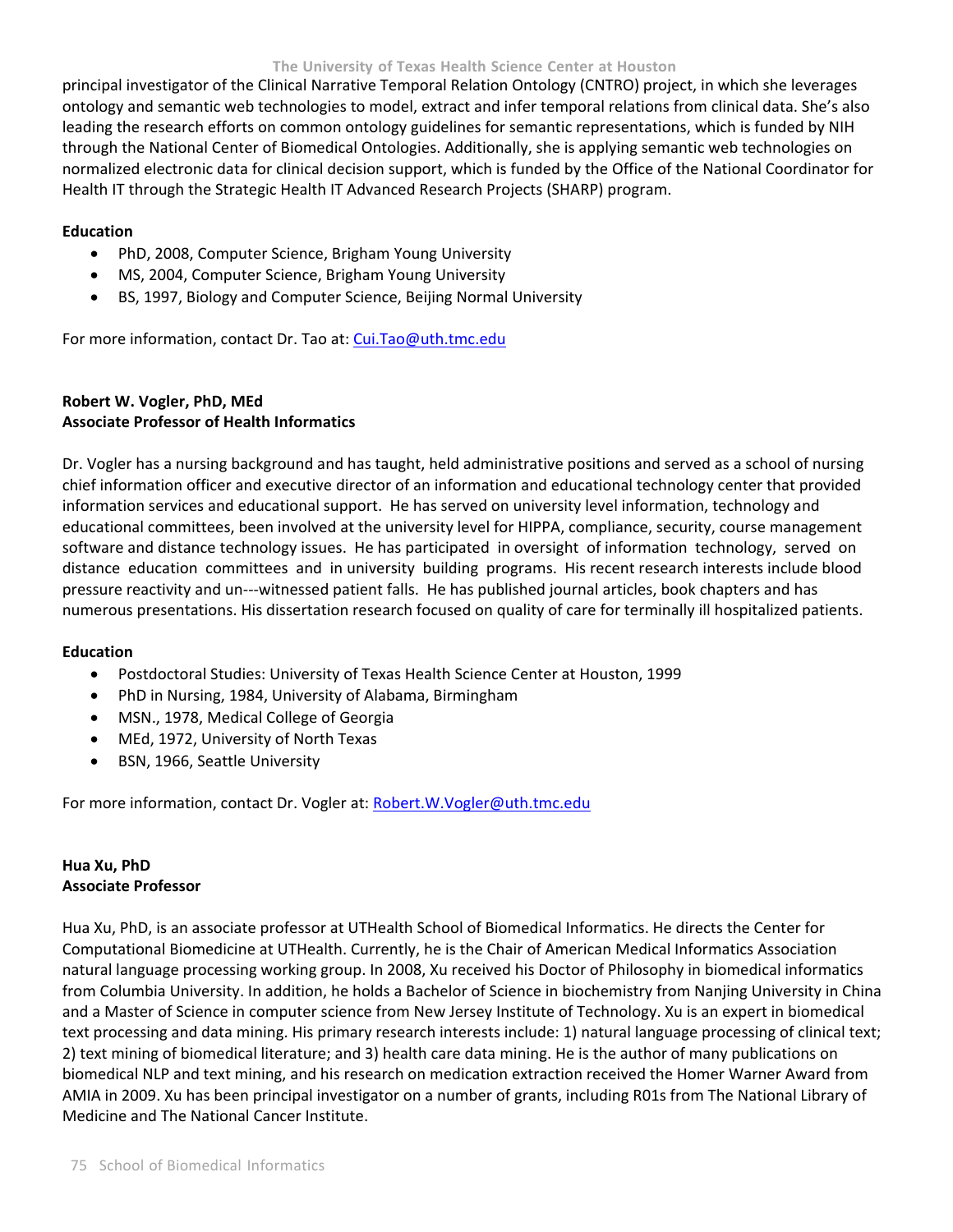#### **Education**

- PhD, Biomedical Informatics, 2008, Columbia University
- MPhil, Biomedical Informatics, 2007, Columbia University
- MS, Computer Science, 2001, New Jersey Institute of Technology
- BS, Biochemistry, 1998, Nanjing University, Nanjing, P.R. China

For more information, contact Dr. Xu at: Hua.Xu@uth.tmc.edu

## **Jiajie Zhang, PhD Dean and Professor**

Jiajie Zhang, PhD, is the dean and Dr. Doris L. Ross Professor at UTHealth School of Biomedical Informatics (SBMI). Zhang has spent the past two decades conducting research in biomedical informatics, cognitive science, human‐ centered computing, decision making and information visualization. He has served as the principal investigator (PI) or co-PI on more than two dozen grants from diverse federal, state and private agencies. Most recently, Zhang has been the PI of a \$15 million grant awarded to establish the National Center for Cognitive Informatics and Decision Making in Healthcare (NCCD) under the aegis of the Office of the Nation Coordinator's Strategic Health IT Advanced Research Projects program for patient‐centered cognitive support. As an educator, he has taught courses in human‐computer interaction, EHR usability, information visualization and technology-mediated social dynamics. Zhang has supervised or co-supervised nearly twenty PhD students and seventy master's students. During his tenure as the associate dean for research from 2002 to 2012, he helped the school rapidly increase its research funding and expenditures. Zhang has been instrumental in establishing several research centers at SBMI, including the aforementioned NCCD. In 2003, he was inducted as a fellow to the American College of Medical Informatics, and in 2002, he received the John P. McGovern Outstanding Teacher Award as voted by SBMI students. Zhang has written in excess of 150 publications and presented at hundreds of organizations, academic institutions and conferences.

### **Education**

- PhD, 1992, University of California, San Diego (Department of Cognitive Science)
- MS, 1991, University of California, San Diego (Department of Cognitive Science)
- BS, 1983, University of Science & Technology of China (Department of Biological Sciences)

For more information, contact Dr. Zhang at: Jiajie.Zhang@uth.tmc.edu

### **W. Jim Zheng, PhD Associate Professor**

#### **Education**

- MS, Computer Science, 2000, University of Texas at Dallas
- PhD, Biochemistry & Molecular Biology, 1997 University of Texas Southwestern Medical Center at Dallas
- MS, Biophysics, 1986, Wuhan University, Wuhan, China
- BS, Virology & Molecular Biology, 1986 Wuhan University, Wuhan, China

For more information, contact Dr. Zheng at: Wenjin.J.Zheng@uth.tmc.edu